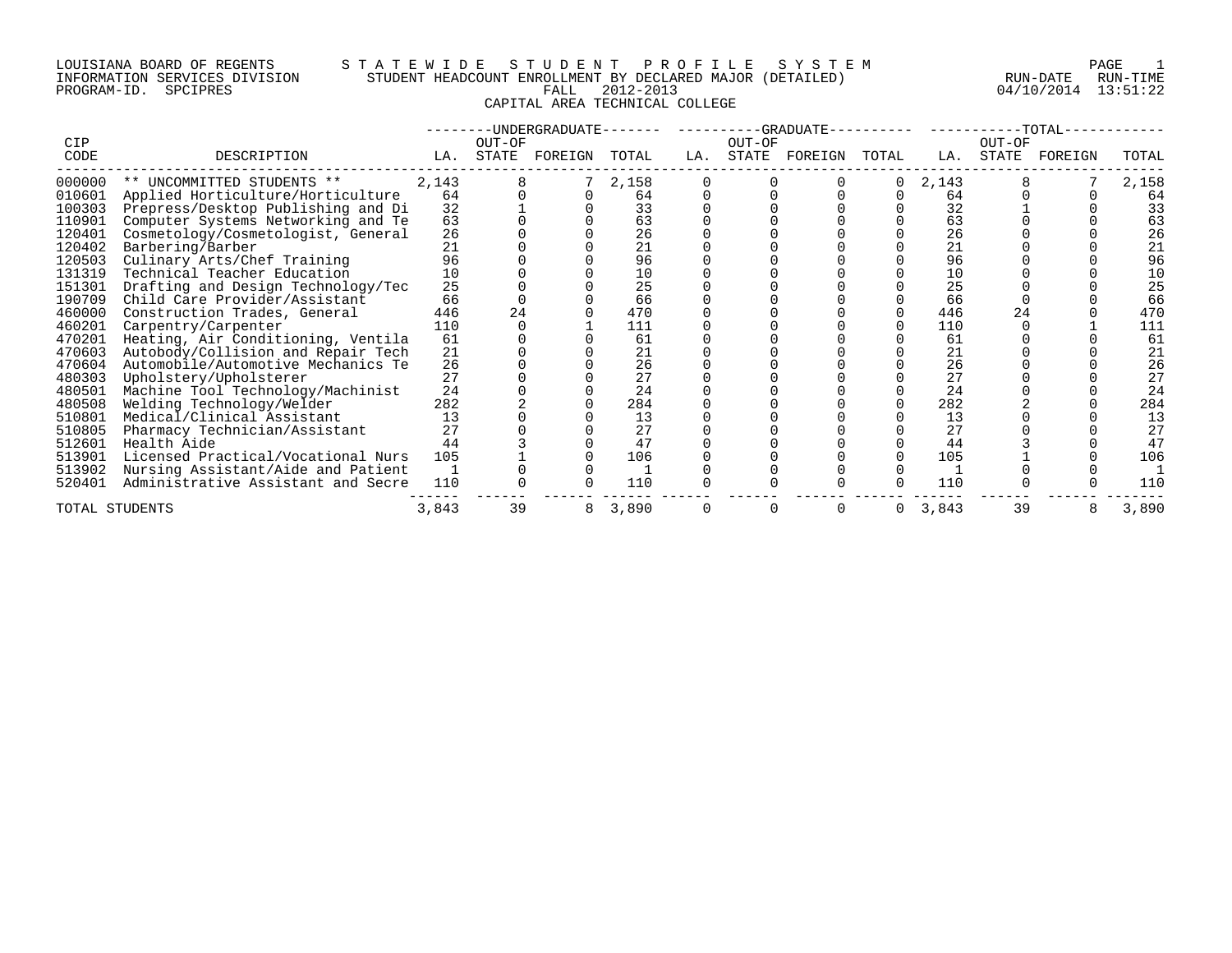PROGRAM-ID. SPCIPRES

# LOUISIANA BOARD OF REGENTS STATEWIDE STUDE STUDENT PROFILE SYSTEM PAGE 2<br>INFORMATION SERVICES DIVISION STUDENT HEADCOUNT ENROLLMENT BY DECLARED MAJOR (DETAILED) RUN-DATE RUN-TIME INFORMATION SERVICES DIVISION STUDENT HEADCOUNT ENROLLMENT BY DECLARED MAJOR (DETAILED) RUN-DATE RUN-DATE RUN-<br>PROGRAM-ID. SPCIPRES PROGRAM-ID. SPCIPRES FALL 2012-2013 FALL 2012-2013 S. CENTRAL LA. TECH. COLLEGE

|        |                                    |       |        | -UNDERGRADUATE--- |         |     |        | ----------GRADUATE-- |             |       |        | $-TOTAL-$ |       |
|--------|------------------------------------|-------|--------|-------------------|---------|-----|--------|----------------------|-------------|-------|--------|-----------|-------|
| CIP    |                                    |       | OUT-OF |                   |         |     | OUT-OF |                      |             |       | OUT-OF |           |       |
| CODE   | DESCRIPTION                        | LA.   |        | STATE FOREIGN     | TOTAL   | LA. |        | STATE FOREIGN        | TOTAL       | LA.   | STATE  | FOREIGN   | TOTAL |
| 000000 | ** UNCOMMITTED STUDENTS **         | 1,179 |        |                   | 7 1,192 |     |        |                      | 0           | 1,179 |        |           | 1,192 |
| 110901 | Computer Systems Networking and Te | 21    |        |                   | 21      |     |        |                      |             | 21    |        |           | 21    |
| 150404 | Instrumentation Technology/Technic | 106   |        |                   | 106     |     |        |                      |             | 106   |        |           | 106   |
| 150699 | Industrial Production Technologies | 344   |        |                   | 344     |     |        |                      |             | 344   |        |           | 344   |
| 150903 | Petroleum Technology/Technician    | 22    |        |                   | 22      |     |        |                      |             | 22    |        |           | 22    |
| 151301 | Drafting and Design Technology/Tec | 28    |        |                   | 28      |     |        |                      |             | 28    |        |           | 28    |
| 460000 | Construction Trades, General       | 16    |        |                   | 16      |     |        |                      |             | 16    |        |           | 16    |
| 460302 | Electrician                        | 24    |        |                   | 25      |     |        |                      |             | 24    |        |           | 25    |
| 470201 | Heating, Air Conditioning, Ventila | 37    |        |                   | 37      |     |        |                      |             | 37    |        |           | 37    |
| 470303 | Industrial Mechanics and Maintenan | 28    |        |                   | 28      |     |        |                      |             | 28    |        |           | 28    |
| 470604 | Automobile/Automotive Mechanics Te | 12    |        |                   | 12      |     |        |                      |             | 12    |        |           | 12    |
| 470605 | Diesel Mechanics Technology/Techni |       |        |                   |         |     |        |                      |             |       |        |           |       |
| 470616 | Marine Maintenance/Fitter and Ship | 17    |        |                   |         |     |        |                      |             |       |        |           |       |
| 480508 | Welding Technology/Welder          | 57    |        |                   | 57      |     |        |                      |             | 57    |        |           | 57    |
| 490205 | Truck and Bus Driver/Commercial Ve |       |        |                   |         |     |        |                      |             |       |        |           |       |
| 490304 | Diver, Professional and Instructor | 14    |        |                   | 23      |     |        |                      |             | 14    |        |           | 23    |
| 490309 | Marine Science/Merchant Marine Off | 260   | 278    |                   | 539     |     |        |                      |             | 260   | 278    |           | 539   |
| 510801 | Medical/Clinical Assistant         | 22    |        |                   | 22      |     |        |                      |             | 22    |        |           | 22    |
| 510909 | Surgical Technology/Technologist   | 17    |        |                   | 17      |     |        |                      |             | 17    |        |           | 17    |
| 512601 | Health Aide                        | 51    |        |                   | 51      |     |        |                      |             | 51    |        |           | 51    |
| 513901 | Licensed Practical/Vocational Nurs | 108   |        |                   | 108     |     |        |                      |             | 108   |        |           | 108   |
| 520401 | Administrative Assistant and Secre | 210   |        |                   | 210     |     |        |                      |             | 210   |        |           | 210   |
|        | TOTAL STUDENTS                     | 2,583 | 294    | 8                 | 2,885   |     |        |                      | $\mathbf 0$ | 2,583 | 294    | 8         | 2,885 |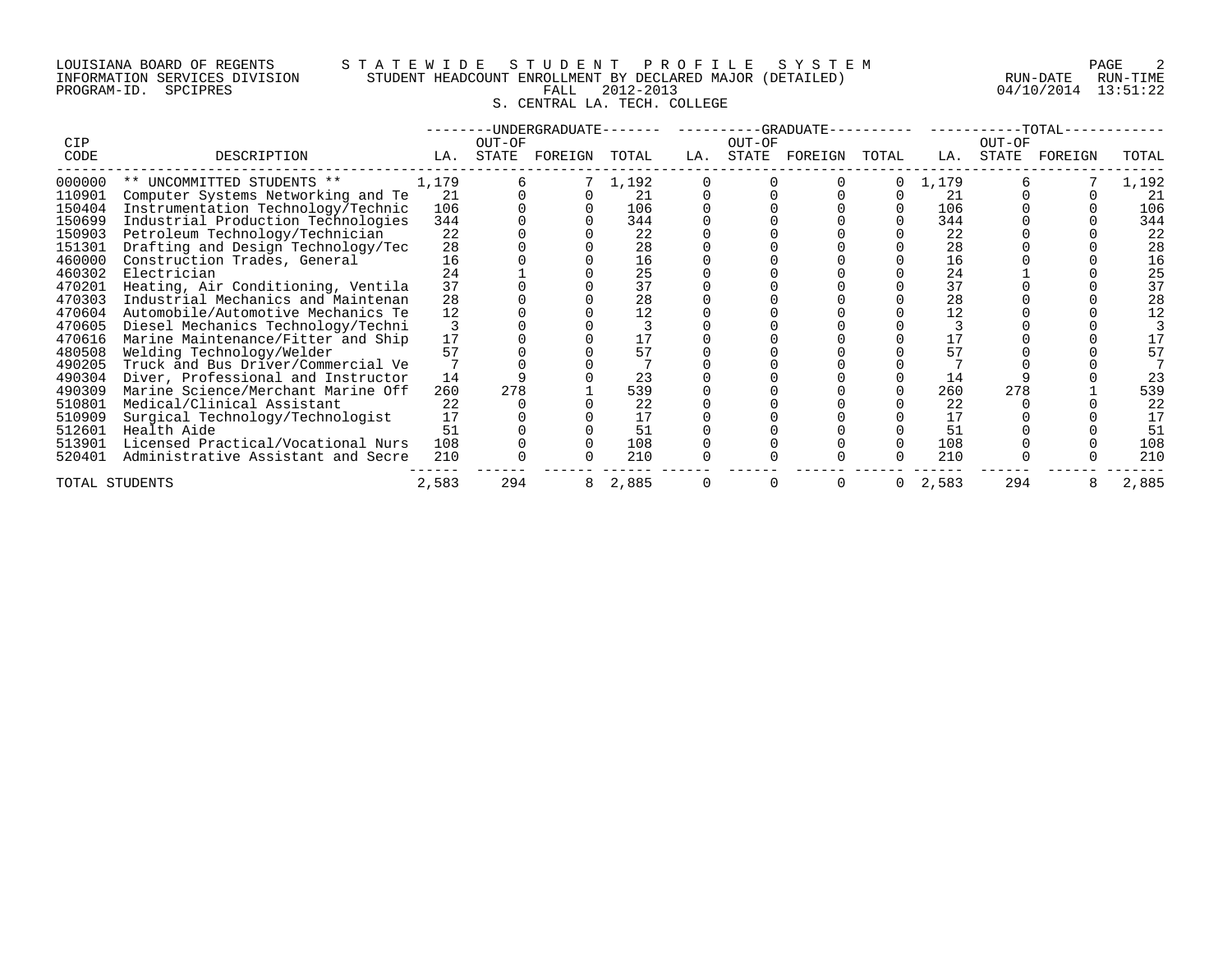# LOUISIANA BOARD OF REGENTS S T A T E W I D E S T U D E N T P R O F I L E S Y S T E M PAGE 3 INFORMATION SERVICES DIVISION STUDENT HEADCOUNT ENROLLMENT BY DECLARED MAJOR (DETAILED) RUN-DATE RUN-TIME PROGRAM-ID. SPCIPRES FALL 2012-2013 04/10/2014 13:51:22 CENTRAL LA. TECH COMM COLLEGE

| CIP            |                                    |       | OUT-OF | -UNDERGRADUATE------- |       |     | OUT-OF   | ----------GRADUATE-- |              |       | OUT-OF | $-TOTAL-$ |       |
|----------------|------------------------------------|-------|--------|-----------------------|-------|-----|----------|----------------------|--------------|-------|--------|-----------|-------|
| CODE           | DESCRIPTION                        | LA.   | STATE  | FOREIGN               | TOTAL | LA. | STATE    | FOREIGN              | TOTAL        | LA.   | STATE  | FOREIGN   | TOTAL |
| 000000         | ** UNCOMMITTED STUDENTS **         | 840   |        |                       | 843   |     |          |                      | 0            | 840   |        |           | 843   |
| 010601         | Applied Horticulture/Horticulture  | 26    |        |                       | 27    |     |          |                      |              | 26    |        |           | 27    |
| 030511         | Forest Technology/Technician       |       |        |                       |       |     |          |                      |              | 3     |        |           |       |
| 100303         | Prepress/Desktop Publishing and Di |       |        |                       |       |     |          |                      |              |       |        |           |       |
| 120402         | Barbering/Barber                   | 23    |        |                       | 23    |     |          |                      |              | 23    |        |           | 23    |
| 120503         | Culinary Arts/Chef Training        | 30    |        |                       | 30    |     |          |                      |              | 30    |        |           | 30    |
| 150499         | Electromechanical and Instrumentat | 16    |        |                       | 16    |     |          |                      |              | 16    |        |           | 16    |
| 151301         | Drafting and Design Technology/Tec | 17    |        |                       | 17    |     |          |                      |              | 17    |        |           | 17    |
| 190709         | Child Care Provider/Assistant      | 17    |        |                       | 17    |     |          |                      |              | 17    |        |           | 17    |
| 430104         | Criminal Justice/Safety Studies    | 20    |        |                       | 20    |     |          |                      |              | 20    |        |           | 20    |
| 460101         | Mason/Masonry                      | 24    |        |                       | 24    |     |          |                      |              | 24    |        |           | 24    |
| 460201         | Carpentry/Carpenter                | 14    |        |                       | 15    |     |          |                      |              | 14    |        |           | 15    |
| 460302         | Electrician                        | 34    |        |                       | 34    |     |          |                      |              | 34    |        |           | 34    |
| 460401         | Building/Property Maintenance      | 82    |        |                       | 83    |     |          |                      |              | 82    |        |           | 83    |
| 470105         | Industrial Electronics Technology/ | 14    |        |                       | 14    |     |          |                      |              | 14    |        |           | 14    |
| 470201         | Heating, Air Conditioning, Ventila | 36    |        |                       | 37    |     |          |                      |              | 36    |        |           | 37    |
| 470303         | Industrial Mechanics and Maintenan | 13    |        |                       | 13    |     |          |                      |              | 13    |        |           | 13    |
| 470603         | Autobody/Collision and Repair Tech | 6     |        |                       | 6     |     |          |                      |              | 6     |        |           |       |
| 470604         | Automobile/Automotive Mechanics Te | 41    |        |                       | 43    |     |          |                      |              | 41    |        |           | 43    |
| 470606         | Small Engine Mechanics and Repair  | 14    |        |                       | 15    |     |          |                      |              | 14    |        |           | 15    |
| 480303         | Upholstery/Upholsterer             | 29    |        |                       | 29    |     |          |                      |              | 29    |        |           | 29    |
| 480508         | Welding Technology/Welder          | 191   |        |                       | 192   |     |          |                      |              | 191   |        |           | 192   |
| 480703         | Cabinetmaking and Millwork         | 25    |        |                       | 25    |     |          |                      |              | 25    |        |           | 25    |
| 510805         | Pharmacy Technician/Assistant      | 24    |        |                       | 24    |     |          |                      |              | 24    |        |           | 24    |
| 510904         | Emergency Medical Technology/Techn | 12    |        |                       | 12    |     |          |                      |              | 12    |        |           | 12    |
| 512601         | Health Aide                        | 85    |        |                       | 88    |     |          |                      |              | 85    |        |           | 88    |
| 513901         | Licensed Practical/Vocational Nurs | 308   | 14     |                       | 322   |     |          |                      | <sup>n</sup> | 308   | 14     |           | 322   |
| 513902         | Nursing Assistant/Aide and Patient | 23    |        |                       | 23    |     |          |                      |              | 23    |        |           | 23    |
| 520401         | Administrative Assistant and Secre | 278   |        |                       | 281   |     |          |                      |              | 278   |        |           | 281   |
| TOTAL STUDENTS |                                    | 2,252 | 31     | 0                     | 2,283 | O   | $\Omega$ |                      | 0            | 2,252 | 31     |           | 2,283 |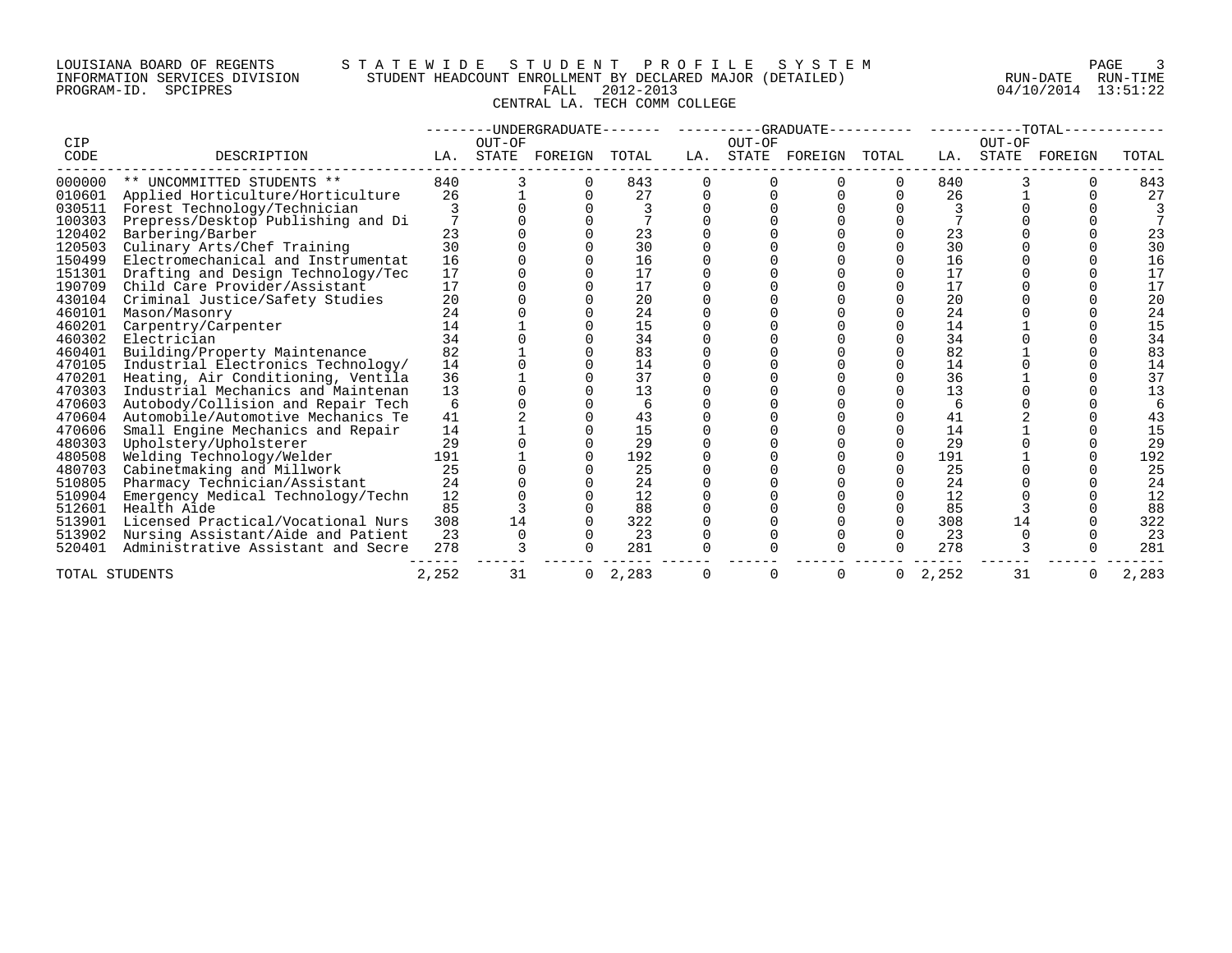# LOUISIANA BOARD OF REGENTS S T A T E W I D E S T U D E N T P R O F I L E S Y S T E M PAGE 4 INFORMATION SERVICES DIVISION STUDENT HEADCOUNT ENROLLMENT BY DECLARED MAJOR (DETAILED) RUN-DATE RUN-TIME PROGRAM-ID. SPCIPRES FALL 2012-2013 04/10/2014 13:51:22 NORTHWEST LA. TECH. COLLEGE

|                  |                                                                 |             |                 | --UNDERGRADUATE------- |             |     |              | ----------GRADUATE-- |                      |             |                 | $-TOTAL-$ |             |
|------------------|-----------------------------------------------------------------|-------------|-----------------|------------------------|-------------|-----|--------------|----------------------|----------------------|-------------|-----------------|-----------|-------------|
| CIP<br>CODE      | DESCRIPTION                                                     | LA.         | OUT-OF<br>STATE | FOREIGN                | TOTAL       | LA. | OUT-OF       | STATE FOREIGN        | TOTAL                | LA.         | OUT-OF<br>STATE | FOREIGN   | TOTAL       |
|                  |                                                                 |             |                 |                        |             |     |              |                      |                      |             |                 |           |             |
| 000000<br>010601 | ** UNCOMMITTED STUDENTS **<br>Applied Horticulture/Horticulture | 1,075<br>12 | 110<br>$\Omega$ |                        | 1,185<br>12 |     |              |                      | $\Omega$<br>$\Omega$ | 1,075<br>12 | 110             |           | 1,185<br>12 |
| 100303           | Prepress/Desktop Publishing and Di                              | 9           |                 |                        |             |     |              |                      |                      | 9           |                 |           |             |
| 110901           | Computer Systems Networking and Te                              | 39          |                 |                        | 39          |     |              |                      |                      | 39          |                 |           | 39          |
| 120401           | Cosmetology/Cosmetologist, General                              | 16          |                 |                        | 16          |     |              |                      |                      | 16          |                 |           | 16          |
| 120402           | Barbering/Barber                                                | 34          |                 |                        | 34          |     |              |                      |                      | 34          |                 |           | 34          |
| 120503           | Culinary Arts/Chef Training                                     | 26          |                 |                        | 26          |     |              |                      |                      | 26          |                 |           | 26          |
| 150404           | Instrumentation Technology/Technic                              | 78          |                 |                        | 81          |     |              |                      |                      | 78          |                 |           | 81          |
| 151301           | Drafting and Design Technology/Tec                              | 9           |                 |                        | q           |     |              |                      |                      |             |                 |           |             |
| 190709           | Child Care Provider/Assistant                                   | 15          |                 |                        | 15          |     |              |                      |                      | 15          |                 |           | 15          |
| 460201           | Carpentry/Carpenter                                             | 19          |                 |                        | 19          |     |              |                      |                      | 19          |                 |           | 19          |
| 460302           | Electrician                                                     | 36          |                 |                        | 36          |     |              |                      |                      | 36          |                 |           | 36          |
| 460401           | Building/Property Maintenance                                   |             |                 |                        |             |     |              |                      |                      |             |                 |           |             |
| 460504           | Well Drilling/Driller                                           |             |                 |                        |             |     |              |                      |                      |             |                 |           |             |
| 470105           | Industrial Electronics Technology/                              |             |                 |                        |             |     |              |                      |                      |             |                 |           |             |
| 470201           | Heating, Air Conditioning, Ventila                              | 85          |                 |                        | 85          |     |              |                      |                      | 85          |                 |           | 85          |
| 470303           | Industrial Mechanics and Maintenan                              | 47          |                 |                        | 47          |     |              |                      |                      | 47          |                 |           | 47          |
| 470603           | Autobody/Collision and Repair Tech                              | 27          |                 |                        | 27          |     |              |                      |                      | 27          |                 |           | 27          |
| 470604           | Automobile/Automotive Mechanics Te                              | 40          |                 |                        | 40          |     |              |                      |                      | 40          |                 |           | 40          |
| 470605           | Diesel Mechanics Technology/Techni                              | 22          |                 |                        | 22          |     |              |                      |                      | 22          |                 |           | 22          |
| 470606           | Small Engine Mechanics and Repair                               | 15          |                 |                        | 15          |     |              |                      |                      | 15          |                 |           | 15          |
| 480501           | Machine Tool Technology/Machinist                               | 10          |                 |                        | 10          |     |              |                      |                      | 10          |                 |           | 10          |
| 480508           | Welding Technology/Welder                                       | 156         |                 |                        | 157         |     |              |                      |                      | 156         |                 |           | 157         |
| 490202           | Construction/Heavy Equipment/Earth                              | 31          |                 |                        | 32          |     |              |                      |                      | 31          |                 |           | 32          |
| 510801           | Medical/Clinical Assistant                                      | 21          |                 |                        | 21          |     |              |                      |                      | 21          |                 |           | 21          |
| 511009           | Phlebotomy Technician/Phlebotomist                              |             |                 |                        |             |     |              |                      |                      |             |                 |           |             |
| 512601           | Health Aide                                                     | 69          |                 |                        | 69          |     |              |                      |                      | 69          |                 |           | 69          |
| 513901           | Licensed Practical/Vocational Nurs                              | 308         |                 |                        | 310         |     |              |                      |                      | 308         |                 |           | 310         |
| 513902           | Nursing Assistant/Aide and Patient                              | 29          |                 |                        | 29          |     |              |                      |                      | 29          |                 |           | 29          |
| 520401           | Administrative Assistant and Secre                              | 265         |                 |                        | 266         |     |              |                      |                      | 265         |                 |           | 266         |
| TOTAL STUDENTS   |                                                                 | 2,507       | 119             |                        | 2,626       |     | <sup>0</sup> |                      | $\Omega$             | 2,507       | 119             |           | 2,626       |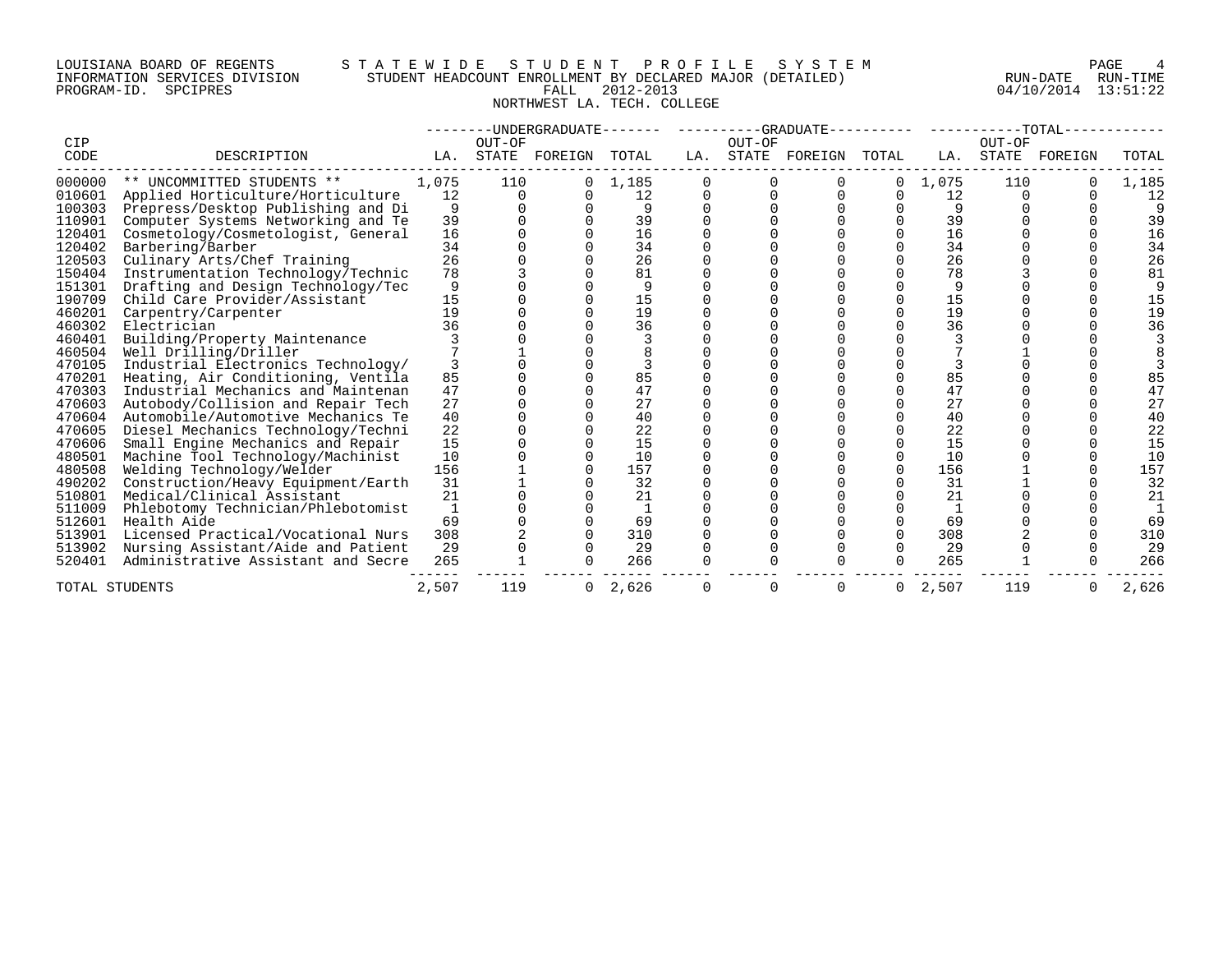# LOUISIANA BOARD OF REGENTS S T A T E W I D E S T U D E N T P R O F I L E S Y S T E M PAGE 5 INFORMATION SERVICES DIVISION STUDENT HEADCOUNT ENROLLMENT BY DECLARED MAJOR (DETAILED) RUN-DATE RUN-TIME PROGRAM-ID. SPCIPRES FALL 2012-2013 04/10/2014 13:51:22 NORTHSHORE TECH COMM. COLLEGE

| CIP            |                                    |       | OUT-OF | --------UNDERGRADUATE------- |         |     | OUT-OF | ----------GRADUATE---------- |              |       | OUT-OF | $-$ -TOTAL $-$ |       |
|----------------|------------------------------------|-------|--------|------------------------------|---------|-----|--------|------------------------------|--------------|-------|--------|----------------|-------|
| CODE           | DESCRIPTION                        | LA.   | STATE  | FOREIGN                      | TOTAL   | LA. | STATE  | FOREIGN                      | TOTAL        | LA.   | STATE  | FOREIGN        | TOTAL |
| 000000         | ** UNCOMMITTED STUDENTS **         | 1,245 |        |                              | 1,249   |     |        |                              | $\Omega$     | 1,245 |        |                | 1,249 |
| 110901         | Computer Systems Networking and Te | 262   |        |                              | 268     |     |        |                              | 0            | 262   |        |                | 268   |
| 111001         | Network and System Administration/ | 19    |        |                              | 19      |     |        |                              |              | 19    |        |                | 19    |
| 120503         | Culinary Arts/Chef Training        | 11    |        |                              | 12      |     |        |                              |              | 11    |        |                | 12    |
| 151301         | Drafting and Design Technology/Tec | 12    |        |                              | 13      |     |        |                              |              | 12    |        |                | 13    |
| 190709         | Child Care Provider/Assistant      | 161   |        |                              | 162     |     |        |                              |              | 161   |        |                | 162   |
| 430104         | Criminal Justice/Safety Studies    | 82    |        |                              | 86      |     |        |                              |              | 82    |        |                | 86    |
| 460000         | Construction Trades, General       | 213   |        |                              | 216     |     |        |                              |              | 213   |        |                | 216   |
| 460201         | Carpentry/Carpenter                |       |        |                              |         |     |        |                              |              |       |        |                |       |
| 460301         | Electrical and Power Transmission  |       |        |                              |         |     |        |                              |              |       |        |                |       |
| 460302         | Electrician                        | 30    |        |                              | 30      |     |        |                              |              | 30    |        |                | 30    |
| 460401         | Building/Property Maintenance      | 79    |        |                              | 79      |     |        |                              |              | 79    |        |                | 79    |
| 470201         | Heating, Air Conditioning, Ventila | 32    |        |                              | 32      |     |        |                              |              | 32    |        |                | 32    |
| 470604         | Automobile/Automotive Mechanics Te | 89    |        |                              | 89      |     |        |                              |              | 89    |        |                | 89    |
| 470605         | Diesel Mechanics Technology/Techni | 21    |        |                              | 21      |     |        |                              |              | 21    |        |                | 21    |
| 480501         | Machine Tool Technology/Machinist  | 15    |        |                              | 15      |     |        |                              |              | 15    |        |                | 15    |
| 480508         | Welding Technology/Welder          | 161   |        |                              | 163     |     |        |                              |              | 161   |        |                | 163   |
| 510801         | Medical/Clinical Assistant         | 95    |        |                              | 95      |     |        |                              |              | 95    |        |                | 95    |
| 510805         | Pharmacy Technician/Assistant      | 23    |        |                              | 23      |     |        |                              |              | 23    |        |                | 23    |
| 510808         | Veterinary/Animal Health Technolog | 25    |        |                              | 26      |     |        |                              |              | 25    |        |                | 26    |
| 510904         | Emergency Medical Technology/Techn | 16    |        |                              | 16      |     |        |                              |              | 16    |        |                | 16    |
| 512601         | Health Aide                        | 37    |        |                              | 44      |     |        |                              |              | 37    |        |                | 44    |
| 513901         | Licensed Practical/Vocational Nurs | 181   | 30     |                              | 211     |     |        |                              |              | 181   | 30     |                | 211   |
| 513902         | Nursing Assistant/Aide and Patient | 18    |        |                              | 19      |     |        |                              |              | 18    |        |                | 19    |
| 520401         | Administrative Assistant and Secre | 206   |        |                              | 215     |     |        |                              |              | 206   |        |                | 215   |
| TOTAL STUDENTS |                                    | 3,041 | 67     |                              | 3 3,111 |     |        |                              | $\mathbf{0}$ | 3,041 | 67     |                | 3,111 |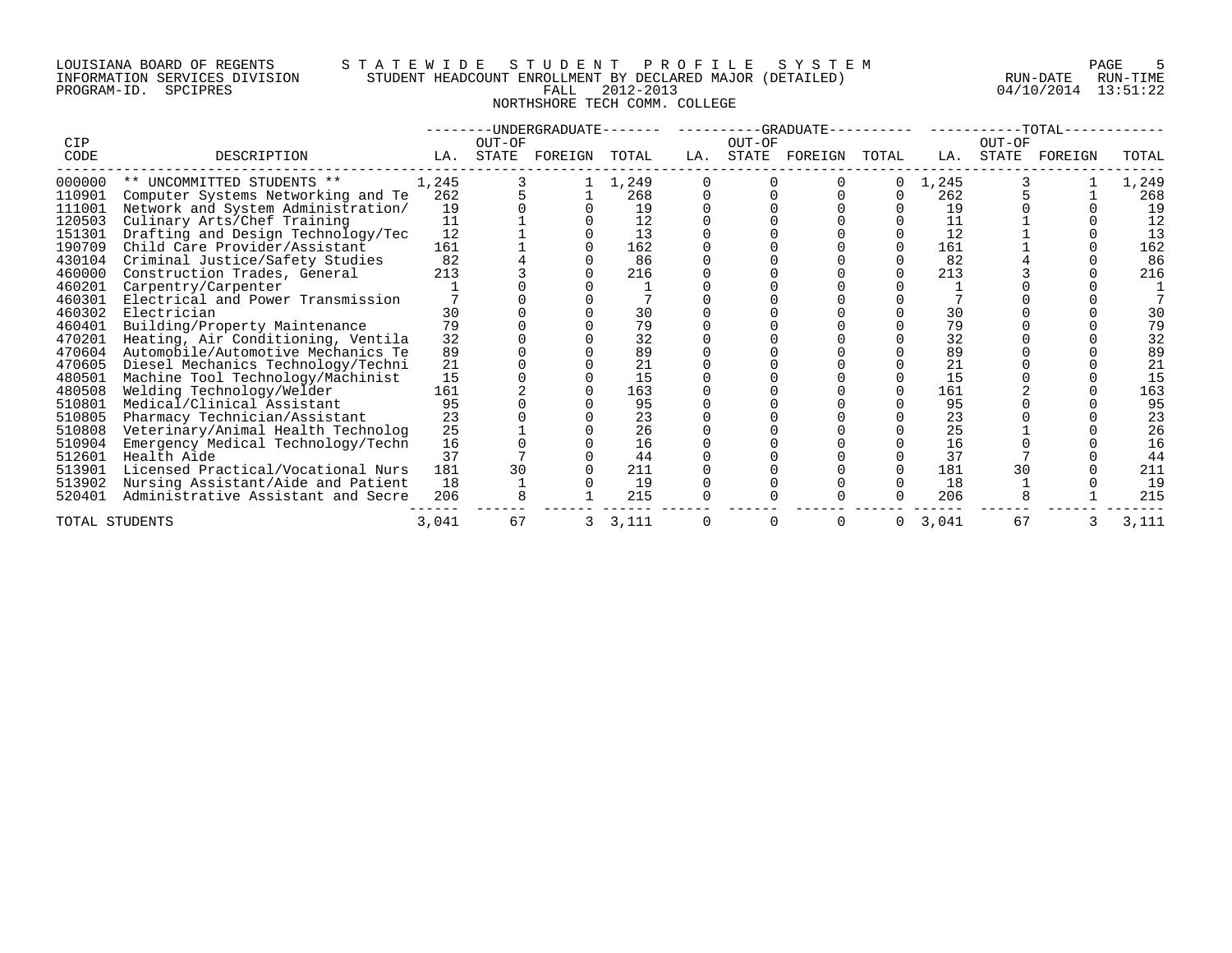# LOUISIANA BOARD OF REGENTS S T A T E W I D E S T U D E N T P R O F I L E S Y S T E M PAGE 6 INFORMATION SERVICES DIVISION STUDENT HEADCOUNT ENROLLMENT BY DECLARED MAJOR (DETAILED) RUN-DATE RUN-TIME PROGRAM-ID. SPCIPRES FALL 2012-2013 04/10/2014 13:51:22 GRAMBLING STATE UNIVERSITY

|        |                                                                                 |                 |                       |                         |                         |                      |                      | --------UNDERGRADUATE-------  ---------GRADUATE---------  ----------TOTAL------ |                      |                            |                         |                   |                |
|--------|---------------------------------------------------------------------------------|-----------------|-----------------------|-------------------------|-------------------------|----------------------|----------------------|---------------------------------------------------------------------------------|----------------------|----------------------------|-------------------------|-------------------|----------------|
| CIP    |                                                                                 |                 | OUT-OF                |                         |                         |                      | OUT-OF               |                                                                                 |                      |                            | OUT-OF                  |                   |                |
| CODE   | DESCRIPTION                                                                     |                 |                       | LA. STATE FOREIGN TOTAL |                         |                      |                      | LA. STATE FOREIGN TOTAL                                                         |                      |                            |                         | LA. STATE FOREIGN | TOTAL          |
|        | ----------------------------                                                    |                 |                       |                         |                         |                      |                      |                                                                                 |                      |                            | ------------------      |                   |                |
| 000000 | ** UNCOMMITTED STUDENTS **                                                      | 167             | 29                    | 3                       | 199                     | 12                   | $\mathbf{1}$         | $\Omega$                                                                        | 13                   | 179                        | 30                      | 3                 | 212            |
|        | 090102 Mass Communication/Media Studies 83                                      |                 | 137                   | $7\phantom{.0}$         | 227                     | 17                   | $\overline{0}$       | $4\overline{ }$                                                                 | 21                   | 100                        | 137                     | 11                | 248            |
|        | 110401 Information Science/Studies                                              | 67              | 25                    | 16                      | 108                     | $\overline{0}$       | $\mathbf{0}$         | $\mathbf{0}$                                                                    | $\overline{0}$       | 67                         | 25                      | 16                | 108            |
| 110701 | Computer Science                                                                | 26              | 16                    | 18                      | 60                      | $\overline{0}$       | $\overline{0}$       | $\overline{0}$                                                                  | $\overline{0}$       | 26                         | 16                      | 18                | 60             |
|        | 130301 Curriculum and Instruction                                               | $\overline{0}$  | $\Omega$              | $\Omega$                | $\overline{0}$          | 12 <sup>°</sup>      | $\overline{2}$       | $\mathbf{1}$                                                                    | 15                   | 12 <sup>°</sup>            | $\overline{2}$          | 1                 | 15             |
| 130401 | Educational Leadership and Adminis                                              | $\overline{0}$  | $\Omega$              | $\Omega$                | $\Omega$                | 12 <sup>°</sup>      | $\mathbf{1}$         | $\Omega$                                                                        | 13                   | 12                         | <sup>1</sup>            | $\Omega$          | 13             |
| 131001 | Special Education and Teaching, Ge                                              | 3               | $\overline{3}$        | $\Omega$                | 6                       | 2                    |                      | $\mathbf 1$                                                                     | $\overline{3}$       | $\overline{\phantom{0}}$ 5 | $\overline{3}$          | 1                 | -9             |
| 131202 | Elementary Education and Teaching                                               | 54              | 36                    | $\Omega$                | 90                      | 5                    |                      | $\Omega$                                                                        | 5                    | 59                         | 36                      | $\Omega$          | 95             |
| 131205 | Secondary Education and Teaching                                                | $\overline{0}$  | $\overline{0}$        | $\Omega$                | $\overline{0}$          | 2                    | 0                    | $\Omega$                                                                        | 2                    | 2                          | $\overline{0}$          |                   | 2              |
| 131210 | Early Childhood Education and Teac                                              | 72              | 28                    | $\Omega$                | 100                     | $\mathbf 0$          |                      | $\Omega$                                                                        | $\Omega$             | 72                         | 28                      | $\Omega$          | 100            |
| 131302 | Art Teacher Education                                                           | $\Omega$        | $\mathbf{1}$          | $\Omega$                | $\mathbf{1}$            | $\mathbf 0$          |                      | $\Omega$                                                                        | $\Omega$             | $\Omega$                   | 1                       | $\Omega$          | 1              |
| 131305 | English/Language Arts Teacher Educ                                              | 9               | $7\phantom{.0}$       | $\Omega$                | 16                      | $\Omega$             |                      | $\Omega$                                                                        | $\Omega$             | 9                          | $7\phantom{.0}$         | $\Omega$          | 16             |
| 131311 | Mathematics Teacher Education                                                   | 6               | 5                     | $\Omega$                | 11                      | $\mathbf 0$          |                      | $\Omega$                                                                        | $\mathbf 0$          | 6                          | 5                       | $\Omega$          | 11             |
| 131312 | Music Teacher Education                                                         | 25              | 34                    | $\Omega$                | 59                      | $\mathbf 0$          |                      | $\Omega$                                                                        | $\mathbf 0$          | 25                         | 34                      | $\Omega$          | 59             |
| 131314 | Physical Education Teaching and Co                                              | 260             | 112                   | 2                       | 374                     | $\Omega$             |                      | $\Omega$                                                                        | $\Omega$             | 260                        | 112                     |                   | 374            |
| 131317 | Social Science Teacher Education                                                | $\mathbf 0$     | $\overline{0}$        | $\Omega$                | $\overline{0}$          | 73                   |                      | $\Omega$                                                                        | 77                   | 73                         | 4                       | $\Omega$          | 77             |
| 131318 | Social Studies Teacher Education                                                | 6               | $\overline{4}$        | $\Omega$                | 10                      | $\Omega$             | 0                    | $\Omega$                                                                        | $\Omega$             | -6                         | 4                       | $\Omega$          | 10             |
| 131322 | Biology Teacher Education                                                       | $\overline{2}$  | 2                     | $\mathbf 0$             | $\overline{4}$          | $\overline{0}$       | $\Omega$             | $\Omega$                                                                        | $\Omega$             | 2                          |                         | $\Omega$          | 4              |
| 131329 | Physics Teacher Education                                                       | $4\overline{ }$ | $\mathbf{1}$          | $\Omega$                |                         | $\Omega$             | $\Omega$             | $\Omega$                                                                        | $\Omega$             | $4\overline{ }$            | 1                       | $\Omega$          | 5              |
| 139999 | Education, Other                                                                | $\Omega$        | $\Omega$              | $\Omega$<br>33          | $\Omega$                | 86                   | 34                   | 13<br>$\Omega$                                                                  | 133                  | 86                         | 34                      | 13                | 133            |
| 150000 | Engineering Technology, General                                                 | 94<br>5         | 52<br>$4\overline{ }$ | $\Omega$                | 179<br>-9               | $\Omega$<br>$\Omega$ | $\Omega$<br>$\Omega$ | $\Omega$                                                                        | $\Omega$<br>$\Omega$ | 94<br>5                    | 52                      | 33<br>$\Omega$    | 179<br>9       |
| 150303 | Electrical, Electronic and Communi<br>151301 Drafting and Design Technology/Tec | 6               | $\Omega$              | 1                       | $7\phantom{.0}$         | $\Omega$             |                      | $\Omega$                                                                        | $\Omega$             | -6                         | 4<br>$\Omega$           |                   | 7              |
|        | 190706 Child Development                                                        | 26              | $\mathbf{1}$          | $\Omega$                | 27                      | 0                    |                      | 0                                                                               | 0                    | 26                         | 1                       | 0                 | 27             |
|        | 220001 Pre-Law Studies                                                          | 8               | 9                     | $\Omega$                | 17                      | $\Omega$             |                      | $\Omega$                                                                        | $\Omega$             | 8                          | 9                       |                   | 17             |
|        | 220302 Legal Assistant/Paralegal                                                | $\overline{4}$  | 2                     | $\Omega$                | -6                      | $\Omega$             |                      | $\Omega$                                                                        | $\Omega$             | 4                          | 2                       | $\Omega$          | 6              |
|        | 230101 English Language and Literature, G                                       | 15              | 14                    | 2                       | 31                      | $\Omega$             |                      | $\Omega$                                                                        | $\mathbf 0$          | 15                         | 14                      | 2                 | 31             |
|        | 260101 Biology/Biological Sciences, Gener                                       | 130             | 118                   | 10                      | 258                     | $\Omega$             |                      | $\Omega$                                                                        | $\Omega$             | 130                        | 118                     | 10                | 258            |
| 270101 | Mathematics, General                                                            | $\overline{4}$  | 5                     | $\mathbf{1}$            | 10                      | $\mathbf 0$          |                      | $\Omega$                                                                        | $\mathbf 0$          | $\overline{4}$             | -5                      | 1                 | 10             |
|        | 270199 Mathematics, Other                                                       | 8               | $\overline{3}$        | 2                       | 13                      | $\Omega$             | $\Omega$             | $\Omega$                                                                        | $\Omega$             | 8                          | $\overline{\mathbf{3}}$ | 2                 | 13             |
| 310101 | Parks, Recreation and Leisure Stud                                              | 82              | 31                    | $\mathbf{1}$            | 114                     | $\Omega$             | $\Omega$             | $\Omega$                                                                        | $\Omega$             | 82                         | 31                      | 1                 | 114            |
| 310504 | Sport and Fitness Administration/M                                              | $\overline{0}$  | $\Omega$              | $\Omega$                | $\Omega$                | 80                   | 13                   | 3                                                                               | 96                   | 80                         | 13 <sup>7</sup>         | 3                 | 96             |
|        | 400501 Chemistry, General                                                       | 10 <sup>°</sup> | 22                    | 2                       | 34                      | $\Omega$             | $\Omega$             | $\Omega$                                                                        | $\overline{0}$       | 10                         | 22                      |                   | 34             |
|        | 400801 Physics, General                                                         | $\mathbf{1}$    | 1                     | $\mathbf{1}$            | $\overline{\mathbf{3}}$ | $\Omega$             | $\Omega$             | $\Omega$                                                                        | $\overline{0}$       | $\mathbf{1}$               | $\mathbf{1}$            | 1                 | $\overline{3}$ |
|        | 420101 Psychology, General                                                      | 92              | 118                   | 5                       | 215                     | $\Omega$             | $\Omega$             | $\Omega$                                                                        | $\Omega$             | 92                         | 118                     | 5                 | 215            |
|        | 430104 Criminal Justice/Safety Studies                                          | 371             | 201                   | $7\phantom{.0}$         | 579                     | 237                  | 30                   | 2                                                                               | 269                  | 608                        | 231                     | 9                 | 848            |
|        | 440401 Public Administration                                                    | $\Omega$        | $\Omega$              | $\Omega$                | $\bigcirc$              | 37                   | 6                    | 13                                                                              | 56                   | 37                         | - 6                     | 13                | -56            |
|        | 440701 Social Work                                                              | 155             | 47                    | 7                       | 209                     | 53                   | 3                    | 3                                                                               | 59                   | 208                        | 50                      | 10                | 268            |
|        | 450101 Social Sciences, General                                                 | $\overline{0}$  | $\Omega$              | $\Omega$                | $\Omega$                | 13                   | $\mathbf{1}$         | $\Omega$                                                                        | 14                   | 13                         | $\mathbf{1}$            | $\Omega$          | 14             |
|        | 451001 Political Science and Government,                                        | 14              | 14                    | $\Omega$                | 28                      | $\mathbf 0$          | $\Omega$             | $\Omega$                                                                        | $\overline{0}$       | 14                         | 14                      | $\Omega$          | 28             |
|        | 451101 Sociology                                                                | 20              | 19                    | $\Omega$                | 39                      | 0                    |                      | $\mathbf 0$                                                                     | $\overline{0}$       | 20                         | 19                      | $\Omega$          | 39             |
|        | 500501 Drama and Dramatics/Theatre Arts,                                        | 13              | 11                    | 1                       | 25                      | 0                    |                      | $\Omega$                                                                        | $\overline{0}$       | 13                         | 11                      |                   | 25             |
|        | 500701 Art/Art Studies, General                                                 | 11              | 12                    | $\Omega$                | 23                      | $\Omega$             |                      | $\Omega$                                                                        | $\Omega$             | 11                         | 12                      | $\Omega$          | 23             |
|        | 500901 Music, General                                                           | $-5$            | 10                    | $\Omega$                | 15                      | $\Omega$             |                      | $\Omega$                                                                        | $\Omega$             | - 5                        | 10                      | $\Omega$          | 15             |
|        | 500903 Music Performance, General                                               | 13              | 18                    | $\mathbf 0$             | 31                      | $\mathbf 0$          |                      | $\mathbf 0$                                                                     | $\overline{0}$       | 13 <sup>°</sup>            | 18                      | $\Omega$          | 31             |
|        | 509999 Visual and Performing Arts, Other                                        | 17              | 12                    | $\Omega$                | 29                      | $\Omega$             |                      | $\Omega$                                                                        | $\Omega$             | 17                         | 12                      | $\Omega$          | 29             |
|        | 513801 Registered Nursing/Registered Nurs                                       | 419             | 165                   | 58                      | 642                     | 28                   |                      | 2                                                                               | 30                   | 447                        | 165                     | 60                | 672            |
| 513805 | Family Practice Nurse/Nursing                                                   | $\overline{0}$  | $\Omega$              | $\Omega$                | $\Omega$                | 30                   |                      | $\Omega$                                                                        | 30                   | 30                         | $\Omega$                | $\Omega$          | 30             |
| 513809 | Pediatric Nurse/Nursing                                                         | $\Omega$        | $\Omega$              | $\Omega$                | $\Omega$                | 3                    |                      | $\Omega$                                                                        | 3                    | 3                          | $\Omega$                | $\Omega$          |                |
| 513817 | Nursing Education                                                               | $\cap$          | $\Omega$              | $\cap$                  | $\Omega$                | 3                    | $\cap$               | $\cap$                                                                          | 3                    | 3                          | $\cap$                  |                   |                |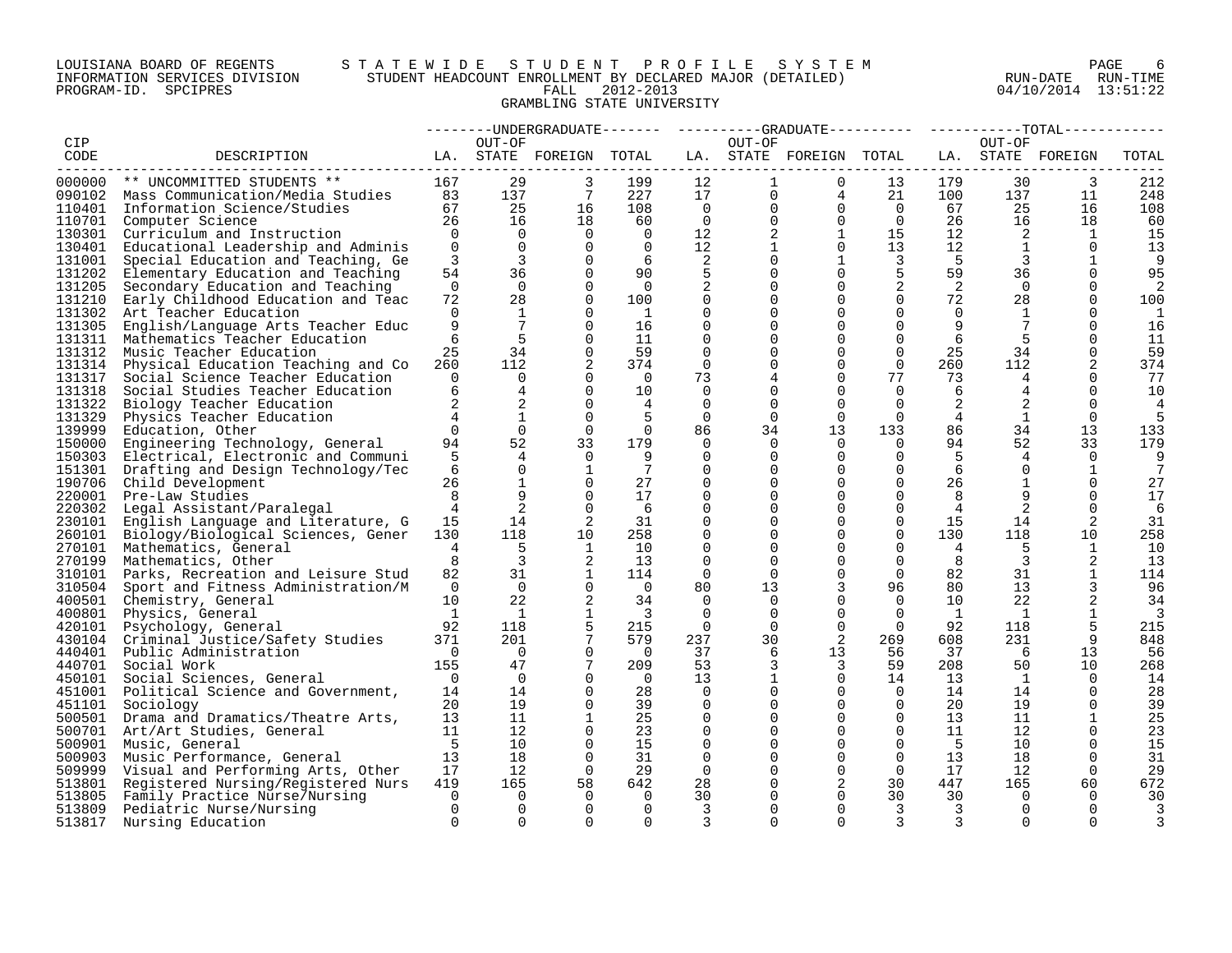# LOUISIANA BOARD OF REGENTS S T A T E W I D E S T U D E N T P R O F I L E S Y S T E M PAGE 7 INFORMATION SERVICES DIVISION STUDENT HEADCOUNT ENROLLMENT BY DECLARED MAJOR (DETAILED) RUN-DATE RUN-TIME PROGRAM-ID. SPCIPRES FALL 2012-2013 04/10/2014 13:51:22 GRAMBLING STATE UNIVERSITY

|                |                                    |       |                 | ·UNDERGRADUATE- |       |     |                 | -GRADUATE-- |       |       |                 | $-TOTAL-$ |       |
|----------------|------------------------------------|-------|-----------------|-----------------|-------|-----|-----------------|-------------|-------|-------|-----------------|-----------|-------|
| CIP<br>CODE    | DESCRIPTION                        | LA.   | OUT-OF<br>STATE | FOREIGN         | TOTAL | LA. | OUT-OF<br>STATE | FOREIGN     | TOTAL | LA.   | OUT-OF<br>STATE | FOREIGN   | TOTAL |
| 520201         | Business Administration and Manage | 171   | 108             | 25              | 304   |     |                 |             |       | 171   | 108             | 25        | 304   |
| 520301         | Accounting                         |       | 41              | 44              | 166   |     |                 |             |       | 81    | 41              | 44        | 166   |
| 520601         | Business/Managerial Economics      |       |                 |                 | 18    |     |                 |             |       |       |                 |           | 18    |
| 520904         | Hotel/Motel Administration/Managem |       |                 |                 |       |     |                 |             |       |       |                 |           |       |
| 521401         | Marketing/Marketing Management, Ge | 40    |                 | 10              | 97    |     |                 |             |       | 40    | 47              | 10        | 97    |
| 540101         | History, General                   |       | 18              |                 | 34    |     |                 |             |       |       | 18              |           | 34    |
| TOTAL STUDENTS |                                    | 2,622 | .,550           | 263             | 4,435 | 705 | 95              | 42          | 842   | 3,327 | 1,645           | 305       | 5,277 |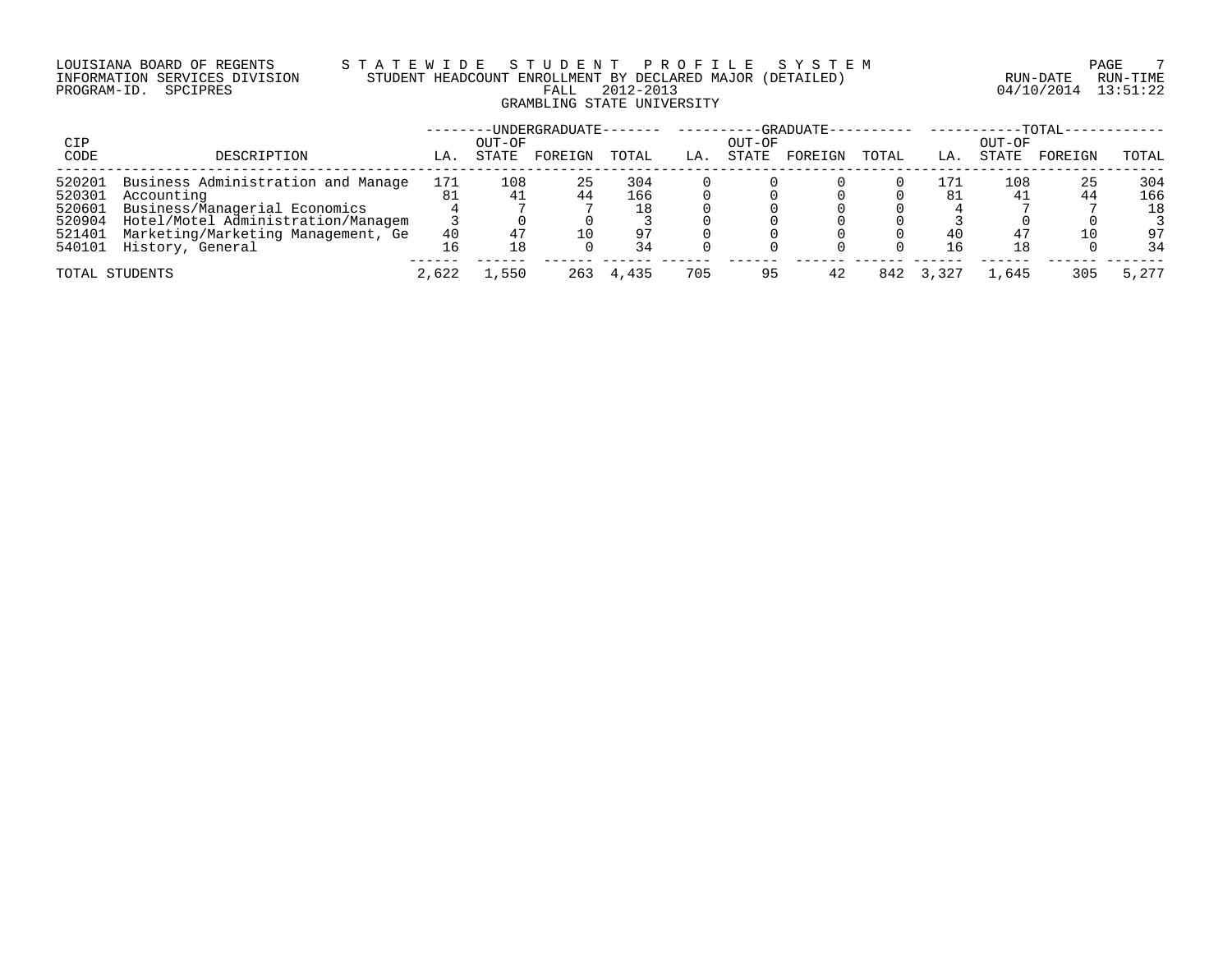# LOUISIANA BOARD OF REGENTS S T A T E W I D E S T U D E N T P R O F I L E S Y S T E M PAGE 8 INFORMATION SERVICES DIVISION STUDENT HEADCOUNT ENROLLMENT BY DECLARED MAJOR (DETAILED) RUN-DATE RUN-TIME PROGRAM-ID. SPCIPRES FALL 2012-2013 04/10/2014 13:51:22 LOUISIANA TECH UNIVERSITY

|        |                                                                                                                                                    |                |                 |                         |                |                |                | --------UNDERGRADUATE------- ---------GRADUATE---------- ----------TOTAL----- |                |                |                 |                 |                |
|--------|----------------------------------------------------------------------------------------------------------------------------------------------------|----------------|-----------------|-------------------------|----------------|----------------|----------------|-------------------------------------------------------------------------------|----------------|----------------|-----------------|-----------------|----------------|
| CIP    |                                                                                                                                                    |                | OUT-OF          |                         |                |                | OUT-OF         |                                                                               |                |                | OUT-OF          |                 |                |
| CODE   | DESCRIPTION                                                                                                                                        |                |                 | LA. STATE FOREIGN TOTAL |                |                |                | LA. STATE FOREIGN TOTAL LA. STATE FOREIGN                                     |                |                |                 |                 | TOTAL          |
|        | 000000 ** UNCOMMITTED STUDENTS ** 2,328 (0 4 4 0 10101 Agricultural Business and Manageme 46 4 0 10101 Agricultural Business and Manageme 143 18 0 |                |                 |                         |                |                |                |                                                                               |                |                |                 |                 |                |
|        |                                                                                                                                                    |                |                 |                         | 21 2,425       | 817            |                | 102<br>17                                                                     |                | 936 3,145      | 178             | 38              | 3,361          |
|        |                                                                                                                                                    |                |                 |                         | 50             | $\overline{0}$ |                | $\overline{0}$ $\overline{0}$                                                 |                | $0 \t 46$      | $4\overline{4}$ | $\Omega$        | 50             |
|        |                                                                                                                                                    |                |                 |                         | 161            | $\overline{0}$ | $\Omega$       | $\overline{0}$                                                                | $\overline{0}$ | 143            | 18              | $\Omega$        | 161            |
|        | 030101 Natural Resources/Conservation, Ge 14                                                                                                       |                | $\overline{0}$  | $\Omega$                | 14             | $\overline{0}$ | $\Omega$       | $\overline{0}$                                                                | $\overline{0}$ | 14             | $\overline{0}$  | $\Omega$        | 14             |
|        | 030104 Environmental Science                                                                                                                       | 31             | 8               | 6                       | 45             | $\overline{0}$ | $\Omega$       | $\overline{0}$                                                                | $\overline{0}$ | 31             | 8               | 6               | 45             |
|        | 030501 Forestry, General                                                                                                                           | 60             | $7\phantom{.0}$ | $\mathbf{1}$            | 68             | $\Omega$       | $\Omega$       | $\overline{0}$                                                                | $\overline{0}$ | 60             | $7\phantom{.0}$ | 1               | 68             |
|        | 040201 Architecture                                                                                                                                | $\Omega$       | $\Omega$        | $\Omega$                | $\Omega$       | 17             | 3              | $\mathbf{1}$                                                                  | 21             | 17             | 3               | 1               | 21             |
|        | 040501 Interior Architecture                                                                                                                       | 29             | 5               | 1                       | 35             | $\Omega$       | $\Omega$       | $\Omega$                                                                      | $\Omega$       | 29             | 5               | $\overline{1}$  | 35             |
|        | 049999 Architecture and Related Services,                                                                                                          | 99             | 29              | 3                       | 131            | 0              | $\Omega$       | $\overline{0}$                                                                | $\overline{0}$ | 99             | 29              | 3               | 131            |
| 090101 | Speech Communication and Rhetoric                                                                                                                  | 32             | 6               | 1                       | 39             |                |                | $\Omega$                                                                      | 8              | 33             | 13              | 1               | 47             |
| 090401 | Journalism                                                                                                                                         | 37             | $\overline{3}$  | 2                       | 42             | $\mathbf 0$    | 0              | $\Omega$                                                                      | $\overline{0}$ | 37             | $\overline{3}$  | 2               | 42             |
| 110701 | Computer Science                                                                                                                                   | 135            | 12              | 23                      | 170            | 6              | $\Omega$       | 28                                                                            | 34             | 141            | 12              | 51              | 204            |
|        | 119999 Computer and Information Sciences                                                                                                           | $\Omega$       | $\Omega$        | $\Omega$                | $\Omega$       | 15             |                | 21                                                                            | 38             | 15             | 2               | 21              | 38             |
| 130301 | Curriculum and Instruction                                                                                                                         | $\Omega$       | $\Omega$        | $\Omega$                | $\Omega$       | 38             | $\Omega$       | $\Omega$                                                                      | 38             | 38             | $\Omega$        | $\Omega$        | 38             |
|        | 130401 Educational Leadership and Adminis                                                                                                          | 0              | $\Omega$        | $\Omega$                | $\Omega$       | 83             |                | $\Omega$                                                                      | 90             | 83             |                 | $\Omega$        | 90             |
| 131001 | Special Education and Teaching, Ge                                                                                                                 | $\mathbf{0}$   | $\Omega$        | $\Omega$                | $\Omega$       | 6              | $\Omega$       | $\Omega$                                                                      | 6              | 6              | $\Omega$        | $\Omega$        | 6              |
| 131009 | Education/Teaching of Individuals                                                                                                                  | $\Omega$       | $\Omega$        | $\Omega$                | $\Omega$       | $\Omega$       | 2              | $\Omega$                                                                      | 2              | $\Omega$       | 2               | $\Omega$        | 2              |
|        | 131015 Education/Teaching of Individuals                                                                                                           | $\Omega$       | $\Omega$        | $\Omega$                | $\Omega$       | 8              | $\Omega$       | $\Omega$                                                                      | 8              | 8              | $\Omega$        | $\Omega$        | 8              |
| 131101 | Counselor Education/School Counsel                                                                                                                 | $\Omega$       | $\Omega$        | $\Omega$                | $\Omega$       | 149            | 11             | $\Omega$                                                                      | 160            | 149            | 11              | $\Omega$        | 160            |
| 131201 | Adult and Continuing Education and                                                                                                                 | $\Omega$       | $\Omega$        | $\Omega$                | $\Omega$       | - 2            | $\Omega$       | $\Omega$                                                                      | $\overline{2}$ | -2             | $\Omega$        | $\Omega$        | 2              |
| 131202 | Elementary Education and Teaching                                                                                                                  | 137            | 10              | $\Omega$                | 147            | 43             | 3              | $\Omega$                                                                      | 46             | 180            | 13 <sup>°</sup> | $\Omega$        | 193            |
| 131203 | Junior High/Intermediate/Middle Sc                                                                                                                 | 6              | $\overline{0}$  | $\Omega$                | - 6            | 18             |                | 0                                                                             | 19             | 24             | $\mathbf{1}$    | $\Omega$        | -25            |
| 131205 | Secondary Education and Teaching                                                                                                                   | 120            | 11              | $\mathbf{1}$            | 132            | 45             |                | $\Omega$                                                                      | 48             | 165            | 14              | $\overline{1}$  | 180            |
| 131206 | Teacher Education, Multiple Levels                                                                                                                 | 38             | 7               | $\Omega$                | 45             | 16             |                | $\Omega$                                                                      | 17             | 54             | 8               | $\Omega$        | 62             |
|        | 131210 Early Childhood Education and Teac                                                                                                          | 76             | 5               | $\mathbf{1}$            | 82             | 17             | $\Omega$       | $\Omega$                                                                      | 17             | 93             | 5               | $\overline{1}$  | 99             |
| 131301 | Agricultural Teacher Education                                                                                                                     | 6              | $\Omega$        | $\Omega$                | 6              | $\Omega$       | $\Omega$       | $\Omega$                                                                      | $\Omega$       | 6              | $\Omega$        | $\Omega$        | 6              |
|        | 131302 Art Teacher Education                                                                                                                       | 2              | $\Omega$        | $\Omega$                | 2              | 0              | $\Omega$       | $\Omega$                                                                      | $\overline{0}$ | 2              |                 | $\Omega$        | 2              |
| 131303 | Business Teacher Education                                                                                                                         | $\mathbf{1}$   | $\Omega$        | $\Omega$                |                | $\Omega$       | $\Omega$       | $\Omega$                                                                      | $\Omega$       | $\mathbf{1}$   | $\Omega$        |                 | 1              |
| 131305 | English/Language Arts Teacher Educ                                                                                                                 | 5              | $\mathbf 0$     | $\Omega$                |                | $\mathbf 0$    | $\Omega$       | $\Omega$                                                                      | $\Omega$       | 5              | $\Omega$        | $\Omega$        | 5              |
|        | 131311 Mathematics Teacher Education                                                                                                               |                | $\mathbf{1}$    | $\Omega$                |                | $\Omega$       | $\Omega$       | $\Omega$                                                                      | $\Omega$       | 5              | $\overline{1}$  | $\Omega$        | 6              |
|        | 131314 Physical Education Teaching and Co                                                                                                          | 5              |                 | $\Omega$                |                | 8              | 10             | 2                                                                             | 20             | 13             | 14              | 2               | 29             |
|        | 131315 Reading Teacher Education                                                                                                                   | $\cap$         | $\Omega$        | $\Omega$                | $\Omega$       | $\mathbf{1}$   | $\Omega$       | $\Omega$                                                                      | 1              | <sup>1</sup>   | $\Omega$        | $\Omega$        | $\overline{1}$ |
| 131318 | Social Studies Teacher Education                                                                                                                   | 6              | 2               | $\Omega$                |                | $\mathbf 0$    | $\Omega$       | $\Omega$                                                                      | $\Omega$       | 6              | 2               | $\Omega$        | 8              |
| 131329 | Physics Teacher Education                                                                                                                          | $\mathbf{1}$   | $\Omega$        | $\Omega$                | 1              | $\Omega$       | $\Omega$       | $\Omega$                                                                      | $\Omega$       | 1              | $\Omega$        | $\Omega$        | 1              |
| 131334 | School Librarian/School Library Me                                                                                                                 | $\Omega$       | $\Omega$        | $\Omega$                | $\Omega$       | <sup>1</sup>   | $\Omega$       | $\Omega$                                                                      | $\mathbf{1}$   | $\mathbf{1}$   | $\Omega$        | $\Omega$        | 1              |
|        | 140101 Engineering, General                                                                                                                        | $\Omega$       | $\mathbf 0$     | $\Omega$                | $\overline{0}$ | 26             | 12             | 126                                                                           | 164            | 26             | 12              | 126             | 164            |
| 140501 | Bioengineering and Biomedical Engi                                                                                                                 | 92             | 23              | 31                      | 146            | 8              | 4              | 19                                                                            | 31             | 100            | 27              | 50              | 177            |
|        | 140701 Chemical Engineering                                                                                                                        | 129            | 33              | 22                      | 184            | $\Omega$       | $\Omega$       | $\overline{0}$                                                                | $\overline{0}$ | 129            | 33              | 22              | 184            |
|        | 140801 Civil Engineering, General                                                                                                                  | 126            | 22              | 24                      | 172            | $\Omega$       | $\Omega$       | $\overline{0}$                                                                | $\overline{0}$ | 126            | 22              | 24              | 172            |
| 141001 | Electrical and Electronics Enginee                                                                                                                 | 129            | 24              | 21                      | 174            | $\Omega$       | $\Omega$       | $\Omega$                                                                      | $\overline{0}$ | 129            | 24              | 21              | 174            |
|        | 141004 Telecommunications Engineering                                                                                                              | $\overline{0}$ | $\Omega$        | $\overline{0}$          | $\overline{0}$ | 36             | $\overline{2}$ | $\Omega$                                                                      | 38             | - 36           | $\overline{2}$  | $\bigcirc$      | 38             |
|        | 141901 Mechanical Engineering                                                                                                                      | 355            | 53              | 29                      | 437            | $\Omega$       | $\Omega$       | $\Omega$                                                                      | $\overline{0}$ | 355            | 53              | 29              | 437            |
| 142701 | Systems Engineering                                                                                                                                | $\bigcap$      | $\Omega$        | $\bigcap$               | $\bigcap$      | $\Omega$       | $\cap$         | $\mathbf 1$                                                                   | 1              | $\overline{0}$ | $\Omega$        | $\overline{1}$  | - 1            |
| 143501 | Industrial Engineering                                                                                                                             | 44             | 8               | 12                      | 64             | $\Omega$       | $\Omega$       | $\Omega$                                                                      | $\Omega$       | 44             | 8               | 12 <sup>°</sup> | 64             |
| 149999 | Engineering, Other                                                                                                                                 | 47             | 25              | 8                       | 80             | 0              | $\Omega$       | 0                                                                             | $\overline{0}$ | 47             | 25              | 8               | 80             |
|        | 150303 Electrical, Electronic and Communi                                                                                                          | 87             | - 5             |                         | 95             | $\Omega$       | $\Omega$       | $\Omega$                                                                      | $\Omega$       | 87             | - 5             | 3               | 95             |
|        | 151001 Construction Engineering Technolog                                                                                                          | 92             | 14              | $\mathbf{1}$            | 107            | $\mathbf 0$    | $\Omega$       | $\Omega$                                                                      | $\overline{0}$ | 92             | 14              | 1               | 107            |
| 151501 | Engineering/Industrial Management                                                                                                                  | $\Omega$       | $\Omega$        | $\Omega$                | $\bigcap$      | 31             | 11             | 19                                                                            | 61             | 31             | 11              | 19              | 61             |
| 160101 | Foreign Languages and Literatures,                                                                                                                 | 11             | $\overline{3}$  | $\Omega$                | 14             | $\Omega$       | $\Omega$       | $\Omega$                                                                      | $\Omega$       | 11             | 3               | $\Omega$        | 14             |
| 160901 | French Language and Literature                                                                                                                     | 2              | $\cap$          | $\cap$                  | 2              | $\cap$         | $\cap$         | $\cap$                                                                        | $\cap$         | $\overline{2}$ | $\cap$          | $\cap$          | 2              |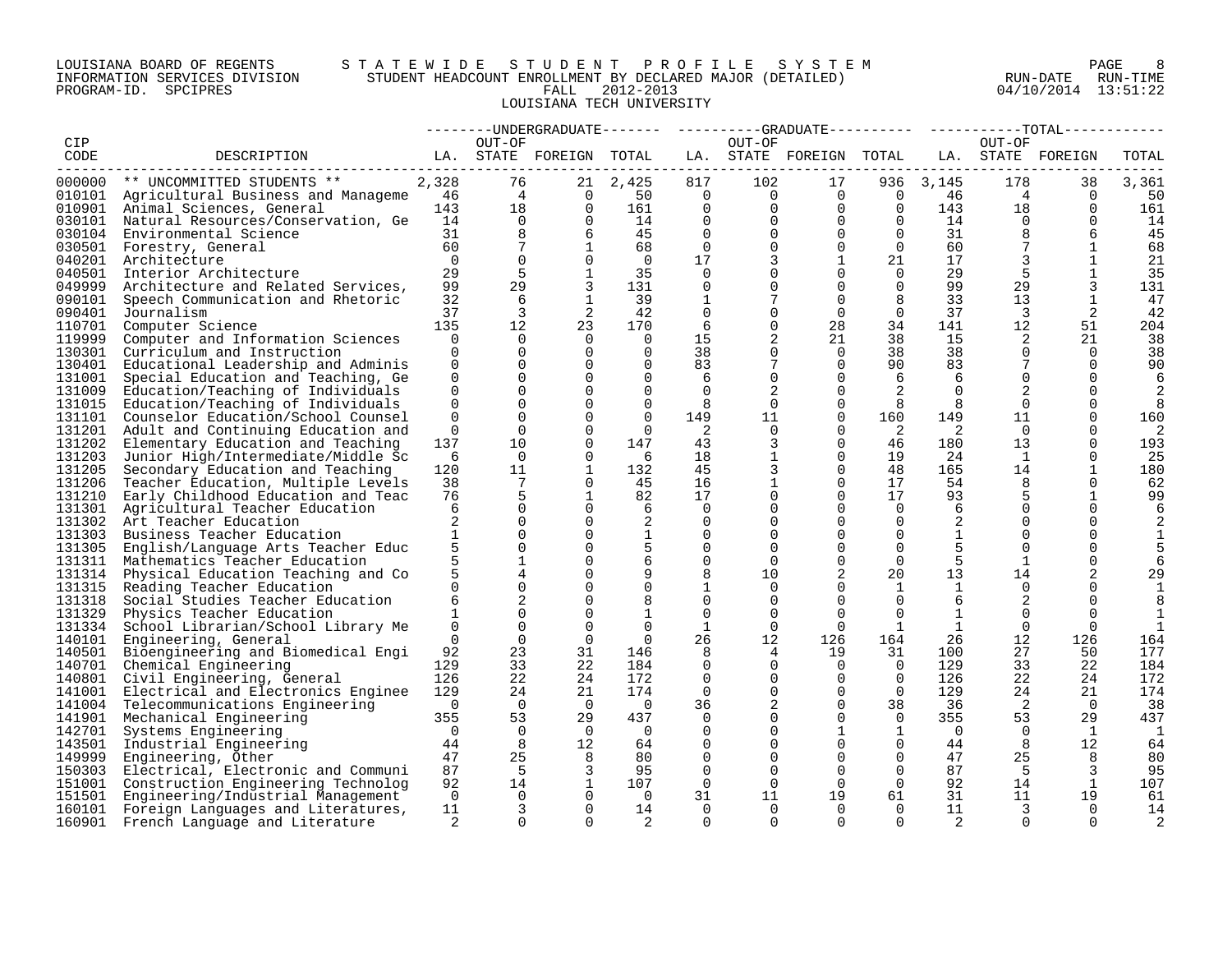## LOUISIANA BOARD OF REGENTS S T A T E W I D E S T U D E N T P R O F I L E S Y S T E M PAGE 9 INFORMATION SERVICES DIVISION STUDENT HEADCOUNT ENROLLMENT BY DECLARED MAJOR (DETAILED) RUN-DATE RUN-TIME PROGRAM-ID. SPCIPRES FALL 2012-2013 04/10/2014 13:51:22 LOUISIANA TECH UNIVERSITY

|        |                                           |          |                 |                         |          |                |              |                         |                | -------- --------- |              | $---TOTAL------$  |                |
|--------|-------------------------------------------|----------|-----------------|-------------------------|----------|----------------|--------------|-------------------------|----------------|--------------------|--------------|-------------------|----------------|
| CIP    |                                           |          | OUT-OF          |                         |          |                | OUT-OF       |                         |                |                    | OUT-OF       |                   |                |
| CODE   | DESCRIPTION                               |          |                 | LA. STATE FOREIGN TOTAL |          |                |              | LA. STATE FOREIGN TOTAL |                |                    |              | LA. STATE FOREIGN | TOTAL          |
| 190101 | Family and Consumer Sciences/Human        | $\Omega$ | $\Omega$        | 0                       | $\Omega$ | 5              | $\Omega$     | $\Omega$                | 5              | 5                  | $\Omega$     | $\Omega$          | 5              |
| 190402 | Consumer Economics                        | 31       | 1               | $\Omega$                | 32       | $\Omega$       | $\Omega$     | $\Omega$                | $\Omega$       | 31                 | 1            | $\Omega$          | 32             |
| 190701 | Human Development and Family Studi        | 97       | 13              | $\Omega$                | 110      | $\Omega$       | $\Omega$     | 0                       | $\Omega$       | 97                 | 13           | $\Omega$          | 110            |
| 230101 | English Language and Literature, G        | 56       | 4               | $\Omega$                | 60       | 11             | 4            | 1                       | 16             | 67                 | 8            | $\mathbf{1}$      | 76             |
| 231303 | Professional, Technical, Busiiness        | $\Omega$ | $\Omega$        | 0                       | - 0      | $\mathbf{1}$   |              | $\Omega$                | 2              | <sup>1</sup>       | $\mathbf{1}$ | $\Omega$          | 2              |
| 240000 | ** TRANSFER STUDENTS **                   | 37       | 2               | $\Omega$                | 39       | $\Omega$       | $\Omega$     | $\Omega$                | $\Omega$       | 37                 | 2            | $\Omega$          | 39             |
| 240102 | General Studies                           | 350      | 23              | 1                       | 374      | $\Omega$       | $\Omega$     | $\Omega$                | $\Omega$       | 350                | 23           | 1                 | 374            |
| 260101 | Biology/Biological Sciences, Gener        | 327      | 38              | 13                      | 378      | 28             | 3            | 11                      | 42             | 355                | 41           | 24                | 420            |
| 270101 | Mathematics, General                      | 34       | 5               | 2                       | 41       | 2              | 2            | 7                       | 11             | 36                 | 7            | 9                 | 52             |
| 300101 | Biological and Physical Sciences          | $\Omega$ | $\Omega$        | $\Omega$                | - 0      | 8              | 3            | 27                      | 38             | 8                  | 3            | 27                | 38             |
| 310505 | Kinesiology and Exercise Science          | 283      | 53              | 3                       | 339      | $\Omega$       | $\Omega$     | $\Omega$                | $\Omega$       | 283                | 53           | 3                 | 339            |
| 400501 | Chemistry, General                        | 37       | 6               | 2                       | 45       | 0              | 0            | $\Omega$                | $\Omega$       | 37                 | 6            | 2                 | 45             |
| 400801 | Physics, General                          | 17       | $\overline{4}$  |                         | 26       |                | $\Omega$     |                         | 2              | 18                 | 4            | 6                 | 28             |
| 420101 | Psychology, General                       | 229      | 15              |                         | 246      | 0              | $\Omega$     | $\Omega$                | $\Omega$       | 229                | 15           |                   | 246            |
| 422802 | Community Psychology                      | $\Omega$ | $\Omega$        | $\Omega$                | $\Omega$ | $\overline{4}$ | $\Omega$     | $\Omega$                | $\overline{4}$ | $\overline{4}$     | $\Omega$     | $\Omega$          | $\overline{4}$ |
| 422803 | Counseling Psychology                     | $\Omega$ | $\Omega$        | $\Omega$                | $\Omega$ | 16             | 16           |                         | 33             | 16                 | 16           |                   | 33             |
| 422804 | Industrial and Organizational Psyc        | $\Omega$ | $\Omega$        | $\Omega$                | $\Omega$ | 45             | 11           | 4                       | 60             | 45                 | 11           |                   | 60             |
| 450701 | Geography                                 | 1        | $\Omega$        | $\Omega$                | 1        | $\Omega$       | $\Omega$     | $\Omega$                | $\Omega$       | <sup>1</sup>       | $\Omega$     | $\Omega$          | 1              |
| 450799 | Geography, Other                          | 30       |                 | $\Omega$                | 32       | $\Omega$       | $\Omega$     | $\Omega$                | $\Omega$       | 30                 | 2            | $\Omega$          | 32             |
| 451001 | Political Science and Government,         | 56       | 6               | $\Omega$                | 62       | $\Omega$       | $\Omega$     | $\Omega$                | $\Omega$       | 56                 | 6            | $\Omega$          | 62             |
| 451101 | Sociology                                 | 81       | 40              | 1                       | 122      | $\Omega$       | <sup>0</sup> | $\Omega$                | $\Omega$       | 81                 | 40           |                   | 122            |
| 490102 | Airline/Commercial/Professional Pi        | 85       | 30              | 2                       | 117      | $\Omega$       | $\Omega$     | $\Omega$                | $\Omega$       | 85                 | 30           |                   | 117            |
| 490104 | Aviation/Airway Management and Ope        | 30       | 7               | 4                       | 41       | $\Omega$       | $\Omega$     | $\Omega$                | $\Omega$       | 30                 |              |                   | 41             |
| 500409 | Graphic Design                            | 93       | 10 <sup>°</sup> | $\mathbf{1}$            | 104      | $\Omega$       | $\Omega$     | $\Omega$                | $\Omega$       | 93                 | 10           | $\mathbf{1}$      | 104            |
| 500605 | Photography                               | 32       | 4               | 3                       | 39       | $\Omega$       | $\Omega$     | $\Omega$                | $\Omega$       | 32                 | 4            |                   | 39             |
| 500702 | Fine/Studio Arts, General                 | 31       | 5               | $\Omega$                | 36       |                | 10           | 2                       | 19             | 38                 | 15           | 2                 | 55             |
| 500901 | Music, General                            | 47       |                 | $\Omega$                | 53       | $\Omega$       | 0            | $\Omega$                | $\Omega$       | 47                 | 6            | $\Omega$          | 53             |
| 510202 | Audiology/Audiologist                     | $\Omega$ | $\Omega$        | $\Omega$                | $\Omega$ | 14             | 6            |                         | 21             | 14                 | 6            |                   | 21             |
| 510203 | Speech-Language Pathology/Patholog        | $\Omega$ | $\Omega$        | $\Omega$                | $\Omega$ | 26             | 15           | $\Omega$                | 41             | 26                 | 15           | $\Omega$          | 41             |
| 510204 | Audiology/Audiologist and Speech-L        | 79       | 15              | $\Omega$                | 94       | $\Omega$       | $\Omega$     | $\Omega$                | $\Omega$       | 79                 | 15           | $\Omega$          | 94             |
| 510706 | Health Information/Medical Records        | 102      | 16              | 2                       | 120      | 24             | 5            |                         | 30             | 126                | 21           |                   | 150            |
| 510707 | Health Information/Medical Records        | 5        | 1               | $\Omega$                | 6        | 0              | 0            | $\Omega$                | $\Omega$       | 5                  | 1            | $\Omega$          | 6              |
|        | 511005 Clinical Laboratory Science/Medica | 33       | 5               | 26                      | 64       | $\Omega$       | $\Omega$     | $\Omega$                | $\Omega$       | 33                 | 5            | 26                | 64             |
| 513101 | Dietetics/Dietitian                       | 59       | 7               | 4                       | 70       | 27             | 17           | 3                       | 47             | 86                 | 24           |                   | 117            |
|        | 513801 Registered Nursing/Registered Nurs | 231      | 18              | 2                       | 251      | $\Omega$       | $\Omega$     | $\Omega$                | $\Omega$       | 231                | 18           | 2                 | 251            |
| 520201 | Business Administration and Manage        | 221      | 38              |                         | 266      | 67             | 17           | 31                      | 115            | 288                | 55           | 38                | 381            |
| 520203 | Logistics, Materials, and Supply C        | 31       | 6               | $\Omega$                | 37       | $\Omega$       | $\Omega$     | $\Omega$                | $\Omega$       | 31                 | 6            | $\Omega$          | 37             |
| 520301 | Accounting                                | 170      | 13              | 12                      | 195      | 13             | 2            | 13                      | 28             | 183                | 15           | 25                | 223            |
| 520601 | Business/Managerial Economics             | 35       | 4               | -7                      | 46       | $\Omega$       | 0            | 0                       | $\Omega$       | 35                 | 4            |                   | 46             |
| 520801 | Finance, General                          | 69       | 10              | 15                      | 94       | $\Omega$       | $\Omega$     | $\Omega$                | $\Omega$       | 69                 | 10           | 15                | 94             |
| 521001 | Human Resources Management/Personn        | 7        | 3               | $\Omega$                | 10       | $\Omega$       | 0            | $\Omega$                | $\Omega$       | 7                  | 3            | $\Omega$          | 10             |
| 521201 | Management Information Systems, Ge        | 99       | 8               | 16                      | 123      | 4              | $\Omega$     | $\Omega$                | 4              | 103                | 8            | 16                | 127            |
| 521401 | Marketing/Marketing Management, Ge        | 90       | 24              | 1                       | 115      | 0              | 0            | 0                       | 0              | 90                 | 24           | 1                 | 115            |
| 540101 | History, General                          | 57       | 7               | 1                       | 65       | 13             | 8            | $\Omega$                | 21             | 70                 | 15           | 1                 | 86             |
|        |                                           |          |                 |                         |          |                |              |                         |                |                    |              |                   |                |
|        | TOTAL STUDENTS                            | 7,748    | 867             | 343                     |          | 8,958 1,708    | 301          | 337                     | 2,346          | 9,456              | 1,168        |                   | 680 11,304     |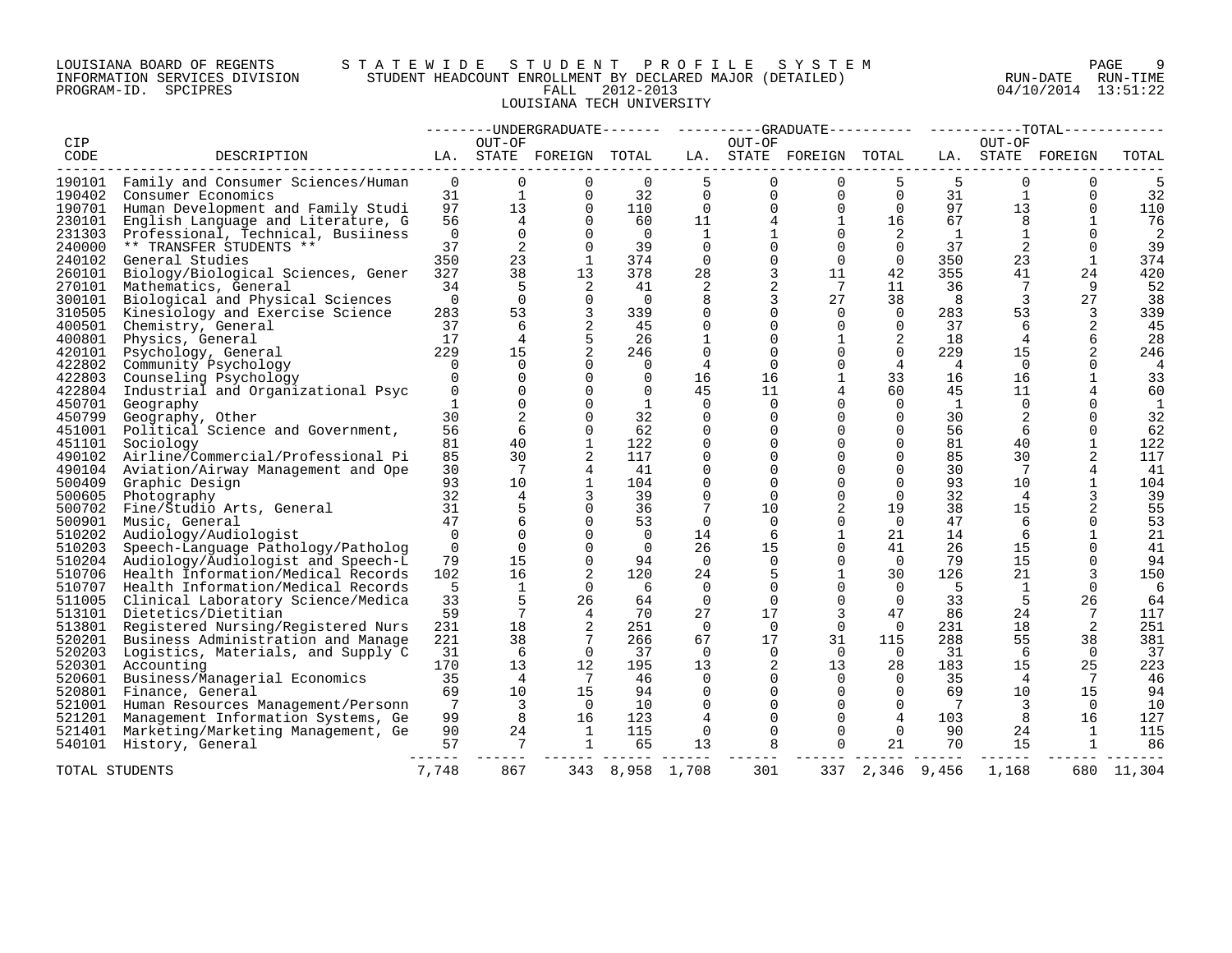# LOUISIANA BOARD OF REGENTS S T A T E W I D E S T U D E N T P R O F I L E S Y S T E M PAGE 10 INFORMATION SERVICES DIVISION STUDENT HEADCOUNT ENROLLMENT BY DECLARED MAJOR (DETAILED) RUN-DATE RUN-TIME PROGRAM-ID. SPCIPRES FALL 2012-2013 04/10/2014 13:51:22 MCNEESE STATE UNIVERSITY

|        |                                           |                |                 |                         |                |                |                 | ---UNDERGRADUATE-------    ---------GRADUATE---------    ----------TOTAL----- |                          |                 |              |                   |             |
|--------|-------------------------------------------|----------------|-----------------|-------------------------|----------------|----------------|-----------------|-------------------------------------------------------------------------------|--------------------------|-----------------|--------------|-------------------|-------------|
| CIP    |                                           |                | OUT-OF          |                         |                |                | OUT-OF          |                                                                               |                          |                 | OUT-OF       |                   |             |
| CODE   | DESCRIPTION                               |                |                 | LA. STATE FOREIGN TOTAL |                |                |                 | LA. STATE FOREIGN TOTAL                                                       |                          |                 |              | LA. STATE FOREIGN | TOTAL       |
|        |                                           |                | 9               |                         |                |                |                 |                                                                               |                          |                 |              |                   |             |
| 000000 | ** UNCOMMITTED STUDENTS **                | 878            |                 | 3                       | 890            | 154            | $\overline{2}$  | 3                                                                             |                          | 159 1,032       | 11           | 6                 | 1,049       |
|        | 010000 Agriculture, General               | 226            | 30              | $\mathbf 0$             | 256            | $\overline{0}$ | $\overline{0}$  | $\overline{0}$                                                                | $\overline{\phantom{0}}$ | 226             | 30           | $\Omega$          | 256         |
|        | 030104 Environmental Science              | $\overline{1}$ | $\Omega$        | $\Omega$                | $\overline{1}$ | $\Omega$       | $\Omega$        | $\Omega$                                                                      | $\overline{0}$           | $\mathbf{1}$    | $\Omega$     | $\Omega$          | -1          |
|        | 030601 Wildlife, Fish and Wildlands Scien | 48             | 5               | 5                       | 58             | $\mathbf 0$    | $\Omega$        | $\overline{0}$                                                                | $\Omega$                 | 48              | 5            | 5                 | 58          |
| 090101 | Speech Communication and Rhetoric         | 2              | $\Omega$        | $\mathbf 0$             | $\overline{2}$ | $\Omega$       |                 | $\mathbf 0$                                                                   | $\overline{0}$           | $\overline{2}$  | $\Omega$     | $\Omega$          | 2           |
| 090102 | Mass Communication/Media Studies          | 143            | 18              | $7\phantom{.0}$         | 168            | $\Omega$       | $\Omega$        | $\Omega$                                                                      | $\overline{0}$           | 143             | 18           | 7                 | 168         |
| 110103 | Information Technology                    | 14             | $\overline{0}$  | $\mathbf{1}$            | 15             | $\Omega$       |                 | $\Omega$                                                                      | $\Omega$                 | 14              | $\Omega$     | $\overline{1}$    | 15          |
|        | 110701 Computer Science                   | 67             | $7\overline{ }$ | 16                      | 90             | $\overline{0}$ |                 | $\Omega$                                                                      | $\overline{0}$           | 67              |              | 16                | 90          |
| 130301 | Curriculum and Instruction                | $\Omega$       | $\Omega$        | $\Omega$                | $\Omega$       | 14             |                 | $\Omega$                                                                      | 15                       | 14              |              | $\Omega$          | 15          |
| 130401 | Educational Leadership and Adminis        | $\Omega$       | $\Omega$        | $\Omega$                | $\Omega$       | 60             |                 | $\Omega$                                                                      | 60                       | 60              | $\Omega$     | $\Omega$          | 60          |
| 130501 | Educational/Instructional Technolo        | $\Omega$       | $\Omega$        | $\Omega$                | $\Omega$       | 21             | 2               | 3                                                                             | 26                       | 21              |              | 3                 | 26          |
| 131001 | Special Education and Teaching, Ge        | $\Omega$       | $\Omega$        | $\Omega$                | $\Omega$       | -5             |                 | $\Omega$                                                                      | 6                        | -5              |              | $\Omega$          | 6           |
| 131009 | Education/Teaching of Individuals         | $\Omega$       | $\Omega$        | $\Omega$                | $\Omega$       | $\mathbf{1}$   |                 | $\Omega$                                                                      | $\mathbf{1}$             | $\mathbf{1}$    | $\Omega$     | $\Omega$          | 1           |
| 131015 | Education/Teaching of Individuals         | $\Omega$       | $\mathbf 0$     | $\Omega$                | $\Omega$       | 4              | 0               | $\Omega$                                                                      | 4                        | 4               | $\Omega$     | $\Omega$          |             |
| 131101 | Counselor Education/School Counsel        | $\Omega$       | $\Omega$        | $\Omega$                | $\Omega$       | 35             |                 | $\Omega$                                                                      | 36                       | 35              | $\mathbf{1}$ | $\Omega$          | 36          |
| 131202 | Elementary Education and Teaching         | 193            | 13              | $\Omega$                | 206            | 44             | 0               | $\Omega$                                                                      | 44                       | 237             | 13           | $\Omega$          | 250         |
| 131203 | Junior High/Intermediate/Middle Sc        | $\Omega$       | $\Omega$        | $\Omega$                | $\cap$         | <sup>1</sup>   | 0               | $\Omega$                                                                      | 1                        | $\overline{1}$  | $\Omega$     | $\Omega$          | 1           |
| 131205 | Secondary Education and Teaching          | 12             | $\mathbf{1}$    | $\mathbf 0$             | 13             | 45             |                 | 2                                                                             | 48                       | 57              | 2            | 2                 | 61          |
| 131206 | Teacher Education, Multiple Levels        | $\Omega$       | $\mathbf 0$     | $\Omega$                | $\overline{0}$ | 1              |                 | $\Omega$                                                                      | 1                        | <sup>-1</sup>   | $\Omega$     | $\Omega$          | -1          |
| 131210 | Early Childhood Education and Teac        | 177            |                 | $\mathbf 1$             | 185            | $\mathbf 0$    |                 | $\Omega$                                                                      | $\Omega$                 | 177             |              |                   | 185         |
| 131301 | Agricultural Teacher Education            | 7              | $\Omega$        | $\Omega$                | - 7            | $\Omega$       |                 | $\Omega$                                                                      | $\Omega$                 | $7\phantom{.0}$ | $\Omega$     | $\Omega$          | 7           |
| 131302 | Art Teacher Education                     | 15             | $\mathbf{1}$    | $\Omega$                | 16             | $\Omega$       |                 | $\Omega$                                                                      | $\Omega$                 | 15              | $\mathbf{1}$ | $\Omega$          | 16          |
| 131303 | Business Teacher Education                | 11             | $\Omega$        | $\Omega$                | 11             | $\Omega$       |                 | $\Omega$                                                                      | $\Omega$                 | 11              |              | $\Omega$          | 11          |
| 131305 | English/Language Arts Teacher Educ        | 25             | 0               | $\Omega$                | 25             | 0              |                 | $\Omega$                                                                      | $\mathbf 0$              | 25              | $\Omega$     | $\Omega$          | 25          |
| 131311 | Mathematics Teacher Education             | 3              | $\Omega$        | $\Omega$                | - 3            | $\Omega$       |                 | $\Omega$                                                                      | $\Omega$                 | $\overline{3}$  | $\Omega$     | $\Omega$          | 3           |
| 131312 | Music Teacher Education                   | 30             | 10 <sup>°</sup> | $\Omega$                | 40             | $\Omega$       |                 | $\Omega$                                                                      | $\Omega$                 | 30              | 10           | $\Omega$          | 40          |
| 131314 | Physical Education Teaching and Co        | 130            | 14              | $\mathbf{1}$            | 145            | $\mathbf 0$    | 0               | $\Omega$                                                                      | $\Omega$                 | 130             | 14           |                   | 145         |
| 131315 | Reading Teacher Education                 | $\Omega$       | $\Omega$        | $\Omega$                | $\Omega$       | 2              |                 | $\Omega$                                                                      | 2                        | 2               | $\Omega$     |                   | 2           |
| 131318 | Social Studies Teacher Education          | 8              | $\overline{0}$  | $\Omega$                | 8              | 0              |                 | $\Omega$                                                                      | $\mathbf 0$              | 8               | 0            | $\Omega$          |             |
| 131322 | Biology Teacher Education                 |                | $\Omega$        | $\Omega$                |                | $\Omega$       |                 | $\Omega$                                                                      | $\Omega$                 | 5               |              |                   |             |
| 131334 | School Librarian/School Library Me        | $\mathbf 0$    | $\Omega$        | $\Omega$                | $\Omega$       | 9              |                 | $\Omega$                                                                      | 9                        | 9               | $\Omega$     | $\Omega$          |             |
| 131399 | Teacher Education and Professional        | 2              | $\Omega$        | $\Omega$                | 2              | $\overline{0}$ |                 | $\Omega$                                                                      | $\Omega$                 | 2               | $\Omega$     | $\Omega$          | 2           |
| 139999 | Education, Other                          | $\Omega$       | $\Omega$        | $\Omega$                | $\Omega$       | 13             |                 | $\Omega$                                                                      | 13                       | 13              | $\Omega$     | $\Omega$          | 13          |
| 140101 | Engineering, General                      | 421            | 31              | 79                      | 531            | 10             | 0               | 14                                                                            | 24                       | 431             | 31           | 93                | 555         |
| 150000 | Engineering Technology, General           | 112            | 3               | 3                       | 118            | $\Omega$       |                 | $\Omega$                                                                      | $\overline{0}$           | 112             | 3            | 3                 | 118         |
| 160101 | Foreign Languages and Literatures,        | 14             | $\mathbf 0$     | 1                       | 15             | 0              |                 | $\Omega$                                                                      | $\Omega$                 | 14              | $\Omega$     | 1                 | 15          |
| 160901 | French Language and Literature            | <sup>1</sup>   | $\mathbf 0$     | $\Omega$                | - 1            | $\mathbf 0$    |                 | $\Omega$                                                                      | $\Omega$                 | 1               | $\Omega$     | $\Omega$          | -1          |
| 160905 | Spanish Language and Literature           | $\Omega$       | $\Omega$        | $\mathbf 1$             | 1              | $\Omega$       |                 | $\Omega$                                                                      | $\Omega$                 | $\Omega$        | $\Omega$     |                   | $\mathbf 1$ |
| 190101 | Family and Consumer Sciences/Human        | 34             | $\Omega$        | 2                       | 36             | $\Omega$       |                 | $\Omega$                                                                      | $\Omega$                 | 34              | $\Omega$     | 2                 | 36          |
| 220302 | Legal Assistant/Paralegal                 | 25             | $\Omega$        | $\mathbf{1}$            | 26             | $\Omega$       | $\Omega$        | $\Omega$                                                                      | $\Omega$                 | 25              | $\Omega$     |                   | 26          |
| 230101 | English Language and Literature, G        | 78             | 4               | 1                       | 83             | 15             | 2               | $\Omega$                                                                      | 17                       | 93              | 6            |                   | 100         |
| 231302 | Creative Writing                          | $\Omega$       | $\Omega$        | $\Omega$                | $\Omega$       | 3              | 17              |                                                                               | 21                       | $\overline{3}$  | 17           |                   | 21          |
| 240101 | Liberal Arts and Sciences/Liberal         | 44             | $\overline{4}$  | $\Omega$                | 48             | $\Omega$       | $\Omega$        | $\Omega$                                                                      | $\Omega$                 | 44              | 4            | $\Omega$          | 48          |
|        | 240102 General Studies                    | 390            | 61              | 8                       | 459            | $\Omega$       | $\Omega$        | $\Omega$                                                                      | $\Omega$                 | 390             | 61           | 8                 | 459         |
| 260101 | Biology/Biological Sciences, Gener        | 252            | 25              | 10                      | 287            | $\overline{0}$ | $\mathbf 0$     | $\mathbf 0$                                                                   | $\overline{0}$           | 252             | 25           | 10                | 287         |
| 270101 | Mathematics, General                      | 58             | 1               | 3                       | 62             | 15             | 2               | 3                                                                             | 20                       | 73              | 3            | 6                 | 82          |
| 301901 | Nutrition Sciences                        | 27             | $\overline{3}$  | $\overline{0}$          | 30             | $\overline{0}$ | $\mathbf{0}$    | $\mathbf 0$                                                                   | $\overline{0}$           | 27              | $\mathbf{3}$ | $\Omega$          | 30          |
| 310505 | Kinesiology and Exercise Science          | 218            | 35              | - 6                     | 259            | 31             | 14              | 3                                                                             | 48                       | 249             | 49           | 9                 | 307         |
|        | 400501 Chemistry, General                 | 71             | 7               | 13                      | 91             | $\Omega$       | $\Omega$        | $\Omega$                                                                      | $\Omega$                 | 71              | 7            | 13                | 91          |
| 400599 | Chemistry, Other                          | $\Omega$       | $\cap$          | $\cap$                  | $\cap$         | 23             | $7\phantom{.0}$ | 12                                                                            | 42                       | 23              |              | 12                | 42          |
|        |                                           |                |                 |                         |                |                |                 |                                                                               |                          |                 |              |                   |             |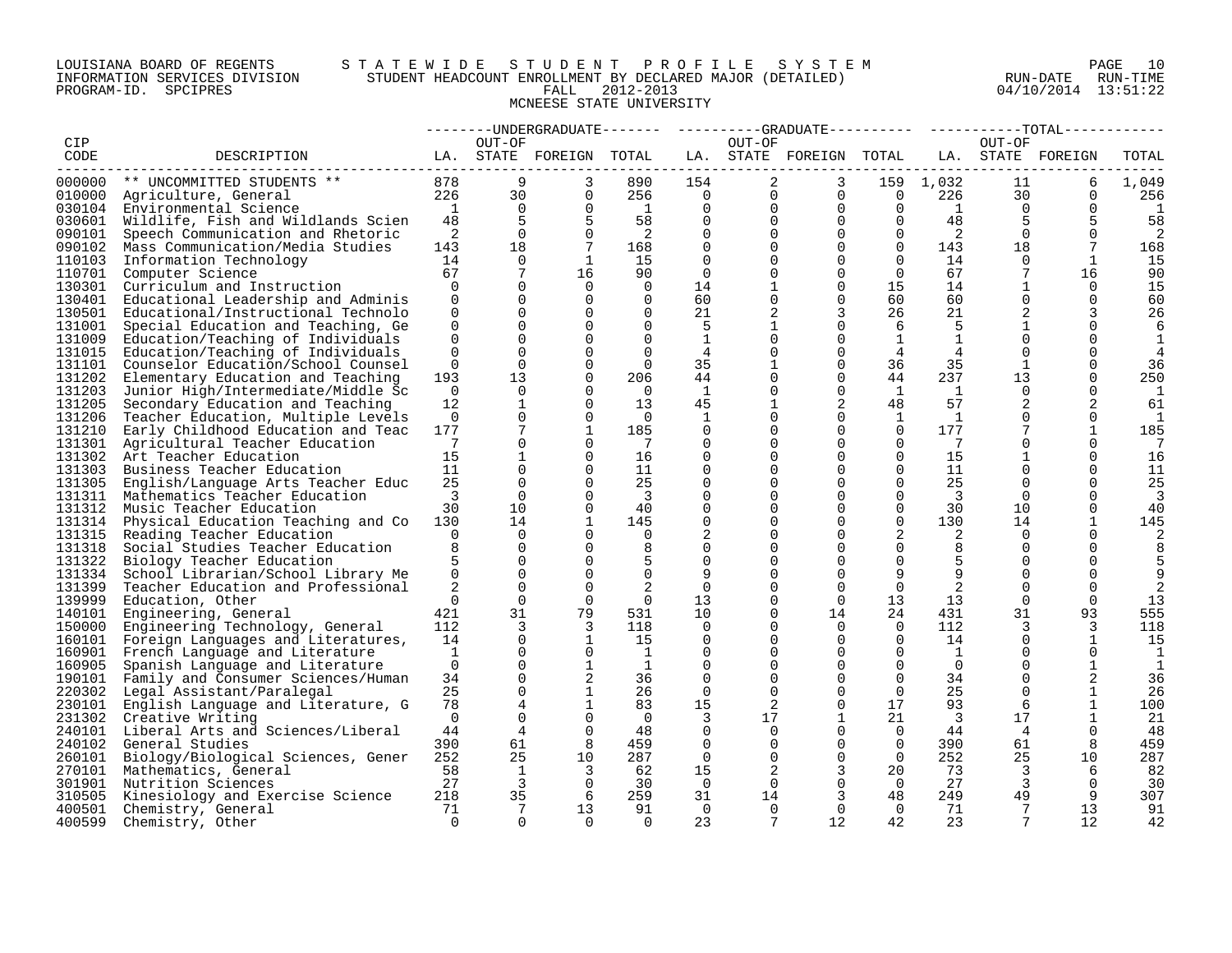# LOUISIANA BOARD OF REGENTS S T A T E W I D E S T U D E N T P R O F I L E S Y S T E M PAGE 11 INFORMATION SERVICES DIVISION STUDENT HEADCOUNT ENROLLMENT BY DECLARED MAJOR (DETAILED) RUN-DATE RUN-TIME PROGRAM-ID. SPCIPRES FALL 2012-2013 04/10/2014 13:51:22 MCNEESE STATE UNIVERSITY

|                |                                          |       |        | -UNDERGRADUATE- |       |     |        | -GRADUATE- |       |       |        | -TOTAL- |       |
|----------------|------------------------------------------|-------|--------|-----------------|-------|-----|--------|------------|-------|-------|--------|---------|-------|
| <b>CIP</b>     |                                          |       | OUT-OF |                 |       |     | OUT-OF |            |       |       | OUT-OF |         |       |
| CODE           | DESCRIPTION                              | LA.   | STATE  | FOREIGN         | TOTAL | LA. | STATE  | FOREIGN    | TOTAL | LA.   | STATE  | FOREIGN | TOTAL |
| 400801         | Physics, General                         |       |        |                 |       |     |        |            |       |       |        |         |       |
| 420101         | Psychology, General                      | 269   | 16     |                 | 288   | 68  |        |            | 76    | 337   | 21     |         | 364   |
| 430104         | Criminal Justice/Safety Studies          | 241   | 24     |                 | 266   |     |        |            |       | 241   | 24     |         | 266   |
| 451001         | Political Science and Government,        | 31    |        |                 | 34    |     |        |            |       | 31    |        |         | 34    |
| 451101         | Sociology                                | 176   |        |                 | 187   |     |        |            |       | 176   |        |         | 187   |
| 500501         | Drama and Dramatics/Theatre Arts,        |       |        |                 |       |     |        |            |       |       |        |         |       |
| 500701         | Art/Art Studies, General                 | 128   | 10     |                 | 147   |     |        |            |       | 128   |        |         | 147   |
| 500903         | Music Performance, General               | 51    |        |                 | 70    |     |        |            |       | 51    |        |         | 70    |
| 510911         | Radiologic Technology/Science - Ra       | 204   |        |                 | 215   |     |        |            |       | 204   |        |         | 215   |
| 510913         | Athletic Training/Trainer                | 63    | 10     |                 | 73    |     |        |            |       | 63    |        |         | 73    |
| 511005         | Clinical Laboratory Science/Medica       | 47    |        |                 | 63    |     |        |            |       | 47    |        |         | 63    |
| 513801         | Registered Nursing/Registered Nurs 1,157 |       | 59     | 37              | 1,253 | 89  | 33     |            | 123   | 1,246 | 92     | 38      | 1,376 |
| 520201         | Business Administration and Manage       | 332   | 24     | 27              | 383   | 46  |        | 35         | 81    | 378   | 24     | 62      | 464   |
| 520301         | Accounting                               | 216   | 14     | 28              | 258   |     |        |            |       | 216   |        | 28      | 258   |
| 520801         | Finance, General                         | 54    |        | 26              | 84    |     |        |            |       | 54    |        | 26      | 84    |
| 521401         | Marketing/Marketing Management, Ge       | 81    |        |                 | 91    |     |        |            |       | 81    |        |         | 91    |
| 540101         | History, General                         | 83    |        |                 | 89    |     |        |            |       | 83    |        |         | 89    |
| TOTAL STUDENTS |                                          | 6,883 | 503    | 316             | 7,702 | 709 | 88     | 80         | 877   | 7,592 | 591    | 396     | 8,579 |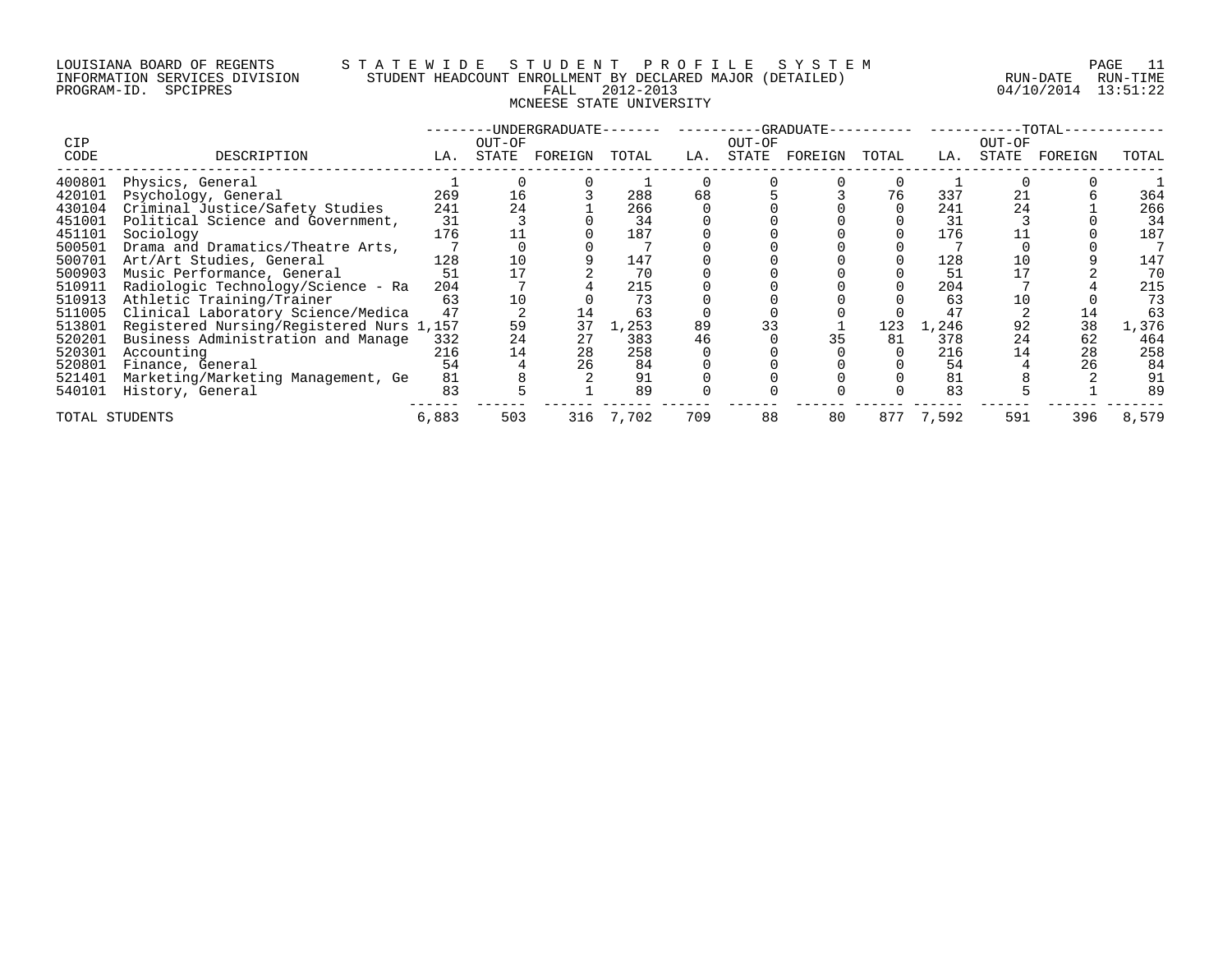# LOUISIANA BOARD OF REGENTS S T A T E W I D E S T U D E N T P R O F I L E S Y S T E M PAGE 12 INFORMATION SERVICES DIVISION STUDENT HEADCOUNT ENROLLMENT BY DECLARED MAJOR (DETAILED) RUN-DATE RUN-TIME PROGRAM-ID. SPCIPRES FALL 2012-2013 04/10/2014 13:51:22 NICHOLLS STATE UNIVERSITY

|        |                                           |                 |              |                         |                 |                |                 |                         |                |                |                 | ----UNDERGRADUATE------- ---------GRADUATE--------- ----------TOTAL------ |                          |
|--------|-------------------------------------------|-----------------|--------------|-------------------------|-----------------|----------------|-----------------|-------------------------|----------------|----------------|-----------------|---------------------------------------------------------------------------|--------------------------|
| CIP    |                                           |                 | OUT-OF       |                         |                 |                | OUT-OF          |                         |                |                | OUT-OF          |                                                                           |                          |
| CODE   | DESCRIPTION                               |                 |              | LA. STATE FOREIGN TOTAL |                 |                |                 | LA. STATE FOREIGN TOTAL |                |                |                 | LA. STATE FOREIGN                                                         | TOTAL                    |
|        |                                           |                 |              |                         |                 |                |                 |                         |                |                |                 |                                                                           |                          |
| 000000 | ** UNCOMMITTED STUDENTS **                | 211             | $\Omega$     | 13                      | 224             | 100            | $4\overline{ }$ | $\Omega$                | 104            | 311            | 4               | 13                                                                        | 328                      |
|        | 010101 Agricultural Business and Manageme | $\overline{1}$  | $\Omega$     | $\Omega$                | $\overline{1}$  | $\overline{0}$ | $\mathbf 0$     | $\mathbf 0$             | $\overline{0}$ | $\overline{1}$ | $\Omega$        | $\Omega$                                                                  | $\overline{\phantom{0}}$ |
| 090102 | Mass Communication/Media Studies          | 139             | $10^{-}$     | 5                       | 154             | $\Omega$       | $\mathbf 0$     | $\Omega$                | $\overline{0}$ | 139            | 10 <sup>°</sup> | 5                                                                         | 154                      |
| 110701 | Computer Science                          | $\mathbf{1}$    | $\Omega$     | $\Omega$                | $\overline{1}$  | $\Omega$       | $\Omega$        | $\mathbf 0$             | $\overline{0}$ | $\mathbf{1}$   | $\Omega$        | $\Omega$                                                                  | 1                        |
| 120503 | Culinary Arts/Chef Training               | 252             | 36           | $\mathbf{1}$            | 289             | $\Omega$       | $\Omega$        | $\Omega$                | $\Omega$       | 252            | 36              | $\mathbf{1}$                                                              | 289                      |
| 130301 | Curriculum and Instruction                | $\Omega$        | $\Omega$     | $\Omega$                | $\bigcap$       | 45             | 12              | 6                       | 63             | 45             | 12              | 6                                                                         | 63                       |
| 130401 | Educational Leadership and Adminis        | $\Omega$        | $\Omega$     | $\Omega$                | $\cap$          | 61             | 5               | 2                       | 68             | 61             | -5              | 2                                                                         | 68                       |
| 131015 | Education/Teaching of Individuals         | 105             | 3            | $\Omega$                | 108             | $\Omega$       | $\Omega$        | $\Omega$                | $\Omega$       | 105            | 3               | $\Omega$                                                                  | 108                      |
| 131101 | Counselor Education/School Counsel        | $\mathbf 0$     | $\mathbf 0$  | $\Omega$                | $\Omega$        | 46             | $\Omega$        | $\mathbf 0$             | 46             | 46             | $\Omega$        | $\Omega$                                                                  | 46                       |
| 131202 | Elementary Education and Teaching         | 106             | 3            | $\Omega$                | 109             | 23             |                 | $\Omega$                | 24             | 129            |                 | $\Omega$                                                                  | 133                      |
| 131203 | Junior High/Intermediate/Middle Sc        | 59              | $\Omega$     | $\Omega$                | 59              | 13             | $\Omega$        | $\Omega$                | 13             | 72             | $\Omega$        | $\Omega$                                                                  | 72                       |
| 131205 | Secondary Education and Teaching          | 63              | 4            | $\mathbf{1}$            | 68              | 26             | $\mathbf{1}$    | $\Omega$                | 27             | 89             | 5               | $\overline{1}$                                                            | 95                       |
| 131206 | Teacher Education, Multiple Levels        | $\mathbf 0$     | $\Omega$     | $\Omega$                | $\overline{0}$  | 1              | $\Omega$        | 2                       | 3              | <sup>1</sup>   | $\Omega$        | 2                                                                         | 3                        |
| 131210 | Early Childhood Education and Teac        | 141             | 1            | $\Omega$                | 142             | $\mathbf 0$    | $\Omega$        | $\mathbf 0$             | $\overline{0}$ | 141            | $\mathbf{1}$    | $\Omega$                                                                  | 142                      |
| 131302 | Art Teacher Education                     | 5               | $\Omega$     | $\Omega$                | -5              | $\Omega$       | $\Omega$        | $\Omega$                | $\Omega$       | 5              |                 | $\Omega$                                                                  | 5                        |
| 131303 | Business Teacher Education                | $\overline{4}$  | $\Omega$     | $\Omega$                | $\overline{4}$  | $\Omega$       | $\Omega$        | $\Omega$                | $\Omega$       | $\overline{4}$ | $\Omega$        | $\Omega$                                                                  | 4                        |
| 131305 | English/Language Arts Teacher Educ        | 14              | $\mathbf{1}$ | $\Omega$                | 15              | $\Omega$       | $\Omega$        | $\Omega$                | $\Omega$       | 14             | $\mathbf{1}$    | $\Omega$                                                                  | 15                       |
| 131308 | Family and Consumer Sciences/Home         | $7\overline{ }$ | $\Omega$     | $\Omega$                | $7\overline{ }$ | $\mathbf 0$    | $\Omega$        | $\Omega$                | $\mathbf 0$    | 7              |                 | $\Omega$                                                                  | 7                        |
| 131311 | Mathematics Teacher Education             | $\overline{4}$  | $\Omega$     | $\Omega$                | 4               | $\Omega$       | $\Omega$        | $\Omega$                | $\Omega$       | $\overline{4}$ | $\Omega$        | $\Omega$                                                                  | 4                        |
| 131312 | Music Teacher Education                   | 13              | $\Omega$     | $\Omega$                | 13              | $\Omega$       | $\Omega$        | $\Omega$                | $\Omega$       | 13             | $\Omega$        | $\Omega$                                                                  | 13                       |
| 131314 | Physical Education Teaching and Co        | 51              | $\mathbf{1}$ | $\Omega$                | 52              | $\Omega$       | $\Omega$        | $\Omega$                | $\Omega$       | 51             | $\mathbf{1}$    | $\Omega$                                                                  | 52                       |
| 131316 | Science Teacher Education/General         | 6               | $\Omega$     | $\Omega$                | -6              | $\Omega$       | $\Omega$        | $\Omega$                | $\Omega$       | 6              | $\Omega$        | $\Omega$                                                                  | -6                       |
| 131318 | Social Studies Teacher Education          | 33              | $\mathbf{1}$ | $\Omega$                | 34              | $\Omega$       | $\Omega$        | $\Omega$                | $\Omega$       | 33             | $\mathbf{1}$    | $\Omega$                                                                  | 34                       |
| 150903 | Petroleum Technology/Technician           | 242             | 19           | 3                       | 264             | 0              | 0               | 0                       | $\mathbf 0$    | 242            | 19              | 3                                                                         | 264                      |
| 151102 | Surveying Technology/Surveying            | 64              | $\Omega$     | $\Omega$                | 64              | $\Omega$       | $\Omega$        | $\Omega$                | $\Omega$       | 64             | $\Omega$        | $\Omega$                                                                  | 64                       |
| 190101 | Family and Consumer Sciences/Human        | 151             | $\mathbf{1}$ | $\Omega$                | 152             | $\Omega$       | $\Omega$        | $\Omega$                | $\Omega$       | 151            | 1               | $\Omega$                                                                  | 152                      |
| 190709 | Child Care Provider/Assistant             | 18              | $\mathbf{0}$ | $\Omega$                | 18              | 0              | $\Omega$        | $\Omega$                | $\Omega$       | 18             | $\Omega$        | $\Omega$                                                                  | 18                       |
| 230101 | English Language and Literature, G        | 70              | 2            | $\Omega$                | 72              | $\Omega$       | $\Omega$        | $\Omega$                | $\Omega$       | 70             | 2               | $\Omega$                                                                  | 72                       |
| 240000 | ** TRANSFER STUDENTS **                   | 116             | 2            | $\Omega$                | 118             | $\mathbf 0$    | 0               | 0                       | $\mathbf 0$    | 116            | 2               | $\Omega$                                                                  | 118                      |
| 240102 | General Studies                           | 393             | 48           | 9                       | 450             | $\Omega$       | $\Omega$        | $\Omega$                | $\Omega$       | 393            | 48              | 9                                                                         | 450                      |
| 260101 | Biology/Biological Sciences, Gener        | 416             | 19           | 9                       | 444             | $\Omega$       | $\Omega$        | $\Omega$                | $\Omega$       | 416            | 19              | 9                                                                         | 444                      |
| 261302 | Marine Biology and Biological Ocea        | $\overline{0}$  | $\Omega$     | $\Omega$                | $\cap$          | 10             | 9               | $\Omega$                | 19             | 10             | 9               | $\Omega$                                                                  | 19                       |
| 270101 | Mathematics, General                      | 51              | 5            | 2                       | 58              | $\Omega$       | $\Omega$        | $\Omega$                | $\Omega$       | 51             | $5\overline{2}$ |                                                                           | 58                       |
| 270199 | Mathematics, Other                        | $\Omega$        | $\mathbf{0}$ | $\Omega$                | $\Omega$        | 11             | 12              | $\mathbf{1}$            | 24             | 11             | 12              | $\mathbf{1}$                                                              | 24                       |
| 400501 | Chemistry, General                        | 37              | $\Omega$     | 4                       | 41              | $\Omega$       | $\Omega$        | $\Omega$                | $\Omega$       | 37             | $\Omega$        | 4                                                                         | 41                       |
| 420101 | Psychology, General                       | 213             | 6            | 3                       | 222             | 0              | $\Omega$        | $\Omega$                | $\Omega$       | 213            | 6               | 3                                                                         | 222                      |
| 422803 | Counseling Psychology                     | $\overline{0}$  | $\Omega$     | $\Omega$                | $\Omega$        | 86             | $\Omega$        | $\Omega$                | 86             | 86             | $\Omega$        | $\Omega$                                                                  | 86                       |
| 422806 | Educational Psychology                    | $\Omega$        | $\Omega$     | $\Omega$                | $\Omega$        | 23             | 2               | $\Omega$                | 25             | 23             | $\overline{2}$  | $\Omega$                                                                  | 25                       |
| 451001 | Political Science and Government,         | 34              | $\Omega$     | $\Omega$                | 34              | $\Omega$       | $\Omega$        | $\Omega$                | $\Omega$       | 34             | $\Omega$        | $\Omega$                                                                  | 34                       |
| 451101 | Sociology                                 | 72              | 3            | $\Omega$                | 75              | $\Omega$       | $\Omega$        | $\Omega$                | $\mathbf 0$    | 72             | 3               | $\Omega$                                                                  | 75                       |
|        | 500702 Fine/Studio Arts, General          | 176             | $\mathbf{1}$ | $\mathbf{1}$            | 178             | $\Omega$       | $\Omega$        | $\Omega$                | $\Omega$       | 176            | $\mathbf{1}$    | $\mathbf{1}$                                                              | 178                      |
| 500901 | Music, General                            | 50              | $\mathbf 1$  |                         | 56              | $\mathbf 0$    | 0               | 0                       | $\Omega$       | 50             | $\mathbf{1}$    | 5                                                                         | 56                       |
| 510000 | Health Services/Allied Health/Heal        | 70              | 5            | 1                       | 76              | $\Omega$       | $\Omega$        | $\Omega$                | $\Omega$       | 70             | 5               | $\mathbf{1}$                                                              | 76                       |
| 510204 | Audiology/Audiologist and Speech-L        | 81              | $\mathbf{1}$ | $\mathbf{1}$            | 83              | $\Omega$       | $\Omega$        | $\Omega$                | $\Omega$       | 81             | $\mathbf{1}$    | 1                                                                         | 83                       |
| 510913 | Athletic Training/Trainer                 | 109             | 3            | 3                       | 115             | $\mathbf 0$    | $\Omega$        | $\mathbf 0$             | $\mathbf 0$    | 109            |                 | 3                                                                         | 115                      |
|        | 513199 Dietetics and Clinical Nutrition S | 82              | 4            | 2                       | 88              | $\Omega$       | $\Omega$        | $\Omega$                | $\Omega$       | 82             | 4               | 2                                                                         | 88                       |
| 513801 | Registered Nursing/Registered Nurs        | 865             | 18           | -5                      | 888             | 0              | $\Omega$        | $\Omega$                | $\Omega$       | 865            | 18              | -5                                                                        | 888                      |
| 520201 | Business Administration and Manage        | 584             | 15           | 15                      | 614             | 87             | 3               | 17                      | 107            | 671            | 18              | 32                                                                        | 721                      |
|        | 520301 Accounting                         | 272             | 8            | 6                       | 286             | $\Omega$       | $\Omega$        | $\Omega$                | $\Omega$       | 272            | 8               | 6                                                                         | 286                      |
| 520801 | Finance, General                          | 38              | 2            |                         | 44              | $\Omega$       | $\Omega$        | $\cap$                  | $\cap$         | 38             | 2               |                                                                           | 44                       |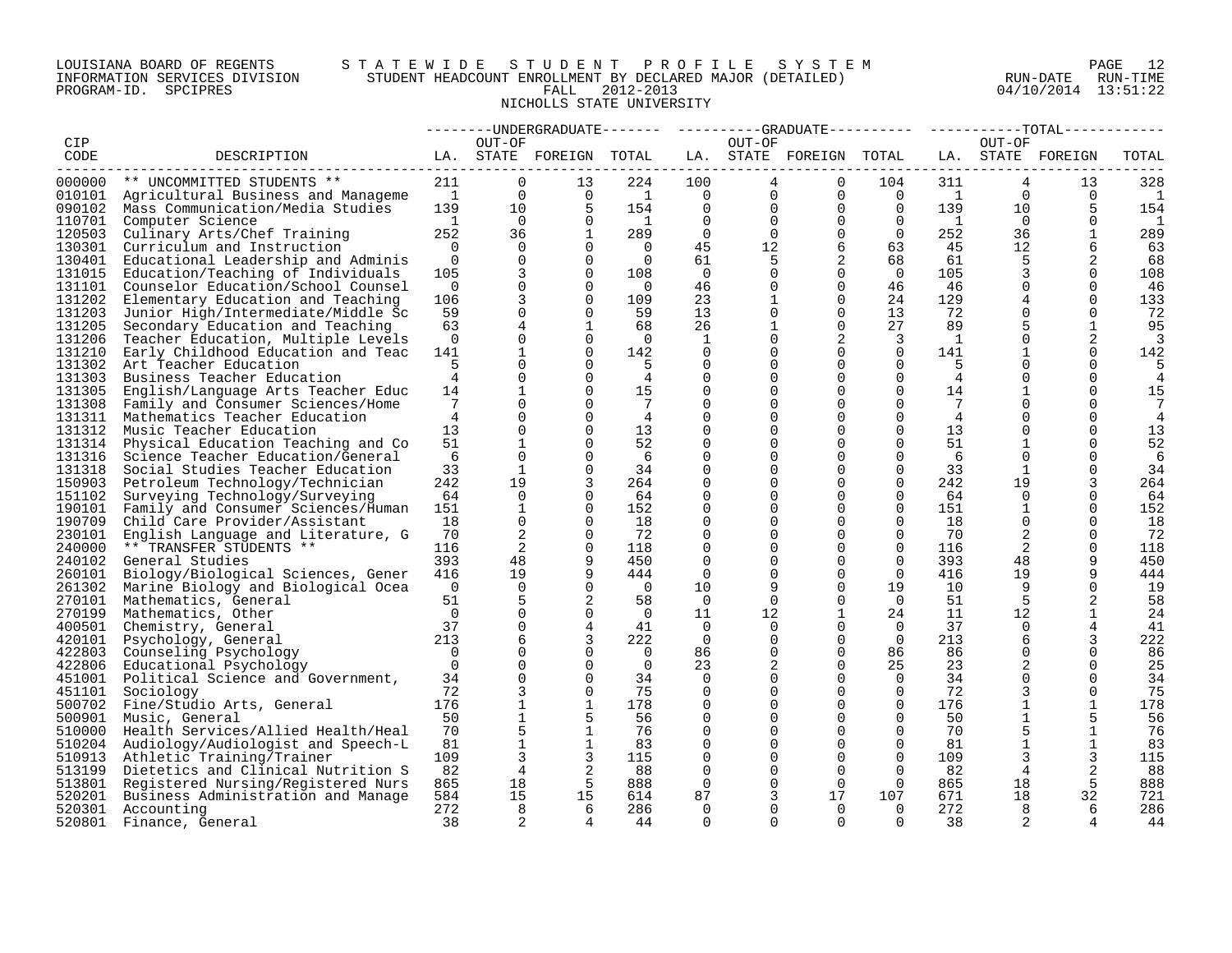# LOUISIANA BOARD OF REGENTS S T A T E W I D E S T U D E N T P R O F I L E S Y S T E M PAGE 13 INFORMATION SERVICES DIVISION STUDENT HEADCOUNT ENROLLMENT BY DECLARED MAJOR (DETAILED) RUN-DATE RUN-TIME PROGRAM-ID. SPCIPRES FALL 2012-2013 04/10/2014 13:51:22 NICHOLLS STATE UNIVERSITY

| CIP            |                                                                                 |           | OUT-OF | -UNDERGRADUATE------- |       |     | OUT-OF | $-GRADUATE---$ |       |            | OUT-OF | $-$ TOTAL $ -$ |       |
|----------------|---------------------------------------------------------------------------------|-----------|--------|-----------------------|-------|-----|--------|----------------|-------|------------|--------|----------------|-------|
| CODE           | DESCRIPTION                                                                     | LA.       | STATE  | FOREIGN               | TOTAL | LA. | STATE  | FOREIGN        | TOTAL | LA.        | STATE  | FOREIGN        | TOTAL |
| 521201         | Management Information Systems, Ge<br>521401 Marketing/Marketing Management, Ge | 107<br>84 |        |                       | 91    |     |        |                |       | 107<br>-84 |        |                | 91    |
|                | 540101 History, General                                                         | 68        |        |                       | 73    |     |        |                |       | 68         |        |                | 73    |
| TOTAL STUDENTS |                                                                                 | 5,678     | 232    | 102                   | 6,012 | 532 | 49     | 28             | 609   | 6,210      | 281    | 30ء            | 6,621 |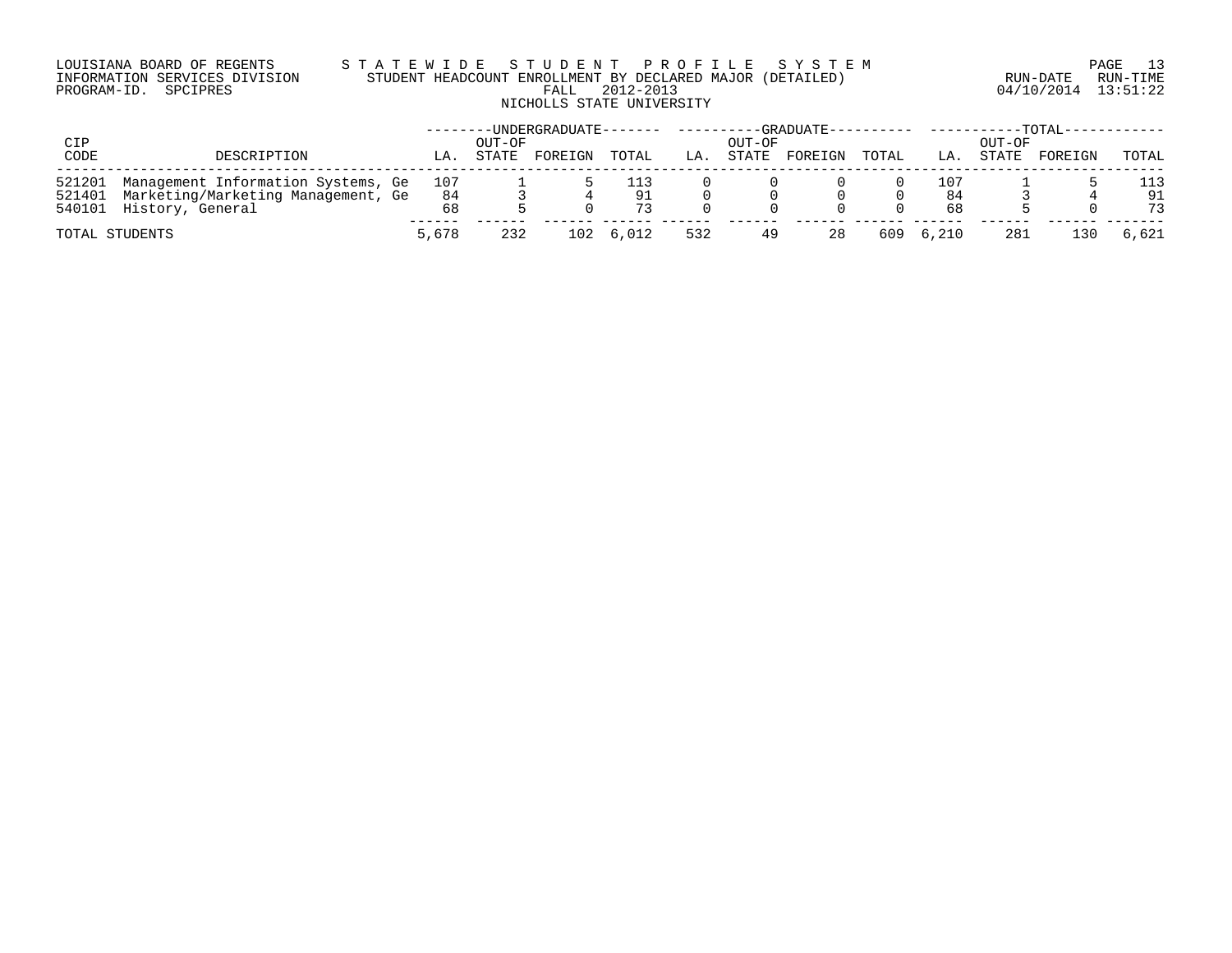# LOUISIANA BOARD OF REGENTS S T A T E W I D E S T U D E N T P R O F I L E S Y S T E M PAGE 14 INFORMATION SERVICES DIVISION STUDENT HEADCOUNT ENROLLMENT BY DECLARED MAJOR (DETAILED) RUN-DATE RUN-TIME PROGRAM-ID. SPCIPRES FALL 2012-2013 04/10/2014 13:51:22 UNIVERSITY OF LA. AT MONROE

|                  |                                                                          |                |                          |                         |                |                         |                      | --------UNDERGRADUATE-------  ---------GRADUATE----------  ----------TOTAL----- |                      |                |                 |                   |              |
|------------------|--------------------------------------------------------------------------|----------------|--------------------------|-------------------------|----------------|-------------------------|----------------------|---------------------------------------------------------------------------------|----------------------|----------------|-----------------|-------------------|--------------|
| CIP              |                                                                          |                | OUT-OF                   |                         |                |                         | OUT-OF               |                                                                                 |                      |                | OUT-OF          |                   |              |
| CODE             | DESCRIPTION                                                              |                |                          | LA. STATE FOREIGN TOTAL |                |                         |                      | LA. STATE FOREIGN TOTAL                                                         |                      |                |                 | LA. STATE FOREIGN | TOTAL        |
|                  |                                                                          |                |                          |                         |                |                         |                      |                                                                                 |                      |                |                 |                   |              |
| 000000           | ** UNCOMMITTED STUDENTS **                                               | 1,494          | 34                       |                         | 6 1,534        | 66                      | 3                    | $\mathbf{0}$                                                                    |                      | 69 1,560       | 37              | 6                 | 1,603        |
|                  | 010101 Agricultural Business and Manageme                                | 32             | $\overline{\phantom{a}}$ | 1                       | 36             | $\overline{0}$          | $\Omega$             | $\mathbf 0$                                                                     | $\overline{0}$       | 32             | 3               | $\mathbf{1}$      | 36           |
| 090101           | Speech Communication and Rhetoric                                        | $\overline{0}$ | $\overline{0}$           | $\Omega$                | $\overline{0}$ | 11                      | 7                    | 2                                                                               | 20                   | 11             | $7\overline{ }$ | 2                 | 20           |
|                  | 090102 Mass Communication/Media Studies                                  | 129            | 19                       | $\overline{4}$          | 152            | $\overline{0}$          | $\Omega$             | $\Omega$                                                                        | $\Omega$             | 129            | 19              | $\overline{4}$    | 152          |
| 110701           | Computer Science                                                         | 86             | $\overline{3}$           | 10 <sup>°</sup>         | 99             | $\overline{0}$          | $\mathbf 0$          | $\mathbf 0$                                                                     | $\overline{0}$       | 86             | $\overline{3}$  | 10                | 99           |
| 130301           | Curriculum and Instruction                                               | $\Omega$       | $\Omega$                 | $\Omega$                | $\Omega$       | 82                      | 11                   | 19                                                                              | 112                  | 82             | 11              | 19                | 112          |
| 130401           | Educational Leadership and Adminis                                       | $\Omega$       | $\Omega$                 | $\Omega$                | $\Omega$       | 74                      | $\Omega$             | $\Omega$                                                                        | 74                   | 74             | $\Omega$        | $\Omega$          | 74           |
| 131001           | Special Education and Teaching, Ge                                       | $\Omega$       | $\Omega$                 | $\Omega$                | $\Omega$       | 1                       | $\Omega$             | $\Omega$                                                                        | 1                    | $\overline{1}$ | $\Omega$        | $\Omega$          | 1            |
| 131101           | Counselor Education/School Counsel                                       | $\mathbf 0$    | $\mathbf{0}$             | $\mathbf 0$             | $\Omega$       | $\overline{0}$          |                      | $\mathbf 0$                                                                     | $\mathbf{1}$         | $\overline{0}$ | $\mathbf{1}$    | $\Omega$          | 1            |
| 131202           | Elementary Education and Teaching                                        | 327            | 9                        | $\mathbf 0$             | 336            | 53                      | $\Omega$             | $\mathbf 0$                                                                     | 53                   | 380            |                 | $\Omega$          | 389          |
| 131205           | Secondary Education and Teaching                                         | 59             | 6                        |                         | 67             | 27                      | 3                    | $\mathbf 0$                                                                     | 30                   | 86             |                 |                   | 97           |
| 131206           | Teacher Education, Multiple Levels                                       | $\Omega$       | $\Omega$                 | $\Omega$                | $\Omega$       | 6                       |                      | $\Omega$                                                                        | 7                    | 6              | $\mathbf{1}$    | $\Omega$          | 7            |
|                  | 131302 Art Teacher Education                                             | $\mathbf{1}$   | $\Omega$                 | $\Omega$                | 1              | $\mathbf 0$             | $\Omega$             | $\Omega$                                                                        | $\mathbf 0$          | $\mathbf{1}$   | $\Omega$        | $\Omega$          | $\mathbf{1}$ |
| 131305           | English/Language Arts Teacher Educ                                       | 9              | 1                        | $\Omega$                | 10             | 0                       | $\Omega$             | 0                                                                               | 0                    | 9              |                 | $\Omega$          | 10           |
| 131311           | Mathematics Teacher Education                                            |                | $\Omega$                 | $\Omega$                | 2              | $\Omega$                | $\Omega$             | $\Omega$                                                                        | $\Omega$             | 2              |                 | $\Omega$          | 2            |
| 131312           | Music Teacher Education                                                  | 2              | $\Omega$                 | $\Omega$                | 2              | $\Omega$                | $\Omega$             | $\Omega$                                                                        | $\Omega$             | 2              | $\Omega$        | $\Omega$          |              |
| 131318           | Social Studies Teacher Education                                         | 6              | $\Omega$                 | $\Omega$                | 6              | $\mathbf 0$             | $\Omega$             | $\Omega$                                                                        | $\Omega$             | 6              | $\Omega$        | $\Omega$          | 6            |
| 131322           | Biology Teacher Education                                                | $\mathbf{1}$   | $\Omega$                 | $\mathbf 0$             | 1              | 0                       | <sup>0</sup>         | $\Omega$                                                                        | 0                    | 1              | $\Omega$        | $\Omega$          | 1            |
| 131330           | Spanish Language Teacher Education                                       | $\overline{2}$ | $\mathbf 0$              | $\Omega$                | 2              | 0                       | $\Omega$             | $\Omega$                                                                        | $\Omega$             | 2              | $\Omega$        | $\Omega$          |              |
| 131399           | Teacher Education and Professional                                       | $\mathbf{1}$   |                          | $\Omega$                | 2              | $\Omega$                | $\Omega$             | $\Omega$                                                                        | $\Omega$             | 1              | $\mathbf{1}$    |                   |              |
| 139999           | Education, Other                                                         | $\Omega$       |                          | $\Omega$                | $\Omega$       | 22                      | 5                    | $\mathbf{1}$                                                                    | 28                   | 22             | 5               | $\mathbf{1}$      | 28           |
| 160101           | Foreign Languages and Literatures,                                       | 15             | 6                        | 0                       | 21             | 0                       | 0                    | $\Omega$                                                                        | 0                    | 15             | 6               | $\Omega$          | 21           |
| 160901           | French Language and Literature                                           | $\mathbf{1}$   | $\Omega$                 | $\Omega$                | 1              | 0                       | $\Omega$             | $\Omega$                                                                        | $\Omega$             | $\overline{1}$ | $\Omega$        | $\Omega$          | 1            |
| 160905           | Spanish Language and Literature                                          | 2              | $\Omega$                 | $\Omega$                | 2              | $\Omega$                | $\Omega$             | $\Omega$                                                                        | $\mathbf 0$          | 2              | $\Omega$        | $\Omega$          | 2            |
| 230101           | English Language and Literature, G                                       | 79             | $\mathbf{1}$             | $\cap$                  | 80             | 23                      |                      | $\Omega$                                                                        | 24                   | 102            | 2               | $\Omega$          | 104          |
| 240102           | General Studies                                                          | 303            | 58                       | 11                      | 372            | $\overline{0}$          | 0                    | $\Omega$                                                                        | $\overline{0}$       | 303            | 58              | 11                | 372          |
| 260101           | Biology/Biological Sciences, Gener                                       | 243            | 17                       | 20                      | 280            | 12                      | 13                   | $\mathbf 0$                                                                     | 25                   | 255            | 30              | 20                | 305          |
| 261004           | Toxicology                                                               | 102            | 9                        | 2                       | 113            | $\Omega$                | $\Omega$             | $\Omega$                                                                        | $\Omega$             | 102            | 9               | 2                 | 113          |
| 270101           | Mathematics, General                                                     | 26             | 5                        | 1                       | 32             | 0                       | $\Omega$             | $\Omega$                                                                        | $\Omega$             | 26             | 5               | 1                 | 32           |
| 301101           | Gerontology                                                              | $\Omega$       | $\Omega$                 | $\Omega$                | $\overline{0}$ | 25                      | 8                    | $\Omega$                                                                        | 33                   | 25             | 8               | $\Omega$          | 33           |
| 310505           | Kinesiology and Exercise Science                                         | 347            | 37                       | 3                       | 387            | 18                      | 17                   | 2                                                                               | 37                   | 365            | 54              | 5                 | 424          |
| 400401           | Atmospheric Sciences and Meteorolo                                       | 31             | 6                        | $\Omega$                | 37             | $\Omega$                | $\Omega$             | $\Omega$                                                                        | $\Omega$             | 31             | -6              | $\Omega$          | 37           |
| 400501           | Chemistry, General                                                       | 2              | $\Omega$                 | $\Omega$<br>9           | -2             | $\Omega$                | $\Omega$             | $\Omega$                                                                        | $\Omega$             | 2              | $\Omega$        | $\Omega$          | 2            |
| 420101           | Psychology, General                                                      | 274            | 43                       |                         | 326            | 16                      | 5                    | 3                                                                               | 24                   | 290            | 48              | 12                | 350          |
| 422806           | Educational Psychology                                                   | $\Omega$       | $\Omega$                 | $\Omega$                | $\overline{0}$ | 2                       | $\Omega$             | $\Omega$                                                                        | -2                   | 2              | $\Omega$        | $\Omega$          |              |
|                  | 430104 Criminal Justice/Safety Studies                                   | 234            | 10 <sup>°</sup>          | 1                       | 245            | 34                      | 6                    | $\Omega$<br>$\Omega$                                                            | 40<br>$\Omega$       | 268            | 16              | 1                 | 285          |
| 440701           | Social Work                                                              | 85             | 2                        | $\Omega$                | 87             | $\Omega$                | $\Omega$             |                                                                                 |                      | 85             | 2               | $\Omega$          | 87           |
|                  | 451001 Political Science and Government,                                 | 61<br>39       | 6<br>3                   | 4<br>1                  | 71             | $\Omega$                | $\Omega$<br>$\Omega$ | $\Omega$<br>$\Omega$                                                            | $\Omega$             | 61             | 6               | 1                 | 71           |
| 451101           | Sociology                                                                |                | 2                        |                         | 43             | 0                       |                      |                                                                                 | 0                    | 39             | 3               | $\mathbf{1}$      | 43<br>27     |
| 490102           | Airline/Commercial/Professional Pi                                       | 24<br>76       | $7\phantom{.0}$          | 1                       | 27<br>85       | $\mathbf 0$<br>$\Omega$ | $\Omega$<br>$\Omega$ | $\Omega$<br>$\Omega$                                                            | $\Omega$<br>$\Omega$ | 24<br>76       | 7               |                   |              |
|                  | 500702 Fine/Studio Arts, General                                         | 76             | 10                       | $\mathbf 0$             | 86             | $\mathbf 0$             | 0                    | $\Omega$                                                                        | $\mathbf 0$          | 76             | 10              | 0                 | 85           |
| 500903<br>510204 | Music Performance, General                                               | 111            | 7                        | 1                       | 119            | 38                      | 11                   | $\Omega$                                                                        | 49                   | 149            | 18              | 1                 | 86<br>168    |
| 510602           | Audiology/Audiologist and Speech-L                                       | 138            | 14                       | $\Omega$                | 152            | 0                       | 0                    | $\Omega$                                                                        | $\Omega$             | 138            | 14              | $\Omega$          |              |
| 510803           | Dental Hygiene/Hygienist                                                 | 94             | 6                        | $\Omega$                | 100            | $\Omega$                | $\Omega$             | $\Omega$                                                                        | $\Omega$             | 94             | 6               | $\Omega$          | 152<br>100   |
| 510911           | Occupational Therapist Assistant                                         | 149            | 26                       | $\Omega$                | 175            | $\Omega$                | $\Omega$             | $\Omega$                                                                        | $\Omega$             | 149            | 26              | $\Omega$          | 175          |
| 511005           | Radiologic Technology/Science - Ra<br>Clinical Laboratory Science/Medica | 51             | 1                        | 5                       | 57             | $\overline{0}$          | 0                    | $\Omega$                                                                        | $\overline{0}$       | 51             | 1               | 5                 | 57           |
| 511505           |                                                                          | $\Omega$       | $\Omega$                 | $\Omega$                | $\Omega$       | 71                      | 35                   | 4                                                                               | 110                  | 71             | 35              | 4                 | 110          |
| 511508           | Marriage and Family Therapy/Counse<br>Mental Health Counseling/Counselor | $\Omega$       | $\Omega$                 | $\Omega$                | $\Omega$       | 29                      | 4                    | $\Omega$                                                                        | 33                   | 29             | 4               | $\Omega$          | 33           |
| 512001           | Pharmacy                                                                 | 319            | 28                       | 3                       | 350            | 279                     | 33                   | 6                                                                               | 318                  | 598            | 61              | q                 | 668          |
|                  |                                                                          |                |                          |                         |                |                         |                      |                                                                                 |                      |                |                 |                   |              |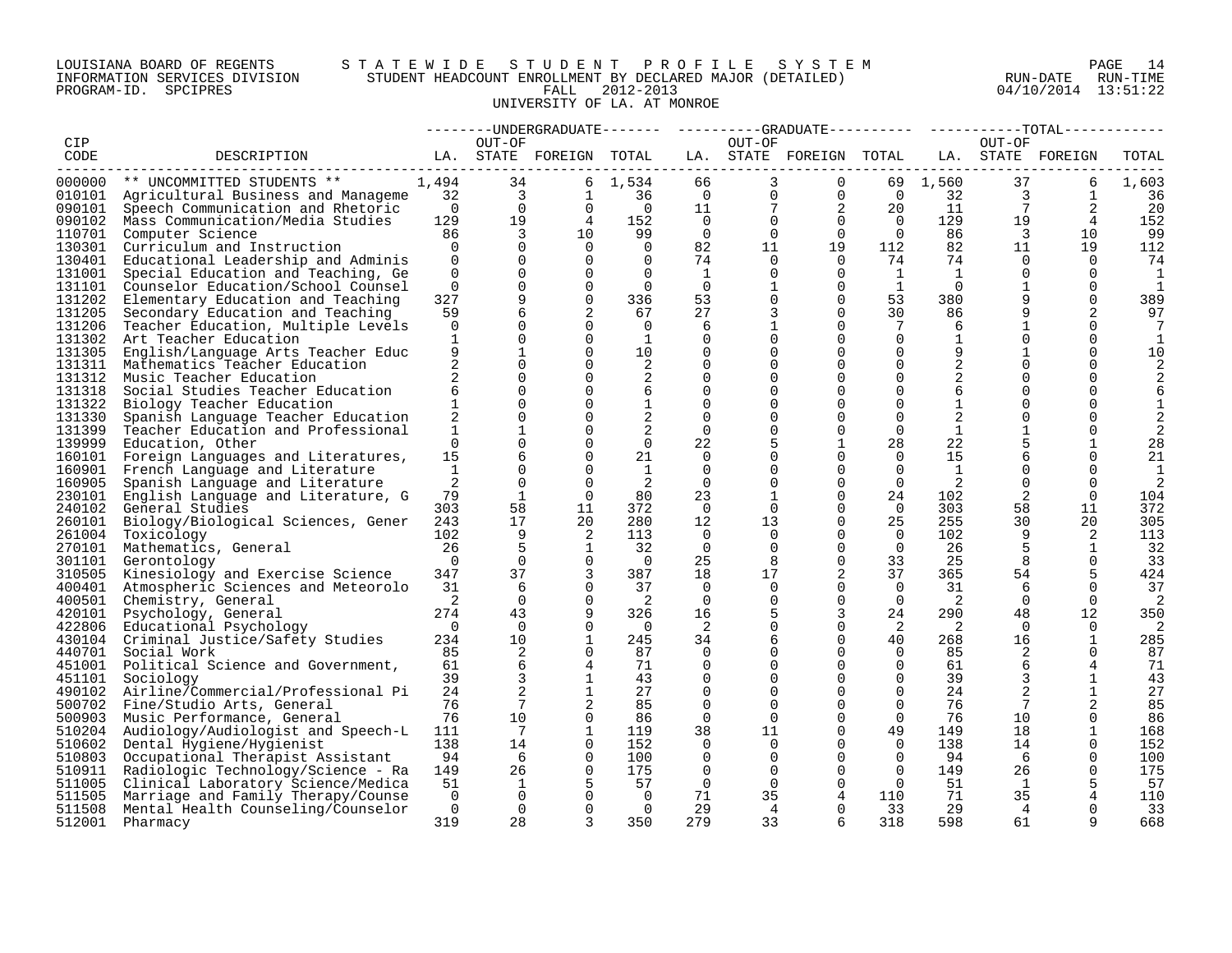# LOUISIANA BOARD OF REGENTS S T A T E W I D E S T U D E N T P R O F I L E S Y S T E M PAGE 15 INFORMATION SERVICES DIVISION STUDENT HEADCOUNT ENROLLMENT BY DECLARED MAJOR (DETAILED) RUN-DATE RUN-TIME PROGRAM-ID. SPCIPRES FALL 2012-2013 04/10/2014 13:51:22 UNIVERSITY OF LA. AT MONROE

| <b>CIP</b>     |                                    |       | OUT-OF | -UNDERGRADUATE- |       |     | OUT-OF | -GRADUATE- |       |       | OUT-OF | $-TOTAL-$ |       |
|----------------|------------------------------------|-------|--------|-----------------|-------|-----|--------|------------|-------|-------|--------|-----------|-------|
| CODE           | DESCRIPTION                        | LA.   | STATE  | FOREIGN         | TOTAL | LA. | STATE  | FOREIGN    | TOTAL | LA.   | STATE  | FOREIGN   | TOTAL |
| 512003         | Pharmaceutics and Drug Design      |       |        |                 |       |     |        | 31         | 36    |       |        |           | 36    |
| 513801         | Registered Nursing/Registered Nurs | 656   | 50     |                 | 714   |     |        |            |       | 656   | 50     |           | 714   |
| 519999         | Health Professions and Related Cli | 170   | 16     |                 | 188   |     |        |            |       | 170   | 16     |           | 188   |
| 520201         | Business Administration and Manage | 247   | 30     | 14              | 291   |     |        |            |       | 304   | 37     | 27        | 368   |
| 520301         | Accounting                         | 163   |        | 15              | 191   |     |        |            |       | 163   |        |           | 191   |
| 520701         | Entrepreneurship/Entrepreneurial S |       |        |                 |       |     |        |            |       |       |        |           |       |
| 520801         | Finance, General                   | 44    |        |                 | 52    |     |        |            |       | 44    |        |           | 52    |
| 521201         | Management Information Systems, Ge | 62    |        |                 |       |     |        |            |       | 62    |        |           | 70    |
| 521401         | Marketing/Marketing Management, Ge | 64    | 18     |                 |       |     |        |            |       | 64    |        |           | 91    |
| 521701         | Insurance                          |       |        |                 | 39    |     |        |            |       | 33    |        |           | 39    |
| 522001         | Construction Management            | 101   |        |                 | 107   |     |        |            |       | 101   |        |           | 107   |
| 540101         | History, General                   | 71    |        |                 | 78    |     |        |            | 21    | 88    |        |           | 99    |
| TOTAL STUDENTS |                                    | 6,647 | 534    | 143             | 7.324 | 967 | 176    | 81         | 1,224 | 7.614 | 710    | 224       | 8,548 |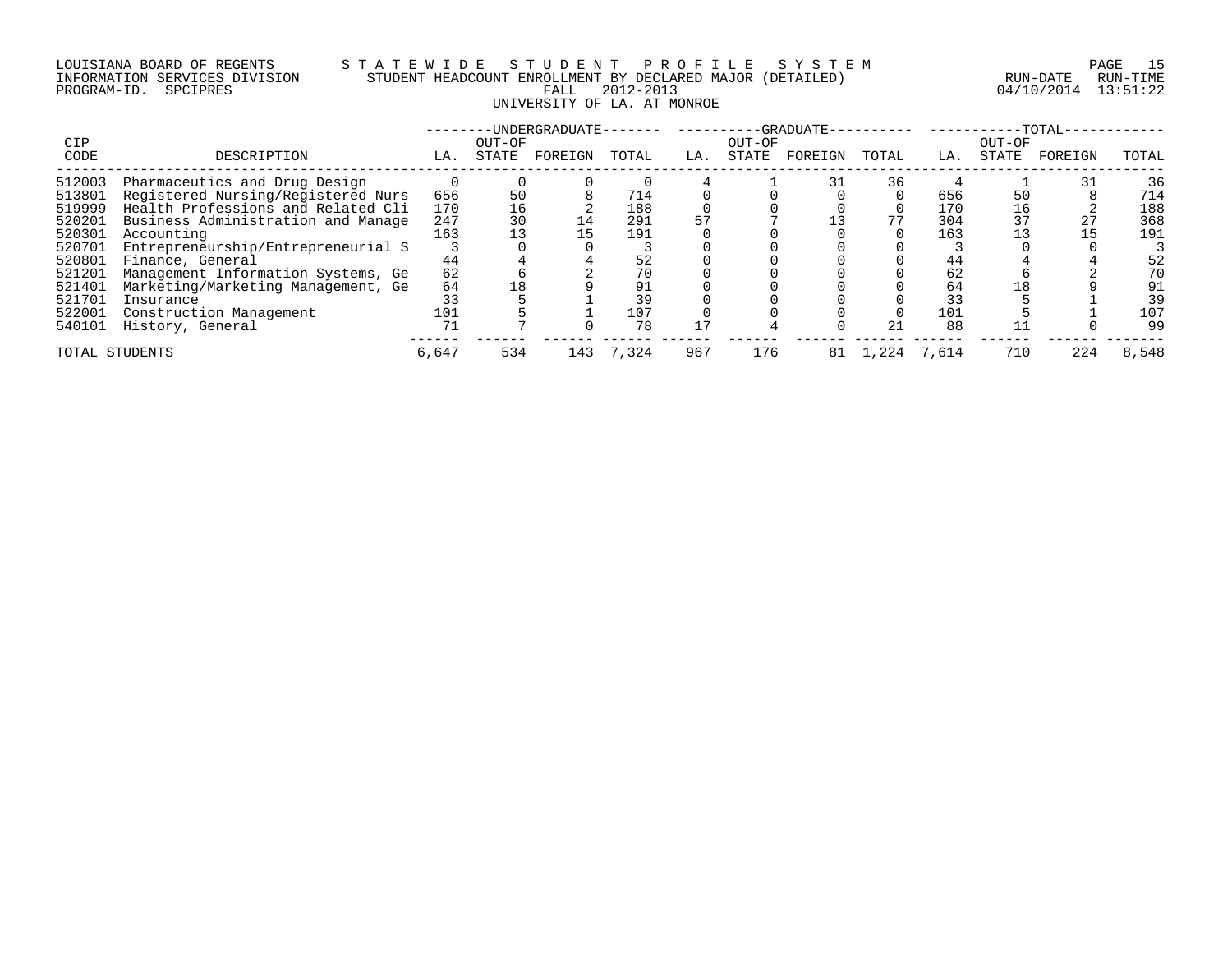# LOUISIANA BOARD OF REGENTS S T A T E W I D E S T U D E N T P R O F I L E S Y S T E M PAGE 16 INFORMATION SERVICES DIVISION STUDENT HEADCOUNT ENROLLMENT BY DECLARED MAJOR (DETAILED) RUN-DATE RUN-TIME PROGRAM-ID. SPCIPRES FALL 2012-2013 04/10/2014 13:51:22 NORTHWESTERN STATE UNIVERSITY

|        |                                                                  |                |                |                         |                         |                |                | -----UNDERGRADUATE-------  ---------GRADUATE---------  ----------TOTAL------ |                |                 |                 |                   |                |
|--------|------------------------------------------------------------------|----------------|----------------|-------------------------|-------------------------|----------------|----------------|------------------------------------------------------------------------------|----------------|-----------------|-----------------|-------------------|----------------|
| CIP    |                                                                  |                | OUT-OF         |                         |                         |                | OUT-OF         |                                                                              |                |                 | OUT-OF          |                   |                |
| CODE   | DESCRIPTION                                                      |                |                | LA. STATE FOREIGN TOTAL |                         |                |                | LA. STATE FOREIGN TOTAL                                                      |                |                 |                 | LA. STATE FOREIGN | TOTAL          |
| 000000 | ** UNCOMMITTED STUDENTS **                                       | 707            | 17             |                         | 728                     | 56             | 11             | $\Omega$                                                                     | 67             | 763             | 28              | 4                 | 795            |
|        |                                                                  | 78             | 17             | 4<br>2                  | 97                      | $\overline{0}$ | $\overline{0}$ | $\mathbf 0$                                                                  | $\overline{0}$ | 78              | 17              |                   |                |
| 090101 | Speech Communication and Rhetoric                                |                |                |                         |                         |                |                |                                                                              |                |                 |                 | 2                 | 97             |
| 110401 | Information Science/Studies                                      | 132            | 6              | 2                       | 140                     | $\Omega$       | $\mathbf{0}$   | $\Omega$                                                                     | $\overline{0}$ | 132             | 6               | 2                 | 140            |
| 130301 | Curriculum and Instruction                                       | $\Omega$       | $\mathbf 0$    | $\Omega$                | $\Omega$                | 30             | $\overline{3}$ | $\Omega$                                                                     | 33             | 30              | $\mathbf{3}$    | $\Omega$          | 33             |
| 130401 | Educational Leadership and Adminis                               | $\mathbf 0$    | $\Omega$       | $\Omega$                | $\Omega$                | 88             | 13             | $\overline{0}$                                                               | 101            | 88              | 13              | $\Omega$          | 101            |
| 131001 | Special Education and Teaching, Ge                               | $\Omega$       | $\Omega$       | $\Omega$                | $\Omega$                | 54             | 2              | $\Omega$                                                                     | 56             | 54              | 2               | $\Omega$          | 56             |
| 131004 | Education/Teaching of the Gifted a                               | $\Omega$       | $\Omega$       | $\Omega$                | $\Omega$                | 6              | $\mathbf 0$    | $\Omega$                                                                     | 6              | -6              | $\Omega$        | $\cap$            | 6              |
| 131015 | Education/Teaching of Individuals                                | $\Omega$       | $\Omega$       | $\Omega$                | $\Omega$                | 4              | 0              | $\Omega$                                                                     | $\overline{4}$ | $\overline{4}$  | $\Omega$        | $\Omega$          | $\overline{4}$ |
| 131101 | Counselor Education/School Counsel                               | 0              | $\mathbf 0$    | $\Omega$                | 0                       | 34             | $7\phantom{.}$ | $\mathbf 0$                                                                  | 41             | 34              | 7               | $\Omega$          | 41             |
| 131102 | College Student Counseling and Per                               | $\Omega$       | $\Omega$       | $\Omega$                | $\Omega$                | 29             | 4              | $\mathbf 0$                                                                  | 33             | 29              |                 | $\Omega$          | 33             |
| 131201 | Adult and Continuing Education and                               | $\Omega$       | $\Omega$       | $\Omega$                | $\Omega$                | 64             | 8              | $\Omega$                                                                     | 72             | 64              | 8               | ∩                 | 72             |
| 131202 | Elementary Education and Teaching                                | 144            | 11             | $\Omega$                | 155                     | 67             | 1              | $\Omega$                                                                     | 68             | 211             | 12              | $\cap$            | 223            |
| 131203 | Junior High/Intermediate/Middle Sc                               | $\mathbf 0$    | $\Omega$       | $\Omega$                | $\overline{0}$          | 39             | 3              | $\mathbf 0$                                                                  | 42             | 39              | 3               | $\Omega$          | 42             |
| 131205 | Secondary Education and Teaching                                 | 102            | 4              | 0                       | 106                     | 73             | 2              | $\mathbf 0$                                                                  | 75             | 175             | 6               | $\Omega$          | 181            |
| 131210 | Early Childhood Education and Teac                               | 128            | 2              | $\Omega$                | 130                     | 31             | 3              | $\Omega$                                                                     | 34             | 159             |                 | $\Omega$          | 164            |
| 131299 | Teacher Education and Professional                               | $\Omega$       | 0              | $\Omega$                | $\Omega$                | 7              | 3              | $\Omega$                                                                     | 10             | 7               | 3               | $\Omega$          | 10             |
| 131303 | Business Teacher Education                                       | 4              | $\Omega$       | $\Omega$                | 4                       | $\Omega$       | $\Omega$       | $\Omega$                                                                     | $\Omega$       | $\overline{4}$  | $\Omega$        | $\Omega$          | 4              |
| 131305 | English/Language Arts Teacher Educ                               | 8              | $\mathbf{1}$   | $\Omega$                | 9                       | $\mathbf 0$    | 0              | $\mathbf{0}$                                                                 | $\mathbf 0$    | 8               | 1               | $\Omega$          | 9              |
| 131311 | Mathematics Teacher Education                                    | $\overline{7}$ | 1              | $\Omega$                | 8                       | $\mathbf 0$    | 0              | $\Omega$                                                                     | $\Omega$       | 7               | $\mathbf{1}$    | $\Omega$          | 8              |
| 131312 | Music Teacher Education                                          | 84             | 62             | $\Omega$                | 146                     | $\mathbf 0$    | $\Omega$       | $\Omega$                                                                     | $\Omega$       | 84              | 62              | $\Omega$          | 146            |
| 131314 | Physical Education Teaching and Co                               | 58             | 5              | $\Omega$                | 63                      | $\Omega$       | $\Omega$       | $\Omega$                                                                     | $\Omega$       | 58              | 5               | $\Omega$          | 63             |
| 131318 | Social Studies Teacher Education                                 | 13             | 2              | $\Omega$                | 15                      | $\Omega$       | $\Omega$       | $\Omega$                                                                     | $\Omega$       | 13 <sup>°</sup> | 2               | $\Omega$          | 15             |
| 131334 | School Librarian/School Library Me                               | 19             | $\mathbf{1}$   | $\Omega$                | 20                      | 15             | 1              | $\Omega$                                                                     | 16             | 34              | 2               | $\Omega$          | 36             |
| 139999 | Education, Other                                                 | $\Omega$       | $\mathbf 0$    | $\Omega$                | $\overline{0}$          | 44             | 3              | $\Omega$                                                                     | 47             | 44              | 3               | $\Omega$          | 47             |
| 150303 | Electrical, Electronic and Communi                               | 70             | 3              | 2                       | 75                      | 0              | 0              | $\Omega$                                                                     | $\Omega$       | 70              | 3               |                   | 75             |
| 150612 | Industrial Technology/Technician                                 | 80             | 11             | $\Omega$                | 91                      | $\Omega$       | $\Omega$       | $\Omega$                                                                     | $\Omega$       | 80              | 11              | $\Omega$          | 91             |
| 190101 | Family and Consumer Sciences/Human                               | 119            | 10             | $\Omega$                | 129                     | $\mathbf 0$    | $\mathbf 0$    | $\Omega$                                                                     | $\overline{0}$ | 119             | 10 <sup>°</sup> | $\Omega$          | 129            |
| 230101 | English Language and Literature, G                               | 35             | 3              | 1                       | 39                      | 27             | 39             | $\Omega$                                                                     | 66             | 62              | 42              | $\mathbf{1}$      | 105            |
| 240101 | Liberal Arts and Sciences/Liberal                                | 185            | 31             | 3                       | 219                     | $\mathbf 0$    | $\mathbf 0$    | $\mathbf 0$                                                                  | $\mathbf 0$    | 185             | 31              | 3                 | 219            |
| 240102 | General Studies                                                  | 557            | 72             | 2                       | 631                     | $\Omega$       | $\mathbf 0$    | $\Omega$                                                                     | $\Omega$       | 557             | 72              | 2                 | 631            |
| 260101 | Biology/Biological Sciences, Gener                               | 459            | 51             | 3                       | 513                     | 0              | 0              | $\Omega$                                                                     | $\overline{0}$ | 459             | 51              | 3                 | 513            |
| 270101 | Mathematics, General                                             | 19             | 4              | $\Omega$                | 23                      | 0              | $\mathbf 0$    | $\Omega$                                                                     | $\Omega$       | 19              | 4               | $\Omega$          | 23             |
| 309999 | Multi-/Interdisciplinary Studies,                                | 27             | $\overline{4}$ | $\Omega$                | 31                      | $\Omega$       | $\Omega$       | $\Omega$                                                                     | $\Omega$       | 27              | $\overline{4}$  | $\Omega$          | 31             |
| 310501 | Health and Physical Education/Fitn                               | 149            | 29             | 3                       | 181                     | 40             | 40             | $\overline{4}$                                                               | 84             | 189             | 69              | 7                 | 265            |
| 400101 | Physical Sciences                                                | 2              | 1              | $\Omega$                | $\overline{\mathbf{3}}$ | $\Omega$       | $\Omega$       | $\Omega$                                                                     | $\Omega$       | 2               | 1               | $\Omega$          | 3              |
| 420101 | Psychology, General                                              | 430            | 82             | 6                       | 518                     | $\overline{0}$ | 0              | $\mathbf{0}$                                                                 | $\overline{0}$ | 430             | 82              | 6                 | 518            |
| 422801 | Clinical Psychology                                              | $\Omega$       | $\Omega$       | $\Omega$                | $\Omega$                | 25             | 8              | 2                                                                            | 35             | 25              | 8               | 2                 | 35             |
|        | 430104 Criminal Justice/Safety Studies                           | 304            | 52             | $\Omega$                | 356                     | $\Omega$       | $\Omega$       | $\Omega$                                                                     | $\overline{0}$ | 304             | 52              | $\Omega$          | 356            |
| 430107 | Criminal Justice/Police Science                                  | 62             | 6              | $\Omega$                | 68                      | $\Omega$       | $\Omega$       | $\Omega$                                                                     | $\Omega$       | 62              | 6               | $\Omega$          | 68             |
|        | 430301 Homeland Security                                         | $\Omega$       | $\mathbf 0$    | $\Omega$                | $\overline{0}$          | 15             | 2              | $\Omega$                                                                     | 17             | 15              | 2               | $\Omega$          | 17             |
| 440701 | Social Work                                                      | 189            | 8              | $\Omega$                | 197                     | 0              | $\mathbf 0$    | $\mathbf 0$                                                                  | $\overline{0}$ | 189             | 8               | $\Omega$          | 197            |
| 500501 | Drama and Dramatics/Theatre Arts,                                | 95             | 24             | $\Omega$                | 119                     | 0              | $\mathbf{0}$   | $\mathbf 0$                                                                  | $\Omega$       | 95              | 24              | $\Omega$          | 119            |
| 500701 | Art/Art Studies, General                                         | $\Omega$       | $\Omega$       | $\Omega$                | $\overline{0}$          | 6              | 5              | $\Omega$                                                                     | 11             | - 6             | .5              | $\cap$            | 11             |
| 500702 | Fine/Studio Arts, General                                        | 79             | 10             | $\Omega$                | 89                      | $\Omega$       | $\Omega$       | $\Omega$                                                                     | $\Omega$       | 79              | 10              | $\Omega$          | 89             |
| 500903 |                                                                  | 21             | 4              | 7                       | 32                      | 3              | $7\phantom{.}$ | 3                                                                            | 13             | 24              | 11              | 10                |                |
| 510000 | Music Performance, General<br>Health Services/Allied Health/Heal | 18             | 4              | $\Omega$                | 22                      | $\mathbf 0$    | $\Omega$       | $\mathbf 0$                                                                  | $\overline{0}$ | 18              | $\overline{4}$  | $\Omega$          | 45<br>22       |
| 510808 | Veterinary/Animal Health Technolog                               | 45             | 7              | $\Omega$                | 52                      | 0              | 0              | $\mathbf 0$                                                                  | $\overline{0}$ | 45              | 7               |                   | 52             |
| 510911 |                                                                  |                | 31             | 1                       |                         |                |                | $\Omega$                                                                     |                | 264             | 36              |                   |                |
| 511501 | Radiologic Technology/Science - Ra                               | 249<br>54      | 10             | $\Omega$                | 281<br>64               | 15<br>$\Omega$ | 5<br>$\Omega$  | $\Omega$                                                                     | 20<br>$\Omega$ | 54              | 10 <sup>°</sup> | $\Omega$          | 301            |
|        | Substance Abuse/Addiction Counseli                               |                |                |                         |                         |                |                | $\Omega$                                                                     |                |                 |                 |                   | 64             |
| 513801 | Registered Nursing/Registered Nurs 1,849                         |                | 118            | 8                       | 1,975                   | 176            | 8              |                                                                              |                | 184 2,025       | 126             |                   | 2,159          |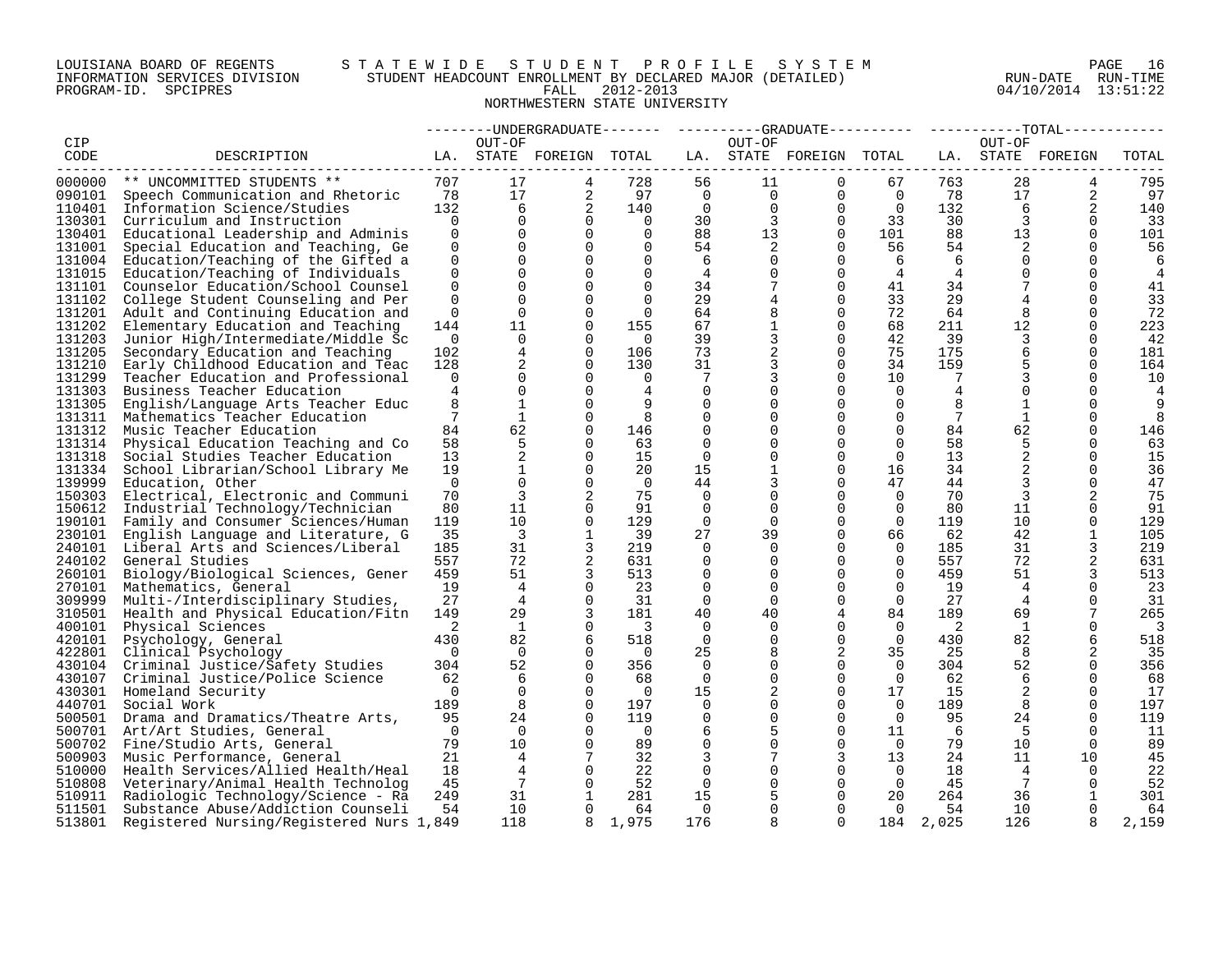# LOUISIANA BOARD OF REGENTS S T A T E W I D E S T U D E N T P R O F I L E S Y S T E M PAGE 17 INFORMATION SERVICES DIVISION STUDENT HEADCOUNT ENROLLMENT BY DECLARED MAJOR (DETAILED) RUN-DATE RUN-TIME PROGRAM-ID. SPCIPRES FALL 2012-2013 04/10/2014 13:51:22 NORTHWESTERN STATE UNIVERSITY

| CIP    |                                    |       | OUT-OF | UNDERGRADUATE- |       |     | OUT-OF | -GRADUATE-- |       |       | OUT-OF | $-TOTAL-$ |       |
|--------|------------------------------------|-------|--------|----------------|-------|-----|--------|-------------|-------|-------|--------|-----------|-------|
| CODE   | DESCRIPTION                        | LA.   | STATE  | FOREIGN        | TOTAL | LA. | STATE  | FOREIGN     | TOTAL | LA.   | STATE  | FOREIGN   | TOTAL |
| 520101 | Business/Commerce, General         | 63    |        |                | 68    |     |        |             |       | 63    |        |           | 68    |
| 520201 | Business Administration and Manage | 544   | 54     |                | 599   |     |        |             |       | 544   | 54     |           | 599   |
| 520301 | Accounting                         | 123   |        |                | l 35  |     |        |             |       | 123   |        |           | 135   |
| 520901 | Hospitality Administration/Managem | 61    |        |                | 78    |     |        |             |       | -61   |        |           | 78    |
|        | 540101 History, General            | 81    |        |                | 103   |     |        |             |       | 81    | 21     |           | 103   |
|        | TOTAL STUDENTS                     | 7,453 | 811    | 48             | 8.312 | 948 | 178    |             | .135  | 8,401 | 989    |           | 9,447 |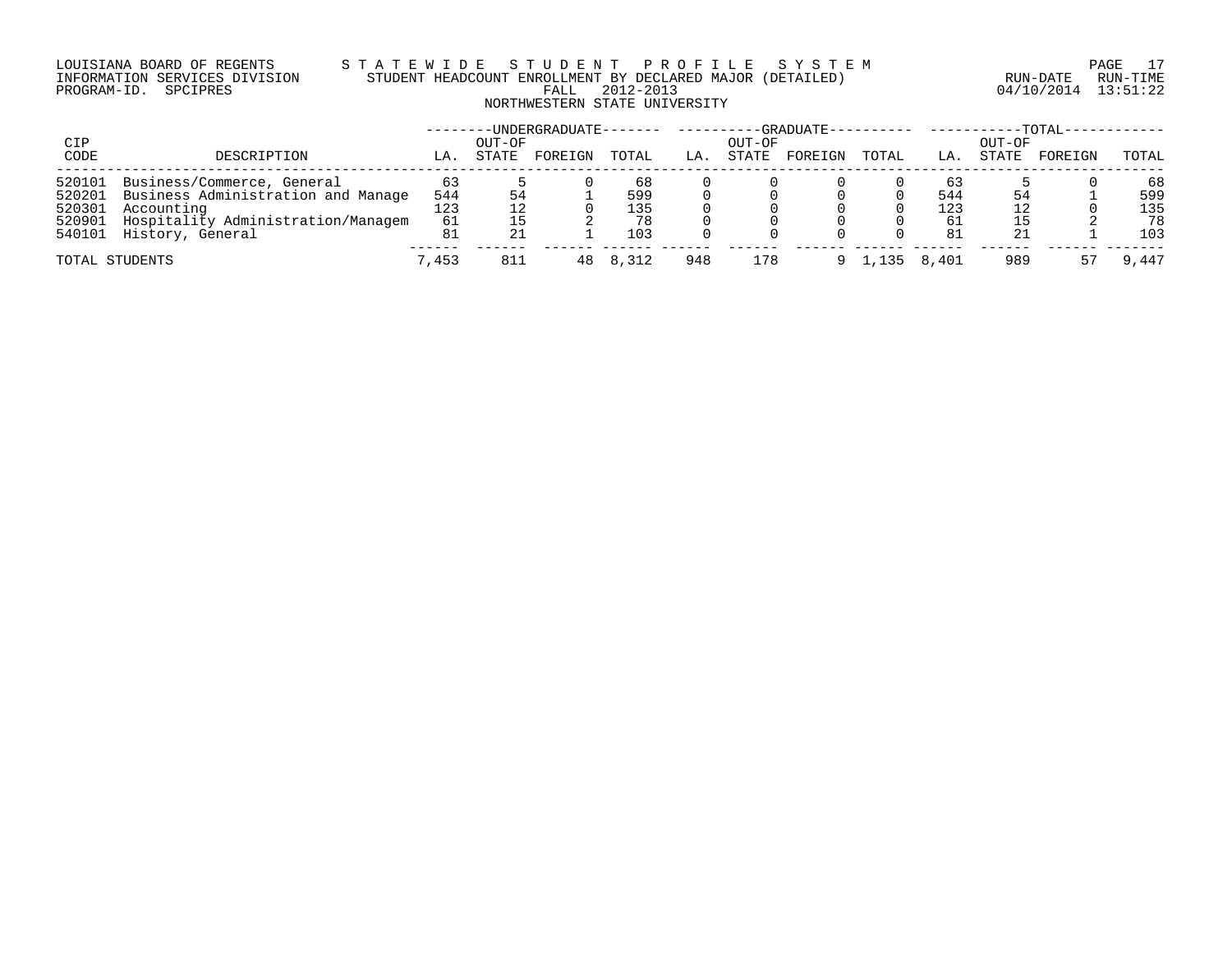# LOUISIANA BOARD OF REGENTS S T A T E W I D E S T U D E N T P R O F I L E S Y S T E M PAGE 18 INFORMATION SERVICES DIVISION STUDENT HEADCOUNT ENROLLMENT BY DECLARED MAJOR (DETAILED) RUN-DATE RUN-TIME PROGRAM-ID. SPCIPRES FALL 2012-2013 04/10/2014 13:51:22 SOUTHEASTERN LA. UNIVERSITY

| OUT-OF<br>OUT-OF<br>CIP<br>OUT-OF<br>LA. STATE FOREIGN TOTAL<br>LA. STATE FOREIGN TOTAL<br>LA. STATE FOREIGN<br>CODE<br>DESCRIPTION<br>TOTAL<br>2,169<br>3<br>2,387<br>19<br>000000<br>** UNCOMMITTED STUDENTS **<br>16<br>16 2,201<br>218<br>3<br>224<br>19<br>2,425<br>13<br>$\overline{0}$<br>334<br>$\overline{\mathbf{3}}$<br>$\overline{0}$<br>$\overline{0}$<br>$\overline{0}$<br>334<br>13<br>$\overline{3}$<br>350<br>090101<br>Speech Communication and Rhetoric<br>350<br>2<br>19<br>090901<br>Organizational Communication, Gene<br>$\Omega$<br>$\Omega$<br>$\Omega$<br>$\overline{0}$<br>19<br>2<br>23<br>2<br>2<br>-23<br>5<br>287<br>23<br>315<br>287<br>5<br>110701<br>$\bigcap$<br>$\Omega$<br>$\Omega$<br>$\bigcap$<br>23<br>315<br>Computer Science<br>$\Omega$<br>130301<br>$\Omega$<br>$\Omega$<br>$\Omega$<br>34<br>34<br>34<br>34<br>Curriculum and Instruction<br>$\Omega$<br>$\Omega$<br>$\Omega$<br>$\Omega$<br>$\mathbf 0$<br>$\mathbf 0$<br>$\Omega$<br>$\mathbf 0$<br>130401<br>Educational Leadership and Adminis<br>$\Omega$<br>246<br>247<br>246<br>1<br>$\Omega$<br>247<br>1<br>2<br>131001<br>$\Omega$<br>$\Omega$<br>45<br>$\Omega$<br>45<br>47<br>$\Omega$<br>$\Omega$<br>47<br>Special Education and Teaching, Ge<br>$\Omega$<br>131015<br>Education/Teaching of Individuals<br>$\Omega$<br>$\Omega$<br>$\Omega$<br>$\Omega$<br>17<br>17<br>17<br>$\Omega$<br>$\Omega$<br>17<br>0<br>131101<br>$\Omega$<br>$\Omega$<br>2<br>95<br>87<br>Counselor Education/School Counsel<br>$\Omega$<br>$\Omega$<br>87<br>6<br>6<br>2<br>95<br>131202<br>13<br>$\mathbf{1}$<br>22<br>$\Omega$<br>23<br>448<br>14<br>$\mathbf{1}$<br>463<br>Elementary Education and Teaching<br>426<br>440<br>131203<br>147<br>2<br>149<br>2<br>149<br>Junior High/Intermediate/Middle Sc<br>$\Omega$<br>0<br>0<br>$\Omega$<br>$\overline{0}$<br>147<br>$\Omega$<br>3<br>3<br>131210<br>394<br>$\Omega$<br>397<br>$\Omega$<br>$\Omega$<br>$\Omega$<br>394<br>$\Omega$<br>397<br>Early Childhood Education and Teac<br>0<br>131302<br>14<br>$\mathbf 1$<br>15<br>$\Omega$<br>15<br>Art Teacher Education<br>$\Omega$<br>$\mathbf 0$<br>$\Omega$<br>$\mathbf 0$<br>14<br>$\mathbf 1$<br>$\Omega$<br>5<br>131305<br>123<br>$\Omega$<br>118<br>5<br>123<br>English/Language Arts Teacher Educ<br>118<br>$\Omega$<br>0<br>0<br>$\Omega$<br>$\Omega$<br>$\Omega$<br>131308<br>8<br>$\Omega$<br>$\mathbf 0$<br>$\Omega$<br>$\Omega$<br>8<br>$\Omega$<br>$\Omega$<br>Family and Consumer Sciences/Home<br>8<br>8<br>131311<br>Mathematics Teacher Education<br>10<br>$\Omega$<br>$\Omega$<br>10<br>$\Omega$<br>$\Omega$<br>$\Omega$<br>10<br>$\Omega$<br>$\Omega$<br>10<br>131312<br>$\Omega$<br>$\Omega$<br>43<br>$\mathbf{1}$<br>44<br>$\mathbf 0$<br>$\Omega$<br>$\Omega$<br>$\Omega$<br>Music Teacher Education<br>43<br>1<br>44<br>35<br>5<br>3<br>131314<br>671<br>711<br>53<br>712<br>8<br>Physical Education Teaching and Co<br>41<br>44<br>764<br>131316<br>Science Teacher Education/General<br>4<br>1<br>$\Omega$<br>- 5<br>0<br>0<br>$\Omega$<br>$\mathbf{0}$<br>4<br>$\Omega$<br>1<br>$\overline{4}$<br>131318<br>Social Studies Teacher Education<br>$\mathbf{1}$<br>$\Omega$<br>$\Omega$<br>$\Omega$<br>4<br>114<br>119<br>114<br>119<br>131321<br>Computer Teacher Education<br>$\Omega$<br>$\Omega$<br>$\Omega$<br>$\Omega$<br>6<br>1<br>$\Omega$<br>0<br>-6<br>1<br>7<br>131330<br>$\Omega$<br>$\overline{4}$<br>$\Omega$<br>$\Omega$<br>$\Omega$<br>$\Omega$<br>$\Omega$<br>Spanish Language Teacher Education<br>4<br>4<br>$\Omega$<br>4<br>$\Omega$<br>131331<br>5<br>$\Omega$<br>.5<br>$\Omega$<br>$\Omega$<br>$\Omega$<br>-5<br>$\Omega$<br>$\Omega$<br>5<br>Speech Teacher Education<br>$\Omega$<br>$\mathbf 0$<br>139999<br>$\Omega$<br>61<br>62<br>$\Omega$<br>1<br>62<br>Education, Other<br>$\Omega$<br>1<br>61<br>0<br>9<br>6<br>296<br>9<br>150000<br>Engineering Technology, General<br>281<br>$\Omega$<br>$\Omega$<br>$\Omega$<br>281<br>6<br>296<br>150612<br>224<br>3<br>228<br>224<br>3<br>228<br>Industrial Technology/Technician<br>1<br>0<br>$\Omega$<br>$\Omega$<br>1<br>0<br>$\mathbf{1}$<br>150701<br>89<br>$\Omega$<br>89<br>Occupational Safety and Health Tec<br>$\Omega$<br>90<br>0<br>0<br>$\Omega$<br>1<br>$\Omega$<br>-90<br>4<br>160905<br>31<br>$\Omega$<br>35<br>$\Omega$<br>$\Omega$<br>31<br>$\Omega$<br>35<br>Spanish Language and Literature<br>$\Omega$<br>8<br>2<br>2<br>190101<br>Family and Consumer Sciences/Human<br>200<br>210<br>$\Omega$<br>$\Omega$<br>$\Omega$<br>200<br>8<br>210<br>0<br>6<br>5<br>223<br>230101<br>English Language and Literature, G<br>165<br>176<br>45<br>47<br>210<br>6<br>240101<br>2<br>$\Omega$<br>$\Omega$<br>$\overline{2}$<br>$\Omega$<br>2<br>$\Omega$<br>2<br>Liberal Arts and Sciences/Liberal<br>$\Omega$<br>$\Omega$<br>$\Omega$<br>$7\phantom{.0}$<br>766<br>240102<br>65<br>$\Omega$<br>$\overline{0}$<br>694<br>65<br>7<br>766<br>General Studies<br>694<br>0<br>0<br>28<br>20<br>2<br>22<br>759<br>260101<br>685<br>733<br>26<br>701<br>36<br>Biology/Biological Sciences, Gener<br>16<br>270101<br>Mathematics, General<br>84<br>4<br>8<br>96<br>$\mathbf 0$<br>$\mathbf 0$<br>84<br>96<br>0<br>$\Omega$<br>4<br>8<br>$\Omega$<br>301501<br>$\Omega$<br>8<br>24<br>15<br>$\mathbf{1}$<br>24<br>Science, Technology and Society<br>$\Omega$<br>$\Omega$<br>15<br>8<br>8<br>310504<br>1<br>$\Omega$<br>$\Omega$<br>8<br>109<br>Sport and Fitness Administration/M<br>100<br>109<br>0<br>100<br>1<br>6<br>400501<br>140<br>14<br>160<br>$\Omega$<br>140<br>6<br>14<br>160<br>Chemistry, General<br>$\Omega$<br>0<br>$\Omega$<br>$\overline{3}$<br>400801<br>74<br>29<br>$\Omega$<br>74<br>3<br>29<br>106<br>106<br>$\mathbf 0$<br>$\Omega$<br>Physics, General<br>496<br>516<br>$\Omega$<br>523<br>15<br>544<br>420101<br>14<br>6<br>27<br>28<br>6<br>Psychology, General<br>1<br>27<br>27<br>430104<br>Criminal Justice/Safety Studies<br>461<br>5<br>493<br>$\Omega$<br>$\Omega$<br>$\Omega$<br>461<br>5<br>493<br>0<br>10<br>440701<br>223<br>$\Omega$<br>233<br>$\Omega$<br>223<br>10 <sup>°</sup><br>$\Omega$<br>233<br>Social Work<br>$\Omega$<br>0<br>$\Omega$<br>451001<br>90<br>$\mathbf 0$<br>95<br>Political Science and Government,<br>4<br>95<br>$\mathbf 0$<br>0<br>$\overline{0}$<br>90<br>$\overline{4}$<br>1<br>1<br>2<br>451101<br>$\mathbf{1}$<br>2<br>87<br>2<br>122<br>Sociology<br>84<br>32<br>35<br>116<br>4<br>2<br>500701<br>373<br>13<br>388<br>$\Omega$<br>$\Omega$<br>373<br>13<br>2<br>388<br>Art/Art Studies, General<br>$\Omega$<br>500903<br>126<br>1<br>7<br>134<br>3<br>8<br>14<br>129<br>15<br>148<br>Music Performance, General<br>3<br>4<br>$\Omega$<br>501002 Fine and Studio Arts Management<br>$\overline{4}$<br>$\Omega$<br>$\Omega$<br>$\Omega$<br>$\Omega$<br>$\overline{4}$<br>$\Omega$<br>$\Omega$<br>$\overline{4}$<br>- 4<br>510203<br>$\overline{0}$<br>$\overline{0}$<br>$\overline{0}$<br>$\overline{0}$<br>59<br>1<br>68<br>59<br>8<br>1<br>68<br>Speech-Language Pathology/Patholog<br>8<br>510204<br>11<br>176<br>176<br>Audiology/Audiologist and Speech-L<br>164<br>1<br>$\Omega$<br>$\Omega$<br>$\Omega$<br>164<br>11<br>1<br>510911<br>17<br>1<br>18<br>$\Omega$<br>17<br>1<br>18<br>Radiologic Technology/Science - Ra<br>$\Omega$<br>$\Omega$<br>$\Omega$<br>$\Omega$<br>$\Omega$<br>510913<br>Athletic Training/Trainer<br>143<br>6<br>$\cap$<br>149<br>$\cap$<br>$\cap$<br>$\cap$<br>$\Omega$<br>143<br>149<br>6<br>$\cap$ |  |  |  |  |  |  | --------UNDERGRADUATE------- ---------GRADUATE--------- ----------TOTAL-------- |  |
|---------------------------------------------------------------------------------------------------------------------------------------------------------------------------------------------------------------------------------------------------------------------------------------------------------------------------------------------------------------------------------------------------------------------------------------------------------------------------------------------------------------------------------------------------------------------------------------------------------------------------------------------------------------------------------------------------------------------------------------------------------------------------------------------------------------------------------------------------------------------------------------------------------------------------------------------------------------------------------------------------------------------------------------------------------------------------------------------------------------------------------------------------------------------------------------------------------------------------------------------------------------------------------------------------------------------------------------------------------------------------------------------------------------------------------------------------------------------------------------------------------------------------------------------------------------------------------------------------------------------------------------------------------------------------------------------------------------------------------------------------------------------------------------------------------------------------------------------------------------------------------------------------------------------------------------------------------------------------------------------------------------------------------------------------------------------------------------------------------------------------------------------------------------------------------------------------------------------------------------------------------------------------------------------------------------------------------------------------------------------------------------------------------------------------------------------------------------------------------------------------------------------------------------------------------------------------------------------------------------------------------------------------------------------------------------------------------------------------------------------------------------------------------------------------------------------------------------------------------------------------------------------------------------------------------------------------------------------------------------------------------------------------------------------------------------------------------------------------------------------------------------------------------------------------------------------------------------------------------------------------------------------------------------------------------------------------------------------------------------------------------------------------------------------------------------------------------------------------------------------------------------------------------------------------------------------------------------------------------------------------------------------------------------------------------------------------------------------------------------------------------------------------------------------------------------------------------------------------------------------------------------------------------------------------------------------------------------------------------------------------------------------------------------------------------------------------------------------------------------------------------------------------------------------------------------------------------------------------------------------------------------------------------------------------------------------------------------------------------------------------------------------------------------------------------------------------------------------------------------------------------------------------------------------------------------------------------------------------------------------------------------------------------------------------------------------------------------------------------------------------------------------------------------------------------------------------------------------------------------------------------------------------------------------------------------------------------------------------------------------------------------------------------------------------------------------------------------------------------------------------------------------------------------------------------------------------------------------------------------------------------------------------------------------------------------------------------------------------------------------------------------------------------------------------------------------------------------------------------------------------------------------------------------------------------------------------------------------------------------------------------------------------------------------------------------------------------------------------------------------------------------------------------------------------------------------------------------------------------------------------------------------------------------------------------------------------------------------------------------------------------------------------------------------------------------------------------------------------------------------------------------------------------------------------------------------------------------------------------------------------------------------------------------------------------------------------------------------------------------------------------------------------------------------------------------------------------------------------------------------------------------------------------------------------------------------------------------------------------------------------------------------------------------------------------------------------------------------------------------------------------------------------------------------------------------------------------------------------------------------------------------------------------------------------------------------------------------------------------------------------------------------------------------------------------------------------------------------------------------------------------------------------------------------------------------------------------------------------------------------------------------------------------------------------------------------------------------------------------------------------------------------------------------------------------------------------------------------------------------------|--|--|--|--|--|--|---------------------------------------------------------------------------------|--|
|                                                                                                                                                                                                                                                                                                                                                                                                                                                                                                                                                                                                                                                                                                                                                                                                                                                                                                                                                                                                                                                                                                                                                                                                                                                                                                                                                                                                                                                                                                                                                                                                                                                                                                                                                                                                                                                                                                                                                                                                                                                                                                                                                                                                                                                                                                                                                                                                                                                                                                                                                                                                                                                                                                                                                                                                                                                                                                                                                                                                                                                                                                                                                                                                                                                                                                                                                                                                                                                                                                                                                                                                                                                                                                                                                                                                                                                                                                                                                                                                                                                                                                                                                                                                                                                                                                                                                                                                                                                                                                                                                                                                                                                                                                                                                                                                                                                                                                                                                                                                                                                                                                                                                                                                                                                                                                                                                                                                                                                                                                                                                                                                                                                                                                                                                                                                                                                                                                                                                                                                                                                                                                                                                                                                                                                                                                                                                                                                                                                                                                                                                                                                                                                                                                                                                                                                                                                                                                                                                                                                                                                                                                                                                                                                                                                                                                                                                                                                                                                                                             |  |  |  |  |  |  |                                                                                 |  |
|                                                                                                                                                                                                                                                                                                                                                                                                                                                                                                                                                                                                                                                                                                                                                                                                                                                                                                                                                                                                                                                                                                                                                                                                                                                                                                                                                                                                                                                                                                                                                                                                                                                                                                                                                                                                                                                                                                                                                                                                                                                                                                                                                                                                                                                                                                                                                                                                                                                                                                                                                                                                                                                                                                                                                                                                                                                                                                                                                                                                                                                                                                                                                                                                                                                                                                                                                                                                                                                                                                                                                                                                                                                                                                                                                                                                                                                                                                                                                                                                                                                                                                                                                                                                                                                                                                                                                                                                                                                                                                                                                                                                                                                                                                                                                                                                                                                                                                                                                                                                                                                                                                                                                                                                                                                                                                                                                                                                                                                                                                                                                                                                                                                                                                                                                                                                                                                                                                                                                                                                                                                                                                                                                                                                                                                                                                                                                                                                                                                                                                                                                                                                                                                                                                                                                                                                                                                                                                                                                                                                                                                                                                                                                                                                                                                                                                                                                                                                                                                                                             |  |  |  |  |  |  |                                                                                 |  |
|                                                                                                                                                                                                                                                                                                                                                                                                                                                                                                                                                                                                                                                                                                                                                                                                                                                                                                                                                                                                                                                                                                                                                                                                                                                                                                                                                                                                                                                                                                                                                                                                                                                                                                                                                                                                                                                                                                                                                                                                                                                                                                                                                                                                                                                                                                                                                                                                                                                                                                                                                                                                                                                                                                                                                                                                                                                                                                                                                                                                                                                                                                                                                                                                                                                                                                                                                                                                                                                                                                                                                                                                                                                                                                                                                                                                                                                                                                                                                                                                                                                                                                                                                                                                                                                                                                                                                                                                                                                                                                                                                                                                                                                                                                                                                                                                                                                                                                                                                                                                                                                                                                                                                                                                                                                                                                                                                                                                                                                                                                                                                                                                                                                                                                                                                                                                                                                                                                                                                                                                                                                                                                                                                                                                                                                                                                                                                                                                                                                                                                                                                                                                                                                                                                                                                                                                                                                                                                                                                                                                                                                                                                                                                                                                                                                                                                                                                                                                                                                                                             |  |  |  |  |  |  |                                                                                 |  |
|                                                                                                                                                                                                                                                                                                                                                                                                                                                                                                                                                                                                                                                                                                                                                                                                                                                                                                                                                                                                                                                                                                                                                                                                                                                                                                                                                                                                                                                                                                                                                                                                                                                                                                                                                                                                                                                                                                                                                                                                                                                                                                                                                                                                                                                                                                                                                                                                                                                                                                                                                                                                                                                                                                                                                                                                                                                                                                                                                                                                                                                                                                                                                                                                                                                                                                                                                                                                                                                                                                                                                                                                                                                                                                                                                                                                                                                                                                                                                                                                                                                                                                                                                                                                                                                                                                                                                                                                                                                                                                                                                                                                                                                                                                                                                                                                                                                                                                                                                                                                                                                                                                                                                                                                                                                                                                                                                                                                                                                                                                                                                                                                                                                                                                                                                                                                                                                                                                                                                                                                                                                                                                                                                                                                                                                                                                                                                                                                                                                                                                                                                                                                                                                                                                                                                                                                                                                                                                                                                                                                                                                                                                                                                                                                                                                                                                                                                                                                                                                                                             |  |  |  |  |  |  |                                                                                 |  |
|                                                                                                                                                                                                                                                                                                                                                                                                                                                                                                                                                                                                                                                                                                                                                                                                                                                                                                                                                                                                                                                                                                                                                                                                                                                                                                                                                                                                                                                                                                                                                                                                                                                                                                                                                                                                                                                                                                                                                                                                                                                                                                                                                                                                                                                                                                                                                                                                                                                                                                                                                                                                                                                                                                                                                                                                                                                                                                                                                                                                                                                                                                                                                                                                                                                                                                                                                                                                                                                                                                                                                                                                                                                                                                                                                                                                                                                                                                                                                                                                                                                                                                                                                                                                                                                                                                                                                                                                                                                                                                                                                                                                                                                                                                                                                                                                                                                                                                                                                                                                                                                                                                                                                                                                                                                                                                                                                                                                                                                                                                                                                                                                                                                                                                                                                                                                                                                                                                                                                                                                                                                                                                                                                                                                                                                                                                                                                                                                                                                                                                                                                                                                                                                                                                                                                                                                                                                                                                                                                                                                                                                                                                                                                                                                                                                                                                                                                                                                                                                                                             |  |  |  |  |  |  |                                                                                 |  |
|                                                                                                                                                                                                                                                                                                                                                                                                                                                                                                                                                                                                                                                                                                                                                                                                                                                                                                                                                                                                                                                                                                                                                                                                                                                                                                                                                                                                                                                                                                                                                                                                                                                                                                                                                                                                                                                                                                                                                                                                                                                                                                                                                                                                                                                                                                                                                                                                                                                                                                                                                                                                                                                                                                                                                                                                                                                                                                                                                                                                                                                                                                                                                                                                                                                                                                                                                                                                                                                                                                                                                                                                                                                                                                                                                                                                                                                                                                                                                                                                                                                                                                                                                                                                                                                                                                                                                                                                                                                                                                                                                                                                                                                                                                                                                                                                                                                                                                                                                                                                                                                                                                                                                                                                                                                                                                                                                                                                                                                                                                                                                                                                                                                                                                                                                                                                                                                                                                                                                                                                                                                                                                                                                                                                                                                                                                                                                                                                                                                                                                                                                                                                                                                                                                                                                                                                                                                                                                                                                                                                                                                                                                                                                                                                                                                                                                                                                                                                                                                                                             |  |  |  |  |  |  |                                                                                 |  |
|                                                                                                                                                                                                                                                                                                                                                                                                                                                                                                                                                                                                                                                                                                                                                                                                                                                                                                                                                                                                                                                                                                                                                                                                                                                                                                                                                                                                                                                                                                                                                                                                                                                                                                                                                                                                                                                                                                                                                                                                                                                                                                                                                                                                                                                                                                                                                                                                                                                                                                                                                                                                                                                                                                                                                                                                                                                                                                                                                                                                                                                                                                                                                                                                                                                                                                                                                                                                                                                                                                                                                                                                                                                                                                                                                                                                                                                                                                                                                                                                                                                                                                                                                                                                                                                                                                                                                                                                                                                                                                                                                                                                                                                                                                                                                                                                                                                                                                                                                                                                                                                                                                                                                                                                                                                                                                                                                                                                                                                                                                                                                                                                                                                                                                                                                                                                                                                                                                                                                                                                                                                                                                                                                                                                                                                                                                                                                                                                                                                                                                                                                                                                                                                                                                                                                                                                                                                                                                                                                                                                                                                                                                                                                                                                                                                                                                                                                                                                                                                                                             |  |  |  |  |  |  |                                                                                 |  |
|                                                                                                                                                                                                                                                                                                                                                                                                                                                                                                                                                                                                                                                                                                                                                                                                                                                                                                                                                                                                                                                                                                                                                                                                                                                                                                                                                                                                                                                                                                                                                                                                                                                                                                                                                                                                                                                                                                                                                                                                                                                                                                                                                                                                                                                                                                                                                                                                                                                                                                                                                                                                                                                                                                                                                                                                                                                                                                                                                                                                                                                                                                                                                                                                                                                                                                                                                                                                                                                                                                                                                                                                                                                                                                                                                                                                                                                                                                                                                                                                                                                                                                                                                                                                                                                                                                                                                                                                                                                                                                                                                                                                                                                                                                                                                                                                                                                                                                                                                                                                                                                                                                                                                                                                                                                                                                                                                                                                                                                                                                                                                                                                                                                                                                                                                                                                                                                                                                                                                                                                                                                                                                                                                                                                                                                                                                                                                                                                                                                                                                                                                                                                                                                                                                                                                                                                                                                                                                                                                                                                                                                                                                                                                                                                                                                                                                                                                                                                                                                                                             |  |  |  |  |  |  |                                                                                 |  |
|                                                                                                                                                                                                                                                                                                                                                                                                                                                                                                                                                                                                                                                                                                                                                                                                                                                                                                                                                                                                                                                                                                                                                                                                                                                                                                                                                                                                                                                                                                                                                                                                                                                                                                                                                                                                                                                                                                                                                                                                                                                                                                                                                                                                                                                                                                                                                                                                                                                                                                                                                                                                                                                                                                                                                                                                                                                                                                                                                                                                                                                                                                                                                                                                                                                                                                                                                                                                                                                                                                                                                                                                                                                                                                                                                                                                                                                                                                                                                                                                                                                                                                                                                                                                                                                                                                                                                                                                                                                                                                                                                                                                                                                                                                                                                                                                                                                                                                                                                                                                                                                                                                                                                                                                                                                                                                                                                                                                                                                                                                                                                                                                                                                                                                                                                                                                                                                                                                                                                                                                                                                                                                                                                                                                                                                                                                                                                                                                                                                                                                                                                                                                                                                                                                                                                                                                                                                                                                                                                                                                                                                                                                                                                                                                                                                                                                                                                                                                                                                                                             |  |  |  |  |  |  |                                                                                 |  |
|                                                                                                                                                                                                                                                                                                                                                                                                                                                                                                                                                                                                                                                                                                                                                                                                                                                                                                                                                                                                                                                                                                                                                                                                                                                                                                                                                                                                                                                                                                                                                                                                                                                                                                                                                                                                                                                                                                                                                                                                                                                                                                                                                                                                                                                                                                                                                                                                                                                                                                                                                                                                                                                                                                                                                                                                                                                                                                                                                                                                                                                                                                                                                                                                                                                                                                                                                                                                                                                                                                                                                                                                                                                                                                                                                                                                                                                                                                                                                                                                                                                                                                                                                                                                                                                                                                                                                                                                                                                                                                                                                                                                                                                                                                                                                                                                                                                                                                                                                                                                                                                                                                                                                                                                                                                                                                                                                                                                                                                                                                                                                                                                                                                                                                                                                                                                                                                                                                                                                                                                                                                                                                                                                                                                                                                                                                                                                                                                                                                                                                                                                                                                                                                                                                                                                                                                                                                                                                                                                                                                                                                                                                                                                                                                                                                                                                                                                                                                                                                                                             |  |  |  |  |  |  |                                                                                 |  |
|                                                                                                                                                                                                                                                                                                                                                                                                                                                                                                                                                                                                                                                                                                                                                                                                                                                                                                                                                                                                                                                                                                                                                                                                                                                                                                                                                                                                                                                                                                                                                                                                                                                                                                                                                                                                                                                                                                                                                                                                                                                                                                                                                                                                                                                                                                                                                                                                                                                                                                                                                                                                                                                                                                                                                                                                                                                                                                                                                                                                                                                                                                                                                                                                                                                                                                                                                                                                                                                                                                                                                                                                                                                                                                                                                                                                                                                                                                                                                                                                                                                                                                                                                                                                                                                                                                                                                                                                                                                                                                                                                                                                                                                                                                                                                                                                                                                                                                                                                                                                                                                                                                                                                                                                                                                                                                                                                                                                                                                                                                                                                                                                                                                                                                                                                                                                                                                                                                                                                                                                                                                                                                                                                                                                                                                                                                                                                                                                                                                                                                                                                                                                                                                                                                                                                                                                                                                                                                                                                                                                                                                                                                                                                                                                                                                                                                                                                                                                                                                                                             |  |  |  |  |  |  |                                                                                 |  |
|                                                                                                                                                                                                                                                                                                                                                                                                                                                                                                                                                                                                                                                                                                                                                                                                                                                                                                                                                                                                                                                                                                                                                                                                                                                                                                                                                                                                                                                                                                                                                                                                                                                                                                                                                                                                                                                                                                                                                                                                                                                                                                                                                                                                                                                                                                                                                                                                                                                                                                                                                                                                                                                                                                                                                                                                                                                                                                                                                                                                                                                                                                                                                                                                                                                                                                                                                                                                                                                                                                                                                                                                                                                                                                                                                                                                                                                                                                                                                                                                                                                                                                                                                                                                                                                                                                                                                                                                                                                                                                                                                                                                                                                                                                                                                                                                                                                                                                                                                                                                                                                                                                                                                                                                                                                                                                                                                                                                                                                                                                                                                                                                                                                                                                                                                                                                                                                                                                                                                                                                                                                                                                                                                                                                                                                                                                                                                                                                                                                                                                                                                                                                                                                                                                                                                                                                                                                                                                                                                                                                                                                                                                                                                                                                                                                                                                                                                                                                                                                                                             |  |  |  |  |  |  |                                                                                 |  |
|                                                                                                                                                                                                                                                                                                                                                                                                                                                                                                                                                                                                                                                                                                                                                                                                                                                                                                                                                                                                                                                                                                                                                                                                                                                                                                                                                                                                                                                                                                                                                                                                                                                                                                                                                                                                                                                                                                                                                                                                                                                                                                                                                                                                                                                                                                                                                                                                                                                                                                                                                                                                                                                                                                                                                                                                                                                                                                                                                                                                                                                                                                                                                                                                                                                                                                                                                                                                                                                                                                                                                                                                                                                                                                                                                                                                                                                                                                                                                                                                                                                                                                                                                                                                                                                                                                                                                                                                                                                                                                                                                                                                                                                                                                                                                                                                                                                                                                                                                                                                                                                                                                                                                                                                                                                                                                                                                                                                                                                                                                                                                                                                                                                                                                                                                                                                                                                                                                                                                                                                                                                                                                                                                                                                                                                                                                                                                                                                                                                                                                                                                                                                                                                                                                                                                                                                                                                                                                                                                                                                                                                                                                                                                                                                                                                                                                                                                                                                                                                                                             |  |  |  |  |  |  |                                                                                 |  |
|                                                                                                                                                                                                                                                                                                                                                                                                                                                                                                                                                                                                                                                                                                                                                                                                                                                                                                                                                                                                                                                                                                                                                                                                                                                                                                                                                                                                                                                                                                                                                                                                                                                                                                                                                                                                                                                                                                                                                                                                                                                                                                                                                                                                                                                                                                                                                                                                                                                                                                                                                                                                                                                                                                                                                                                                                                                                                                                                                                                                                                                                                                                                                                                                                                                                                                                                                                                                                                                                                                                                                                                                                                                                                                                                                                                                                                                                                                                                                                                                                                                                                                                                                                                                                                                                                                                                                                                                                                                                                                                                                                                                                                                                                                                                                                                                                                                                                                                                                                                                                                                                                                                                                                                                                                                                                                                                                                                                                                                                                                                                                                                                                                                                                                                                                                                                                                                                                                                                                                                                                                                                                                                                                                                                                                                                                                                                                                                                                                                                                                                                                                                                                                                                                                                                                                                                                                                                                                                                                                                                                                                                                                                                                                                                                                                                                                                                                                                                                                                                                             |  |  |  |  |  |  |                                                                                 |  |
|                                                                                                                                                                                                                                                                                                                                                                                                                                                                                                                                                                                                                                                                                                                                                                                                                                                                                                                                                                                                                                                                                                                                                                                                                                                                                                                                                                                                                                                                                                                                                                                                                                                                                                                                                                                                                                                                                                                                                                                                                                                                                                                                                                                                                                                                                                                                                                                                                                                                                                                                                                                                                                                                                                                                                                                                                                                                                                                                                                                                                                                                                                                                                                                                                                                                                                                                                                                                                                                                                                                                                                                                                                                                                                                                                                                                                                                                                                                                                                                                                                                                                                                                                                                                                                                                                                                                                                                                                                                                                                                                                                                                                                                                                                                                                                                                                                                                                                                                                                                                                                                                                                                                                                                                                                                                                                                                                                                                                                                                                                                                                                                                                                                                                                                                                                                                                                                                                                                                                                                                                                                                                                                                                                                                                                                                                                                                                                                                                                                                                                                                                                                                                                                                                                                                                                                                                                                                                                                                                                                                                                                                                                                                                                                                                                                                                                                                                                                                                                                                                             |  |  |  |  |  |  |                                                                                 |  |
|                                                                                                                                                                                                                                                                                                                                                                                                                                                                                                                                                                                                                                                                                                                                                                                                                                                                                                                                                                                                                                                                                                                                                                                                                                                                                                                                                                                                                                                                                                                                                                                                                                                                                                                                                                                                                                                                                                                                                                                                                                                                                                                                                                                                                                                                                                                                                                                                                                                                                                                                                                                                                                                                                                                                                                                                                                                                                                                                                                                                                                                                                                                                                                                                                                                                                                                                                                                                                                                                                                                                                                                                                                                                                                                                                                                                                                                                                                                                                                                                                                                                                                                                                                                                                                                                                                                                                                                                                                                                                                                                                                                                                                                                                                                                                                                                                                                                                                                                                                                                                                                                                                                                                                                                                                                                                                                                                                                                                                                                                                                                                                                                                                                                                                                                                                                                                                                                                                                                                                                                                                                                                                                                                                                                                                                                                                                                                                                                                                                                                                                                                                                                                                                                                                                                                                                                                                                                                                                                                                                                                                                                                                                                                                                                                                                                                                                                                                                                                                                                                             |  |  |  |  |  |  |                                                                                 |  |
|                                                                                                                                                                                                                                                                                                                                                                                                                                                                                                                                                                                                                                                                                                                                                                                                                                                                                                                                                                                                                                                                                                                                                                                                                                                                                                                                                                                                                                                                                                                                                                                                                                                                                                                                                                                                                                                                                                                                                                                                                                                                                                                                                                                                                                                                                                                                                                                                                                                                                                                                                                                                                                                                                                                                                                                                                                                                                                                                                                                                                                                                                                                                                                                                                                                                                                                                                                                                                                                                                                                                                                                                                                                                                                                                                                                                                                                                                                                                                                                                                                                                                                                                                                                                                                                                                                                                                                                                                                                                                                                                                                                                                                                                                                                                                                                                                                                                                                                                                                                                                                                                                                                                                                                                                                                                                                                                                                                                                                                                                                                                                                                                                                                                                                                                                                                                                                                                                                                                                                                                                                                                                                                                                                                                                                                                                                                                                                                                                                                                                                                                                                                                                                                                                                                                                                                                                                                                                                                                                                                                                                                                                                                                                                                                                                                                                                                                                                                                                                                                                             |  |  |  |  |  |  |                                                                                 |  |
|                                                                                                                                                                                                                                                                                                                                                                                                                                                                                                                                                                                                                                                                                                                                                                                                                                                                                                                                                                                                                                                                                                                                                                                                                                                                                                                                                                                                                                                                                                                                                                                                                                                                                                                                                                                                                                                                                                                                                                                                                                                                                                                                                                                                                                                                                                                                                                                                                                                                                                                                                                                                                                                                                                                                                                                                                                                                                                                                                                                                                                                                                                                                                                                                                                                                                                                                                                                                                                                                                                                                                                                                                                                                                                                                                                                                                                                                                                                                                                                                                                                                                                                                                                                                                                                                                                                                                                                                                                                                                                                                                                                                                                                                                                                                                                                                                                                                                                                                                                                                                                                                                                                                                                                                                                                                                                                                                                                                                                                                                                                                                                                                                                                                                                                                                                                                                                                                                                                                                                                                                                                                                                                                                                                                                                                                                                                                                                                                                                                                                                                                                                                                                                                                                                                                                                                                                                                                                                                                                                                                                                                                                                                                                                                                                                                                                                                                                                                                                                                                                             |  |  |  |  |  |  |                                                                                 |  |
|                                                                                                                                                                                                                                                                                                                                                                                                                                                                                                                                                                                                                                                                                                                                                                                                                                                                                                                                                                                                                                                                                                                                                                                                                                                                                                                                                                                                                                                                                                                                                                                                                                                                                                                                                                                                                                                                                                                                                                                                                                                                                                                                                                                                                                                                                                                                                                                                                                                                                                                                                                                                                                                                                                                                                                                                                                                                                                                                                                                                                                                                                                                                                                                                                                                                                                                                                                                                                                                                                                                                                                                                                                                                                                                                                                                                                                                                                                                                                                                                                                                                                                                                                                                                                                                                                                                                                                                                                                                                                                                                                                                                                                                                                                                                                                                                                                                                                                                                                                                                                                                                                                                                                                                                                                                                                                                                                                                                                                                                                                                                                                                                                                                                                                                                                                                                                                                                                                                                                                                                                                                                                                                                                                                                                                                                                                                                                                                                                                                                                                                                                                                                                                                                                                                                                                                                                                                                                                                                                                                                                                                                                                                                                                                                                                                                                                                                                                                                                                                                                             |  |  |  |  |  |  |                                                                                 |  |
|                                                                                                                                                                                                                                                                                                                                                                                                                                                                                                                                                                                                                                                                                                                                                                                                                                                                                                                                                                                                                                                                                                                                                                                                                                                                                                                                                                                                                                                                                                                                                                                                                                                                                                                                                                                                                                                                                                                                                                                                                                                                                                                                                                                                                                                                                                                                                                                                                                                                                                                                                                                                                                                                                                                                                                                                                                                                                                                                                                                                                                                                                                                                                                                                                                                                                                                                                                                                                                                                                                                                                                                                                                                                                                                                                                                                                                                                                                                                                                                                                                                                                                                                                                                                                                                                                                                                                                                                                                                                                                                                                                                                                                                                                                                                                                                                                                                                                                                                                                                                                                                                                                                                                                                                                                                                                                                                                                                                                                                                                                                                                                                                                                                                                                                                                                                                                                                                                                                                                                                                                                                                                                                                                                                                                                                                                                                                                                                                                                                                                                                                                                                                                                                                                                                                                                                                                                                                                                                                                                                                                                                                                                                                                                                                                                                                                                                                                                                                                                                                                             |  |  |  |  |  |  |                                                                                 |  |
|                                                                                                                                                                                                                                                                                                                                                                                                                                                                                                                                                                                                                                                                                                                                                                                                                                                                                                                                                                                                                                                                                                                                                                                                                                                                                                                                                                                                                                                                                                                                                                                                                                                                                                                                                                                                                                                                                                                                                                                                                                                                                                                                                                                                                                                                                                                                                                                                                                                                                                                                                                                                                                                                                                                                                                                                                                                                                                                                                                                                                                                                                                                                                                                                                                                                                                                                                                                                                                                                                                                                                                                                                                                                                                                                                                                                                                                                                                                                                                                                                                                                                                                                                                                                                                                                                                                                                                                                                                                                                                                                                                                                                                                                                                                                                                                                                                                                                                                                                                                                                                                                                                                                                                                                                                                                                                                                                                                                                                                                                                                                                                                                                                                                                                                                                                                                                                                                                                                                                                                                                                                                                                                                                                                                                                                                                                                                                                                                                                                                                                                                                                                                                                                                                                                                                                                                                                                                                                                                                                                                                                                                                                                                                                                                                                                                                                                                                                                                                                                                                             |  |  |  |  |  |  |                                                                                 |  |
|                                                                                                                                                                                                                                                                                                                                                                                                                                                                                                                                                                                                                                                                                                                                                                                                                                                                                                                                                                                                                                                                                                                                                                                                                                                                                                                                                                                                                                                                                                                                                                                                                                                                                                                                                                                                                                                                                                                                                                                                                                                                                                                                                                                                                                                                                                                                                                                                                                                                                                                                                                                                                                                                                                                                                                                                                                                                                                                                                                                                                                                                                                                                                                                                                                                                                                                                                                                                                                                                                                                                                                                                                                                                                                                                                                                                                                                                                                                                                                                                                                                                                                                                                                                                                                                                                                                                                                                                                                                                                                                                                                                                                                                                                                                                                                                                                                                                                                                                                                                                                                                                                                                                                                                                                                                                                                                                                                                                                                                                                                                                                                                                                                                                                                                                                                                                                                                                                                                                                                                                                                                                                                                                                                                                                                                                                                                                                                                                                                                                                                                                                                                                                                                                                                                                                                                                                                                                                                                                                                                                                                                                                                                                                                                                                                                                                                                                                                                                                                                                                             |  |  |  |  |  |  |                                                                                 |  |
|                                                                                                                                                                                                                                                                                                                                                                                                                                                                                                                                                                                                                                                                                                                                                                                                                                                                                                                                                                                                                                                                                                                                                                                                                                                                                                                                                                                                                                                                                                                                                                                                                                                                                                                                                                                                                                                                                                                                                                                                                                                                                                                                                                                                                                                                                                                                                                                                                                                                                                                                                                                                                                                                                                                                                                                                                                                                                                                                                                                                                                                                                                                                                                                                                                                                                                                                                                                                                                                                                                                                                                                                                                                                                                                                                                                                                                                                                                                                                                                                                                                                                                                                                                                                                                                                                                                                                                                                                                                                                                                                                                                                                                                                                                                                                                                                                                                                                                                                                                                                                                                                                                                                                                                                                                                                                                                                                                                                                                                                                                                                                                                                                                                                                                                                                                                                                                                                                                                                                                                                                                                                                                                                                                                                                                                                                                                                                                                                                                                                                                                                                                                                                                                                                                                                                                                                                                                                                                                                                                                                                                                                                                                                                                                                                                                                                                                                                                                                                                                                                             |  |  |  |  |  |  |                                                                                 |  |
|                                                                                                                                                                                                                                                                                                                                                                                                                                                                                                                                                                                                                                                                                                                                                                                                                                                                                                                                                                                                                                                                                                                                                                                                                                                                                                                                                                                                                                                                                                                                                                                                                                                                                                                                                                                                                                                                                                                                                                                                                                                                                                                                                                                                                                                                                                                                                                                                                                                                                                                                                                                                                                                                                                                                                                                                                                                                                                                                                                                                                                                                                                                                                                                                                                                                                                                                                                                                                                                                                                                                                                                                                                                                                                                                                                                                                                                                                                                                                                                                                                                                                                                                                                                                                                                                                                                                                                                                                                                                                                                                                                                                                                                                                                                                                                                                                                                                                                                                                                                                                                                                                                                                                                                                                                                                                                                                                                                                                                                                                                                                                                                                                                                                                                                                                                                                                                                                                                                                                                                                                                                                                                                                                                                                                                                                                                                                                                                                                                                                                                                                                                                                                                                                                                                                                                                                                                                                                                                                                                                                                                                                                                                                                                                                                                                                                                                                                                                                                                                                                             |  |  |  |  |  |  |                                                                                 |  |
|                                                                                                                                                                                                                                                                                                                                                                                                                                                                                                                                                                                                                                                                                                                                                                                                                                                                                                                                                                                                                                                                                                                                                                                                                                                                                                                                                                                                                                                                                                                                                                                                                                                                                                                                                                                                                                                                                                                                                                                                                                                                                                                                                                                                                                                                                                                                                                                                                                                                                                                                                                                                                                                                                                                                                                                                                                                                                                                                                                                                                                                                                                                                                                                                                                                                                                                                                                                                                                                                                                                                                                                                                                                                                                                                                                                                                                                                                                                                                                                                                                                                                                                                                                                                                                                                                                                                                                                                                                                                                                                                                                                                                                                                                                                                                                                                                                                                                                                                                                                                                                                                                                                                                                                                                                                                                                                                                                                                                                                                                                                                                                                                                                                                                                                                                                                                                                                                                                                                                                                                                                                                                                                                                                                                                                                                                                                                                                                                                                                                                                                                                                                                                                                                                                                                                                                                                                                                                                                                                                                                                                                                                                                                                                                                                                                                                                                                                                                                                                                                                             |  |  |  |  |  |  |                                                                                 |  |
|                                                                                                                                                                                                                                                                                                                                                                                                                                                                                                                                                                                                                                                                                                                                                                                                                                                                                                                                                                                                                                                                                                                                                                                                                                                                                                                                                                                                                                                                                                                                                                                                                                                                                                                                                                                                                                                                                                                                                                                                                                                                                                                                                                                                                                                                                                                                                                                                                                                                                                                                                                                                                                                                                                                                                                                                                                                                                                                                                                                                                                                                                                                                                                                                                                                                                                                                                                                                                                                                                                                                                                                                                                                                                                                                                                                                                                                                                                                                                                                                                                                                                                                                                                                                                                                                                                                                                                                                                                                                                                                                                                                                                                                                                                                                                                                                                                                                                                                                                                                                                                                                                                                                                                                                                                                                                                                                                                                                                                                                                                                                                                                                                                                                                                                                                                                                                                                                                                                                                                                                                                                                                                                                                                                                                                                                                                                                                                                                                                                                                                                                                                                                                                                                                                                                                                                                                                                                                                                                                                                                                                                                                                                                                                                                                                                                                                                                                                                                                                                                                             |  |  |  |  |  |  |                                                                                 |  |
|                                                                                                                                                                                                                                                                                                                                                                                                                                                                                                                                                                                                                                                                                                                                                                                                                                                                                                                                                                                                                                                                                                                                                                                                                                                                                                                                                                                                                                                                                                                                                                                                                                                                                                                                                                                                                                                                                                                                                                                                                                                                                                                                                                                                                                                                                                                                                                                                                                                                                                                                                                                                                                                                                                                                                                                                                                                                                                                                                                                                                                                                                                                                                                                                                                                                                                                                                                                                                                                                                                                                                                                                                                                                                                                                                                                                                                                                                                                                                                                                                                                                                                                                                                                                                                                                                                                                                                                                                                                                                                                                                                                                                                                                                                                                                                                                                                                                                                                                                                                                                                                                                                                                                                                                                                                                                                                                                                                                                                                                                                                                                                                                                                                                                                                                                                                                                                                                                                                                                                                                                                                                                                                                                                                                                                                                                                                                                                                                                                                                                                                                                                                                                                                                                                                                                                                                                                                                                                                                                                                                                                                                                                                                                                                                                                                                                                                                                                                                                                                                                             |  |  |  |  |  |  |                                                                                 |  |
|                                                                                                                                                                                                                                                                                                                                                                                                                                                                                                                                                                                                                                                                                                                                                                                                                                                                                                                                                                                                                                                                                                                                                                                                                                                                                                                                                                                                                                                                                                                                                                                                                                                                                                                                                                                                                                                                                                                                                                                                                                                                                                                                                                                                                                                                                                                                                                                                                                                                                                                                                                                                                                                                                                                                                                                                                                                                                                                                                                                                                                                                                                                                                                                                                                                                                                                                                                                                                                                                                                                                                                                                                                                                                                                                                                                                                                                                                                                                                                                                                                                                                                                                                                                                                                                                                                                                                                                                                                                                                                                                                                                                                                                                                                                                                                                                                                                                                                                                                                                                                                                                                                                                                                                                                                                                                                                                                                                                                                                                                                                                                                                                                                                                                                                                                                                                                                                                                                                                                                                                                                                                                                                                                                                                                                                                                                                                                                                                                                                                                                                                                                                                                                                                                                                                                                                                                                                                                                                                                                                                                                                                                                                                                                                                                                                                                                                                                                                                                                                                                             |  |  |  |  |  |  |                                                                                 |  |
|                                                                                                                                                                                                                                                                                                                                                                                                                                                                                                                                                                                                                                                                                                                                                                                                                                                                                                                                                                                                                                                                                                                                                                                                                                                                                                                                                                                                                                                                                                                                                                                                                                                                                                                                                                                                                                                                                                                                                                                                                                                                                                                                                                                                                                                                                                                                                                                                                                                                                                                                                                                                                                                                                                                                                                                                                                                                                                                                                                                                                                                                                                                                                                                                                                                                                                                                                                                                                                                                                                                                                                                                                                                                                                                                                                                                                                                                                                                                                                                                                                                                                                                                                                                                                                                                                                                                                                                                                                                                                                                                                                                                                                                                                                                                                                                                                                                                                                                                                                                                                                                                                                                                                                                                                                                                                                                                                                                                                                                                                                                                                                                                                                                                                                                                                                                                                                                                                                                                                                                                                                                                                                                                                                                                                                                                                                                                                                                                                                                                                                                                                                                                                                                                                                                                                                                                                                                                                                                                                                                                                                                                                                                                                                                                                                                                                                                                                                                                                                                                                             |  |  |  |  |  |  |                                                                                 |  |
|                                                                                                                                                                                                                                                                                                                                                                                                                                                                                                                                                                                                                                                                                                                                                                                                                                                                                                                                                                                                                                                                                                                                                                                                                                                                                                                                                                                                                                                                                                                                                                                                                                                                                                                                                                                                                                                                                                                                                                                                                                                                                                                                                                                                                                                                                                                                                                                                                                                                                                                                                                                                                                                                                                                                                                                                                                                                                                                                                                                                                                                                                                                                                                                                                                                                                                                                                                                                                                                                                                                                                                                                                                                                                                                                                                                                                                                                                                                                                                                                                                                                                                                                                                                                                                                                                                                                                                                                                                                                                                                                                                                                                                                                                                                                                                                                                                                                                                                                                                                                                                                                                                                                                                                                                                                                                                                                                                                                                                                                                                                                                                                                                                                                                                                                                                                                                                                                                                                                                                                                                                                                                                                                                                                                                                                                                                                                                                                                                                                                                                                                                                                                                                                                                                                                                                                                                                                                                                                                                                                                                                                                                                                                                                                                                                                                                                                                                                                                                                                                                             |  |  |  |  |  |  |                                                                                 |  |
|                                                                                                                                                                                                                                                                                                                                                                                                                                                                                                                                                                                                                                                                                                                                                                                                                                                                                                                                                                                                                                                                                                                                                                                                                                                                                                                                                                                                                                                                                                                                                                                                                                                                                                                                                                                                                                                                                                                                                                                                                                                                                                                                                                                                                                                                                                                                                                                                                                                                                                                                                                                                                                                                                                                                                                                                                                                                                                                                                                                                                                                                                                                                                                                                                                                                                                                                                                                                                                                                                                                                                                                                                                                                                                                                                                                                                                                                                                                                                                                                                                                                                                                                                                                                                                                                                                                                                                                                                                                                                                                                                                                                                                                                                                                                                                                                                                                                                                                                                                                                                                                                                                                                                                                                                                                                                                                                                                                                                                                                                                                                                                                                                                                                                                                                                                                                                                                                                                                                                                                                                                                                                                                                                                                                                                                                                                                                                                                                                                                                                                                                                                                                                                                                                                                                                                                                                                                                                                                                                                                                                                                                                                                                                                                                                                                                                                                                                                                                                                                                                             |  |  |  |  |  |  |                                                                                 |  |
|                                                                                                                                                                                                                                                                                                                                                                                                                                                                                                                                                                                                                                                                                                                                                                                                                                                                                                                                                                                                                                                                                                                                                                                                                                                                                                                                                                                                                                                                                                                                                                                                                                                                                                                                                                                                                                                                                                                                                                                                                                                                                                                                                                                                                                                                                                                                                                                                                                                                                                                                                                                                                                                                                                                                                                                                                                                                                                                                                                                                                                                                                                                                                                                                                                                                                                                                                                                                                                                                                                                                                                                                                                                                                                                                                                                                                                                                                                                                                                                                                                                                                                                                                                                                                                                                                                                                                                                                                                                                                                                                                                                                                                                                                                                                                                                                                                                                                                                                                                                                                                                                                                                                                                                                                                                                                                                                                                                                                                                                                                                                                                                                                                                                                                                                                                                                                                                                                                                                                                                                                                                                                                                                                                                                                                                                                                                                                                                                                                                                                                                                                                                                                                                                                                                                                                                                                                                                                                                                                                                                                                                                                                                                                                                                                                                                                                                                                                                                                                                                                             |  |  |  |  |  |  |                                                                                 |  |
|                                                                                                                                                                                                                                                                                                                                                                                                                                                                                                                                                                                                                                                                                                                                                                                                                                                                                                                                                                                                                                                                                                                                                                                                                                                                                                                                                                                                                                                                                                                                                                                                                                                                                                                                                                                                                                                                                                                                                                                                                                                                                                                                                                                                                                                                                                                                                                                                                                                                                                                                                                                                                                                                                                                                                                                                                                                                                                                                                                                                                                                                                                                                                                                                                                                                                                                                                                                                                                                                                                                                                                                                                                                                                                                                                                                                                                                                                                                                                                                                                                                                                                                                                                                                                                                                                                                                                                                                                                                                                                                                                                                                                                                                                                                                                                                                                                                                                                                                                                                                                                                                                                                                                                                                                                                                                                                                                                                                                                                                                                                                                                                                                                                                                                                                                                                                                                                                                                                                                                                                                                                                                                                                                                                                                                                                                                                                                                                                                                                                                                                                                                                                                                                                                                                                                                                                                                                                                                                                                                                                                                                                                                                                                                                                                                                                                                                                                                                                                                                                                             |  |  |  |  |  |  |                                                                                 |  |
|                                                                                                                                                                                                                                                                                                                                                                                                                                                                                                                                                                                                                                                                                                                                                                                                                                                                                                                                                                                                                                                                                                                                                                                                                                                                                                                                                                                                                                                                                                                                                                                                                                                                                                                                                                                                                                                                                                                                                                                                                                                                                                                                                                                                                                                                                                                                                                                                                                                                                                                                                                                                                                                                                                                                                                                                                                                                                                                                                                                                                                                                                                                                                                                                                                                                                                                                                                                                                                                                                                                                                                                                                                                                                                                                                                                                                                                                                                                                                                                                                                                                                                                                                                                                                                                                                                                                                                                                                                                                                                                                                                                                                                                                                                                                                                                                                                                                                                                                                                                                                                                                                                                                                                                                                                                                                                                                                                                                                                                                                                                                                                                                                                                                                                                                                                                                                                                                                                                                                                                                                                                                                                                                                                                                                                                                                                                                                                                                                                                                                                                                                                                                                                                                                                                                                                                                                                                                                                                                                                                                                                                                                                                                                                                                                                                                                                                                                                                                                                                                                             |  |  |  |  |  |  |                                                                                 |  |
|                                                                                                                                                                                                                                                                                                                                                                                                                                                                                                                                                                                                                                                                                                                                                                                                                                                                                                                                                                                                                                                                                                                                                                                                                                                                                                                                                                                                                                                                                                                                                                                                                                                                                                                                                                                                                                                                                                                                                                                                                                                                                                                                                                                                                                                                                                                                                                                                                                                                                                                                                                                                                                                                                                                                                                                                                                                                                                                                                                                                                                                                                                                                                                                                                                                                                                                                                                                                                                                                                                                                                                                                                                                                                                                                                                                                                                                                                                                                                                                                                                                                                                                                                                                                                                                                                                                                                                                                                                                                                                                                                                                                                                                                                                                                                                                                                                                                                                                                                                                                                                                                                                                                                                                                                                                                                                                                                                                                                                                                                                                                                                                                                                                                                                                                                                                                                                                                                                                                                                                                                                                                                                                                                                                                                                                                                                                                                                                                                                                                                                                                                                                                                                                                                                                                                                                                                                                                                                                                                                                                                                                                                                                                                                                                                                                                                                                                                                                                                                                                                             |  |  |  |  |  |  |                                                                                 |  |
|                                                                                                                                                                                                                                                                                                                                                                                                                                                                                                                                                                                                                                                                                                                                                                                                                                                                                                                                                                                                                                                                                                                                                                                                                                                                                                                                                                                                                                                                                                                                                                                                                                                                                                                                                                                                                                                                                                                                                                                                                                                                                                                                                                                                                                                                                                                                                                                                                                                                                                                                                                                                                                                                                                                                                                                                                                                                                                                                                                                                                                                                                                                                                                                                                                                                                                                                                                                                                                                                                                                                                                                                                                                                                                                                                                                                                                                                                                                                                                                                                                                                                                                                                                                                                                                                                                                                                                                                                                                                                                                                                                                                                                                                                                                                                                                                                                                                                                                                                                                                                                                                                                                                                                                                                                                                                                                                                                                                                                                                                                                                                                                                                                                                                                                                                                                                                                                                                                                                                                                                                                                                                                                                                                                                                                                                                                                                                                                                                                                                                                                                                                                                                                                                                                                                                                                                                                                                                                                                                                                                                                                                                                                                                                                                                                                                                                                                                                                                                                                                                             |  |  |  |  |  |  |                                                                                 |  |
|                                                                                                                                                                                                                                                                                                                                                                                                                                                                                                                                                                                                                                                                                                                                                                                                                                                                                                                                                                                                                                                                                                                                                                                                                                                                                                                                                                                                                                                                                                                                                                                                                                                                                                                                                                                                                                                                                                                                                                                                                                                                                                                                                                                                                                                                                                                                                                                                                                                                                                                                                                                                                                                                                                                                                                                                                                                                                                                                                                                                                                                                                                                                                                                                                                                                                                                                                                                                                                                                                                                                                                                                                                                                                                                                                                                                                                                                                                                                                                                                                                                                                                                                                                                                                                                                                                                                                                                                                                                                                                                                                                                                                                                                                                                                                                                                                                                                                                                                                                                                                                                                                                                                                                                                                                                                                                                                                                                                                                                                                                                                                                                                                                                                                                                                                                                                                                                                                                                                                                                                                                                                                                                                                                                                                                                                                                                                                                                                                                                                                                                                                                                                                                                                                                                                                                                                                                                                                                                                                                                                                                                                                                                                                                                                                                                                                                                                                                                                                                                                                             |  |  |  |  |  |  |                                                                                 |  |
|                                                                                                                                                                                                                                                                                                                                                                                                                                                                                                                                                                                                                                                                                                                                                                                                                                                                                                                                                                                                                                                                                                                                                                                                                                                                                                                                                                                                                                                                                                                                                                                                                                                                                                                                                                                                                                                                                                                                                                                                                                                                                                                                                                                                                                                                                                                                                                                                                                                                                                                                                                                                                                                                                                                                                                                                                                                                                                                                                                                                                                                                                                                                                                                                                                                                                                                                                                                                                                                                                                                                                                                                                                                                                                                                                                                                                                                                                                                                                                                                                                                                                                                                                                                                                                                                                                                                                                                                                                                                                                                                                                                                                                                                                                                                                                                                                                                                                                                                                                                                                                                                                                                                                                                                                                                                                                                                                                                                                                                                                                                                                                                                                                                                                                                                                                                                                                                                                                                                                                                                                                                                                                                                                                                                                                                                                                                                                                                                                                                                                                                                                                                                                                                                                                                                                                                                                                                                                                                                                                                                                                                                                                                                                                                                                                                                                                                                                                                                                                                                                             |  |  |  |  |  |  |                                                                                 |  |
|                                                                                                                                                                                                                                                                                                                                                                                                                                                                                                                                                                                                                                                                                                                                                                                                                                                                                                                                                                                                                                                                                                                                                                                                                                                                                                                                                                                                                                                                                                                                                                                                                                                                                                                                                                                                                                                                                                                                                                                                                                                                                                                                                                                                                                                                                                                                                                                                                                                                                                                                                                                                                                                                                                                                                                                                                                                                                                                                                                                                                                                                                                                                                                                                                                                                                                                                                                                                                                                                                                                                                                                                                                                                                                                                                                                                                                                                                                                                                                                                                                                                                                                                                                                                                                                                                                                                                                                                                                                                                                                                                                                                                                                                                                                                                                                                                                                                                                                                                                                                                                                                                                                                                                                                                                                                                                                                                                                                                                                                                                                                                                                                                                                                                                                                                                                                                                                                                                                                                                                                                                                                                                                                                                                                                                                                                                                                                                                                                                                                                                                                                                                                                                                                                                                                                                                                                                                                                                                                                                                                                                                                                                                                                                                                                                                                                                                                                                                                                                                                                             |  |  |  |  |  |  |                                                                                 |  |
|                                                                                                                                                                                                                                                                                                                                                                                                                                                                                                                                                                                                                                                                                                                                                                                                                                                                                                                                                                                                                                                                                                                                                                                                                                                                                                                                                                                                                                                                                                                                                                                                                                                                                                                                                                                                                                                                                                                                                                                                                                                                                                                                                                                                                                                                                                                                                                                                                                                                                                                                                                                                                                                                                                                                                                                                                                                                                                                                                                                                                                                                                                                                                                                                                                                                                                                                                                                                                                                                                                                                                                                                                                                                                                                                                                                                                                                                                                                                                                                                                                                                                                                                                                                                                                                                                                                                                                                                                                                                                                                                                                                                                                                                                                                                                                                                                                                                                                                                                                                                                                                                                                                                                                                                                                                                                                                                                                                                                                                                                                                                                                                                                                                                                                                                                                                                                                                                                                                                                                                                                                                                                                                                                                                                                                                                                                                                                                                                                                                                                                                                                                                                                                                                                                                                                                                                                                                                                                                                                                                                                                                                                                                                                                                                                                                                                                                                                                                                                                                                                             |  |  |  |  |  |  |                                                                                 |  |
|                                                                                                                                                                                                                                                                                                                                                                                                                                                                                                                                                                                                                                                                                                                                                                                                                                                                                                                                                                                                                                                                                                                                                                                                                                                                                                                                                                                                                                                                                                                                                                                                                                                                                                                                                                                                                                                                                                                                                                                                                                                                                                                                                                                                                                                                                                                                                                                                                                                                                                                                                                                                                                                                                                                                                                                                                                                                                                                                                                                                                                                                                                                                                                                                                                                                                                                                                                                                                                                                                                                                                                                                                                                                                                                                                                                                                                                                                                                                                                                                                                                                                                                                                                                                                                                                                                                                                                                                                                                                                                                                                                                                                                                                                                                                                                                                                                                                                                                                                                                                                                                                                                                                                                                                                                                                                                                                                                                                                                                                                                                                                                                                                                                                                                                                                                                                                                                                                                                                                                                                                                                                                                                                                                                                                                                                                                                                                                                                                                                                                                                                                                                                                                                                                                                                                                                                                                                                                                                                                                                                                                                                                                                                                                                                                                                                                                                                                                                                                                                                                             |  |  |  |  |  |  |                                                                                 |  |
|                                                                                                                                                                                                                                                                                                                                                                                                                                                                                                                                                                                                                                                                                                                                                                                                                                                                                                                                                                                                                                                                                                                                                                                                                                                                                                                                                                                                                                                                                                                                                                                                                                                                                                                                                                                                                                                                                                                                                                                                                                                                                                                                                                                                                                                                                                                                                                                                                                                                                                                                                                                                                                                                                                                                                                                                                                                                                                                                                                                                                                                                                                                                                                                                                                                                                                                                                                                                                                                                                                                                                                                                                                                                                                                                                                                                                                                                                                                                                                                                                                                                                                                                                                                                                                                                                                                                                                                                                                                                                                                                                                                                                                                                                                                                                                                                                                                                                                                                                                                                                                                                                                                                                                                                                                                                                                                                                                                                                                                                                                                                                                                                                                                                                                                                                                                                                                                                                                                                                                                                                                                                                                                                                                                                                                                                                                                                                                                                                                                                                                                                                                                                                                                                                                                                                                                                                                                                                                                                                                                                                                                                                                                                                                                                                                                                                                                                                                                                                                                                                             |  |  |  |  |  |  |                                                                                 |  |
|                                                                                                                                                                                                                                                                                                                                                                                                                                                                                                                                                                                                                                                                                                                                                                                                                                                                                                                                                                                                                                                                                                                                                                                                                                                                                                                                                                                                                                                                                                                                                                                                                                                                                                                                                                                                                                                                                                                                                                                                                                                                                                                                                                                                                                                                                                                                                                                                                                                                                                                                                                                                                                                                                                                                                                                                                                                                                                                                                                                                                                                                                                                                                                                                                                                                                                                                                                                                                                                                                                                                                                                                                                                                                                                                                                                                                                                                                                                                                                                                                                                                                                                                                                                                                                                                                                                                                                                                                                                                                                                                                                                                                                                                                                                                                                                                                                                                                                                                                                                                                                                                                                                                                                                                                                                                                                                                                                                                                                                                                                                                                                                                                                                                                                                                                                                                                                                                                                                                                                                                                                                                                                                                                                                                                                                                                                                                                                                                                                                                                                                                                                                                                                                                                                                                                                                                                                                                                                                                                                                                                                                                                                                                                                                                                                                                                                                                                                                                                                                                                             |  |  |  |  |  |  |                                                                                 |  |
|                                                                                                                                                                                                                                                                                                                                                                                                                                                                                                                                                                                                                                                                                                                                                                                                                                                                                                                                                                                                                                                                                                                                                                                                                                                                                                                                                                                                                                                                                                                                                                                                                                                                                                                                                                                                                                                                                                                                                                                                                                                                                                                                                                                                                                                                                                                                                                                                                                                                                                                                                                                                                                                                                                                                                                                                                                                                                                                                                                                                                                                                                                                                                                                                                                                                                                                                                                                                                                                                                                                                                                                                                                                                                                                                                                                                                                                                                                                                                                                                                                                                                                                                                                                                                                                                                                                                                                                                                                                                                                                                                                                                                                                                                                                                                                                                                                                                                                                                                                                                                                                                                                                                                                                                                                                                                                                                                                                                                                                                                                                                                                                                                                                                                                                                                                                                                                                                                                                                                                                                                                                                                                                                                                                                                                                                                                                                                                                                                                                                                                                                                                                                                                                                                                                                                                                                                                                                                                                                                                                                                                                                                                                                                                                                                                                                                                                                                                                                                                                                                             |  |  |  |  |  |  |                                                                                 |  |
|                                                                                                                                                                                                                                                                                                                                                                                                                                                                                                                                                                                                                                                                                                                                                                                                                                                                                                                                                                                                                                                                                                                                                                                                                                                                                                                                                                                                                                                                                                                                                                                                                                                                                                                                                                                                                                                                                                                                                                                                                                                                                                                                                                                                                                                                                                                                                                                                                                                                                                                                                                                                                                                                                                                                                                                                                                                                                                                                                                                                                                                                                                                                                                                                                                                                                                                                                                                                                                                                                                                                                                                                                                                                                                                                                                                                                                                                                                                                                                                                                                                                                                                                                                                                                                                                                                                                                                                                                                                                                                                                                                                                                                                                                                                                                                                                                                                                                                                                                                                                                                                                                                                                                                                                                                                                                                                                                                                                                                                                                                                                                                                                                                                                                                                                                                                                                                                                                                                                                                                                                                                                                                                                                                                                                                                                                                                                                                                                                                                                                                                                                                                                                                                                                                                                                                                                                                                                                                                                                                                                                                                                                                                                                                                                                                                                                                                                                                                                                                                                                             |  |  |  |  |  |  |                                                                                 |  |
|                                                                                                                                                                                                                                                                                                                                                                                                                                                                                                                                                                                                                                                                                                                                                                                                                                                                                                                                                                                                                                                                                                                                                                                                                                                                                                                                                                                                                                                                                                                                                                                                                                                                                                                                                                                                                                                                                                                                                                                                                                                                                                                                                                                                                                                                                                                                                                                                                                                                                                                                                                                                                                                                                                                                                                                                                                                                                                                                                                                                                                                                                                                                                                                                                                                                                                                                                                                                                                                                                                                                                                                                                                                                                                                                                                                                                                                                                                                                                                                                                                                                                                                                                                                                                                                                                                                                                                                                                                                                                                                                                                                                                                                                                                                                                                                                                                                                                                                                                                                                                                                                                                                                                                                                                                                                                                                                                                                                                                                                                                                                                                                                                                                                                                                                                                                                                                                                                                                                                                                                                                                                                                                                                                                                                                                                                                                                                                                                                                                                                                                                                                                                                                                                                                                                                                                                                                                                                                                                                                                                                                                                                                                                                                                                                                                                                                                                                                                                                                                                                             |  |  |  |  |  |  |                                                                                 |  |
|                                                                                                                                                                                                                                                                                                                                                                                                                                                                                                                                                                                                                                                                                                                                                                                                                                                                                                                                                                                                                                                                                                                                                                                                                                                                                                                                                                                                                                                                                                                                                                                                                                                                                                                                                                                                                                                                                                                                                                                                                                                                                                                                                                                                                                                                                                                                                                                                                                                                                                                                                                                                                                                                                                                                                                                                                                                                                                                                                                                                                                                                                                                                                                                                                                                                                                                                                                                                                                                                                                                                                                                                                                                                                                                                                                                                                                                                                                                                                                                                                                                                                                                                                                                                                                                                                                                                                                                                                                                                                                                                                                                                                                                                                                                                                                                                                                                                                                                                                                                                                                                                                                                                                                                                                                                                                                                                                                                                                                                                                                                                                                                                                                                                                                                                                                                                                                                                                                                                                                                                                                                                                                                                                                                                                                                                                                                                                                                                                                                                                                                                                                                                                                                                                                                                                                                                                                                                                                                                                                                                                                                                                                                                                                                                                                                                                                                                                                                                                                                                                             |  |  |  |  |  |  |                                                                                 |  |
|                                                                                                                                                                                                                                                                                                                                                                                                                                                                                                                                                                                                                                                                                                                                                                                                                                                                                                                                                                                                                                                                                                                                                                                                                                                                                                                                                                                                                                                                                                                                                                                                                                                                                                                                                                                                                                                                                                                                                                                                                                                                                                                                                                                                                                                                                                                                                                                                                                                                                                                                                                                                                                                                                                                                                                                                                                                                                                                                                                                                                                                                                                                                                                                                                                                                                                                                                                                                                                                                                                                                                                                                                                                                                                                                                                                                                                                                                                                                                                                                                                                                                                                                                                                                                                                                                                                                                                                                                                                                                                                                                                                                                                                                                                                                                                                                                                                                                                                                                                                                                                                                                                                                                                                                                                                                                                                                                                                                                                                                                                                                                                                                                                                                                                                                                                                                                                                                                                                                                                                                                                                                                                                                                                                                                                                                                                                                                                                                                                                                                                                                                                                                                                                                                                                                                                                                                                                                                                                                                                                                                                                                                                                                                                                                                                                                                                                                                                                                                                                                                             |  |  |  |  |  |  |                                                                                 |  |
|                                                                                                                                                                                                                                                                                                                                                                                                                                                                                                                                                                                                                                                                                                                                                                                                                                                                                                                                                                                                                                                                                                                                                                                                                                                                                                                                                                                                                                                                                                                                                                                                                                                                                                                                                                                                                                                                                                                                                                                                                                                                                                                                                                                                                                                                                                                                                                                                                                                                                                                                                                                                                                                                                                                                                                                                                                                                                                                                                                                                                                                                                                                                                                                                                                                                                                                                                                                                                                                                                                                                                                                                                                                                                                                                                                                                                                                                                                                                                                                                                                                                                                                                                                                                                                                                                                                                                                                                                                                                                                                                                                                                                                                                                                                                                                                                                                                                                                                                                                                                                                                                                                                                                                                                                                                                                                                                                                                                                                                                                                                                                                                                                                                                                                                                                                                                                                                                                                                                                                                                                                                                                                                                                                                                                                                                                                                                                                                                                                                                                                                                                                                                                                                                                                                                                                                                                                                                                                                                                                                                                                                                                                                                                                                                                                                                                                                                                                                                                                                                                             |  |  |  |  |  |  |                                                                                 |  |
|                                                                                                                                                                                                                                                                                                                                                                                                                                                                                                                                                                                                                                                                                                                                                                                                                                                                                                                                                                                                                                                                                                                                                                                                                                                                                                                                                                                                                                                                                                                                                                                                                                                                                                                                                                                                                                                                                                                                                                                                                                                                                                                                                                                                                                                                                                                                                                                                                                                                                                                                                                                                                                                                                                                                                                                                                                                                                                                                                                                                                                                                                                                                                                                                                                                                                                                                                                                                                                                                                                                                                                                                                                                                                                                                                                                                                                                                                                                                                                                                                                                                                                                                                                                                                                                                                                                                                                                                                                                                                                                                                                                                                                                                                                                                                                                                                                                                                                                                                                                                                                                                                                                                                                                                                                                                                                                                                                                                                                                                                                                                                                                                                                                                                                                                                                                                                                                                                                                                                                                                                                                                                                                                                                                                                                                                                                                                                                                                                                                                                                                                                                                                                                                                                                                                                                                                                                                                                                                                                                                                                                                                                                                                                                                                                                                                                                                                                                                                                                                                                             |  |  |  |  |  |  |                                                                                 |  |
|                                                                                                                                                                                                                                                                                                                                                                                                                                                                                                                                                                                                                                                                                                                                                                                                                                                                                                                                                                                                                                                                                                                                                                                                                                                                                                                                                                                                                                                                                                                                                                                                                                                                                                                                                                                                                                                                                                                                                                                                                                                                                                                                                                                                                                                                                                                                                                                                                                                                                                                                                                                                                                                                                                                                                                                                                                                                                                                                                                                                                                                                                                                                                                                                                                                                                                                                                                                                                                                                                                                                                                                                                                                                                                                                                                                                                                                                                                                                                                                                                                                                                                                                                                                                                                                                                                                                                                                                                                                                                                                                                                                                                                                                                                                                                                                                                                                                                                                                                                                                                                                                                                                                                                                                                                                                                                                                                                                                                                                                                                                                                                                                                                                                                                                                                                                                                                                                                                                                                                                                                                                                                                                                                                                                                                                                                                                                                                                                                                                                                                                                                                                                                                                                                                                                                                                                                                                                                                                                                                                                                                                                                                                                                                                                                                                                                                                                                                                                                                                                                             |  |  |  |  |  |  |                                                                                 |  |
|                                                                                                                                                                                                                                                                                                                                                                                                                                                                                                                                                                                                                                                                                                                                                                                                                                                                                                                                                                                                                                                                                                                                                                                                                                                                                                                                                                                                                                                                                                                                                                                                                                                                                                                                                                                                                                                                                                                                                                                                                                                                                                                                                                                                                                                                                                                                                                                                                                                                                                                                                                                                                                                                                                                                                                                                                                                                                                                                                                                                                                                                                                                                                                                                                                                                                                                                                                                                                                                                                                                                                                                                                                                                                                                                                                                                                                                                                                                                                                                                                                                                                                                                                                                                                                                                                                                                                                                                                                                                                                                                                                                                                                                                                                                                                                                                                                                                                                                                                                                                                                                                                                                                                                                                                                                                                                                                                                                                                                                                                                                                                                                                                                                                                                                                                                                                                                                                                                                                                                                                                                                                                                                                                                                                                                                                                                                                                                                                                                                                                                                                                                                                                                                                                                                                                                                                                                                                                                                                                                                                                                                                                                                                                                                                                                                                                                                                                                                                                                                                                             |  |  |  |  |  |  |                                                                                 |  |
|                                                                                                                                                                                                                                                                                                                                                                                                                                                                                                                                                                                                                                                                                                                                                                                                                                                                                                                                                                                                                                                                                                                                                                                                                                                                                                                                                                                                                                                                                                                                                                                                                                                                                                                                                                                                                                                                                                                                                                                                                                                                                                                                                                                                                                                                                                                                                                                                                                                                                                                                                                                                                                                                                                                                                                                                                                                                                                                                                                                                                                                                                                                                                                                                                                                                                                                                                                                                                                                                                                                                                                                                                                                                                                                                                                                                                                                                                                                                                                                                                                                                                                                                                                                                                                                                                                                                                                                                                                                                                                                                                                                                                                                                                                                                                                                                                                                                                                                                                                                                                                                                                                                                                                                                                                                                                                                                                                                                                                                                                                                                                                                                                                                                                                                                                                                                                                                                                                                                                                                                                                                                                                                                                                                                                                                                                                                                                                                                                                                                                                                                                                                                                                                                                                                                                                                                                                                                                                                                                                                                                                                                                                                                                                                                                                                                                                                                                                                                                                                                                             |  |  |  |  |  |  |                                                                                 |  |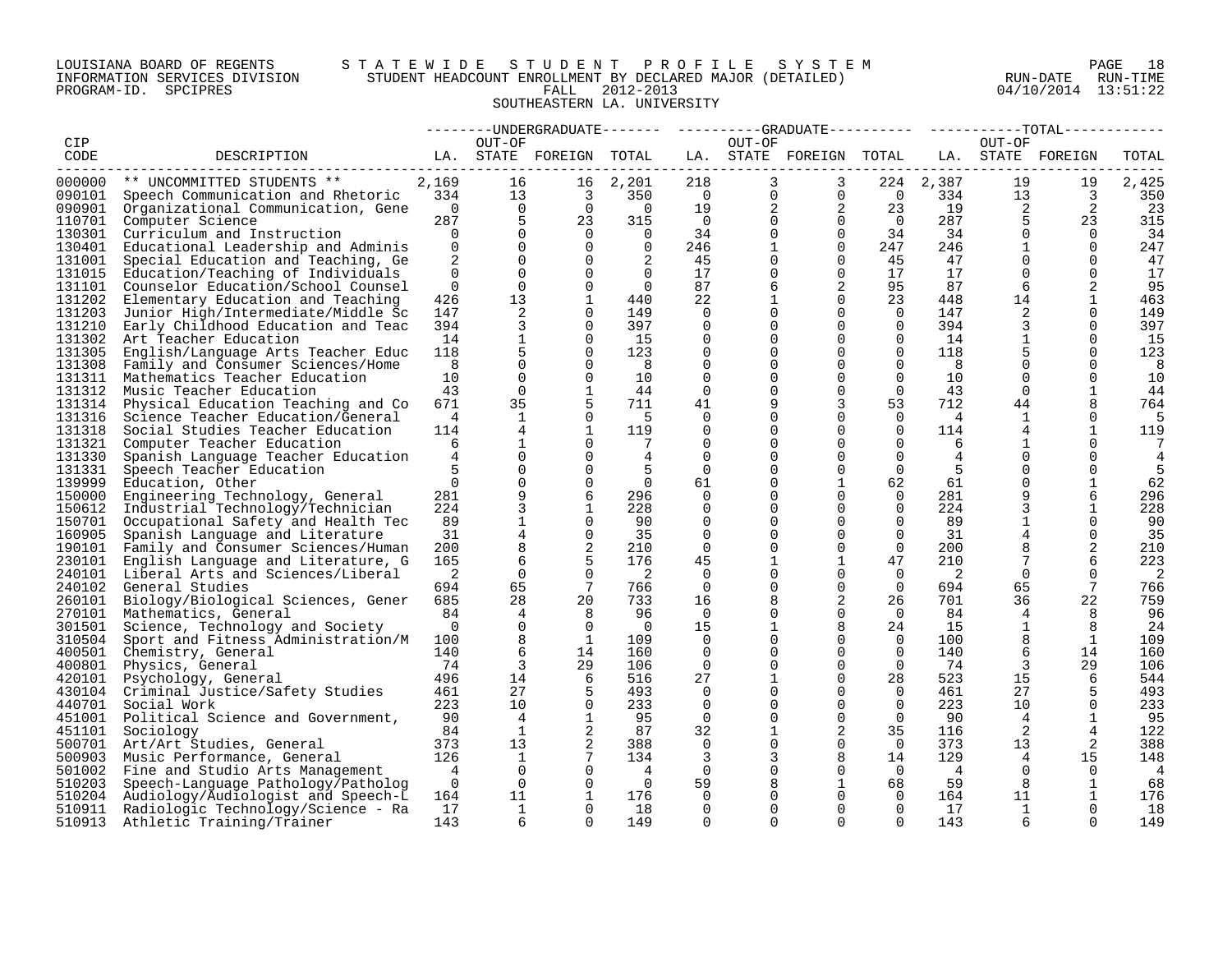# LOUISIANA BOARD OF REGENTS S T A T E W I D E S T U D E N T P R O F I L E S Y S T E M PAGE 19 INFORMATION SERVICES DIVISION STUDENT HEADCOUNT ENROLLMENT BY DECLARED MAJOR (DETAILED) RUN-DATE RUN-TIME PROGRAM-ID. SPCIPRES FALL 2012-2013 04/10/2014 13:51:22 SOUTHEASTERN LA. UNIVERSITY

|                |                                          |        |        | -UNDERGRADUATE- |                  | ________ |        | $-$ -GRADUATE $-$ |       |                 |        | $-TOTAL-$ |        |
|----------------|------------------------------------------|--------|--------|-----------------|------------------|----------|--------|-------------------|-------|-----------------|--------|-----------|--------|
| CIP            |                                          |        | OUT-OF |                 |                  |          | OUT-OF |                   |       |                 | OUT-OF |           |        |
| CODE           | DESCRIPTION                              | LA.    | STATE  | FOREIGN         | TOTAL            | LA.      | STATE  | FOREIGN           | TOTAL | LA.             | STATE  | FOREIGN   | TOTAL  |
| 512207         | Public Health Education and Promot       | 80     |        |                 | 81               |          |        |                   |       | 80              |        |           | 81     |
| 513801         | Registered Nursing/Registered Nurs 1,615 |        |        |                 | 26 1,686         | 133      |        |                   | 134   | 1,748           |        | 26        | 1,820  |
| 519999         | Health Professions and Related Cli       |        |        |                 |                  |          |        |                   |       |                 |        |           |        |
| 520201         | Business Administration and Manage 1,019 |        | 28     | 29              | 1,076            | 99       |        |                   | 110   | 1,118           |        |           | .,186  |
| 520203         | Logistics, Materials, and Supply C       | 68     |        |                 |                  |          |        |                   |       | 68              |        |           | 73     |
| 520301         | Accounting                               | 468    |        | 18              | 496              |          |        |                   |       | 468             |        | 18        | 496    |
| 520801         | Finance, General                         | 130    |        | 18              | 151              |          |        |                   |       | 130             |        | 18        | 151    |
| 521401         | Marketing/Marketing Management, Ge       | 276    |        |                 | 288              |          |        |                   |       | 276             |        |           | 288    |
| 540101         | History, General                         | 175    |        |                 | 181              | 49       |        |                   | 53    | 224             |        |           | 234    |
| TOTAL STUDENTS |                                          | 13,540 | 436    |                 | 264 14,240 1,268 |          | 53     |                   |       | 41 1,362 14,808 | 489    | 305       | 15,602 |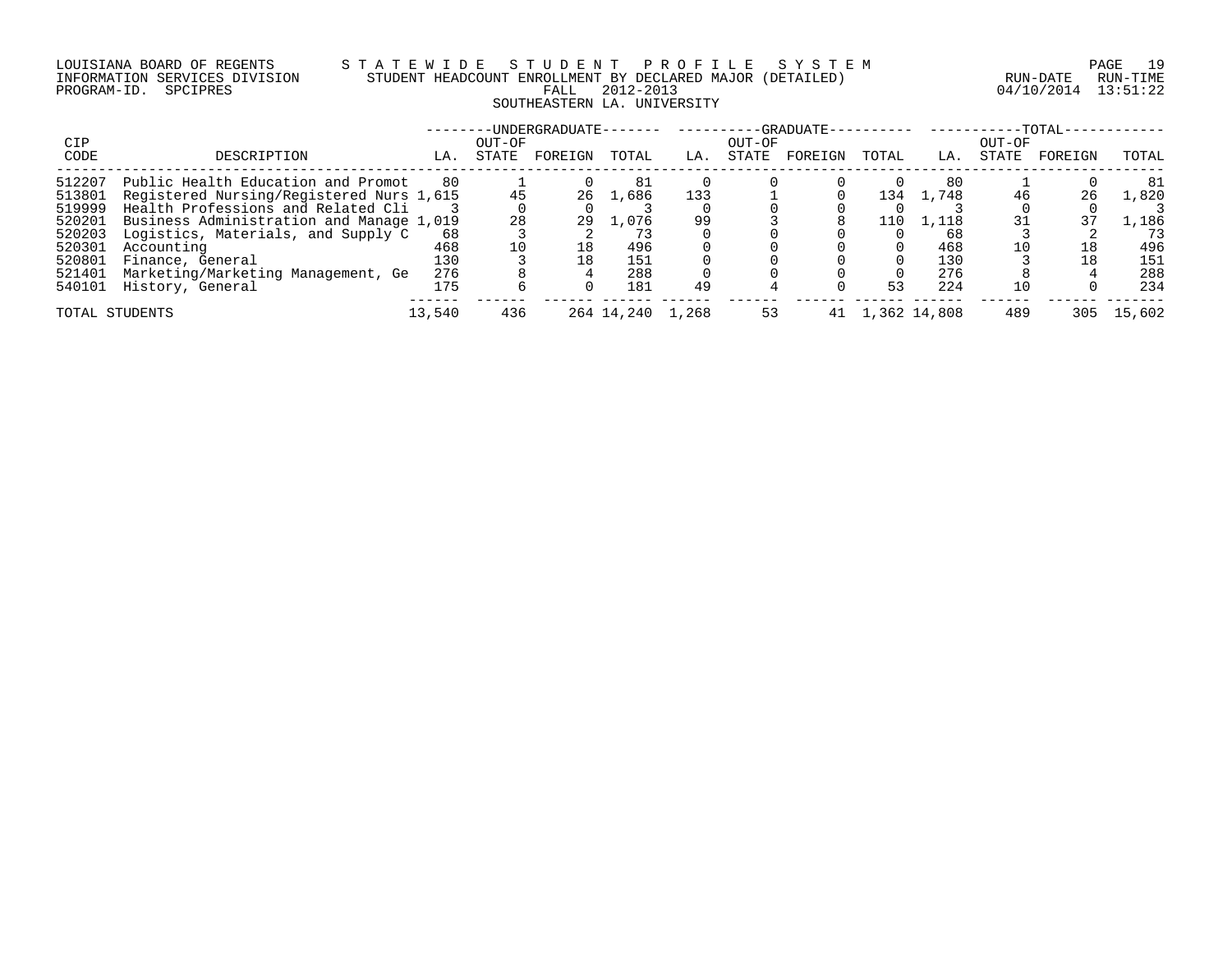# LOUISIANA BOARD OF REGENTS S T A T E W I D E S T U D E N T P R O F I L E S Y S T E M PAGE 20 INFORMATION SERVICES DIVISION STUDENT HEADCOUNT ENROLLMENT BY DECLARED MAJOR (DETAILED) RUN-DATE RUN-TIME PROGRAM-ID. SPCIPRES FALL 2012-2013 04/10/2014 13:51:22 UNIVERSITY OF LA. AT LAFAYETTE

|                  |                                                  |                 |                 |                         |                         |                      |                      | --------UNDERGRADUATE-------  ---------GRADUATE---------  ----------TOTAL------ |                            |                |                      |              |              |
|------------------|--------------------------------------------------|-----------------|-----------------|-------------------------|-------------------------|----------------------|----------------------|---------------------------------------------------------------------------------|----------------------------|----------------|----------------------|--------------|--------------|
| CIP              |                                                  |                 | OUT-OF          |                         |                         |                      | OUT-OF               |                                                                                 |                            |                | OUT-OF               |              |              |
| CODE             | DESCRIPTION                                      |                 |                 | LA. STATE FOREIGN TOTAL |                         |                      |                      | LA. STATE FOREIGN TOTAL LA. STATE FOREIGN                                       |                            |                |                      |              | TOTAL        |
| ------           |                                                  |                 |                 |                         |                         |                      |                      |                                                                                 |                            |                |                      |              |              |
| 000000           | ** UNCOMMITTED STUDENTS **                       | 1,084           | 28              |                         | 6, 1, 118               | 96                   | 13                   | 1                                                                               |                            | 110 1,180      | 41                   |              | 1,228        |
| 010000           | Agriculture, General                             | 48              | $6\overline{6}$ | $\overline{a}$          | 56                      | $\overline{0}$       | $\overline{0}$       | $\Omega$                                                                        | $\overline{0}$             | 48             | 6                    | 2            | 56           |
| 030104           | Environmental Science                            | 29              | $\overline{3}$  | $\Omega$                | 32                      | $\Omega$             | $\Omega$             | $\Omega$                                                                        | $\overline{0}$             | 29             | $\overline{3}$       | $\Omega$     | 32           |
| 039999           | Natural Resources and Conservation               | 36              | 2               | 1                       | 39                      | $\overline{0}$       | $\Omega$             | $\Omega$                                                                        | $\Omega$                   | 36             | 2                    | $\mathbf{1}$ | 39           |
| 040201           | Architecture                                     | $\Omega$<br>67  | $\Omega$<br>3   | $\Omega$                | $\overline{0}$<br>70    | 31                   | 14                   | $\mathbf{1}$                                                                    | 46                         | 31<br>67       | 14<br>$\overline{3}$ | $\mathbf{1}$ | 46           |
| 040501           | Interior Architecture                            |                 |                 | $\Omega$                |                         | $\Omega$<br>$\Omega$ | $\Omega$<br>$\Omega$ | $\Omega$<br>$\mathbf 0$                                                         | $\overline{0}$<br>$\Omega$ |                | 14                   | $\Omega$     | 70           |
| 049999           | Architecture and Related Services,               | 178<br>$\Omega$ | 14<br>$\Omega$  | 11<br>$\Omega$          | 203                     |                      |                      | 5                                                                               |                            | 178            |                      | 11           | 203          |
| 050124<br>090101 | French Studies                                   | 23              | $\mathbf{1}$    | 1                       | $\Omega$<br>25          | 2<br>37              |                      | 3                                                                               | 15                         | 2<br>60        | 8<br>10 <sup>°</sup> | 5            | 15<br>74     |
|                  | Speech Communication and Rhetoric                | 230             | 9               | 1                       |                         | $\Omega$             |                      | $\Omega$                                                                        | 49<br>$\overline{0}$       |                | -9                   |              |              |
| 090102<br>090902 | Mass Communication/Media Studies                 | 206             | 16              | $\mathbf{1}$            | 240<br>223              | $\Omega$             | 0                    | $\Omega$                                                                        | $\Omega$                   | 230<br>206     | 16                   | $\mathbf{1}$ | 240<br>223   |
| 110104           | Public Relations/Image Management<br>Informatics | 104             | 3               | <sup>1</sup>            | 108                     | $\Omega$             | $\Omega$             | $\Omega$                                                                        | $\Omega$                   | 104            | $\overline{3}$       | 1            | 108          |
| 110701           | Computer Science                                 | 300             | 16              | 12                      | 328                     | 23                   | 9                    | 66                                                                              | 98                         | 323            | 25                   | 78           | 426          |
| 130301           | Curriculum and Instruction                       | $\overline{0}$  | $\overline{0}$  | $\Omega$                | $\overline{0}$          | 19                   | 1                    | $\Omega$                                                                        | 20                         | 19             | $\mathbf{1}$         | $\Omega$     | 20           |
| 130401           | Educational Leadership and Adminis               | $\Omega$        | $\Omega$        | $\Omega$                | $\overline{0}$          | 121                  | 21                   | $\Omega$                                                                        | 142                        | 121            | 21                   | $\Omega$     | 142          |
| 131001           | Special Education and Teaching, Ge               | 18              | $\mathbf 0$     | $\Omega$                | 18                      | $\overline{0}$       | 0                    | $\Omega$                                                                        | $\Omega$                   | 18             | $\Omega$             | $\Omega$     | 18           |
| 131004           | Education/Teaching of the Gifted a               | $\Omega$        | $\Omega$        | $\Omega$                | $\overline{0}$          | 17                   | 2                    | $\Omega$                                                                        | 19                         | 17             | 2                    | $\Omega$     | 19           |
| 131101           | Counselor Education/School Counsel               | $\mathbf 0$     | $\mathbf 0$     | $\mathbf 0$             | $\overline{0}$          | 56                   | 17                   | $\mathbf{1}$                                                                    | 74                         | 56             | 17                   | 1            | 74           |
| 131202           | Elementary Education and Teaching                | 354             | 8               | $\Omega$                | 362                     | 11                   | 2                    | $\Omega$                                                                        | 13                         | 365            | 10 <sup>°</sup>      | $\Omega$     | 375          |
| 131203           | Junior High/Intermediate/Middle Sc               | 56              | 1               | $\Omega$                | 57                      | $\overline{0}$       | $\Omega$             | $\Omega$                                                                        | $\overline{0}$             | 56             | $\mathbf{1}$         | $\Omega$     | 57           |
| 131205           | Secondary Education and Teaching                 | 181             | 11              | 2                       | 194                     | 14                   | $\mathbf{1}$         | $\Omega$                                                                        | 15                         | 195            | 12                   | 2            | 209          |
| 131206           | Teacher Education, Multiple Levels               | 31              | 3               | $\Omega$                | 34                      | $\Omega$             | $\Omega$             | $\Omega$                                                                        | $\Omega$                   | 31             | 3                    | $\Omega$     | 34           |
| 131210           | Early Childhood Education and Teac               | 289             | $\overline{3}$  | $\Omega$                | 292                     | $\Omega$             | $\Omega$             | $\Omega$                                                                        | $\Omega$                   | 289            | 3                    | $\Omega$     | 292          |
| 131302           | Art Teacher Education                            | 24              | $\mathbf 0$     | $\Omega$                | 24                      | 0                    | 0                    | $\Omega$                                                                        | $\mathbf 0$                | 24             | 0                    | $\Omega$     | 24           |
| 131303           | Business Teacher Education                       | 9               | $\Omega$        | $\Omega$                | - 9                     | $\Omega$             |                      | $\Omega$                                                                        | $\Omega$                   | - 9            | $\Omega$             | $\Omega$     | 9            |
| 131305           | English/Language Arts Teacher Educ               | 51              | 3               | $\Omega$                | 54                      | $\Omega$             |                      | $\Omega$                                                                        | $\Omega$                   | 51             |                      | $\Omega$     | 54           |
| 131308           | Family and Consumer Sciences/Home                | $\mathbf{1}$    | $\Omega$        | $\Omega$                | 1                       | $\Omega$             |                      | 0                                                                               | $\Omega$                   | <sup>1</sup>   |                      | $\Omega$     | 1            |
| 131311           | Mathematics Teacher Education                    | 35              | $\Omega$        | $\Omega$                | 35                      | $\Omega$             |                      | $\Omega$                                                                        | $\Omega$                   | 35             | $\Omega$             | $\Omega$     | 35           |
| 131312           | Music Teacher Education                          | 26              | 3               | $\Omega$                | 29                      | $\mathbf 0$          |                      | $\Omega$                                                                        | 0                          | 26             | 3                    | $\mathbf 0$  | 29           |
| 131314           | Physical Education Teaching and Co               | 868             | 49              | 8                       | 925                     | $\Omega$             |                      | $\Omega$                                                                        | $\Omega$                   | 868            | 49                   | 8            | 925          |
| 131316           | Science Teacher Education/General                | $\overline{3}$  | $\Omega$        | $\Omega$                | $\overline{\mathbf{3}}$ | $\Omega$             |                      | $\Omega$                                                                        | $\Omega$                   | 3              | $\Omega$             | $\Omega$     | 3            |
| 131318           | Social Studies Teacher Education                 | 50              | 2               | $\Omega$                | 52                      | $\Omega$             |                      | 0                                                                               | $\Omega$                   | 50             | 2                    | $\Omega$     | 52           |
| 131322           | Biology Teacher Education                        | 16              | 2               | $\Omega$                | 18                      | $\Omega$             |                      | $\Omega$                                                                        | $\Omega$                   | 16             |                      | $\Omega$     | 18           |
| 131329           | Physics Teacher Education                        | $\mathbf{1}$    | $\Omega$        | $\Omega$                | 1                       | $\Omega$             | ∩                    | $\cap$                                                                          | $\Omega$                   | 1              | 0                    | $\Omega$     | $\mathbf{1}$ |
| 131399           | Teacher Education and Professional               | 3               | $\Omega$        | $\Omega$                | 3                       | $\Omega$             | $\Omega$             | $\Omega$                                                                        | $\Omega$                   | $\overline{3}$ | $\Omega$             | $\Omega$     | 3            |
| 140101           | Engineering, General                             | $\overline{0}$  | $\mathbf 0$     | $\mathbf 0$             | $\overline{0}$          | 18                   | 19                   | 48                                                                              | 85                         | 18             | 19                   | 48           | 85           |
| 140701           | Chemical Engineering                             | 189             | 17              | 23                      | 229                     | $\Omega$             | $\Omega$             | 4                                                                               | 4                          | 189            | 17                   | 27           | 233          |
|                  | 140801 Civil Engineering, General                | 171             | 13              | 15                      | 199                     | 3                    | $\Omega$             | 2                                                                               | 5                          | 174            | 13                   | 17           | 204          |
| 140901           | Computer Engineering, General                    | 12              | $\Omega$        | $\bigcap$               | 12                      | 5                    | 5                    | 26                                                                              | 36                         | 17             | -5                   | 26           | 48           |
| 141001           | Electrical and Electronics Enginee               | 226             | 9               | 11                      | 246                     | $\mathbf{1}$         | $\Omega$             | $\overline{4}$                                                                  | 5                          | 227            | 9                    | 15           | 251          |
|                  | 141901 Mechanical Engineering                    | 504             | 25              | 17                      | 546                     | $\mathbf 0$          | 1                    | $\mathbf{1}$                                                                    | 2                          | 504            | 26                   | 18           | 548          |
| 142501           | Petroleum Engineering                            | 237             | 55              | 50                      | 342                     |                      | 3                    | $\overline{4}$                                                                  | 8                          | 238            | 58                   | 54           | 350          |
| 142701           | Systems Engineering                              | $\bigcap$       | $\Omega$        | $\cap$                  | $\overline{0}$          | 7                    | 5.                   | 11                                                                              | 23                         | $\overline{7}$ | 5                    | 11           | 23           |
| 150612           | Industrial Technology/Technician                 | 355             | $7\phantom{.0}$ | 10                      | 372                     | $\Omega$             | $\Omega$             | $\Omega$                                                                        | $\Omega$                   | 355            | $7\phantom{.0}$      | 10           | 372          |
| 160101           | Foreign Languages and Literatures,               | 52              | 2               | 3                       | 57                      | $\mathbf 0$          | $\mathbf 0$          | $\mathbf 0$                                                                     | $\overline{0}$             | 52             |                      | 3            | 57           |
| 160901           | French Language and Literature                   | $\Omega$        | $\mathbf{0}$    | $\Omega$                | $\overline{0}$          | 4                    |                      | 3                                                                               | 11                         | $\overline{4}$ | 4                    |              | 11           |
| 190701           | Human Development and Family Studi               | 199             | 3               | $\mathbf 0$             | 202                     | 0                    | 0                    | $\mathbf 0$                                                                     | $\overline{0}$             | 199            | 3                    | 0            | 202          |
| 230101           | English Language and Literature, G               | 153             | 6               | 2                       | 161                     | 34                   | 74                   | 3                                                                               | 111                        | 187            | 80                   | 5            | 272          |
| 240000           | ** TRANSFER STUDENTS **                          | 153             | 5               | 1                       | 159                     | $\Omega$             | $\Omega$             | $\Omega$                                                                        | $\Omega$                   | 153            | 5                    | 1            | 159          |
| 240102           | General Studies                                  | 624             | 56              | 8                       | 688                     | $\cap$               | $\cap$               | $\cap$                                                                          | $\Omega$                   | 624            | 56                   |              | 688          |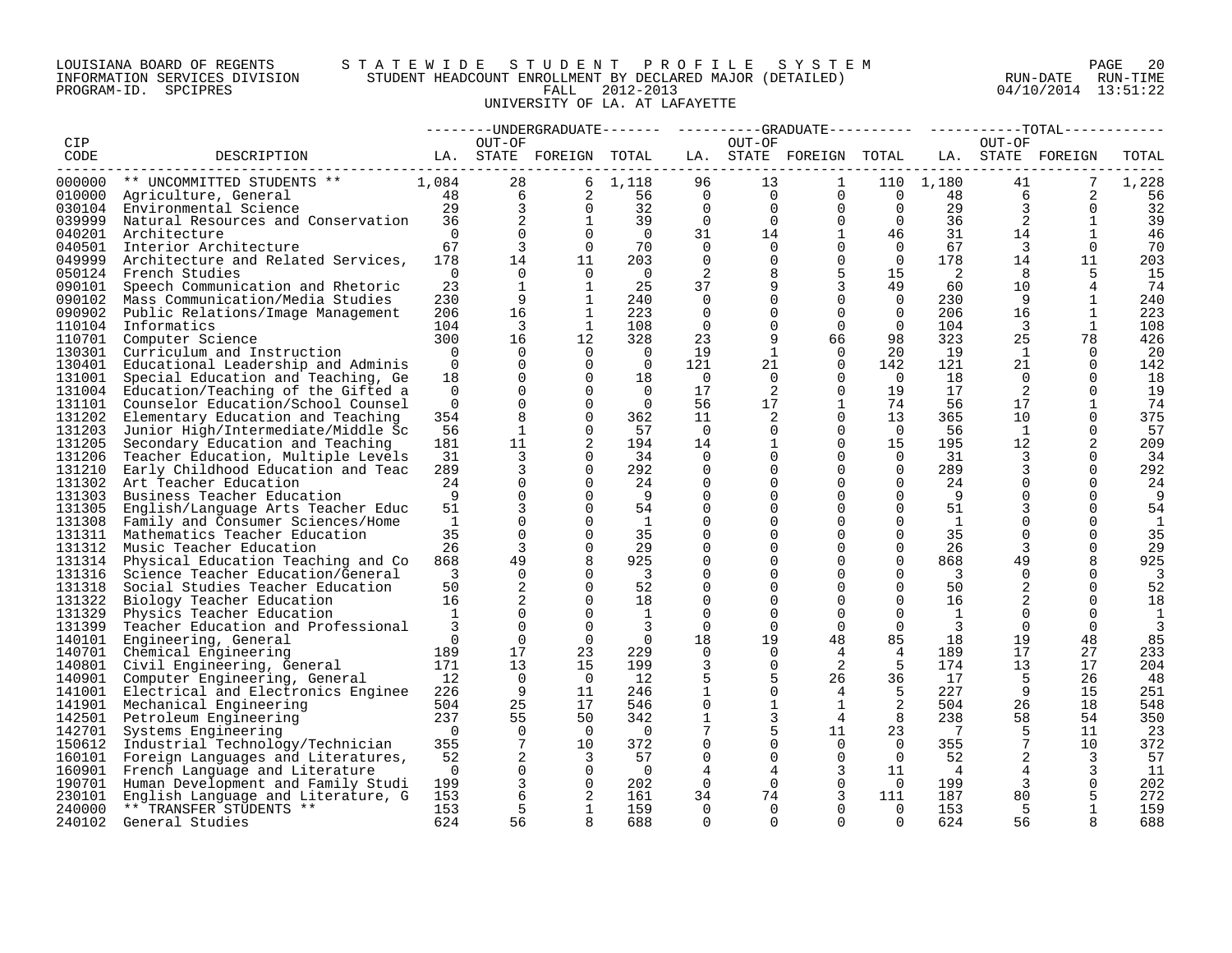# LOUISIANA BOARD OF REGENTS S T A T E W I D E S T U D E N T P R O F I L E S Y S T E M PAGE 21 INFORMATION SERVICES DIVISION STUDENT HEADCOUNT ENROLLMENT BY DECLARED MAJOR (DETAILED) RUN-DATE RUN-TIME PROGRAM-ID. SPCIPRES FALL 2012-2013 04/10/2014 13:51:22 UNIVERSITY OF LA. AT LAFAYETTE

|                |                                           |                |                |                         |                |                |                | --------UNDERGRADUATE------- ---------GRADUATE---------- -----------TOTAL----------- |             |                  |          |                   |                |
|----------------|-------------------------------------------|----------------|----------------|-------------------------|----------------|----------------|----------------|--------------------------------------------------------------------------------------|-------------|------------------|----------|-------------------|----------------|
| CIP            |                                           |                | OUT-OF         |                         |                |                | OUT-OF         |                                                                                      |             |                  | OUT-OF   |                   |                |
| CODE           | DESCRIPTION                               |                |                | LA. STATE FOREIGN TOTAL |                |                |                | LA. STATE FOREIGN TOTAL                                                              |             |                  |          | LA. STATE FOREIGN | TOTAL          |
|                | 260101 Biology/Biological Sciences, Gener | 679            | 31             |                         | 717            |                |                | 3                                                                                    | 19          | 688              | 38       | 10                | 736            |
| 260502         | Microbiology, General                     | 9              | $\Omega$       | $\Omega$                | - 9            | $\Omega$       | $\Omega$       | $\Omega$                                                                             | $\Omega$    | 9                | $\Omega$ | $\Omega$          | 9              |
| 261307         | Conservation Biology                      | 10             | $\Omega$       | $\Omega$                | 10             | $\mathbf 0$    | $\Omega$       | $\Omega$                                                                             | $\Omega$    | 10               | $\Omega$ | $\Omega$          | 10             |
| 261399         | Ecology, Evolution, Systematics an        | $\overline{0}$ | $\Omega$       | $\Omega$                | $\overline{0}$ | 8              | 24             | 17                                                                                   | 49          | 8                | 24       | 17                | 49             |
| 270101         | Mathematics, General                      | 38             | 2              | $\Omega$                | 40             | 14             | 6              | 16                                                                                   | 36          | 52               | 8        | 16                | 76             |
| 302501         | Cognitive Science                         | $\Omega$       | $\Omega$       | $\cap$                  | $\Omega$       | .5             | 5              | $\Omega$                                                                             | 10          | .5               | 5        | $\cap$            | 10             |
| 380101         | Philosophy                                | 2              | 0              | $\Omega$                | 2              | $\mathbf 0$    | 0              | $\mathbf 0$                                                                          | $\Omega$    | 2                | $\Omega$ | $\Omega$          | $\overline{2}$ |
| 400501         | Chemistry, General                        | 66             |                | $\Omega$                | 67             | $\mathbf 0$    | $\Omega$       | $\Omega$                                                                             | $\Omega$    | 66               |          | $\Omega$          | 67             |
| 400601         | Geology/Earth Science, General            | 76             |                | 2                       | 85             | 21             | 25             | $\overline{3}$                                                                       | 49          | 97               | 32       | 5                 | 134            |
| 400801         | Physics, General                          | 20             | $\Omega$       | $\mathbf{1}$            | 21             | 2              | $\Omega$       | 4                                                                                    | 6           | 22               | $\Omega$ | 5                 | 27             |
| 420101         | Psychology, General                       | 556            | 21             | 4                       | 581            | 28             | 10             | 2                                                                                    | 40          | 584              | 31       | 6                 | 621            |
| 430104         | Criminal Justice/Safety Studies           | 337            | 22             | $\overline{a}$          | 361            | 0              | $\overline{0}$ | $\Omega$                                                                             | $\Omega$    | 337              | 22       | 2                 | 361            |
| 450201         | Anthropology                              | 52             | 2              | $\Omega$                | 54             | $\mathbf 0$    | $\Omega$       | $\Omega$                                                                             | $\Omega$    | 52               | 2        | $\Omega$          | 54             |
| 451001         | Political Science and Government,         | 213            | 11             | 2                       | 226            | $\Omega$       | 0              | $\Omega$                                                                             | $\Omega$    | 213              | 11       | $\overline{2}$    | 226            |
| 451101         | Sociology                                 | 123            | 6              | 2                       | 131            | $\mathbf 0$    | 0              | $\Omega$                                                                             | $\Omega$    | 123              | 6        | 2                 | 131            |
| 500101         | Visual and Performing Arts, Genera        | 65             | 7              | $\Omega$                | 72             | 0              | 0              | $\Omega$                                                                             | $\Omega$    | 65               |          | $\Omega$          | 72             |
| 500404         | Industrial and Product Design             | 76             | 8              | 3                       | 87             | $\mathbf 0$    | 0              | $\Omega$                                                                             | 0           | 76               | 8        | 3                 | 87             |
|                | 500601 Film/Cinema/Video Studies          | 88             | 2              | $\Omega$                | 90             | $\Omega$       | $\Omega$       | $\Omega$                                                                             | $\Omega$    | 88               | 2        | $\Omega$          | 90             |
| 500701         | Art/Art Studies, General                  | 339            | 15             | 2                       | 356            | $\Omega$       | $\Omega$       | $\Omega$                                                                             | $\Omega$    | 339              | 15       | $\overline{2}$    | 356            |
| 500901         | Music, General                            | 14             | $\Omega$       | $\Omega$                | 14             | $\Omega$       | $\Omega$       | $\Omega$                                                                             | $\Omega$    | 14               | $\Omega$ | 0                 | 14             |
| 500903         | Music Performance, General                | 88             | 6              | 2                       | 96             | 11             | 9              |                                                                                      | 21          | 99               | 15       | ζ                 | 117            |
| 510204         | Audiology/Audiologist and Speech-L        | 205            |                | $\mathbf{1}$            | 213            | 48             | 12             | 0                                                                                    | 60          | 253              | 19       |                   | 273            |
| 510299         | Communication Disorders Sciences a        | $\Omega$       | $\Omega$       | $\Omega$                | $\bigcap$      | 9              | 10             | 5                                                                                    | 24          | 9                | 10       |                   | 24             |
| 510701         | Health/Health Care Administration/        | 15             |                | $\Omega$                | 16             | 29             | 9              | $\Omega$                                                                             | 38          | 44               | 10       | $\Omega$          | 54             |
| 510706         | Health Information/Medical Records        | 117            | $\overline{4}$ | $\mathbf{1}$            | 122            | $\Omega$       | 0              | $\Omega$                                                                             | $\Omega$    | 117              | 4        |                   | 122            |
|                | 510913 Athletic Training/Trainer          | 159            |                | $\Omega$                | 166            | $\mathbf 0$    | $\mathbf 0$    | $\Omega$                                                                             | $\Omega$    | 159              |          | $\Omega$          | 166            |
| 513101         | Dietetics/Dietitian                       | 105            | 4              | 1                       | 110            | 0              | 0              | $\Omega$                                                                             | $\mathbf 0$ | 105              | 4        | 1                 | 110            |
| 513801         | Registered Nursing/Registered Nurs 1,241  |                | 105            | 10                      | 1,356          | 101            | 30             | $\Omega$                                                                             |             | 131 1,342        | 135      | 10                | 1,487          |
| 513818         | Nursing Practice                          | $\Omega$       | $\Omega$       | $\Omega$                | $\Omega$       | 7              | 0              | $\Omega$                                                                             | 7           | 7                | $\Omega$ | $\Omega$          | 7              |
| 520201         | Business Administration and Manage        | 673            | 37             | 17                      | 727            | 147            | 42             | 11                                                                                   | 200         | 820              | 79       | 28                | 927            |
| 520301         | Accounting                                | 495            | 20             | 9                       | 524            | $\overline{0}$ | $\mathbf 0$    | $\Omega$                                                                             | $\Omega$    | 495              | 20       | 9                 | 524            |
| 520601         | Business/Managerial Economics             | 65             | 3              | 9                       | 77             | $\Omega$       | $\Omega$       | $\Omega$                                                                             | $\Omega$    | 65               | 3        | 9                 | 77             |
| 520801         | Finance, General                          | 249            | 11             | 13                      | 273            | $\mathbf 0$    | $\Omega$       | $\Omega$                                                                             | $\Omega$    | 249              | 11       | 13                | 273            |
| 520901         | Hospitality Administration/Managem        | 121            | 11             | $\overline{\mathbf{3}}$ | 135            | $\mathbf 0$    | 0              | $\Omega$                                                                             | $\Omega$    | 121              | 11       | 3                 | 135            |
| 521201         | Management Information Systems, Ge        | 32             | $\Omega$       | -3                      | 35             | $\mathbf 0$    | 0              | $\Omega$                                                                             | $\Omega$    | 32               | $\Omega$ | 3                 | 35             |
| 521401         | Marketing/Marketing Management, Ge        | 266            | 19             | 13                      | 298            | $\Omega$       | $\Omega$       | $\Omega$                                                                             | $\Omega$    | 266              | 19       | 13                | 298            |
| 521701         | Insurance                                 | 32             | 2              | 1                       | 35             | $\Omega$       | 0              | $\Omega$                                                                             | $\Omega$    | 32               | 2        |                   | 35             |
| 521902         | Fashion Merchandising                     | 41             | 5              | $\Omega$                | 46             | $\mathbf 0$    | $\Omega$       | $\Omega$                                                                             | $\Omega$    | 41               |          | $\Omega$          | 46             |
| 529999         | Business, Management, Marketing, a        | 60             | 3              | $\Omega$                | 63             | 0              | $\Omega$       | $\Omega$                                                                             | $\Omega$    | 60               | 3        | $\Omega$          | 63             |
| 540101         | History, General                          | 139            | 8              | $\Omega$                | 147            | 20             | 11             | $\Omega$                                                                             | 31          | 159              | 19       | $\Omega$          | 178            |
| TOTAL STUDENTS |                                           | 14,062         | 772            |                         | 294 15,128     | 959            | 408            |                                                                                      |             | 245 1,612 15,021 | 1,180    |                   | 539 16,740     |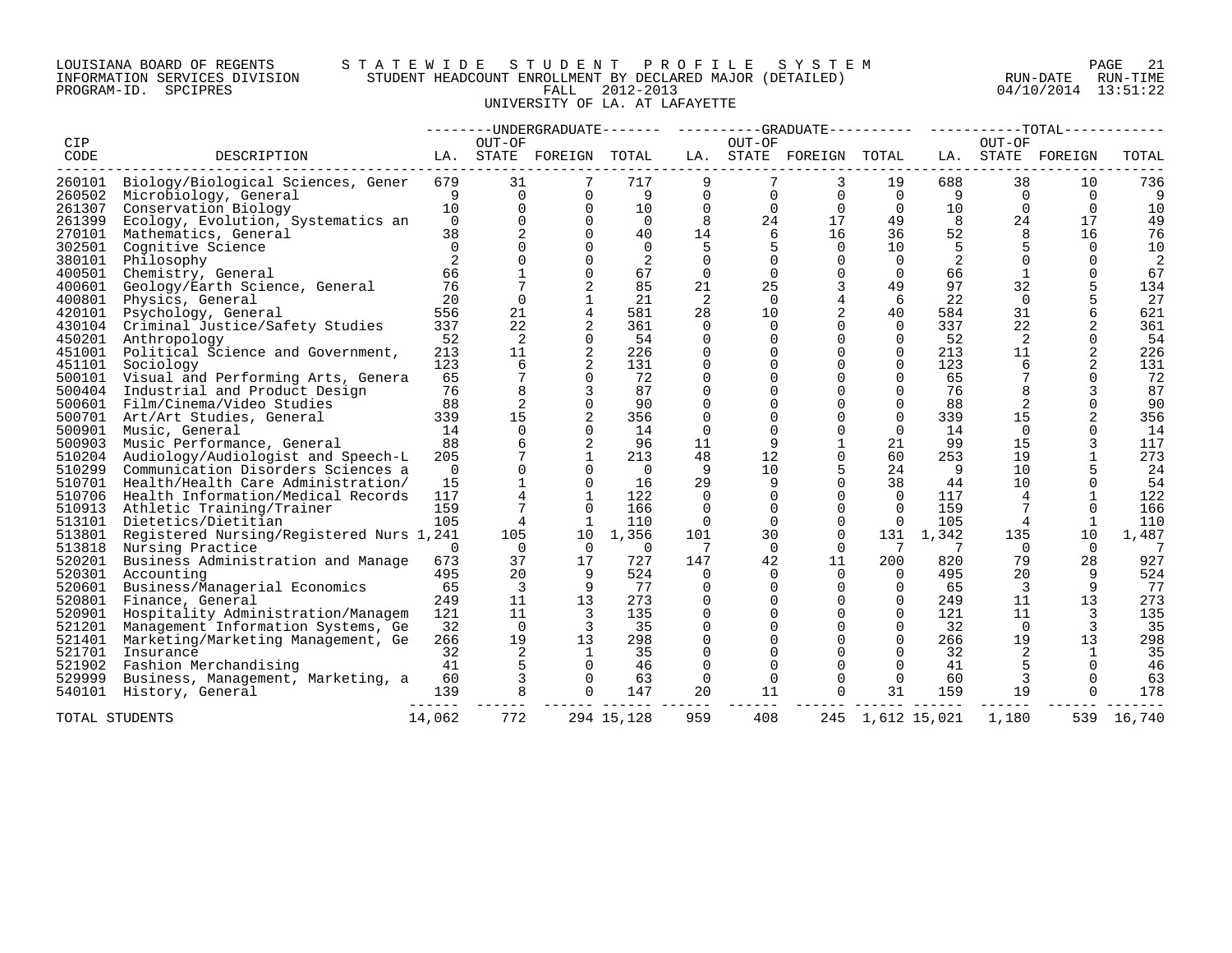# LOUISIANA BOARD OF REGENTS S T A T E W I D E S T U D E N T P R O F I L E S Y S T E M PAGE 22 INFORMATION SERVICES DIVISION STUDENT HEADCOUNT ENROLLMENT BY DECLARED MAJOR (DETAILED) RUN-DATE RUN-TIME PROGRAM-ID. SPCIPRES FALL 2012-2013 04/10/2014 13:51:22 L.S.U. AT ALEXANDRIA

|                |                                    |       |        | -UNDERGRADUATE-- |       |     |        | -GRADUATE-- |       |          |        | $-TOTAL-$ |       |
|----------------|------------------------------------|-------|--------|------------------|-------|-----|--------|-------------|-------|----------|--------|-----------|-------|
| CIP            |                                    |       | OUT-OF |                  |       |     | OUT-OF |             |       |          | OUT-OF |           |       |
| CODE           | DESCRIPTION                        | LA.   | STATE  | FOREIGN          | TOTAL | LA. | STATE  | FOREIGN     | TOTAL | LA.      | STATE  | FOREIGN   | TOTAL |
| 000000         | ** UNCOMMITTED STUDENTS **         | 367   |        |                  | 367   | 22  |        |             | 23    | 389      |        |           | 390   |
| 090102         | Mass Communication/Media Studies   | 39    |        |                  | 40    |     |        |             |       | 39       |        |           | 40    |
| 131202         | Elementary Education and Teaching  | 155   |        |                  | 155   |     |        |             |       | 155      |        |           | 155   |
| 190709         | Child Care Provider/Assistant      | 13    |        |                  | 13    |     |        |             |       | 13       |        |           | 13    |
| 230101         | English Language and Literature, G | 54    |        |                  | 56    |     |        |             |       | 54       |        |           | 56    |
| 240101         | Liberal Arts and Sciences/Liberal  |       |        |                  |       |     |        |             |       |          |        |           |       |
| 240102         | General Studies                    | 138   |        |                  | 144   |     |        |             |       | 138      |        |           | 144   |
| 240199         | Liberal Arts and Sciences, General | 169   |        |                  | 173   |     |        |             |       | 169      |        |           | 173   |
| 260101         | Biology/Biological Sciences, Gener | 123   |        |                  | 128   |     |        |             |       | 123      |        |           | 128   |
| 270101         | Mathematics, General               | 32    |        |                  | 35    |     |        |             |       | 32       |        |           | 35    |
| 420101         | Psychology, General                | 135   |        |                  | 142   |     |        |             |       | 135      |        |           | 142   |
| 430104         | Criminal Justice/Safety Studies    | 89    |        |                  | 92    |     |        |             |       | 89       |        |           | 92    |
| 430107         | Criminal Justice/Police Science    |       |        |                  |       |     |        |             |       |          |        |           |       |
| 510805         | Pharmacy Technician/Assistant      | 22    |        |                  | 22    |     |        |             |       | 22       |        |           | 22    |
| 510911         | Radiologic Technology/Science - Ra | 86    |        |                  | 86    |     |        |             |       | 86       |        |           | 86    |
| 511004         | Clinical/Medical Laboratory Techni | 28    |        |                  | 28    |     |        |             |       | 28       |        |           | 28    |
| 513801         | Registered Nursing/Registered Nurs | 618   |        |                  | 629   |     |        |             |       | 618      |        |           | 629   |
| 520201         | Business Administration and Manage | 200   |        |                  | 207   |     |        |             |       | 200      |        |           | 207   |
| 540101         | History, General                   | 72    |        |                  | 72    |     |        |             |       | 72       |        |           | 72    |
| TOTAL STUDENTS |                                    | 2,354 | 45     |                  | 2,403 | 22  |        |             |       | 23 2,376 | 46     |           | 2,426 |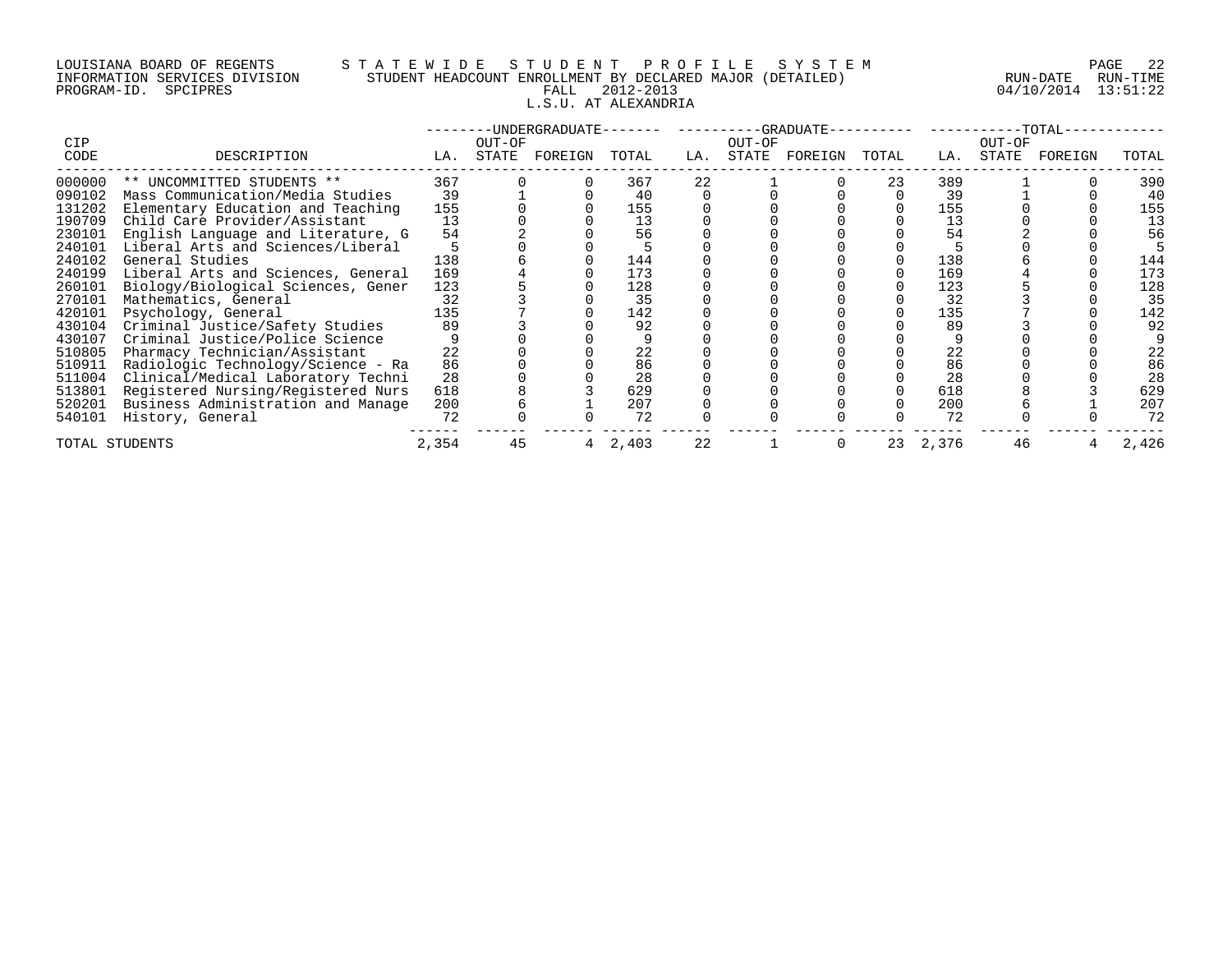# LOUISIANA BOARD OF REGENTS S T A T E W I D E S T U D E N T P R O F I L E S Y S T E M PAGE 23 INFORMATION SERVICES DIVISION STUDENT HEADCOUNT ENROLLMENT BY DECLARED MAJOR (DETAILED) RUN-DATE RUN-TIME PROGRAM-ID. SPCIPRES FALL 2012-2013 04/10/2014 13:51:22 L.S.U. AT BATON ROUGE

|                  |                                                                     |                      |                      |                         |                      |                         |                  | -----UNDERGRADUATE-------    ---------GRADUATE---------    ----------TOTAL----- |                            |                         |                 |                      |            |
|------------------|---------------------------------------------------------------------|----------------------|----------------------|-------------------------|----------------------|-------------------------|------------------|---------------------------------------------------------------------------------|----------------------------|-------------------------|-----------------|----------------------|------------|
| CIP              |                                                                     |                      | OUT-OF               |                         |                      |                         | OUT-OF           |                                                                                 |                            |                         | OUT-OF          |                      |            |
| CODE             | DESCRIPTION                                                         |                      |                      | LA. STATE FOREIGN TOTAL |                      |                         |                  | LA. STATE FOREIGN TOTAL                                                         |                            |                         |                 | LA. STATE FOREIGN    | TOTAL      |
|                  | ---------------------------                                         |                      |                      |                         |                      |                         |                  |                                                                                 |                            |                         |                 |                      |            |
| 000000           | ** UNCOMMITTED STUDENTS **                                          | 1,331                | 175                  |                         | 54 1,560             | 153                     | 44               | 22                                                                              |                            | 219 1,484               | 219             | 76                   | 1,779      |
|                  | 010101 Agricultural Business and Manageme 116                       |                      | 29                   | $\overline{4}$          | 149                  | $\overline{0}$          | $\overline{0}$   | $\overline{0}$                                                                  | $\overline{0}$             | 116                     | 29              | $\overline{4}$       | 149        |
|                  | 010103 Agricultural Economics                                       | $\Omega$             | $\overline{0}$       | $\Omega$                | $\overline{0}$       | - 9                     | 5                | 26                                                                              | 40                         | - 9                     | -5              | 26                   | 40         |
| 010308           | Agroecology and Sustainable Agricu                                  | $\overline{0}$       | $\overline{0}$       | $\Omega$                | $\overline{0}$       | 15                      | $\overline{4}$   | 16                                                                              | 35                         | 15                      | $\overline{4}$  | 16                   | 35         |
|                  | 010901 Animal Sciences, General                                     | 378                  | 97                   | 2                       | 477                  | 17                      | 9                | - 9                                                                             | 35                         | 395                     | 106             | 11                   | 512        |
| 011001           | Food Science                                                        | 6                    | 3                    | 2                       | 11                   | 12                      | 2                | 29                                                                              | 43                         | 18                      |                 | 31                   | 54         |
|                  | 011101 Plant Sciences, General                                      | 45                   | 7                    | $\Omega$                | 52                   | $\overline{0}$          | $\overline{0}$   | $\overline{0}$                                                                  | $\overline{0}$             | 45                      | $7\phantom{.0}$ | $\bigcirc$           | 52         |
|                  | 011102 Agronomy and Crop Science                                    | $\Omega$             | $\Omega$             | $\Omega$                | $\Omega$             | 11                      | 2                | 15                                                                              | 28                         | 11                      | 2               | 15                   | 28         |
| 011103           | Horticultural Science                                               | $\Omega$             | $\mathbf 0$          | $\Omega$                | $\Omega$             | $\overline{0}$          | 1                | 2                                                                               | -3                         | $\Omega$                | 1               | 2                    | 3          |
| 030101           | Natural Resources/Conservation, Ge                                  | $\Omega$             | $\Omega$             | $\Omega$                | $\Omega$             | $7\overline{ }$         | 19               | $7\phantom{.0}$                                                                 | 33                         | 7                       | 19              | 7                    | 33         |
| 030104           | Environmental Science                                               | 27                   | 16                   | $\Omega$                | 43                   | 21                      | 15               | 5                                                                               | 41                         | 48                      | 31              | 5                    | 84         |
|                  | 030201 Natural Resources Management and P                           | 175                  | 48                   | $\Omega$                | 223                  | $\Omega$                | $\Omega$         | $\Omega$                                                                        | $\Omega$                   | 175                     | 48              | $\Omega$             | 223        |
|                  | 030501 Forestry, General                                            | $\overline{0}$       | $\mathbf 0$          | $\Omega$                | $\overline{0}$       | 3                       | 3                | $\overline{3}$                                                                  | 9                          | $\overline{3}$          | $\mathbf{3}$    | 3                    | 9          |
|                  | 030506 Forest Management/Forest Resources                           | 14                   | 1                    | $\Omega$                | 15                   | 0                       | $\overline{0}$   | $\overline{0}$                                                                  | $\Omega$                   | 14                      | 1               | $\Omega$             | 15         |
| 030601           | Wildlife, Fish and Wildlands Scien                                  | $\Omega$             | $\Omega$             | $\Omega$                | $\overline{0}$       | 2                       | 10               | 2                                                                               | 14                         | $\overline{2}$          | 10 <sup>°</sup> | 2                    | 14         |
| 040201           | Architecture                                                        | 181                  | 44                   | 5                       | 230                  | 11                      | 18               | $\mathbf{1}$                                                                    | 30                         | 192                     | 62              | 6                    | 260        |
| 040501           | Interior Architecture                                               | 126                  | 36                   | $7\phantom{.0}$         | 169                  | $\Omega$                | $\Omega$         | $\Omega$                                                                        | $\overline{0}$             | 126                     | 36              | 7                    | 169        |
|                  | 040601 Landscape Architecture                                       | 70                   | 37                   | 5                       | 112                  | 9                       | 19               | 11                                                                              | 39                         | 79                      | 56              | 16                   | 151        |
| 090101           | Speech Communication and Rhetoric                                   | 207                  | 81                   | 2                       | 290                  | 13                      | 33               | 2                                                                               | 48                         | 220                     | 114             | 4                    | 338        |
| 090102           | Mass Communication/Media Studies                                    | 873                  | 349                  | 13                      | 1,235                | 25                      | 22               | $\overline{3}$                                                                  | 50                         | 898                     | 371             | 16                   | 1,285      |
| 090199           | Communication and Media Studies, O                                  | $\Omega$             | $\Omega$             | $\Omega$                | $\Omega$             | $\overline{4}$          | 17               | - 6                                                                             | 27                         | $\overline{4}$          | 17              | 6                    | 27         |
| 110401           | Information Science/Studies                                         | $\Omega$             | $\Omega$             | $\Omega$                | $\Omega$             | $\overline{\mathbf{3}}$ | $\Omega$         | 56                                                                              | 59                         | $\overline{\mathbf{3}}$ | $\overline{0}$  | 56                   | 59         |
|                  | 110701 Computer Science                                             | 238                  | 33                   | $7\phantom{.0}$         | 278                  | 16                      | 4                | 29                                                                              | 49                         | 254                     | 37              | 36                   | 327        |
| 130101           | Education, General                                                  | $\Omega$             | 0                    | $\Omega$                | $\Omega$             | 41                      | 22               | $\mathbf 0$                                                                     | 63                         | 41                      | 22              | $\Omega$             | 63         |
| 130301           | Curriculum and Instruction                                          | $\Omega$             | $\Omega$             | $\Omega$                | $\Omega$             | 77                      | 9                | 4                                                                               | 90                         | 77                      | 9               |                      | 90         |
| 130401           | Educational Leadership and Adminis                                  | $\Omega$             | $\Omega$             | $\Omega$                | $\Omega$             | $12 \overline{ }$       | $\Omega$         | $\Omega$                                                                        | 12 <sup>°</sup>            | 12                      | $\Omega$        | $\Omega$             | 12         |
| 131001           | Special Education and Teaching, Ge                                  | 0                    | $\mathbf 0$          | $\Omega$                | 0                    | 6                       | $\mathbf 0$      | $\mathbf 0$                                                                     | - 6                        | - 6                     | $\Omega$        | $\Omega$             | 6          |
|                  | 131004 Education/Teaching of the Gifted a                           | $\Omega$             | $\Omega$             | $\Omega$                | $\Omega$             | 10                      | 3                | $\Omega$                                                                        | 13                         | 10                      | 3               |                      | 13         |
| 131101           | Counselor Education/School Counsel                                  | $\mathbf 0$          | $\mathbf 0$          | $\Omega$                | $\mathbf 0$          | 16                      | 1                | $\overline{0}$                                                                  | 17                         | 16                      | $\mathbf{1}$    | $\Omega$             | 17         |
| 131201           | Adult and Continuing Education and                                  | 42                   | 11                   | 1                       | 54                   | 125                     | 7                | 5                                                                               | 137                        | 167                     | 18              | 6                    | 191        |
| 131202           | Elementary Education and Teaching                                   | 463                  | 115                  | $\Omega$                | 578                  | 38                      | 5                | $\Omega$                                                                        | 43                         | 501                     | 120             | $\Omega$             | 621        |
| 131205           | Secondary Education and Teaching                                    | $\Omega$             | $\overline{0}$       | $\Omega$                | $\bigcirc$           | 22                      | 1                | $\mathbf 0$                                                                     | 23                         | 22                      | 1               | 0                    | 23         |
| 131210           | Early Childhood Education and Teac                                  | 122                  | 22                   | $\Omega$<br>$\Omega$    | 144                  | $\Omega$                | $\Omega$         | $\Omega$<br>$\Omega$                                                            | $\overline{0}$<br>$\Omega$ | 122                     | 22              | $\Omega$<br>$\Omega$ | 144        |
| 131301           | Agricultural Teacher Education                                      | 18                   | 2                    |                         | 20                   | $\mathbf 0$             | $\mathbf 0$      |                                                                                 |                            | 18                      | 2               |                      | 20         |
| 131303           | Business Teacher Education                                          | 4                    | 2                    | $\Omega$                | - 6                  | $\Omega$                | $\Omega$         | $\Omega$                                                                        | $\Omega$                   | $\overline{4}$          | 2               |                      | -6         |
| 131312           | Music Teacher Education                                             | 40                   | 51                   | $\Omega$                | 91                   | $\overline{0}$          | $\mathbf 0$      | $\mathbf 0$                                                                     | $\overline{0}$             | 40                      | 51              | $\Omega$             | 91         |
| 131314           | Physical Education Teaching and Co 1,207                            |                      | 219                  | 9<br>$\Omega$           | 1,435                | 51                      | 49               | $\overline{4}$                                                                  |                            | 104 1,258               | 268             | 13                   | 1,539      |
| 139999<br>140301 | Education, Other                                                    | $\Omega$<br>$\Omega$ | $\Omega$<br>$\Omega$ | $\Omega$                | $\Omega$<br>$\Omega$ | 66                      | 11               | 3                                                                               | 80                         | 66<br>7                 | 11              | 3<br>$\overline{4}$  | 80         |
|                  | Agricultural Engineering                                            |                      | 39                   | $\overline{3}$          |                      | 7<br>$\Omega$           | 2<br>$\mathbf 0$ | 4<br>$\mathbf 0$                                                                | 13                         | 189                     | 2               |                      | 13         |
| 140501           | Bioengineering and Biomedical Engi<br>140701 Chemical Engineering   | 189<br>473           | 78                   | 25                      | 231<br>576           | 11                      | 6                | 33                                                                              | $\overline{0}$<br>50       | 484                     | 39<br>84        | 3<br>58              | 231<br>626 |
| 140801           |                                                                     | 451                  | 59                   | 17                      | 527                  | 37                      | 7                | 73                                                                              | 117                        | 488                     | 66              | 90                   | 644        |
| 140901           | Civil Engineering, General                                          | 161                  | 25                   | $\overline{7}$          | 193                  | $\overline{0}$          | $\mathbf 0$      | $\overline{0}$                                                                  | $\overline{0}$             | 161                     | 25              | - 7                  | 193        |
| 141001           | Computer Engineering, General<br>Electrical and Electronics Enginee | 265                  | 37                   | 12                      | 314                  | 16                      | 2                | 81                                                                              | 99                         | 281                     | 39              | 93                   | 413        |
| 141301           | Engineering Science                                                 | $\mathbf 0$          | $\overline{0}$       | $\overline{0}$          | $\overline{0}$       | 25                      | 5                | 38                                                                              | 68                         | 25                      | -5              | 38                   | 68         |
|                  | 141401 Environmental/Environmental Health                           | 101                  | 30                   | -1                      | 132                  | $\overline{0}$          | $\mathbf 0$      | $\overline{0}$                                                                  | $\Omega$                   | 101                     | 30              | -1                   | 132        |
| 141901           | Mechanical Engineering                                              | 826                  | 135                  | 27                      | 988                  | 27                      | 4                | 77                                                                              | 108                        | 853                     | 139             | 104                  | 1,096      |
|                  | 142401 Ocean Engineering                                            | $\overline{0}$       | $\Omega$             | $\Omega$                | $\overline{0}$       | 1                       | $\mathbf 0$      | $\Omega$                                                                        | $\mathbf{1}$               | 1                       | $\Omega$        | - 0                  | 1          |
| 142501           | Petroleum Engineering                                               | 446                  | 299                  | 65                      | 810                  | 8                       | 8                | 46                                                                              | 62                         | 454                     | 307             | 111                  | 872        |
| 143501           | Industrial Engineering                                              | 62                   | 20                   | Q                       | 91                   | 3                       | $\Omega$         | 7                                                                               | 10                         | 65                      | 20              | 16                   | 101        |
|                  |                                                                     |                      |                      |                         |                      |                         |                  |                                                                                 |                            |                         |                 |                      |            |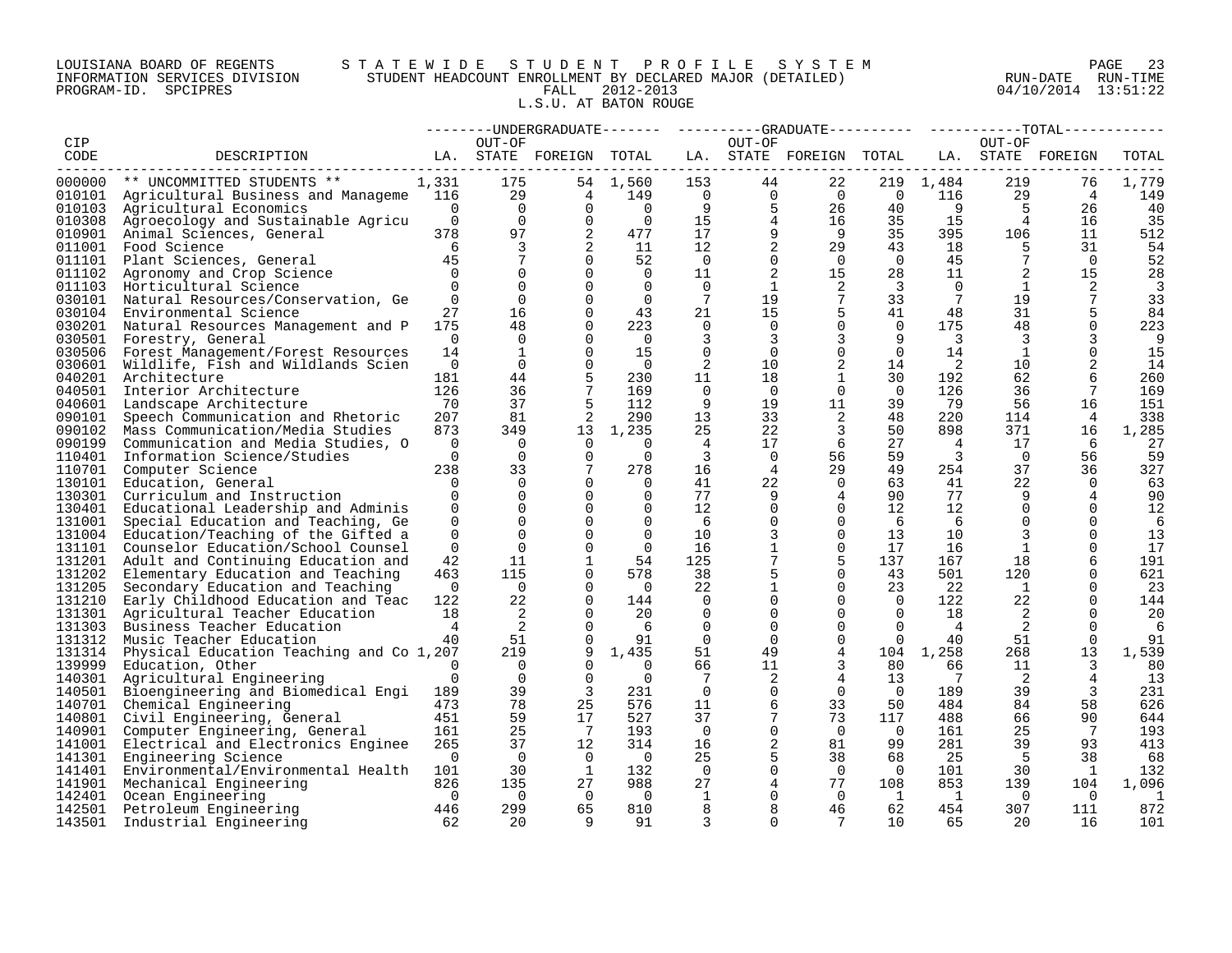# LOUISIANA BOARD OF REGENTS S T A T E W I D E S T U D E N T P R O F I L E S Y S T E M PAGE 24 INFORMATION SERVICES DIVISION STUDENT HEADCOUNT ENROLLMENT BY DECLARED MAJOR (DETAILED) RUN-DATE RUN-TIME PROGRAM-ID. SPCIPRES FALL 2012-2013 04/10/2014 13:51:22 L.S.U. AT BATON ROUGE

|                  |                                          |                          |                |                         |                |                 |                |                         |                   |          |                | --------UNDERGRADUATE-------  ---------GRADUATE---------  -----------TOTAL------------ |                         |
|------------------|------------------------------------------|--------------------------|----------------|-------------------------|----------------|-----------------|----------------|-------------------------|-------------------|----------|----------------|----------------------------------------------------------------------------------------|-------------------------|
| CIP              |                                          |                          | OUT-OF         |                         |                |                 | OUT-OF         |                         |                   |          | OUT-OF         |                                                                                        |                         |
| CODE             | DESCRIPTION                              |                          |                | LA. STATE FOREIGN TOTAL |                |                 |                | LA. STATE FOREIGN TOTAL |                   |          |                | LA. STATE FOREIGN                                                                      | TOTAL                   |
|                  |                                          |                          |                |                         |                |                 |                |                         |                   |          |                |                                                                                        |                         |
|                  | 160102 Linguistics                       | $\Omega$                 | $\Omega$       | 0                       | $\Omega$       | $\overline{0}$  | 2              | 4                       | 6                 | 0        | 2              | 4                                                                                      | 6                       |
|                  | 160104 Comparative Literature            | $\Omega$                 | $\Omega$       | $\Omega$                | $\Omega$       | 5               | 3              | 4                       | $12 \overline{ }$ | 5        | 3              | 4                                                                                      | 12                      |
|                  | 160501 German Language and Literature    | $\overline{3}$           | 1              | $\Omega$                | 4              | $\Omega$        | $\Omega$       | $\Omega$                | $\Omega$          | 3        | 1              | $\Omega$                                                                               | $\overline{4}$          |
| 160901           | French Language and Literature           | 30                       | 12             | $\Omega$                | 42             | 5               | 12             | 6                       | 23                | 35       | 24             | 6                                                                                      | 65                      |
| 160905           | Spanish Language and Literature          | 39                       | 10             | 1                       | 50             | 9               | 4              | $\Omega$                | 13                | 48       | 14             | 1                                                                                      | 63                      |
| 161203           | Latin Language and Literature            | 2                        | $\mathbf{1}$   | $\Omega$                | $\overline{3}$ | $\Omega$        | $\Omega$       | $\Omega$                | $\Omega$          | 2        | 1              | $\Omega$                                                                               | $\overline{\mathbf{3}}$ |
| 190101           | Family and Consumer Sciences/Human       | 100                      | 20             | $\Omega$                | 120            | 18              | 5              | 7                       | 30                | 118      | 25             | $7\phantom{.0}$                                                                        | 150                     |
| 230101           |                                          | 435                      | 82             | $\mathbf 0$             | 517            | 16              | 40             | 4                       | 60                | 451      | 122            | $\overline{4}$                                                                         | 577                     |
| 231302           | English Language and Literature, G       | $\Omega$                 | $\overline{0}$ | 0                       | $\overline{0}$ | -2              | 21             | 0                       | 23                | 2        | 21             | 0                                                                                      | 23                      |
| 240000           | Creative Writing                         | 561                      | 65             | $\Omega$                |                | $\Omega$        | $\Omega$       | $\Omega$                | $\overline{0}$    | 561      |                | $\Omega$                                                                               |                         |
|                  | ** TRANSFER STUDENTS **                  | 78                       | 13             |                         | 626            |                 |                |                         |                   |          | 65<br>17       |                                                                                        | 626                     |
| 240101           | Liberal Arts and Sciences/Liberal        |                          |                | $\Omega$                | 91             | 36              | 4              | $\Omega$                | 40                | 114      |                | $\Omega$                                                                               | 131                     |
| 240102           | General Studies                          | 90                       | 12             | 2                       | 104            | $\overline{0}$  | $\overline{0}$ | $\mathbf 0$             | $\mathbf 0$       | 90       | 12             | 2                                                                                      | 104                     |
| 250101           | Library and Information Science          | $\Omega$                 | $\Omega$       | $\Omega$                | $\overline{0}$ | 133             | 21             | 1                       | 155               | 133      | 21             | 1                                                                                      | 155                     |
| 260101           | Biology/Biological Sciences, Gener 1,780 |                          | 248            | 11                      | 2,039          | 34              | 35             | 49                      | 118               | 1,814    | 283            | 60                                                                                     | 2,157                   |
| 260202           | Biochemistry                             | 204                      | 33             | 7                       | 244            | 12              | 2              | 12                      | 26                | 216      | 35             | 19                                                                                     | 270                     |
|                  | 260305 Plant Pathology/Phytopathology    | $\overline{0}$           | $\overline{0}$ | $\mathbf 0$             | $\overline{0}$ | 6               | 5              | 20                      | 31                | 6        | 5              | 20                                                                                     | 31                      |
| 260502           | Microbiology, General                    | 66                       | 20             | 2                       | 88             | $\overline{0}$  | $\Omega$       | $\Omega$                | $\overline{0}$    | 66       | 20             | 2                                                                                      | 88                      |
| 260702           | Entomology                               | $\overline{0}$           | $\Omega$       | $\Omega$                | $\overline{0}$ | 6               | .5             | 14                      | 25                | 6        | 5              | 14                                                                                     | 25                      |
| 270101           | Mathematics, General                     | 179                      | 24             | 2                       | 205            | 19              | 36             | 36                      | 91                | 198      | 60             | 38                                                                                     | 296                     |
| 270501           | Statistics, General                      | $\overline{0}$           | $\Omega$       | $\Omega$                | $\overline{0}$ | $7\phantom{.0}$ | 4              | 11                      | 22                | 7        | 4              | 11                                                                                     | 22                      |
|                  | 300101 Biological and Physical Sciences  | $\overline{\phantom{0}}$ | $\Omega$       | $\mathbf 0$             | $\overline{0}$ | 19              | $\mathbf{1}$   | $\Omega$                | 20                | 19       | 1              | $\Omega$                                                                               | 20                      |
| 301901           | Nutrition Sciences                       | 211                      | 44             | $\Omega$                | 255            | $\overline{0}$  | $\Omega$       | $\Omega$                | $\overline{0}$    | 211      | 44             | $\Omega$                                                                               | 255                     |
| 302001           | International/Global Studies             | 144                      | 56             | 5                       | 205            | $\Omega$        | $\Omega$       | $\Omega$                | $\Omega$          | 144      | 56             | 5                                                                                      | 205                     |
| 309999           | Multi-/Interdisciplinary Studies,        | 278                      | 47             | $\overline{3}$          | 328            | $\overline{0}$  | $\mathbf 0$    | $\mathbf 0$             | $\mathbf 0$       | 278      | 47             | 3                                                                                      | 328                     |
| 310504           | Sport and Fitness Administration/M       | 334                      | 187            | 18                      | 539            | 0               | 0              | 0                       | $\overline{0}$    | 334      | 187            | 18                                                                                     | 539                     |
| 380101           | Philosophy                               | 81                       | 15             | $\Omega$                | 96             | 3               | 8              | $\Omega$                | 11                | 84       | 23             | $\Omega$                                                                               | 107                     |
| 400501           | Chemistry, General                       | 153                      | 27             | 2                       | 182            | 31              | 66             | 67                      | 164               | 184      | 93             | 69                                                                                     | 346                     |
| 400601           | Geology/Earth Science, General           | 73                       | 22             | 12                      | 107            | 13              | 27             | 8                       | 48                | 86       | 49             | 20                                                                                     | 155                     |
| 400607           | Oceanography, Chemical and Physica       | 45                       | 23             | 1                       | 69             | 21              | 30             | 11                      | 62                | 66       | 53             | 12                                                                                     | 131                     |
| 400801           | Physics, General                         | 86                       | 16             | 2                       | 104            | 16              | 21             | 52                      | 89                | 102      | 37             | 54                                                                                     | 193                     |
| 420101           | Psychology, General                      | 668                      | 154            | 12                      | 834            | 29              | 72             | $\overline{3}$          | 104               | 697      | 226            | 15                                                                                     | 938                     |
| 440401           | Public Administration                    | $\overline{0}$           | $\Omega$       | $\Omega$                | $\overline{0}$ | 106             | 4              | $\mathbf{3}$            | 113               | 106      | $\overline{4}$ | 3                                                                                      | 113                     |
| 440701           | Social Work                              | $\Omega$                 | $\Omega$       | $\Omega$                | $\overline{0}$ | 214             | 13             | -5                      | 232               | 214      | 13             | 5                                                                                      | 232                     |
|                  | 450201 Anthropology                      | 141                      | 26             | 1                       | 168            | 17              | 18             | $\Omega$                | 35                | 158      | 44             | <sup>1</sup>                                                                           | 203                     |
| 450601           | Economics, General                       | 23                       | 8              | $\mathbf 0$             | 31             | $\overline{7}$  | 3              | 20                      | 30                | 30       | 11             | 20                                                                                     | 61                      |
| 450701           | Geography                                | 33                       | 8              | $\Omega$                | 41             | 26              | 28             | 20                      | 74                | 59       | 36             | 20                                                                                     | 115                     |
| 451001           | Political Science and Government,        | 395                      | 128            | 4                       | 527            | 21              | 27             | 7                       | 55                | 416      | 155            | 11                                                                                     | 582                     |
| 451101           | Sociology                                | 347                      | 74             | 2                       | 423            | 27              | 17             | $\mathbf{1}$            | 45                | 374      | 91             | 3                                                                                      | 468                     |
| 500501           | Drama and Dramatics/Theatre Arts,        | 94                       | 32             | $\mathbf{1}$            | 127            | 5               | 16             | $\mathbf{1}$            | 22                | 99       | 48             | 2                                                                                      | 149                     |
|                  |                                          |                          | 55             | $\mathbf{1}$            | 455            |                 |                | $7\phantom{.0}$         |                   |          | 84             |                                                                                        |                         |
| 500702<br>500703 | Fine/Studio Arts, General                | 399<br>$\overline{0}$    | $\Omega$       | $\Omega$                | $\overline{0}$ | 12<br>-9        | 29<br>-5       | $\Omega$                | 48                | 411<br>9 | .5             | 8<br>$\Omega$                                                                          | 503                     |
|                  | Art History, Criticism and Conserv       | 5                        | 9              | $\Omega$                |                |                 |                | 2                       | 14                |          |                |                                                                                        | 14                      |
| 500901           | Music, General                           |                          |                |                         | 14             | 9               | 18             |                         | 29                | 14       | 27             | 2                                                                                      | 43                      |
| 500903           | Music Performance, General               | 39                       | 59             | $7\phantom{.0}$         | 105            | 26              | 98             | 41                      | 165               | 65       | 157            | 48                                                                                     | 270                     |
| 510204           | Audiology/Audiologist and Speech-L       | 257                      | 44             | 1                       | 302            | 42              | 24             | $\overline{0}$          | 66                | 299      | 68             | 1                                                                                      | 368                     |
| 510913           | Athletic Training/Trainer                | 81                       | 29             | $\Omega$                | 110            | $\Omega$        | $\Omega$       | $\Omega$                | $\Omega$          | 81       | 29             | $\Omega$                                                                               | 110                     |
|                  | 512205 Health/Medical Physics            | $\Omega$                 | $\Omega$       | $\Omega$                | $\Omega$       | - 5             | 15             | $\Omega$                | 20                | -5       | 15             | $\Omega$                                                                               | 20                      |
|                  | 512401 Veterinary Medicine               | $\mathbf 0$              | $\overline{0}$ | $\mathbf 0$             | $\Omega$       | 234             | 100            | $\mathbf{1}$            | 335               | 234      | 100            | $\mathbf{1}$                                                                           | 335                     |
| 512501           | Veterinary Sciences/Veterinary Cli       | $\overline{0}$           | $\overline{0}$ | $\Omega$                | $\Omega$       | 12              | 18             | 31                      | 61                | 12       | 18             | 31                                                                                     | 61                      |
| 520201           | Business Administration and Manage       | 993                      | 325            | 29                      | 1,347          | 188             | 33             | 37                      | 258               | 1,181    | 358            | 66                                                                                     | 1,605                   |
|                  | 520301 Accounting                        | 572                      | 126            | 15                      | 713            | 61              | 15             | 11                      | 87                | 633      | 141            | 26                                                                                     | 800                     |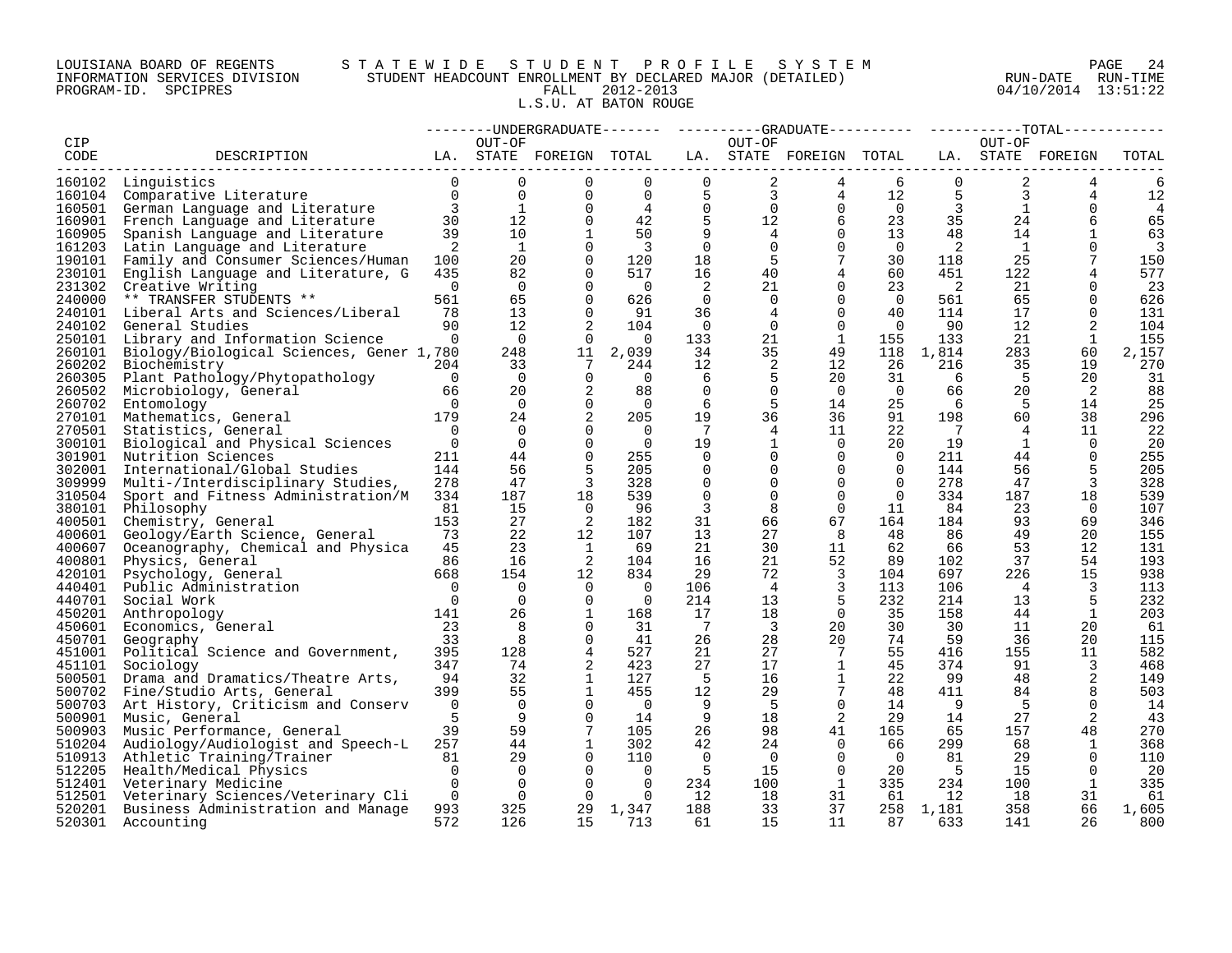# LOUISIANA BOARD OF REGENTS S T A T E W I D E S T U D E N T P R O F I L E S Y S T E M PAGE 25 INFORMATION SERVICES DIVISION STUDENT HEADCOUNT ENROLLMENT BY DECLARED MAJOR (DETAILED) RUN-DATE RUN-TIME PROGRAM-ID. SPCIPRES FALL 2012-2013 04/10/2014 13:51:22 L.S.U. AT BATON ROUGE

|                |                                    |        |        | -UNDERGRADUATE- |            |       |        | $-GRADUATE -$ |       |              |        | $-TOTAL-$ |        |
|----------------|------------------------------------|--------|--------|-----------------|------------|-------|--------|---------------|-------|--------------|--------|-----------|--------|
| <b>CIP</b>     |                                    |        | OUT-OF |                 |            |       | OUT-OF |               |       |              | OUT-OF |           |        |
| CODE           | DESCRIPTION                        | LA.    | STATE  | FOREIGN         | TOTAL      | LA.   | STATE  | FOREIGN       | TOTAL | LA.          | STATE  | FOREIGN   | TOTAL  |
| 520601         | Business/Managerial Economics      | 95     |        |                 | 135        |       |        |               |       | 95           | 33     |           | 135    |
| 520801         | Finance, General                   | 285    | 137    |                 | 435        | 21    |        | 20            | 44    | 306          | 140    |           | 479    |
| 521101         | International Business/Trade/Comme | 111    | 62     |                 | 186        |       |        |               |       | 111          | 62     |           | 186    |
| 521301         | Management Science                 | 160    | 20     |                 | 182        | 15    |        |               | 22    | 175          |        |           | 204    |
| 521401         | Marketing/Marketing Management, Ge | 236    | 137    |                 | 382        |       |        |               |       | 236          | 139    |           | 386    |
| 521902         | Fashion Merchandising              | 206    | 51     |                 | 258        |       |        |               |       | 206          | 51     |           | 258    |
| 522001         | Construction Management            | 348    | 59     |                 | 411        |       |        |               |       | 348          | 59     |           | 411    |
| 540101         | History, General                   | 315    | 78     |                 | 393        | 29    | 39     |               | 68    | 344          | 117    |           | 461    |
| TOTAL STUDENTS |                                    | 19,432 | 4,732  |                 | 467 24,631 | 2,456 | 1,321  | 1,141         |       | 4,918 21,888 | 6,053  | 1,608     | 29,549 |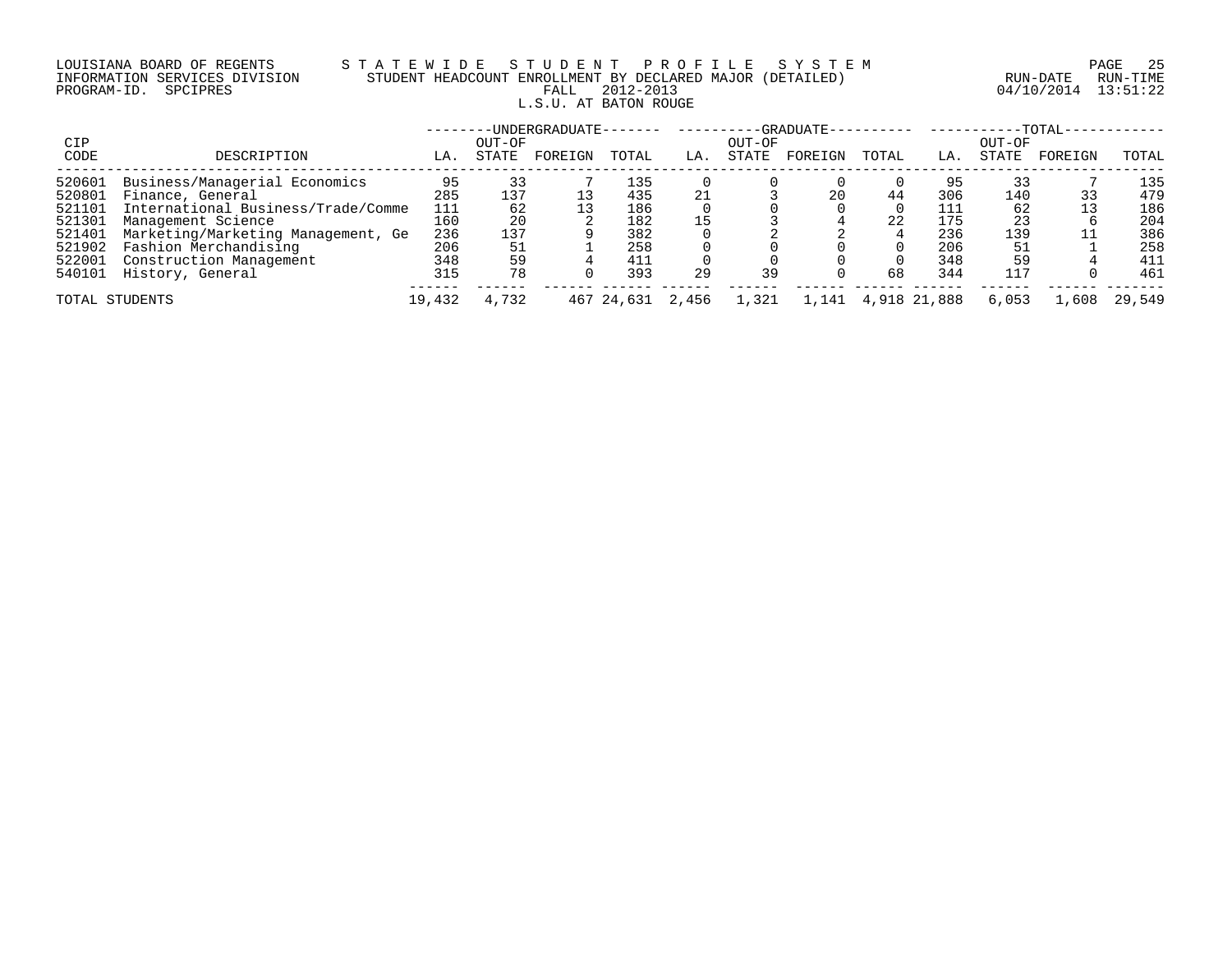# LOUISIANA BOARD OF REGENTS S T A T E W I D E S T U D E N T P R O F I L E S Y S T E M PAGE 26 INFORMATION SERVICES DIVISION STUDENT HEADCOUNT ENROLLMENT BY DECLARED MAJOR (DETAILED) RUN-DATE RUN-TIME PROGRAM-ID. SPCIPRES FALL 2012-2013 04/10/2014 13:51:22 L.S.U. AT EUNICE

|                |                                    |       |        |                     |         |     |        | --UNDERGRADUATE-------   ---------GRADUATE----------   ----------TOTAL-- |       |        |         |       |
|----------------|------------------------------------|-------|--------|---------------------|---------|-----|--------|--------------------------------------------------------------------------|-------|--------|---------|-------|
| CIP            |                                    |       | OUT-OF |                     |         |     | OUT-OF |                                                                          |       | OUT-OF |         |       |
| CODE           | DESCRIPTION                        | LA.   |        | STATE FOREIGN TOTAL |         | LA. |        | STATE FOREIGN TOTAL                                                      | LA.   | STATE  | FOREIGN | TOTAL |
| 000000         | ** UNCOMMITTED STUDENTS **         | 409   |        |                     | 410     |     |        |                                                                          | 409   |        |         | 410   |
| 110301         | Data Processing and Data Processin | 73    |        |                     | 74      |     |        |                                                                          | 73    |        |         | 74    |
| 150799         | Quality Control and Safety Technol |       |        |                     |         |     |        |                                                                          |       |        |         |       |
| 190709         | Child Care Provider/Assistant      | 44    |        |                     | 45      |     |        |                                                                          | 44    |        |         |       |
| 220302         | Legal Assistant/Paralegal          |       |        |                     |         |     |        |                                                                          |       |        |         |       |
| 240000         | ** TRANSFER STUDENTS **            | 962   |        |                     | 975     |     |        |                                                                          | 962   |        |         | 975   |
| 240102         | General Studies                    | 113   |        |                     | 116     |     |        |                                                                          | 113   |        |         | 116   |
| 240199         | Liberal Arts and Sciences, General | 77    |        |                     | 79      |     |        |                                                                          | 77    |        |         | 79    |
| 430106         | Forensic Science and Technology    | 12    |        |                     | 12      |     |        |                                                                          | 12    |        |         | 12    |
| 430107         | Criminal Justice/Police Science    | 109   |        |                     | 109     |     |        |                                                                          | 109   |        |         | 109   |
| 430203         | Fire Science/Fire-fighting         | 91    |        |                     | 91      |     |        |                                                                          | 91    |        |         | 91    |
| 510706         | Health Information/Medical Records |       |        |                     |         |     |        |                                                                          |       |        |         |       |
| 510707         | Health Information/Medical Records |       |        |                     |         |     |        |                                                                          |       |        |         |       |
| 510908         | Respiratory Care Therapy/Therapist | 81    |        |                     |         |     |        |                                                                          | 81    |        |         |       |
| 510910         | Diagnostic Medical Sonography/Sono | 70    |        |                     |         |     |        |                                                                          | 70    |        |         | 71    |
| 510911         | Radiologic Technology/Science - Ra | 208   |        |                     | 208     |     |        |                                                                          | 208   |        |         | 208   |
| 513801         | Registered Nursing/Registered Nurs | 593   |        |                     | 596     |     |        |                                                                          | 593   |        |         | 596   |
| 520201         | Business Administration and Manage | 178   |        |                     | 181     |     |        |                                                                          | 178   |        |         | 181   |
| 520401         | Administrative Assistant and Secre | 12    |        |                     | 12      |     |        |                                                                          | 12    |        |         | 12    |
| 520408         | General Office Occupations and Cle |       |        |                     |         |     |        |                                                                          |       |        |         |       |
| 520901         | Hospitality Administration/Managem |       |        |                     |         |     |        |                                                                          |       |        |         |       |
| TOTAL STUDENTS |                                    | 3,047 | 22     |                     | 6 3,075 |     |        |                                                                          | 3,047 | 22     |         | 3,075 |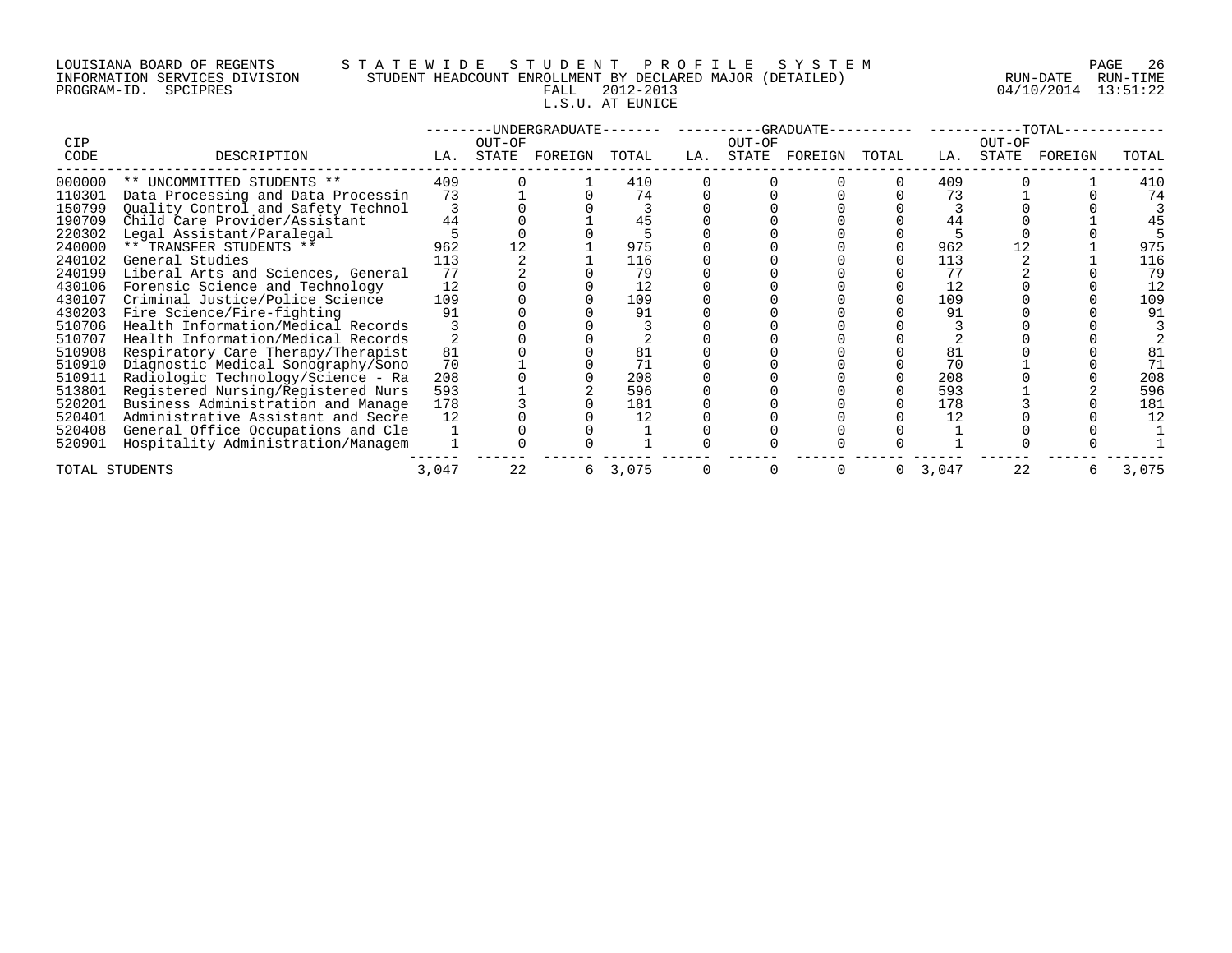# LOUISIANA BOARD OF REGENTS S T A T E W I D E S T U D E N T P R O F I L E S Y S T E M PAGE 27 INFORMATION SERVICES DIVISION STUDENT HEADCOUNT ENROLLMENT BY DECLARED MAJOR (DETAILED) RUN-DATE RUN-TIME PROGRAM-ID. SPCIPRES FALL 2012-2013 04/10/2014 13:51:22 L.S.U. AT SHREVEPORT

|            |                                            |                          |                 |                         |                            |                         |                | --------UNDERGRADUATE------- ---------GRADUATE--------- ----------TOTAL------ |                     |                |                |                 |         |
|------------|--------------------------------------------|--------------------------|-----------------|-------------------------|----------------------------|-------------------------|----------------|-------------------------------------------------------------------------------|---------------------|----------------|----------------|-----------------|---------|
| <b>CIP</b> |                                            |                          | OUT-OF          |                         |                            |                         | OUT-OF         |                                                                               |                     |                | OUT-OF         |                 |         |
| CODE       | DESCRIPTION                                |                          |                 | LA. STATE FOREIGN TOTAL |                            |                         |                | LA. STATE FOREIGN TOTAL LA. STATE FOREIGN                                     |                     |                |                |                 | TOTAL   |
| 000000     | ** UNCOMMITTED STUDENTS **                 | 1,155                    | 10              |                         | 10 1,175                   | 38                      | 2              | 2                                                                             |                     | 42 1,193       | 12             | 12              | 1,217   |
|            | 090101 Speech Communication and Rhetoric 2 |                          | $\mathbf{1}$    | $\Omega$                | $\overline{\phantom{a}}$ 3 | $\Omega$                |                | $\Omega$<br>$\Omega$                                                          | $\overline{0}$      | $\overline{2}$ | $\overline{1}$ | $\Omega$        | 3       |
|            | Mass Communication/Media Studies           | 69                       | 12              | $\overline{0}$          | 81                         | $\overline{0}$          | $\overline{0}$ |                                                                               | $0\qquad 0$         | 69             | 12             | $\Omega$        | 81      |
| 090102     |                                            |                          | $\overline{0}$  | 1                       |                            | $\mathbf 0$             | $\Omega$       | $\overline{0}$                                                                | $\overline{0}$      | 21             | $\overline{0}$ |                 |         |
| 110101     | Computer and Information Sciences,         | 21<br>$\overline{0}$     | $\overline{0}$  | $\Omega$                | 22<br>$\Omega$             |                         | $\Omega$       | $\mathbf{1}$                                                                  |                     | 8              | $\overline{0}$ |                 | 22<br>9 |
| 110401     | Information Science/Studies                |                          | 11              | $\overline{4}$          |                            | 8<br>$\Omega$           | $\Omega$       | $\mathbf 0$                                                                   | 9<br>$\overline{0}$ |                |                | $\mathbf{1}$    |         |
| 110701     | Computer Science                           | 129<br>$\overline{0}$    | $\Omega$        | $\Omega$                | 144<br>$\cap$              |                         |                | $\Omega$                                                                      |                     | 129            | 11<br>1        | 4<br>$\Omega$   | 144     |
| 130301     | Curriculum and Instruction                 |                          | $\Omega$        | $\Omega$                |                            | 32                      | $\mathbf{1}$   |                                                                               | 33                  | 32             |                |                 | 33      |
| 130401     | Educational Leadership and Adminis         | $\overline{0}$           |                 |                         | $\overline{0}$             | 36                      | $\mathbf{1}$   | $\mathbf{1}$                                                                  | 38                  | 36             | $\mathbf{1}$   | $\mathbf{1}$    | 38      |
| 131202     | Elementary Education and Teaching          | 121                      | 12              | $\Omega$                | 133                        | $\overline{0}$          | $\Omega$       | $\Omega$                                                                      | $\overline{0}$      | 121            | 12             | $\Omega$        | 133     |
| 131205     | Secondary Education and Teaching           | 88                       | 4               | 1                       | 93                         | $\Omega$                | $\Omega$       | $\Omega$                                                                      | $\Omega$            | 88             | 4              | 1               | 93      |
| 131210     | Early Childhood Education and Teac         | 87                       | 6               | $\Omega$                | 93                         | $\Omega$                | $\Omega$       | $\Omega$                                                                      | $\Omega$            | 87             | 6              | $\Omega$        | 93      |
| 131302     | Art Teacher Education                      | 12                       | $\Omega$        | $\Omega$                | 12                         | $\Omega$                | $\Omega$       | $\Omega$                                                                      | $\Omega$            | 12             | $\Omega$       | $\Omega$        | 12      |
| 131305     | English/Language Arts Teacher Educ         | $7\phantom{.0}$          | $\Omega$        | $\Omega$                | $\overline{7}$             | $\Omega$                | $\Omega$       | $\Omega$                                                                      | $\Omega$            | 7              | $\Omega$       | $\Omega$        |         |
|            | 131311 Mathematics Teacher Education       | 5                        | $\Omega$        | $\Omega$                | - 5                        | $\Omega$                | $\Omega$       | $\Omega$                                                                      | $\Omega$            | 5              | $\Omega$       | $\Omega$        | 5       |
| 131314     | Physical Education Teaching and Co         | 15                       | $\mathbf{1}$    | $\Omega$                | 16                         | $\Omega$                | $\Omega$       | $\Omega$                                                                      | $\Omega$            | 15             |                | $\Omega$        | 16      |
| 131318     | Social Studies Teacher Education           | 10                       | $\Omega$        | $\Omega$                | 10                         | $\Omega$                | $\Omega$       | $\Omega$                                                                      | $\Omega$            | 10             |                | ∩               | 10      |
| 131322     | Biology Teacher Education                  | 1                        | $\Omega$        | $\Omega$                | 1                          | $\Omega$                | $\Omega$       | $\Omega$                                                                      | $\Omega$            | $\mathbf{1}$   | $\Omega$       | $\Omega$        | 1       |
| 131330     | Spanish Language Teacher Education         | 3                        | $\Omega$        | 1                       | 4                          | $\Omega$                | $\cap$         | $\Omega$                                                                      | $\Omega$            | 3              | $\Omega$       |                 |         |
|            | 160901 French Language and Literature      | <sup>1</sup>             | $\Omega$        | $\Omega$                | 1                          | $\Omega$                |                | $\Omega$                                                                      | $\Omega$            | 1              |                |                 | 1       |
| 160905     | Spanish Language and Literature            | 5                        | $\Omega$        | $\Omega$                | 5                          | $\Omega$                | $\Omega$       | $\Omega$                                                                      | $\Omega$            | 5              | $\Omega$       |                 |         |
| 230101     | English Language and Literature, G         | 43                       | 4               | $\Omega$                | 47                         | $\Omega$                | $\Omega$       | $\Omega$                                                                      | $\Omega$            | 43             |                |                 | 47      |
| 240101     | Liberal Arts and Sciences/Liberal          | $\overline{0}$           | $\overline{0}$  | $\Omega$                | $\overline{0}$             | 50                      | 3              | $\mathbf 1$                                                                   | 54                  | 50             | 3              | 1               | 54      |
| 240102     | General Studies                            | 191                      | 20              | 1                       | 212                        | - 0                     | $\Omega$       | $\Omega$                                                                      | 0                   | 191            | 20             | $\mathbf{1}$    | 212     |
| 260101     | Biology/Biological Sciences, Gener         | 331                      | 33              | 12                      | 376                        | 10                      | 2              | $\mathbf{1}$                                                                  | 13 <sup>°</sup>     | 341            | 35             | 13              | 389     |
| 260299     | Biochemistry, Biophysics and Molec         | 38                       | 4               | $\mathbf{1}$            | 43                         | $\Omega$                | $\Omega$       | $\Omega$                                                                      | $\Omega$            | 38             | 4              | 1               | 43      |
| 270101     | Mathematics, General                       | 5                        | $\mathbf{1}$    | 1                       | $\overline{7}$             | $\Omega$                | $\Omega$       | $\Omega$                                                                      | $\Omega$            | 5              | 1              | 1               | 7       |
| 270199     | Mathematics, Other                         | 47                       | 6               | $\mathbf{1}$            | 54                         | 0                       | $\Omega$       | $\Omega$                                                                      | $\mathbf 0$         | 47             | 6              | $\mathbf{1}$    | 54      |
| 310505     | Kinesiology and Exercise Science           | $\overline{0}$           | $\Omega$        | $\Omega$                | $\Omega$                   | 4                       | $\Omega$       | 1                                                                             | 5                   | $\overline{4}$ | $\Omega$       | 1               | -5      |
| 400501     | Chemistry, General                         | 63                       | 5               | 2                       | 70                         | $\Omega$                | $\Omega$       | $\Omega$                                                                      | $\Omega$            | 63             | 5              | 2               | 70      |
| 400801     | Physics, General                           | $\overline{3}$           | $\Omega$        | $\Omega$                | $\overline{3}$             | $\Omega$                | $\Omega$       | $\Omega$                                                                      | $\Omega$            | $\overline{3}$ | $\Omega$       | $\Omega$        |         |
| 420101     | Psychology, General                        | 227                      | 16              | 2                       | 245                        | $\mathbf{0}$            | $\Omega$       | $\mathbf 0$                                                                   | $\Omega$            | 227            | 16             | 2               | 245     |
| 422803     | Counseling Psychology                      | $\overline{0}$           | $\Omega$        | $\Omega$                | $\Omega$                   | 32                      | 9              | $\mathbf 1$                                                                   | 42                  | 32             |                | 1               | 42      |
|            | 422806 Educational Psychology              | $\overline{0}$           | $\Omega$        | $\Omega$                | $\overline{0}$             | 10                      |                | $\mathbf 0$                                                                   | 15                  | 10             | 5              | $\Omega$        | 15      |
|            | 430104 Criminal Justice/Safety Studies     | 94                       | 11              | 2                       | 107                        | $\Omega$                | $\Omega$       | $\Omega$                                                                      | $\overline{0}$      | 94             | 11             | 2               | 107     |
|            | 440201 Community Organization and Advocac  | $\Omega$                 | $\Omega$        | $\Omega$                | $\cap$                     | 24                      | 4              | $\Omega$                                                                      | 28                  | 24             | $\overline{4}$ | $\cap$          | 28      |
|            | 450701 Geography                           | <sup>1</sup>             | $\Omega$        | $\Omega$                | <sup>1</sup>               | $\Omega$                | $\Omega$       | $\Omega$                                                                      | $\Omega$            | $\mathbf{1}$   | $\Omega$       | $\Omega$        | -1      |
| 451001     | Political Science and Government,          | 16                       | 6               | $\Omega$                | 22                         | 0                       | $\Omega$       | $\mathbf 0$                                                                   | $\Omega$            | 16             | 6              |                 | 22      |
| 451101     | Sociology                                  | 55                       | $7\phantom{.0}$ | $\mathbf{1}$            | 63                         | $\Omega$                | $\Omega$       | $\Omega$                                                                      | $\Omega$            | 55             | 7              |                 | 63      |
| 500702     | Fine/Studio Arts, General                  | 108                      | 11              |                         | 126                        | $\Omega$                | $\Omega$       | $\Omega$                                                                      | $\Omega$            | 108            | 11             |                 | 126     |
| 510701     | Health/Health Care Administration/         | $\Omega$                 | $\Omega$        | $\Omega$                | $\overline{0}$             | 25                      | 3              | $\Omega$                                                                      | 28                  | 25             | $\mathbf{3}$   | $\cap$          | 28      |
|            | 512201 Public Health, General              | $\Omega$                 | $\Omega$        | $\Omega$                | $\Omega$                   | 14                      | 3              | $7\overline{ }$                                                               | 24                  | 14             | $\mathbf{3}$   | $7\phantom{.0}$ | 24      |
|            | 512208 Community Health and Preventive Me  | 181                      | 36              | 8                       | 225                        | $\overline{\mathbf{0}}$ | 0              | $\overline{0}$                                                                | $\overline{0}$      | 181            | 36             | 8               | 225     |
|            | 520201 Business Administration and Manage  | 291                      | 32              | 11                      | 334                        | 62                      |                | 13                                                                            | 80                  | 353            | 37             | 24              | 414     |
| 520301     | Accounting                                 | 186                      | 9               | 7                       | 202                        | $\Omega$                | $\Omega$       | $\Omega$                                                                      | $\overline{0}$      | 186            |                | 7               | 202     |
|            | 520801 Finance, General                    | 51                       | 3               | $\overline{4}$          | 58                         | $\Omega$                | $\Omega$       | $\Omega$                                                                      | $\bigcap$           | 51             | 3              | 4               | 58      |
| 521401     | Marketing/Marketing Management, Ge         | 57                       |                 | 3                       | 67                         | $\Omega$                | $\Omega$       | $\Omega$                                                                      | $\overline{0}$      | 57             |                | 3               | 67      |
|            | 540101 History, General                    | 53                       | $\overline{4}$  | $\Omega$                | 57                         | $\Omega$                | 0              | $\Omega$                                                                      | $\overline{0}$      | 53             | 4              | $\Omega$        | 57      |
|            | TOTAL STUDENTS                             | $- - - - - - -$<br>3,772 | 272             | 80                      | 4,124                      | 345                     | 38             | 28                                                                            |                     | 411 4,117      | 310            | 108             | 4,535   |
|            |                                            |                          |                 |                         |                            |                         |                |                                                                               |                     |                |                |                 |         |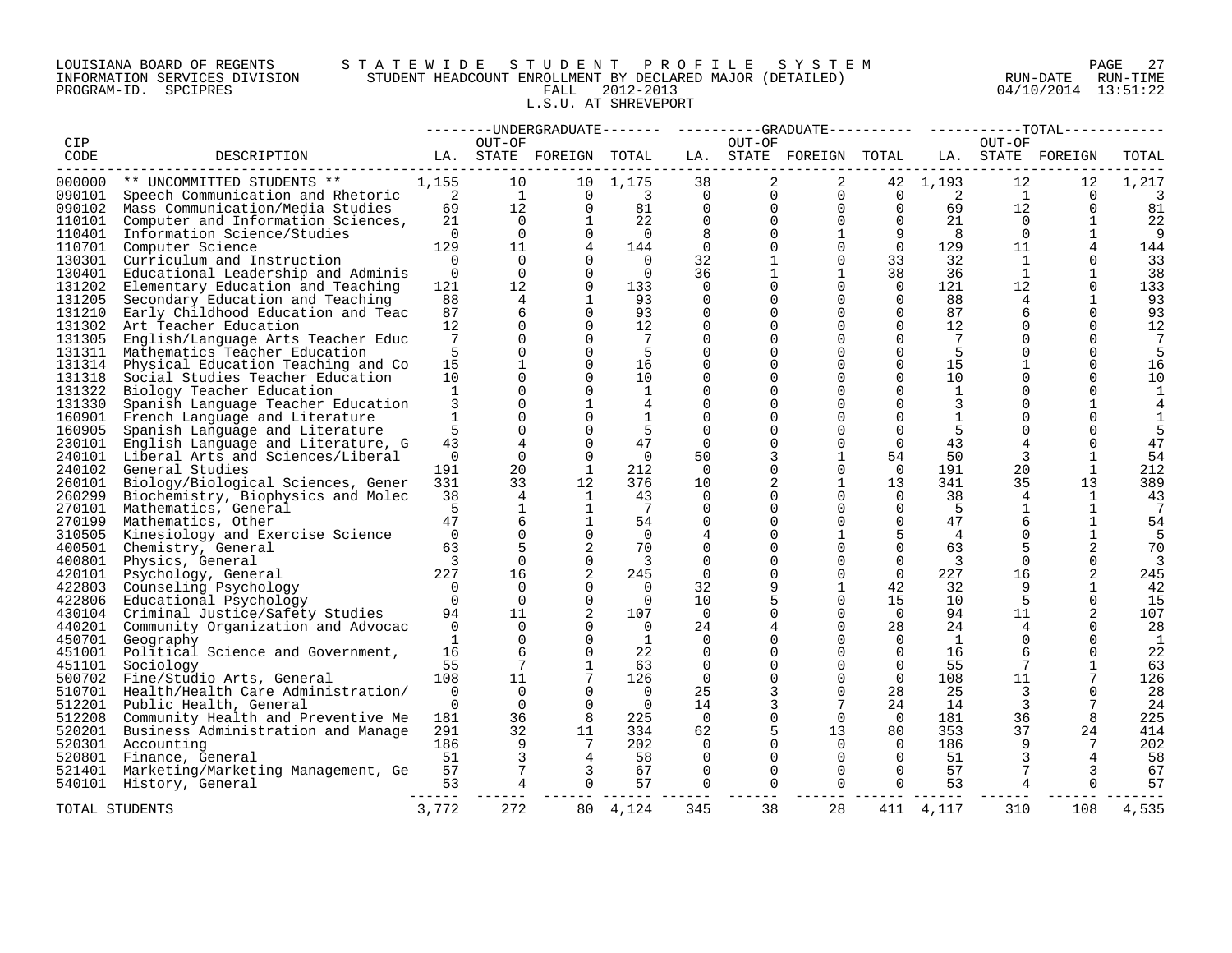# LOUISIANA BOARD OF REGENTS S T A T E W I D E S T U D E N T P R O F I L E S Y S T E M PAGE 28 INFORMATION SERVICES DIVISION STUDENT HEADCOUNT ENROLLMENT BY DECLARED MAJOR (DETAILED) RUN-DATE RUN-TIME PROGRAM-ID. SPCIPRES FALL 2012-2013 04/10/2014 13:51:22 LSU HEALTH SCIENCES CENTER-N.O.

|        |                                           |          |                      |                         |             |                |             |                         |                |     |          | --------UNDERGRADUATE------- ---------GRADUATE--------- ---------TOTAL------ |       |
|--------|-------------------------------------------|----------|----------------------|-------------------------|-------------|----------------|-------------|-------------------------|----------------|-----|----------|------------------------------------------------------------------------------|-------|
| CIP    |                                           |          | OUT-OF               |                         |             |                | OUT-OF      |                         |                |     | OUT-OF   |                                                                              |       |
| CODE   | DESCRIPTION                               |          |                      | LA. STATE FOREIGN TOTAL |             |                |             | LA. STATE FOREIGN TOTAL |                |     |          | LA. STATE FOREIGN                                                            | TOTAL |
|        | 000000 ** UNCOMMITTED STUDENTS **         |          | 3                    | $\Omega$                | 10          | 17             |             | 6<br>$\mathbf{0}$       | 23             | 24  |          |                                                                              | 33    |
| 260202 | Biochemistry                              |          | $\Omega$<br>$\Omega$ | $\Omega$                | $\Omega$    | $\overline{4}$ | 4           | 3                       | 11             | 4   |          | 3                                                                            | 11    |
| 260403 | Anatomy                                   | $\Omega$ | $\Omega$             | $\Omega$                | $\Omega$    | $\mathbf{1}$   |             | $\mathbf{1}$            | 6              |     |          |                                                                              | 6     |
| 260503 | Medical Microbiology and Bacteriol        | $\Omega$ |                      | $\Omega$                | 0           | 11             | 6           | 2                       | 19             | 11  |          |                                                                              | 19    |
| 260806 | Human/Medical Genetics                    |          | $\cap$               | $\Omega$                | $\Omega$    | 7              |             | 2                       | 12             |     |          |                                                                              | 12    |
| 260901 | Physiology, General                       | $\Omega$ | $\Omega$             | $\Omega$                | $\mathbf 0$ | 6              | 0           | $\mathbf 0$             | 6              | 6   |          |                                                                              | 6     |
| 261001 | Pharmacology                              | $\cap$   |                      | $\Omega$                | $\Omega$    | 13             |             |                         | 22             | 13  |          |                                                                              | 22    |
| 261102 | Biostatistics                             |          |                      |                         | $\Omega$    | 11             |             |                         | 16             | 11  |          |                                                                              | 16    |
| 261309 | Epidemiology                              | $\Omega$ | $\Omega$             | $\Omega$                | $\Omega$    | 4              | 1           | 2                       | 7              | 4   |          |                                                                              | 7     |
|        | 261501 Neuroscience                       | $\cap$   |                      | $\Omega$                | $\Omega$    | $\overline{4}$ | $\mathbf 0$ | 9                       | 13             | 4   |          |                                                                              | 13    |
|        | 510202 Audiology/Audiologist              |          |                      | $\Omega$                | $\Omega$    | 33             | 10          | $\Omega$                | 43             | 33  | 10       |                                                                              | 43    |
| 510204 | Audiology/Audiologist and Speech-L        | $\Omega$ | $\Omega$             | $\Omega$                | $\Omega$    | 55             | 2           | $\Omega$                | 57             | 55  | 2        |                                                                              | 57    |
| 510401 | Dentistry                                 |          |                      | $\Omega$                | $\Omega$    | 240            | 23          | $\Omega$                | 263            | 240 | 23       |                                                                              | 263   |
| 510506 | Endodontics/Endodontology                 | $\Omega$ |                      | $\Omega$                | $\Omega$    |                | 4           | $\Omega$                | 6              | 2   |          |                                                                              | 6     |
| 510508 | Orthodontics/Orthodontology               | $\cap$   | $\cap$               | $\Omega$                | $\Omega$    |                |             | $\Omega$                |                |     |          |                                                                              |       |
| 510509 | Pediatric Dentistry/Pedodontics           | $\Omega$ | $\Omega$             | $\Omega$                | $\Omega$    |                |             | $\Omega$                |                |     |          |                                                                              |       |
|        | 510510 Periodontics/Periodontology        | $\cap$   |                      | $\Omega$                | $\Omega$    |                |             |                         |                |     |          |                                                                              |       |
|        | 510511 Prosthodontics/Prosthodontology    | $\Omega$ |                      | $\Omega$                | $\Omega$    |                |             |                         | 9              |     |          |                                                                              | 9     |
| 510602 | Dental Hygiene/Hygienist                  | 78       | $\Omega$             | $\Omega$                | 78          |                |             |                         |                | 78  |          |                                                                              | 78    |
|        | 510603 Dental Laboratory Technology/Techn | 12       |                      | $\Omega$                | 13          |                |             | $\Omega$                | $\Omega$       | 12  |          |                                                                              | 13    |
| 510901 | Cardiovascular Technology/Technolo        | 31       |                      | $\Omega$                | 31          |                | $\Omega$    | $\Omega$                | $\Omega$       | 31  |          |                                                                              | 31    |
| 511005 | Clinical Laboratory Science/Medica        | 30       | $\cap$               | $\Omega$                | 30          | $\Omega$       | $\Omega$    | $\Omega$                | $\Omega$       | 30  | $\Omega$ |                                                                              | 30    |
| 511201 | Medicine                                  | $\Omega$ | 0                    | $\Omega$                | $\mathbf 0$ | 727            | 32          | 3                       | 762            | 727 | 32       |                                                                              | 762   |
| 512201 | Public Health, General                    | $\Omega$ | 0                    | $\Omega$                | $\Omega$    | 64             | 3           |                         | 72             | 64  | 3        |                                                                              | 72    |
| 512208 | Community Health and Preventive Me        | $\Omega$ | $\Omega$             | $\Omega$                | $\Omega$    | 6              |             |                         | 10             | 6   |          |                                                                              | 10    |
| 512306 | Occupational Therapy/Therapist            | $\Omega$ | $\Omega$             | $\Omega$                | $\Omega$    | 57             |             | $\mathbf 0$             | 64             | 57  |          |                                                                              | 64    |
| 512308 | Physical Therapy/Therapist                | $\Omega$ | $\Omega$             | $\Omega$                | $\Omega$    | 100            | 2           | $\Omega$                | 102            | 100 |          |                                                                              | 102   |
| 512310 | Vocational Rehabilitation Counseli        | $\Omega$ | $\Omega$             | $\Omega$                | $\Omega$    | 33             |             | $\Omega$                | 34             | 33  |          |                                                                              | 34    |
| 513801 | Registered Nursing/Registered Nurs        | 713      | 34                   | 2                       | 749         | $\Omega$       | $\Omega$    | $\Omega$                | $\overline{0}$ | 713 | 34       |                                                                              | 749   |
| 513802 | Nursing Administration                    | $\Omega$ | $\Omega$             | $\Omega$                | $\Omega$    | 37             | 0           | $\Omega$                | 37             | 37  | $\Omega$ |                                                                              | 37    |
| 513803 | Adult Health Nurse/Nursing                | $\Omega$ | $\Omega$             | $\Omega$                | $\Omega$    | 7              | $\Omega$    | $\Omega$                | -7             | 7   |          |                                                                              | 7     |
|        | 513804 Nurse Anesthetist                  | $\cap$   | $\cap$               | $\Omega$                | $\Omega$    | 100            | 18          | $\Omega$                | 118            | 100 | 18       |                                                                              | 118   |
| 513805 | Family Practice Nurse/Nursing             | $\Omega$ | $\Omega$             | $\Omega$                | $\Omega$    | 92             | 1           | $\Omega$                | 93             | 92  |          |                                                                              | 93    |
|        | 513806 Maternal/Child Health and Neonatal | $\Omega$ |                      | $\Omega$                | $\Omega$    |                | $\Omega$    | $\Omega$                | 5              |     |          |                                                                              |       |
| 513808 | Nursing Science                           |          |                      |                         | $\Omega$    |                |             |                         |                |     |          |                                                                              |       |
| 513811 | Public Health/Community Nurse/Nurs        | $\Omega$ | $\Omega$             | $\Omega$                | $\Omega$    | $\Omega$       | 2           | $\Omega$                |                |     |          |                                                                              |       |
| 513817 | Nursing Education                         | $\Omega$ | $\Omega$             | $\Omega$                | $\Omega$    | 6              | $\Omega$    | $\Omega$                |                | 6   |          |                                                                              |       |
| 513818 | Nursing Practice                          | $\Omega$ | $\Omega$             | $\Omega$                | 0           | 17             | 2           | $\Omega$                | 19             | 17  |          |                                                                              | 19    |
|        | TOTAL STUDENTS                            | 871      | 38                   | 2                       |             | 911 1,682      | 147         | 48                      | 1,877 2,553    |     | 185      | 50                                                                           | 2,788 |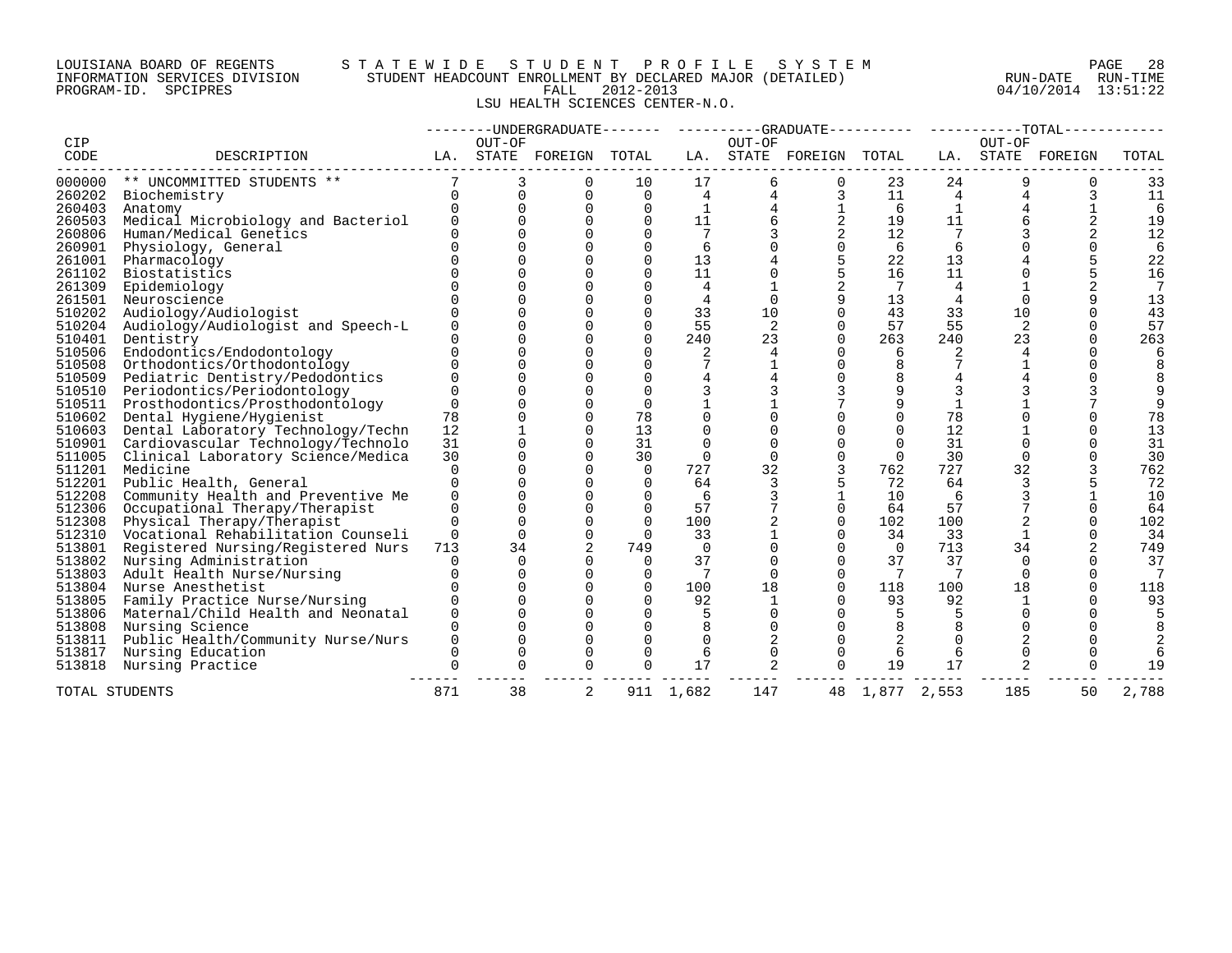# LOUISIANA BOARD OF REGENTS S T A T E W I D E S T U D E N T P R O F I L E S Y S T E M PAGE 29 INFORMATION SERVICES DIVISION STUDENT HEADCOUNT ENROLLMENT BY DECLARED MAJOR (DETAILED) RUN-DATE RUN-TIME PROGRAM-ID. SPCIPRES FALL 2012-2013 04/10/2014 13:51:22 LSU HEALTH SCIENCES CTR-SHREVEPT

| <b>CIP</b>     |                                    |     | OUT-OF | UNDERGRADUATE · |       |     | OUT-OF | -GRADUATE- |       |     | OUT-OF | -TOTAL- |       |
|----------------|------------------------------------|-----|--------|-----------------|-------|-----|--------|------------|-------|-----|--------|---------|-------|
| CODE           | DESCRIPTION                        | LA. | STATE  | FOREIGN         | TOTAL | LA. | STATE  | FOREIGN    | TOTAL | LA. | STATE  | FOREIGN | TOTAL |
| 000000         | ** UNCOMMITTED STUDENTS **         |     |        |                 |       |     |        |            |       |     |        |         |       |
| 260102         | Biomedical Sciences, General       |     |        |                 |       |     |        |            |       |     |        |         |       |
| 260202         | Biochemistry                       |     |        |                 |       |     |        |            |       |     |        |         |       |
| 260403         | Anatomy                            |     |        |                 |       |     |        |            |       |     |        |         |       |
| 260503         | Medical Microbiology and Bacteriol |     |        |                 |       |     |        |            | 23    |     |        |         | 23    |
| 260901         | Physiology, General                |     |        |                 |       |     |        |            |       |     |        |         |       |
| 261001         | Pharmacology                       |     |        |                 |       |     |        |            |       |     |        |         |       |
| 510204         | Audiology/Audiologist and Speech-L |     |        |                 |       | 22  |        |            | 28    | 22  |        |         | 28    |
| 510901         | Cardiovascular Technology/Technolo | 20  |        |                 |       |     |        |            |       | 20  |        |         | 20    |
| 510912         | Physician Assistant                |     |        |                 |       | 86  |        |            | 96    | 86  |        |         | 96    |
| 511005         | Clinical Laboratory Science/Medica | 19  |        |                 |       |     |        |            |       | 19  |        |         | 30    |
| 511201         | Medicine                           |     |        |                 |       | 462 |        |            | 467   | 462 |        |         | 467   |
| 512201         | Public Health, General             |     |        |                 |       |     |        |            | 21    |     |        |         | 21    |
| 512306         | Occupational Therapy/Therapist     |     |        |                 |       | 49  |        |            | 53    | 49  |        |         | 53    |
| 512308         | Physical Therapy/Therapist         |     |        |                 |       | 96  |        |            | 97    | 96  |        |         | 97    |
| TOTAL STUDENTS |                                    | 39  |        |                 | 50    | 781 | 35     | 22         | 838   | 820 | 41     | 27      | 888   |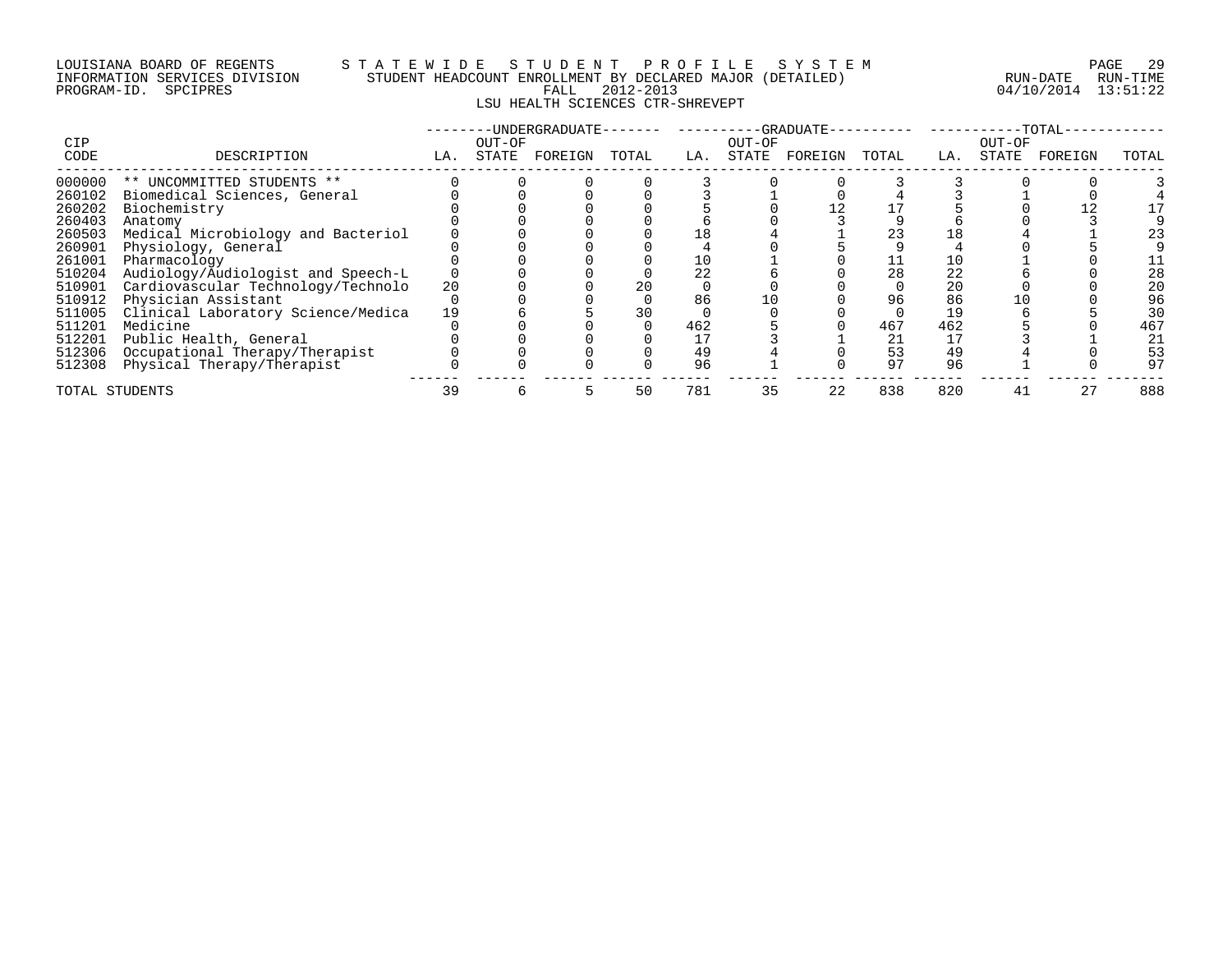# LOUISIANA BOARD OF REGENTS S T A T E W I D E S T U D E N T P R O F I L E S Y S T E M PAGE 30 INFORMATION SERVICES DIVISION STUDENT HEADCOUNT ENROLLMENT BY DECLARED MAJOR (DETAILED) RUN-DATE RUN-TIME PROGRAM-ID. SPCIPRES FALL 2012-2013 04/10/2014 13:51:22 UNIVERSITY OF NEW ORLEANS

|                  |                                                                  |                |                  |                             |                            |                |                | -----UNDERGRADUATE-------    ---------GRADUATE---------    ----------TOTAL----- |                      |                         |                            |                      |              |
|------------------|------------------------------------------------------------------|----------------|------------------|-----------------------------|----------------------------|----------------|----------------|---------------------------------------------------------------------------------|----------------------|-------------------------|----------------------------|----------------------|--------------|
| CIP              |                                                                  |                | OUT-OF           |                             |                            |                | OUT-OF         |                                                                                 |                      |                         | OUT-OF                     |                      |              |
| CODE             | DESCRIPTION                                                      |                |                  | LA. STATE FOREIGN TOTAL     |                            |                |                | LA. STATE FOREIGN TOTAL LA. STATE FOREIGN                                       |                      |                         |                            |                      | TOTAL        |
|                  | -------------------------<br>000000 ** UNCOMMITTED STUDENTS **   | 1,169          | 52               |                             |                            |                | $\overline{3}$ |                                                                                 |                      | 251 1,395               | 55                         |                      |              |
|                  | 040301 City/Urban, Community and Regional 0                      |                | $\overline{0}$   | $\overline{0}$              | 81 1,302<br>$\overline{0}$ | 226<br>42      | 21             | 22<br>$\overline{6}$                                                            |                      | 69 — 10<br>42           | 21                         | 103<br>6             | 1,553        |
|                  |                                                                  | $\Omega$       | $\mathbf{1}$     | $\overline{0}$              | 1                          | $\overline{0}$ | $\overline{0}$ | $\overline{0}$                                                                  | $\overline{0}$       |                         | $\Omega$<br>$\overline{1}$ |                      | 69<br>-1     |
| 050207<br>110701 | Women's Studies                                                  | 175            | 8                | 10                          | 193                        | 28             | 2              | 17                                                                              | 47                   | 203                     | 10                         | $\overline{0}$<br>27 | 240          |
|                  | Computer Science                                                 | $\Omega$       |                  | $\Omega$                    | $\overline{0}$             | 73             |                | $\overline{0}$                                                                  | 77                   | 73                      | 4                          | $\Omega$             | 77           |
| 130301<br>130401 | Curriculum and Instruction<br>Educational Leadership and Adminis | $\Omega$       | $\Omega$         | $\Omega$                    | $\Omega$                   | 75             | $\overline{2}$ | 1                                                                               | 78                   | 75                      | 2                          |                      | 78           |
| 131001           | Special Education and Teaching, Ge                               | $\Omega$       |                  | $\Omega$                    | $\Omega$                   | 36             | $\Omega$       | $\overline{a}$                                                                  | 38                   | 36                      |                            | 2                    | 38           |
| 131003           | Education/Teaching of Individuals                                | $\Omega$       |                  | $\Omega$                    | $\Omega$                   | 9              | $\Omega$       | $\Omega$                                                                        | 9                    | 9                       |                            | $\Omega$             | 9            |
| 131006           | Education/Teaching of Individuals                                | $\Omega$       | $\Omega$         | $\Omega$                    | $\Omega$                   | 3              | $\Omega$       | $\Omega$                                                                        | 3                    | 3                       |                            | $\Omega$             |              |
| 131015           | Education/Teaching of Individuals                                | $\Omega$       |                  | $\Omega$                    | $\Omega$                   | $\overline{4}$ |                | $\Omega$                                                                        | 4                    | 4                       |                            |                      | 4            |
| 131101           | Counselor Education/School Counsel                               | $\Omega$       |                  | $\Omega$                    | $\Omega$                   | 86             | 6              | 4                                                                               | 96                   | 86                      |                            |                      | 96           |
|                  | 131202 Elementary Education and Teaching                         | 63             | $\Omega$         | $\mathbf{1}$                | 64                         | 82             | 2              | $\mathbf{1}$                                                                    | 85                   | 145                     | 2                          | 2                    | 149          |
| 131203           | Junior High/Intermediate/Middle Sc                               | $\Omega$       |                  | $\Omega$                    | $\Omega$                   | 27             | $\overline{2}$ | $\mathbf{0}$                                                                    | 29                   | 27                      |                            | $\Omega$             | 29           |
| 131205           | Secondary Education and Teaching                                 | $\Omega$       |                  | $\Omega$                    | $\overline{0}$             | 75             | 5              | 1                                                                               | 81                   | 75                      |                            | 1                    | 81           |
| 131210           | Early Childhood Education and Teac                               | 33             |                  | 1                           | 34                         | 27             | 2              | $\Omega$                                                                        | 29                   | 60                      |                            |                      | 63           |
| 131305           | English/Language Arts Teacher Educ                               | 20             |                  | $\Omega$                    | 20                         | $\Omega$       | $\Omega$       | $\Omega$                                                                        | $\Omega$             | 20                      |                            | $\Omega$             | 20           |
| 131311           | Mathematics Teacher Education                                    | 7              |                  | $\mathbf{1}$                | 8                          | $\Omega$       | $\Omega$       | $\Omega$                                                                        | $\Omega$             | 7                       |                            |                      |              |
| 131312           | Music Teacher Education                                          | 3              |                  | $\Omega$                    | $\overline{3}$             | $\mathbf 0$    | $\Omega$       | $\Omega$                                                                        | $\mathbf 0$          | $\overline{3}$          |                            | $\Omega$             |              |
| 131318           | Social Studies Teacher Education                                 | 16             |                  | $\Omega$                    | 17                         | 0              | $\Omega$       | $\Omega$                                                                        | $\mathbf 0$          | 16                      |                            |                      | 17           |
|                  | 131322 Biology Teacher Education                                 |                |                  | $\Omega$                    |                            | $\Omega$       | $\Omega$       | $\Omega$                                                                        | $\Omega$             | -5                      |                            | $\Omega$             | 5            |
| 131323           | Chemistry Teacher Education                                      | $\mathbf{1}$   |                  | $\Omega$                    | $\overline{1}$             | $\Omega$       | $\Omega$       | $\Omega$                                                                        | $\Omega$             | $\overline{1}$          |                            | $\Omega$             | $\mathbf{1}$ |
| 131399           | Teacher Education and Professional                               | 7              | $\Omega$         | $\Omega$                    | $7\phantom{.0}$            | $\Omega$       | $\Omega$       | $\Omega$                                                                        | $\Omega$             | 7                       | $\Omega$                   | $\Omega$             | 7            |
|                  | 140801 Civil Engineering, General                                | 229            |                  | 37                          | 274                        | $\Omega$       | $\Omega$       | $\Omega$                                                                        | $\Omega$             | 229                     |                            | 37                   | 274          |
|                  | 141001 Electrical and Electronics Enginee                        | 164            |                  | 32                          | 199                        | 0              | 0              | $\mathbf 0$                                                                     | $\Omega$             | 164                     | 3                          | 32                   | 199          |
|                  | 141301 Engineering Science                                       | $\Omega$       |                  | $\overline{0}$              | $\overline{0}$             | 62             | 10             | 76                                                                              | 148                  | 62                      | 10                         | 76                   | 148          |
| 141901           | Mechanical Engineering                                           | 284            | 5                | 56                          | 345                        | $\Omega$       | $\Omega$       | $\Omega$                                                                        | $\Omega$             | 284                     | 5                          | 56                   | 345          |
| 142201           | Naval Architecture and Marine Engi                               | 73             | 35               | 13                          | 121                        | $\Omega$       | $\Omega$       | $\Omega$                                                                        | $\Omega$             | 73                      | 35                         | 13                   | 121          |
| 151501           | Engineering/Industrial Management                                | $\Omega$       | $\Omega$         | $\Omega$                    | $\bigcap$                  | 11             | $\Omega$       | 6                                                                               | 17                   | 11                      | $\Omega$                   | 6                    | 17           |
| 160101           | Foreign Languages and Literatures,                               | 21             | 3                | 3                           | 27                         | $\mathbf{0}$   | 0              | $\mathbf 0$                                                                     | $\overline{0}$       | 21                      | 3                          | 3                    | 27           |
| 160900           | Romance Languages, Literatures, an                               | $\Omega$       | $\Omega$         | $\Omega$                    | $\Omega$                   | 21             | $\Omega$       | 10                                                                              | 31                   | 21                      | $\Omega$                   | 10                   | 31           |
| 160905           | Spanish Language and Literature                                  | 9              | $\mathbf{1}$     | $\Omega$                    | 10                         | $\overline{0}$ | $\Omega$       | $\mathbf 0$                                                                     | $\overline{0}$       | - 9                     | 1                          | $\Omega$             | 10           |
| 230101           | English Language and Literature, G                               | 187            |                  | 1                           | 194                        | 66             | 8              | 4                                                                               | 78                   | 253                     | 14                         | 5                    | 272          |
| 240102           | General Studies                                                  | 13             | $\Omega$         | $\Omega$                    | 13                         | $\Omega$       | $\Omega$       | $\Omega$                                                                        | $\overline{0}$       | 13                      | $\Omega$                   | $\Omega$             | 13           |
| 260101           | Biology/Biological Sciences, Gener                               | 568            | 16               | 47                          | 631                        | 9              |                | 3                                                                               | 13                   | 577                     | 17                         | 50                   | 644          |
| 261307           | Conservation Biology                                             | $\Omega$       | $\Omega$         | $\Omega$                    | $\overline{0}$             | 3              |                | $\mathbf 1$                                                                     | 11                   | $\overline{\mathbf{3}}$ | 7                          | 1                    | 11           |
| 269999           | Biological and Biomedical Sciences                               | $\Omega$       | $\Omega$         | $\Omega$                    | $\Omega$                   | 1              |                | $\mathbf{1}$                                                                    | $\overline{3}$       | -1                      | $\mathbf{1}$               | 1                    | - 3          |
| 270101           | Mathematics, General                                             | 32             | $\mathbf{1}$     | 3                           | 36                         | 12             | 2              | 9                                                                               | 23                   | 44                      | 3                          | 12                   | 59           |
| 302001           | International/Global Studies                                     | 54             | 4                | 11                          | 69                         | $\Omega$       | $\Omega$       | $\Omega$                                                                        | $\Omega$             | 54                      | 4                          | 11                   | 69           |
| 309999           | Multi-/Interdisciplinary Studies,                                | 387            | 14               | 14                          | 415                        | $\Omega$       | $\Omega$       | $\Omega$                                                                        | $\Omega$             | 387                     | 14                         | 14                   | 415          |
| 310501           | Health and Physical Education/Fitn                               | $\overline{2}$ | $\mathbf 0$      | $\Omega$                    | $\overline{2}$             | $\mathbf 0$    | $\Omega$       | $\Omega$                                                                        | $\Omega$             | $\overline{2}$          | $\mathbf 0$                | $\Omega$             | 2            |
|                  | 380101 Philosophy                                                | 18<br>84       | 2<br>$\mathbf 0$ | $\Omega$<br>$7\phantom{.0}$ | 20<br>91                   | $\mathbf{0}$   | $\Omega$       | $\Omega$<br>25                                                                  | $\overline{0}$<br>51 | 18                      | 2                          | $\Omega$<br>32       | 20           |
| 400501           | Chemistry, General                                               | 97             | 6                | $\overline{4}$              | 107                        | 22             | 4              |                                                                                 |                      | 106<br>110              |                            |                      | 142          |
| 400601<br>400801 | Geology/Earth Science, General<br>Physics, General               | 22             | 4                | 3                           | 29                         | 13<br>6        | 2<br>1         | 1<br>$\mathbf{1}$                                                               | 16<br>8              | 28                      | 5                          | -5<br>4              | 123<br>37    |
|                  |                                                                  | 382            | 11               | 18                          | 411                        | $\mathbf{0}$   | $\overline{0}$ | $\mathbf 0$                                                                     | $\overline{0}$       | 382                     | 11                         | 18                   |              |
| 420101<br>429999 | Psychology, General<br>Psychology, Other                         | $\overline{0}$ | $\Omega$         | $\Omega$                    | $\Omega$                   | 9              | 21             |                                                                                 | 31                   | - 9                     | 21                         | 1                    | 411<br>31    |
| 440401           | Public Administration                                            | $\cap$         | $\mathbf 0$      | $\Omega$                    | $\overline{0}$             | 43             | 4              | 1                                                                               | 48                   | 43                      | 4                          |                      | 48           |
| 450201           | Anthropology                                                     | 57             | 3                | 1                           | 61                         | $\Omega$       | $\Omega$       | $\Omega$                                                                        | 0                    | 57                      | 3                          |                      | 61           |
|                  | 450701 Geography                                                 | $\overline{3}$ | $\Omega$         | $\Omega$                    | $\overline{3}$             | 2              | $\Omega$       | $\Omega$                                                                        | 2                    | -5                      | $\Omega$                   | $\Omega$             | .5           |
| 451001           | Political Science and Government,                                | 102            |                  |                             | 112                        | 35             | 13             | б.                                                                              | 54                   | 137                     | 18                         | 11                   | 166          |
|                  |                                                                  |                |                  |                             |                            |                |                |                                                                                 |                      |                         |                            |                      |              |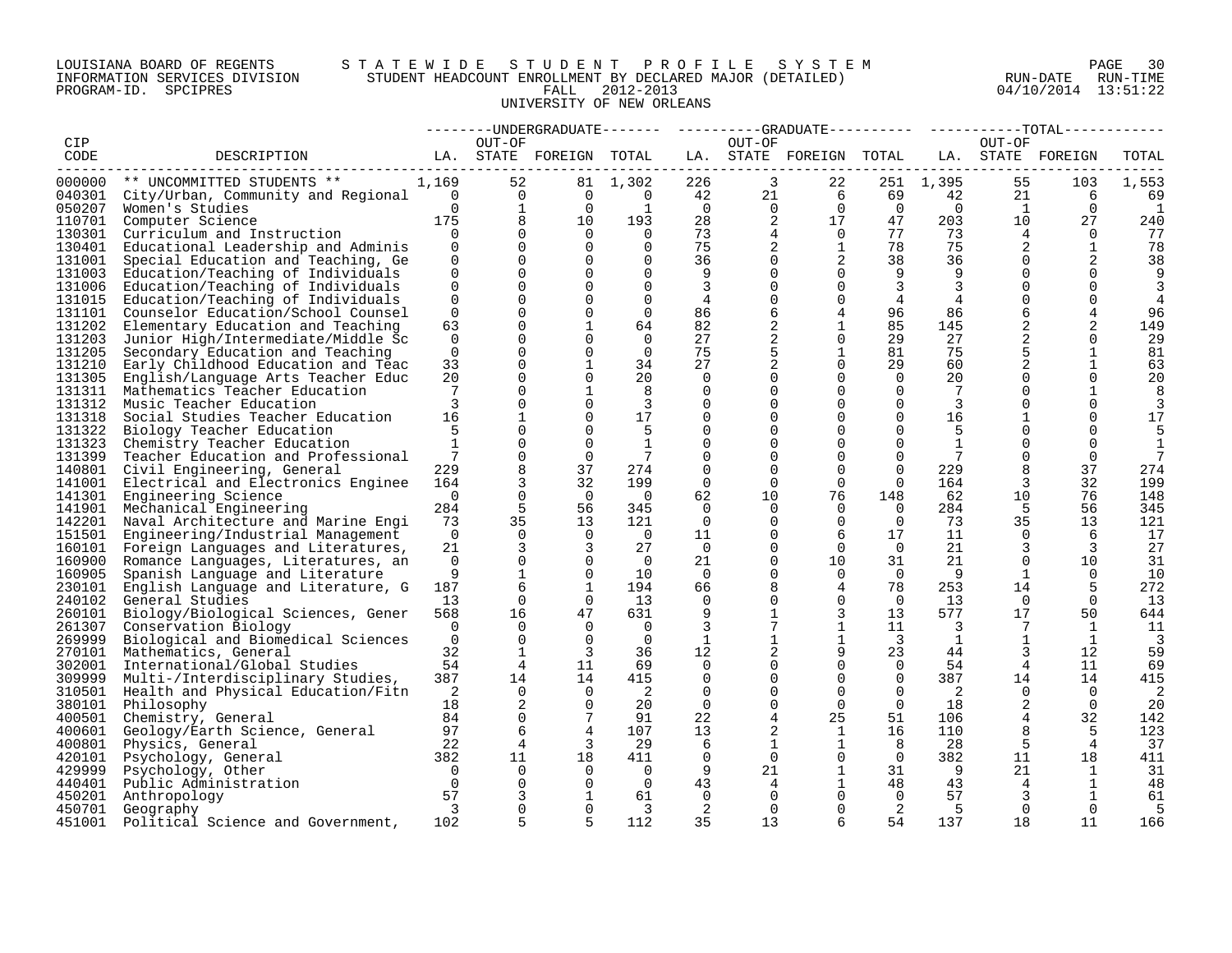# LOUISIANA BOARD OF REGENTS S T A T E W I D E S T U D E N T P R O F I L E S Y S T E M PAGE 31 INFORMATION SERVICES DIVISION STUDENT HEADCOUNT ENROLLMENT BY DECLARED MAJOR (DETAILED) RUN-DATE RUN-TIME PROGRAM-ID. SPCIPRES FALL 2012-2013 04/10/2014 13:51:22 UNIVERSITY OF NEW ORLEANS

|                |                                    |       |        | -UNDERGRADUATE-- |       |       |        | -GRADUATE- |       |       |        | $-TOTAL-$ |        |
|----------------|------------------------------------|-------|--------|------------------|-------|-------|--------|------------|-------|-------|--------|-----------|--------|
| <b>CIP</b>     |                                    |       | OUT-OF |                  |       |       | OUT-OF |            |       |       | OUT-OF |           |        |
| CODE           | DESCRIPTION                        | LA.   | STATE  | FOREIGN          | TOTAL | LA.   | STATE  | FOREIGN    | TOTAL | LA.   | STATE  | FOREIGN   | TOTAL  |
| 451101         | Sociology                          | 60    |        |                  | 69    | 23    | 4      |            | 31    | 83    | 10     |           | 100    |
| 451201         | Urban Studies/Affairs              | 47    |        |                  | 51    | 34    | 10     |            | 52    | 81    | 12     | 10        | 103    |
| 500501         | Drama and Dramatics/Theatre Arts,  | 454   |        | 16               | 496   | 78    | 65     | 10         | 153   | 532   | 91     | 26        | 649    |
| 500702         | Fine/Studio Arts, General          | 111   |        |                  | 119   |       |        |            | 18    | 122   |        |           | 137    |
| 500703         | Art History, Criticism and Conserv | 14    |        |                  | 15    |       |        |            |       | 14    |        |           | 15     |
| 500901         | Music, General                     | 82    |        |                  | 101   |       |        |            |       | 82    |        |           | 101    |
| 500903         | Music Performance, General         |       |        |                  |       |       |        |            |       | 21    |        |           | 31     |
| 501002         | Fine and Studio Arts Management    |       |        |                  |       | 35    |        |            | 52    | 35    |        |           | 52     |
| 510701         | Health/Health Care Administration/ |       |        |                  |       |       |        |            | 90    | 77    |        |           | 90     |
| 520201         | Business Administration and Manage | 693   |        | 66               | 781   | 277   |        | 37         | 326   | 970   |        | 103       | 1,107  |
| 520301         | Accounting                         | 430   |        | 48               | 484   | 48    |        | 13         | 62    | 478   |        | 61        | 546    |
| 520601         | Business/Managerial Economics      |       |        |                  |       |       |        | 23         | 33    |       |        |           | 33     |
| 520701         | Entrepreneurship/Entrepreneurial S | 13    |        |                  |       |       |        |            |       |       |        |           | 13     |
| 520801         | Finance, General                   | 143   |        | 25               | 171   |       |        |            |       | 143   |        | 25        | 171    |
| 520901         | Hospitality Administration/Managem | 206   |        | 15               | 235   | 34    |        |            | 44    | 240   |        |           | 279    |
| 521201         | Management Information Systems, Ge | 35    |        |                  | 39    |       |        |            |       | 35    |        |           | 39     |
| 521401         | Marketing/Marketing Management, Ge | 155   |        | 14               | 182   |       |        |            |       | 155   |        | 14        | 182    |
| 521601         | Taxation                           |       |        |                  |       | 19    |        |            | 23    | 19    |        |           | 23     |
| 540101         | History, General                   | 103   |        |                  | 108   | 30    |        |            | 37    | 133   |        |           | 145    |
| TOTAL STUDENTS |                                    | 6,833 | 306    | 550              | 7,689 | 1,800 | 260    | 322        | 2,382 | 8,633 | 566    | 872       | 10,071 |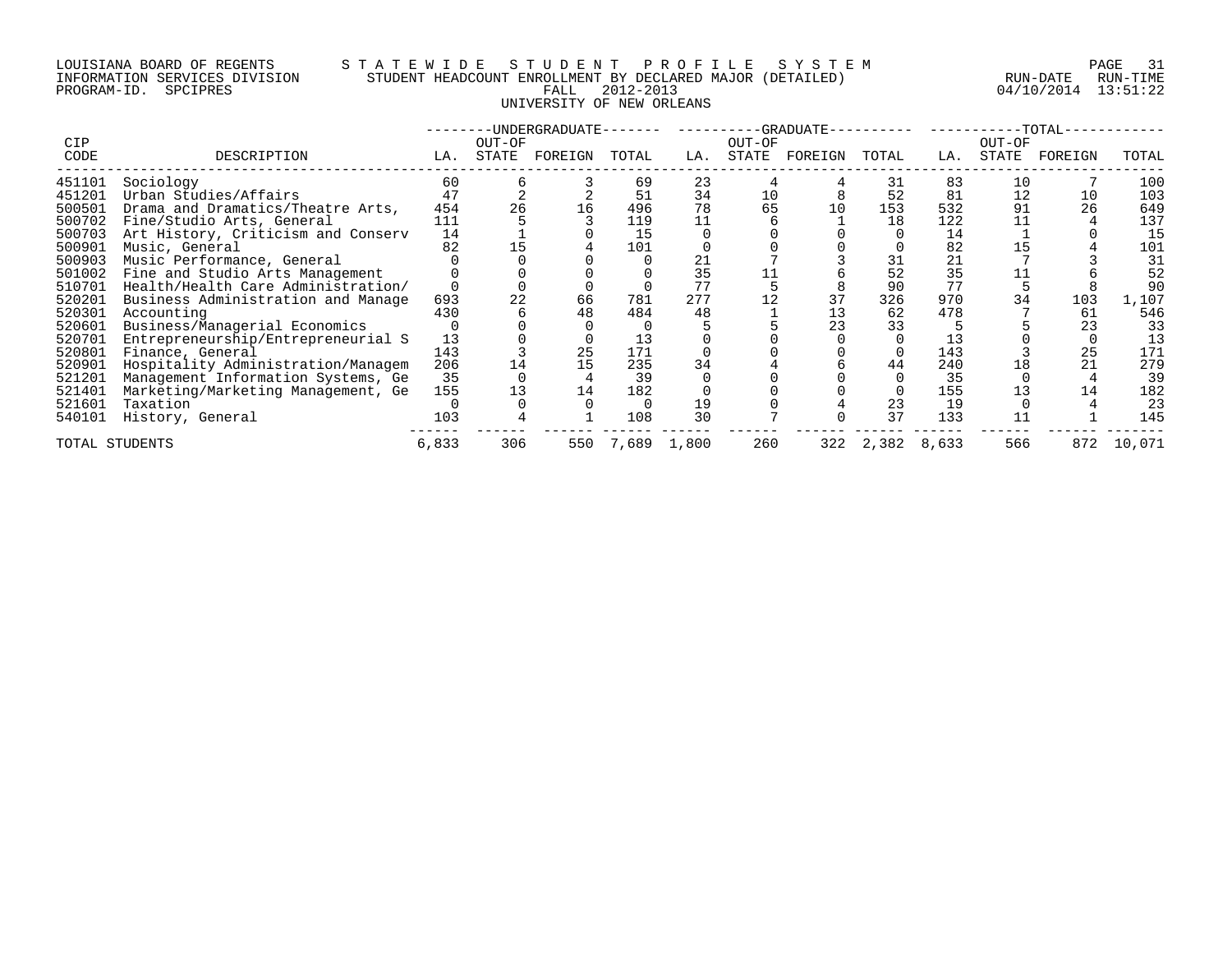# LOUISIANA BOARD OF REGENTS S T A T E W I D E S T U D E N T P R O F I L E S Y S T E M PAGE 32 INFORMATION SERVICES DIVISION STUDENT HEADCOUNT ENROLLMENT BY DECLARED MAJOR (DETAILED) RUN-DATE RUN-TIME PROGRAM-ID. SPCIPRES FALL 2012-2013 04/10/2014 13:51:22 L.S.U. LAW CENTER

| CIP<br>CODE      | DESCRIPTION                               |     | OUT-OF<br>STATE | -UNDERGRADUATE- | TOTAL |           | OUT-OF | -GRADUATE-- |           |           | OUT-OF | $-TOTAL-$ |           |
|------------------|-------------------------------------------|-----|-----------------|-----------------|-------|-----------|--------|-------------|-----------|-----------|--------|-----------|-----------|
|                  |                                           | LA. |                 | FOREIGN         |       | LA.       | STATE  | FOREIGN     | TOTAL     | LA.       | STATE  | FOREIGN   | TOTAL     |
| 000000<br>220101 | UNCOMMITTED STUDENTS **<br>$***$<br>Law   |     |                 |                 |       | 22<br>457 | 187    |             | 23<br>651 | 22<br>457 | 187    |           | 23<br>651 |
|                  | 220201 Advanced Legal Research/Studies, G |     |                 |                 |       |           |        |             |           |           |        |           |           |
|                  | TOTAL STUDENTS                            |     |                 |                 |       | 480       | 189    |             | 681       | 480       | 189    |           | 681       |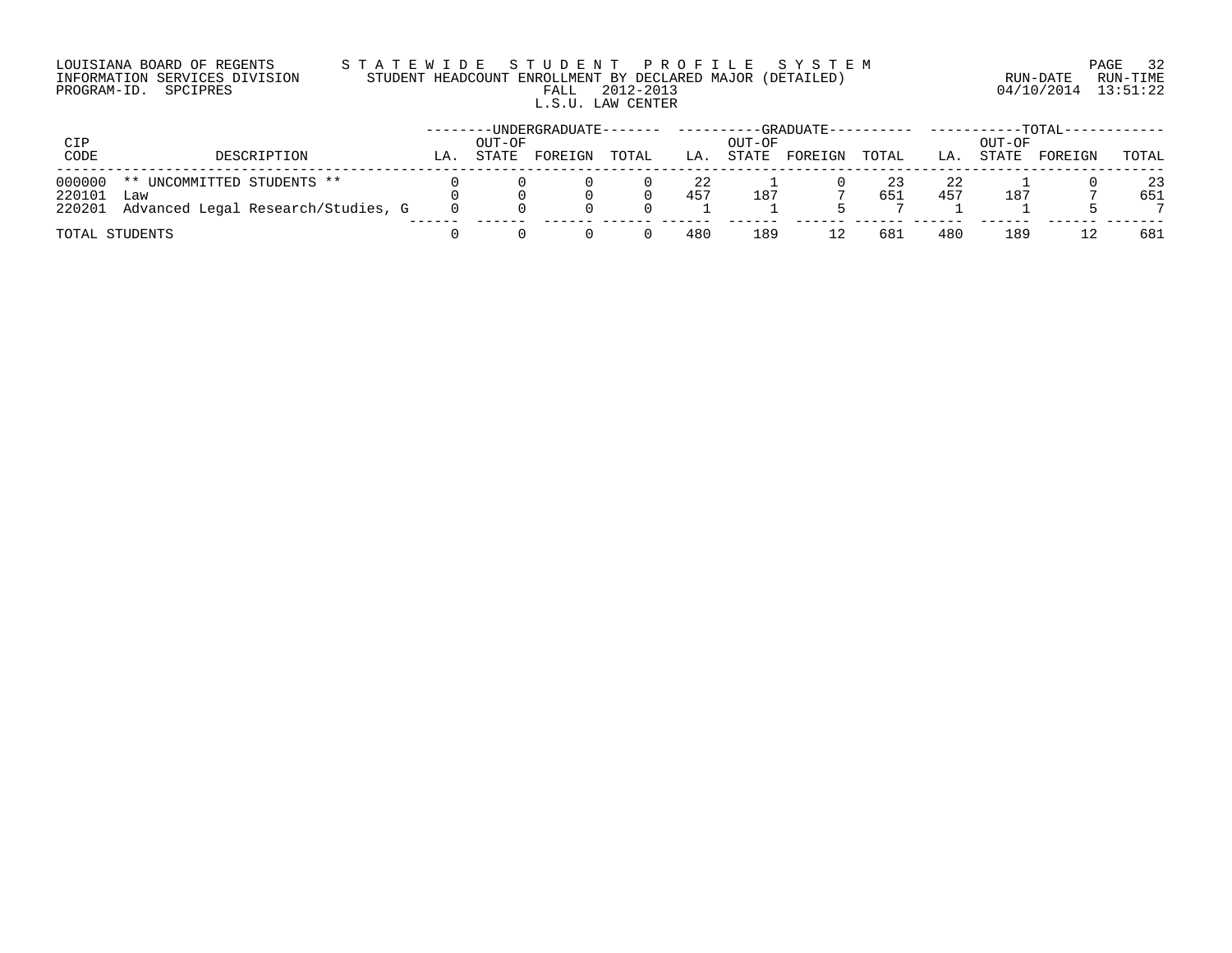# LOUISIANA BOARD OF REGENTS S T A T E W I D E S T U D E N T P R O F I L E S Y S T E M PAGE 33 INFORMATION SERVICES DIVISION STUDENT HEADCOUNT ENROLLMENT BY DECLARED MAJOR (DETAILED) RUN-DATE RUN-TIME PROGRAM-ID. SPCIPRES FALL 2012-2013 04/10/2014 13:51:22 SOUTHERN U. AT BATON ROUGE

|                  |                                                                          |                      |                                   |                          |                         |                      |                      | --------UNDERGRADUATE------- ---------GRADUATE---------- -----------TOTAL----------- |                      |                |                      |                   |              |
|------------------|--------------------------------------------------------------------------|----------------------|-----------------------------------|--------------------------|-------------------------|----------------------|----------------------|--------------------------------------------------------------------------------------|----------------------|----------------|----------------------|-------------------|--------------|
| CIP              |                                                                          |                      | OUT-OF                            |                          |                         |                      | OUT-OF               |                                                                                      |                      |                | OUT-OF               |                   |              |
| CODE             | DESCRIPTION<br>LA. STATE FOREIGN TOTAL                                   |                      |                                   |                          |                         |                      |                      | LA. STATE FOREIGN TOTAL                                                              |                      |                |                      | LA. STATE FOREIGN | TOTAL        |
| 000000           | ** UNCOMMITTED STUDENTS **<br>$50$<br>$62$<br>$1$<br>$27$                |                      | 8                                 | 11                       | 69                      | 54                   | 9                    | 3                                                                                    | 66                   | 104            | 17                   | 14                | 135          |
|                  | 010000 Agriculture, General                                              |                      | 11                                | $\overline{1}$           | 74                      | $\mathbf{1}$         | $\overline{0}$       | $\overline{0}$                                                                       | $\mathbf{1}$         | 63             | 11                   | $\mathbf{1}$      | 75           |
|                  | 010103 Agricultural Economics                                            |                      | $\Omega$                          | $\Omega$                 | $\overline{1}$          | $\overline{0}$       | $\overline{0}$       | $\overline{0}$                                                                       | $\Omega$             | $\overline{1}$ | $\Omega$             | $\Omega$          | -1           |
|                  | 030508 Urban Forestry                                                    | 27                   | 2                                 | $\mathbf 0$              | 29                      | 36                   | 3                    | 5                                                                                    | 44                   | 63             | 5                    |                   | 73           |
| 040201           | Architecture                                                             | 60                   | 13                                | 2                        | 75                      | $\overline{0}$       | $\Omega$             | $\overline{0}$                                                                       | $\Omega$             | 60             | 13                   | 2                 | 75           |
| 090102           | Mass Communication/Media Studies                                         | 180                  | 44                                | $\Omega$                 | 224                     | 18                   | $\mathbf{1}$         | $\overline{0}$                                                                       | 19                   | 198            | 45                   | $\Omega$          | 243          |
|                  | 110701 Computer Science                                                  | 125                  | 20                                | 1                        | 146                     | 17                   | 3                    | 22                                                                                   | 42                   | 142            | 23                   | 23                | 188          |
| 130401           | Educational Leadership and Adminis                                       | $\Omega$             | $\overline{0}$                    | $\Omega$                 | $\overline{0}$          | 58                   | $\overline{2}$       | $\Omega$                                                                             | 60                   | 58             | 2                    | $\Omega$          | 60           |
| 131001           | Special Education and Teaching, Ge                                       | 5                    | 1                                 | $\Omega$                 | -6                      | - 5                  | $\Omega$             | $\Omega$                                                                             | $-5$                 | 10             | 1                    | $\Omega$          | 11           |
|                  | 131101 Counselor Education/School Counsel                                | $\Omega$             | $\Omega$                          | $\Omega$                 | $\overline{0}$          | 41                   | $\Omega$             | $\mathbf{1}$                                                                         | 42                   | 41             | $\Omega$             | 1                 | 42           |
| 131202           | Elementary Education and Teaching                                        | 156                  | 19                                | $\overline{1}$           | 176                     | 10                   | $\Omega$             | $\Omega$                                                                             | 10                   | 166            | 19                   | 1                 | 186          |
| 131203           | Junior High/Intermediate/Middle Sc                                       | 5                    | $\Omega$                          | $\Omega$                 |                         | $\mathbf 0$          | $\Omega$             | $\Omega$                                                                             | $\overline{0}$       | 5              | $\Omega$             | $\Omega$          |              |
| 131210           | Early Childhood Education and Teac                                       | 4                    | $\overline{0}$                    | $\Omega$                 | 4                       | $\Omega$             | $\Omega$             | $\Omega$                                                                             | $\Omega$             | 4              | $\overline{0}$       | $\Omega$          |              |
|                  | 131305 English/Language Arts Teacher Educ                                | 7                    | 1                                 | $\Omega$                 | 8                       | $\Omega$             | $\Omega$             | $\Omega$                                                                             | $\Omega$             | 7              | 1                    | $\Omega$          |              |
|                  | 131311 Mathematics Teacher Education                                     | 6                    | 3                                 | $\Omega$                 | 9                       | $\Omega$             | $\Omega$             | $\Omega$                                                                             | $\Omega$             | 6              | 3                    | $\Omega$          |              |
| 131312           | Music Teacher Education                                                  | 17                   | 12                                | $\Omega$                 | 29                      | $\mathbf{1}$         | $\Omega$             | $\Omega$                                                                             | $\mathbf{1}$         | 18             | 12                   | $\Omega$          | 30           |
|                  | 131314 Physical Education Teaching and Co                                | 8                    | 3                                 | $\Omega$                 | 11                      | $\Omega$             | $\Omega$             | $\Omega$                                                                             | $\Omega$             | 8              | 3                    | $\Omega$          | 11           |
| 131318           | Social Studies Teacher Education                                         | $\Omega$             | $\mathbf{1}$                      | $\Omega$                 | $\mathbf{1}$            | $\Omega$             |                      | $\Omega$                                                                             | $\Omega$             | $\Omega$       | $\mathbf{1}$         | $\Omega$          | 1            |
| 131323           | Chemistry Teacher Education                                              | $\Omega$             | $\mathbf{1}$                      | $\Omega$                 | $\mathbf{1}$            | $\Omega$             | $\Omega$             | $\Omega$                                                                             | $\Omega$             | $\Omega$       | $\mathbf{1}$         | $\Omega$          | $\mathbf{1}$ |
|                  | 131399 Teacher Education and Professional                                | $\overline{0}$       | $\Omega$                          | $\Omega$                 | $\overline{0}$          | 26                   | $\Omega$             | 6                                                                                    | 32                   | 26             | $\Omega$             | 6                 | 32           |
| 140101           | Engineering, General                                                     | $\Omega$             | $\overline{0}$                    | $\Omega$                 | $\Omega$                | 22                   | 3                    | 12                                                                                   | 37                   | 22             | 3                    | 12                | 37           |
|                  | 140801 Civil Engineering, General                                        | 71                   | 16                                | $\Omega$                 | 87                      | 2                    | $\Omega$             | $\Omega$                                                                             | 2                    | 73             | 16                   | $\Omega$          | 89           |
|                  | 141001 Electrical and Electronics Enginee                                | 131                  | 21                                | 3                        | 155                     | $\Omega$             | $\Omega$             | $\Omega$                                                                             | $\Omega$             | 131            | 21                   | 3                 | 155          |
| 141901           | Mechanical Engineering                                                   | 122                  | 20                                | 6                        | 148                     | 2                    | $\overline{0}$       | $\mathbf 0$                                                                          | 2                    | 124            | 20                   | 6                 | 150          |
| 150303           | Electrical, Electronic and Communi                                       | 49                   | 8                                 | $\Omega$                 | 57                      | 1                    | $\Omega$             | $\Omega$                                                                             | 1                    | 50             | 8                    | $\Omega$          | 58           |
| 160905           | Spanish Language and Literature                                          | 2                    | 1                                 | $\Omega$                 | $\overline{\mathbf{3}}$ | $\Omega$             | $\Omega$             | $\Omega$                                                                             | $\Omega$             | 2              | 1                    | $\Omega$          | 3            |
|                  | 190101 Family and Consumer Sciences/Human                                | 167                  | 16                                | $\mathbf 0$              | 183                     | 5                    | $\Omega$             | $\mathbf 0$                                                                          | 5                    | 172            | 16                   | $\Omega$          | 188          |
| 230101           | English Language and Literature, G                                       | 56                   | $\overline{\phantom{a}}$          | $\Omega$                 | 59                      | $\mathbf 0$          | $\mathbf{1}$         | $\mathbf 0$                                                                          | <sup>1</sup>         | 56             | 4                    | $\Omega$          | 60           |
| 260101           | Biology/Biological Sciences, Gener                                       | 222                  | 59                                | $\overline{4}$           | 285                     | 18                   | $\Omega$             | $\Omega$                                                                             | 18                   | 240            | 59                   | 4                 | 303          |
|                  | 261006 Environmental Toxicology                                          | $\bigcap$            | $\Omega$                          | $\Omega$                 | $\overline{0}$          | 12                   | 4                    | 6                                                                                    | 22                   | 12             | $4\overline{ }$      | 6                 | 22           |
|                  | 270101 Mathematics, General                                              | 11                   | 2                                 | $\Omega$                 | 13                      | $\mathbf{1}$         | $\Omega$             | $\Omega$                                                                             | 1                    | 12             | 2                    | $\Omega$          | 14           |
| 270199           | Mathematics, Other                                                       | 13                   | $\overline{3}$                    | 1                        | 17                      | $\mathbf{1}$         | $\Omega$             | $\mathbf 0$                                                                          | 1                    | 14             | $\overline{3}$       | 1                 | 18           |
|                  | 309999 Multi-/Interdisciplinary Studies,                                 | 215                  | 42                                | $\Omega$                 | 257                     | 2                    | $\Omega$             | $\Omega$                                                                             | 2                    | 217            | 42                   | $\Omega$          | 259          |
| 400501           | Chemistry, General                                                       | 62                   | 9                                 | $\Omega$                 | 71                      | 2                    | $\Omega$             | $\Omega$                                                                             | 2                    | 64             | 9                    | $\Omega$          | 73           |
| 400801           | Physics, General                                                         | $\overline{7}$       | 2                                 | $\Omega$                 | - 9                     | $\Omega$             | $\Omega$             | $\Omega$                                                                             | $\overline{0}$       | $\overline{7}$ | 2                    | $\Omega$          | - 9          |
| 420101           | Psychology, General                                                      | 236                  | 48                                | $\mathbf{1}$             | 285                     | 8                    | $\Omega$             | $\mathbf 0$                                                                          | 8                    | 244            | 48                   | 1                 | 293          |
|                  | 430104 Criminal Justice/Safety Studies                                   | 289                  | 63                                | $\Omega$                 | 352                     | 57                   | 2                    | $\mathbf 0$                                                                          | 59                   | 346            | 65                   | $\Omega$          | 411          |
|                  | 440401 Public Administration                                             | $\bigcap$            | $\Omega$                          | $\Omega$                 | $\overline{0}$          | 98                   | 3                    | 2                                                                                    | 103                  | 98             | 3                    | 2                 | 103          |
|                  | 440501 Public Policy Analysis, General                                   | $\overline{0}$       | $\overline{0}$                    | $\mathbf 0$              | $\overline{0}$          | 32                   | 1                    | 6                                                                                    | 39                   | 32             | $\mathbf{1}$         | 6                 | 39           |
|                  | 440701 Social Work                                                       | 123                  | 8                                 | $\mathbf{1}$             | 132                     | $\overline{0}$       | $\Omega$             | $\Omega$                                                                             | $\overline{0}$       | 123            | 8                    | 1                 | 132          |
|                  | 450101 Social Sciences, General                                          | $\overline{0}$       | $\Omega$                          | $\Omega$                 | $\overline{0}$          | 53                   | 4                    | $\mathbf 0$                                                                          | 57                   | 53             |                      | $\Omega$          | 57           |
|                  | 451001 Political Science and Government,                                 | 92                   | 10 <sup>°</sup>                   | $\Omega$                 | 102                     | 1                    | $\Omega$             | $\Omega$                                                                             | $\mathbf{1}$         | 93             | 10                   | $\Omega$          | 103          |
| 451101           | Sociology                                                                | 76                   | 11                                | $\Omega$                 | 87                      | 3                    | $\Omega$             | $\mathbf 0$                                                                          | 3                    | 79             | 11                   | $\Omega$          | 90           |
| 500501           | Drama and Dramatics/Theatre Arts,                                        | - 9                  | $\Omega$                          | $\Omega$                 | - 9                     | $\Omega$             | $\Omega$             | $\Omega$                                                                             | $\Omega$             | 9              | $\Omega$             | $\Omega$          | - 9          |
| 500702           | Fine/Studio Arts, General                                                | 10 <sup>1</sup>      | 2<br>$\overline{3}$               | $\mathbf{1}$<br>$\Omega$ | 13                      | $\Omega$<br>$\Omega$ | $\Omega$<br>$\Omega$ | $\Omega$                                                                             | $\Omega$<br>$\Omega$ | 10             | 2                    | 1<br>$\Omega$     | 13           |
| 500903           | Music Performance, General                                               | 13 <sup>°</sup>      |                                   |                          | 16                      |                      |                      | $\Omega$<br>$\mathbf 0$                                                              |                      | 13             | $\overline{3}$       | $\Omega$          | 16           |
| 510204           | Audiology/Audiologist and Speech-L                                       | 41<br>$\overline{0}$ | 10 <sup>°</sup><br>$\overline{0}$ | $\mathbf 0$<br>$\Omega$  | 51                      | 55                   | 12                   |                                                                                      | 67                   | 96             | 22                   |                   | 118          |
| 511502<br>512309 | Psychiatric/Mental Health Services                                       | 117                  | 22                                | 1                        | $\overline{0}$<br>140   | 72<br>25             | 2<br>$\mathbf{1}$    | $\mathbf{1}$<br>$\Omega$                                                             | 75<br>26             | 72<br>142      | $\overline{2}$<br>23 | 1                 | -75<br>166   |
| 512310           | Therapeutic Recreation/Recreationa<br>Vocational Rehabilitation Counseli | 124                  | 25                                | $\mathbf{1}$             | 150                     | 24                   | 25                   | $\cap$                                                                               | 49                   | 148            | 50                   |                   | 199          |
|                  |                                                                          |                      |                                   |                          |                         |                      |                      |                                                                                      |                      |                |                      |                   |              |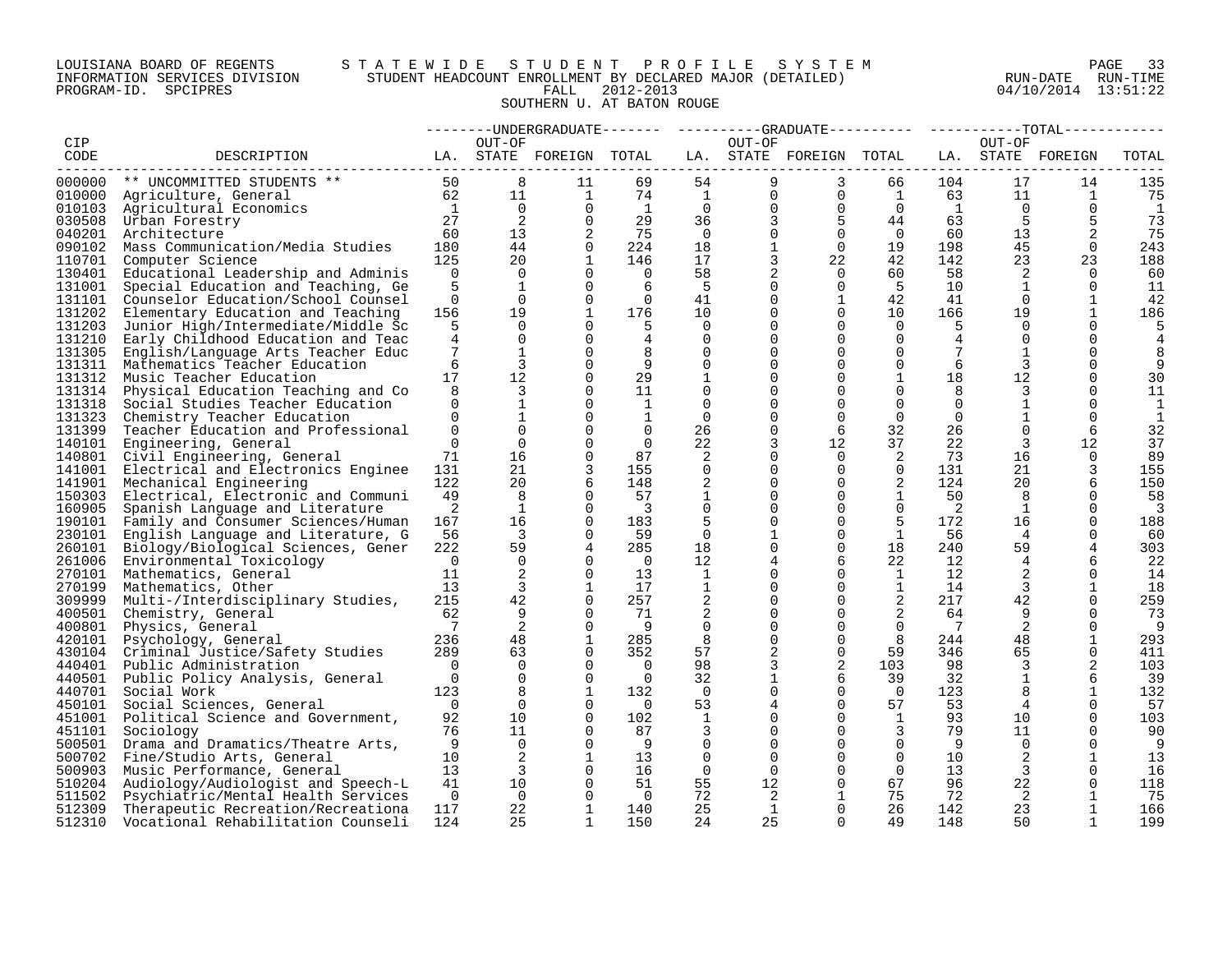# LOUISIANA BOARD OF REGENTS S T A T E W I D E S T U D E N T P R O F I L E S Y S T E M PAGE 34 INFORMATION SERVICES DIVISION STUDENT HEADCOUNT ENROLLMENT BY DECLARED MAJOR (DETAILED) RUN-DATE RUN-TIME PROGRAM-ID. SPCIPRES FALL 2012-2013 04/10/2014 13:51:22 SOUTHERN U. AT BATON ROUGE

| <b>CIP</b> |                                    |       | OUT-OF | -UNDERGRADUATE- |       |       | OUT-OF | -GRADUATE- |       |       | OUT-OF | -TOTAL- |       |
|------------|------------------------------------|-------|--------|-----------------|-------|-------|--------|------------|-------|-------|--------|---------|-------|
| CODE       | DESCRIPTION                        | LA.   | STATE  | FOREIGN         | TOTAL | LA.   | STATE  | FOREIGN    | TOTAL | LA.   | STATE  | FOREIGN | TOTAL |
| 513801     | Registered Nursing/Registered Nurs | 976   | 67     |                 | 1,052 | 21    |        |            | 24    | 997   | 69     | 10      | 1,076 |
| 513805     | Family Practice Nurse/Nursing      |       |        |                 |       | 141   |        |            | 144   | 141   |        |         | 144   |
| 513808     | Nursing Science                    |       |        |                 |       |       |        |            |       |       |        |         | 11    |
| 513818     | Nursing Practice                   |       |        |                 |       |       |        |            |       |       |        |         |       |
| 513821     | Geriatric Nurse/Nursing            |       |        |                 |       |       |        |            |       |       |        |         |       |
| 520201     | Business Administration and Manage | 303   | 67     |                 | 373   | 105   |        |            | 116   | 408   |        |         | 489   |
| 520301     | Accounting                         | 178   | 25     |                 | 206   |       |        |            |       | 184   | 25     |         | 212   |
| 520601     | Business/Managerial Economics      |       |        |                 | 14    |       |        |            |       |       |        |         | 14    |
| 520801     | Finance, General                   | 36    |        |                 | 49    |       |        |            |       | 37    |        |         | 50    |
| 521206     | Information Resources Management   |       |        |                 |       |       |        |            |       |       |        |         |       |
| 521401     | Marketing/Marketing Management, Ge | 66    | 25     |                 | 93    |       |        |            |       | 68    | 25     |         | 95    |
| 540101     | History, General                   | 45    |        |                 | 58    |       |        |            |       | 48    |        |         | 61    |
|            | TOTAL STUDENTS                     | 4,587 | 755    | 54              | 5,396 | 1,057 | 88     | 70         | 1,215 | 5,644 | 843    | 124     | 6,611 |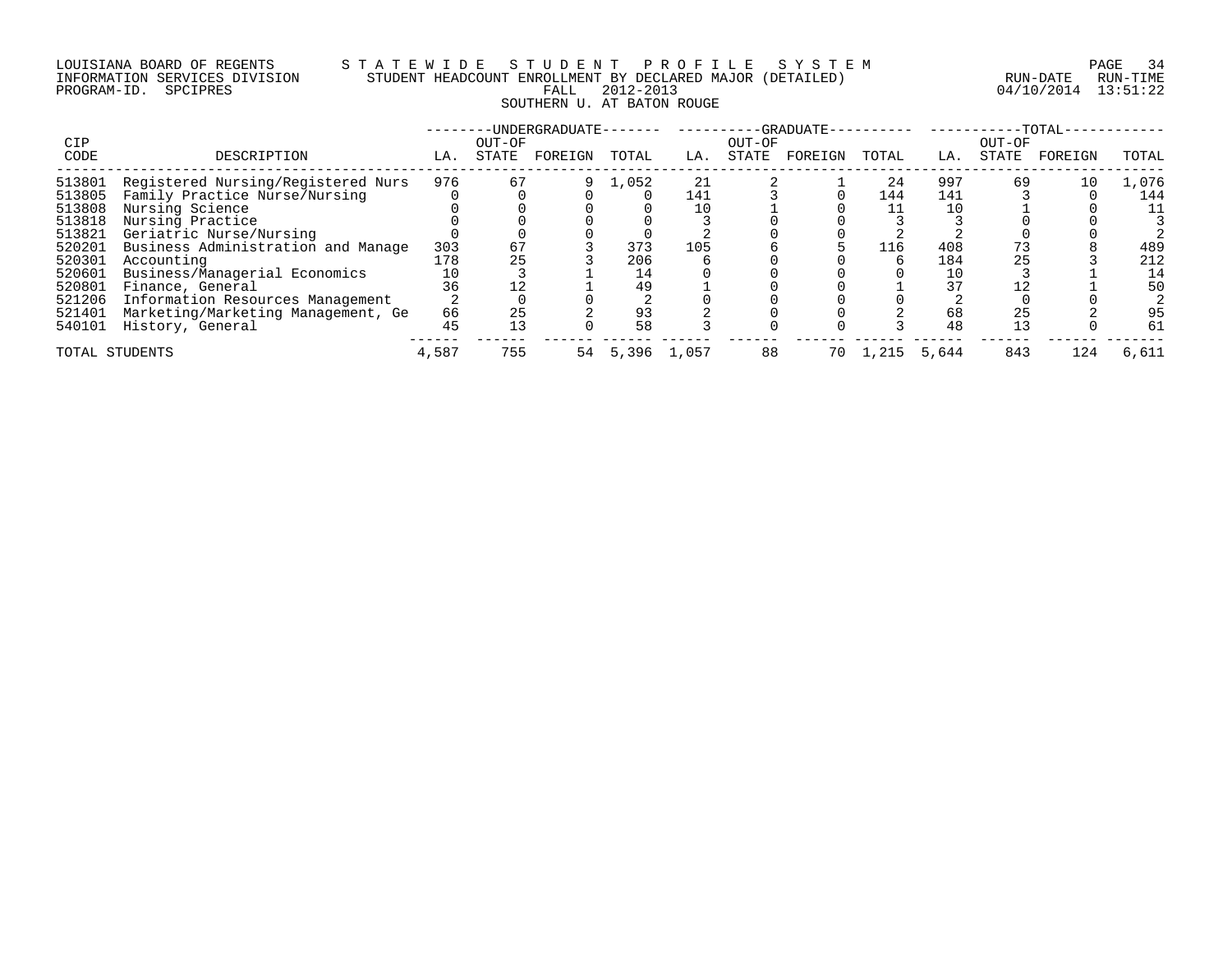# LOUISIANA BOARD OF REGENTS S T A T E W I D E S T U D E N T P R O F I L E S Y S T E M PAGE 35 INFORMATION SERVICES DIVISION STUDENT HEADCOUNT ENROLLMENT BY DECLARED MAJOR (DETAILED) RUN-DATE RUN-TIME PROGRAM-ID. SPCIPRES FALL 2012-2013 04/10/2014 13:51:22 SOUTHERN U. AT NEW ORLEANS

|                |                                    |          |        | -UNDERGRADUATE- |       |     |        | -GRADUATE- |       |       |        | -TOTAL- |       |
|----------------|------------------------------------|----------|--------|-----------------|-------|-----|--------|------------|-------|-------|--------|---------|-------|
| <b>CIP</b>     |                                    |          | OUT-OF |                 |       |     | OUT-OF |            |       |       | OUT-OF |         |       |
| CODE           | DESCRIPTION                        | LA.      | STATE  | FOREIGN         | TOTAL | LA. | STATE  | FOREIGN    | TOTAL | LA.   | STATE  | FOREIGN | TOTAL |
| 000000         | ** UNCOMMITTED STUDENTS **         | 223      |        |                 | 224   |     |        |            |       | 223   |        |         | 224   |
| 131202         | Elementary Education and Teaching  | 219      | 12     |                 | 231   |     |        |            |       | 219   |        |         | 231   |
| 190707         | Family and Community Services      | 82       |        |                 | 88    |     |        |            |       | 82    |        |         | 88    |
| 230101         | English Language and Literature, G | 37       |        |                 | 37    |     |        |            |       | 37    |        |         | 37    |
| 240102         | General Studies                    | 90       |        |                 | 94    |     |        |            |       | 90    |        |         | 94    |
| 260101         | Biology/Biological Sciences, Gener | 307      |        |                 | 323   |     |        |            |       | 307   |        |         | 323   |
| 270101         | Mathematics, General               | 58       |        |                 | 61    |     |        |            |       | 58    |        |         | 61    |
| 301401         | Museology/Museum Studies           |          |        |                 |       |     |        |            | 25    | 23    |        |         | 25    |
| 420101         | Psychology, General                | 199      | 14     |                 | 214   |     |        |            |       | 199   | 14     |         | 214   |
| 430104         | Criminal Justice/Safety Studies    | 285      | 19     |                 | 304   | 83  |        |            | 89    | 368   |        |         | 393   |
| 440401         | Public Administration              | 65       |        |                 | 68    |     |        |            |       | 65    |        |         | 68    |
| 440701         | Social Work                        | 257      |        |                 | 270   | 298 |        |            | 314   | 555   | 28     |         | 584   |
| 451101         | Sociology                          | 12       |        |                 | 13    |     |        |            |       | 12    |        |         | 13    |
| 510706         | Health Information/Medical Records | 102      |        |                 | 103   |     |        |            |       | 102   |        |         | 103   |
| 511501         | Substance Abuse/Addiction Counseli | 94       |        |                 | 99    |     |        |            |       | 94    |        |         | 99    |
| 520701         | Entrepreneurship/Entrepreneurial S | 284      |        |                 | 308   |     |        |            |       | 284   |        |         | 308   |
| 521201         | Management Information Systems, Ge | 95       |        |                 | 102   |     |        |            |       | 95    |        |         | 102   |
| 521299         | Management Information Systems and | $\Omega$ |        |                 |       |     |        |            | 53    | 51    |        |         | 53    |
| 540101         | History, General                   | 23       |        |                 | 26    |     |        |            |       | 23    |        |         | 26    |
| TOTAL STUDENTS |                                    | 2,432    | 127    |                 | 2,565 | 455 | 25     |            | 481   | 2,887 | 152    |         | 3,046 |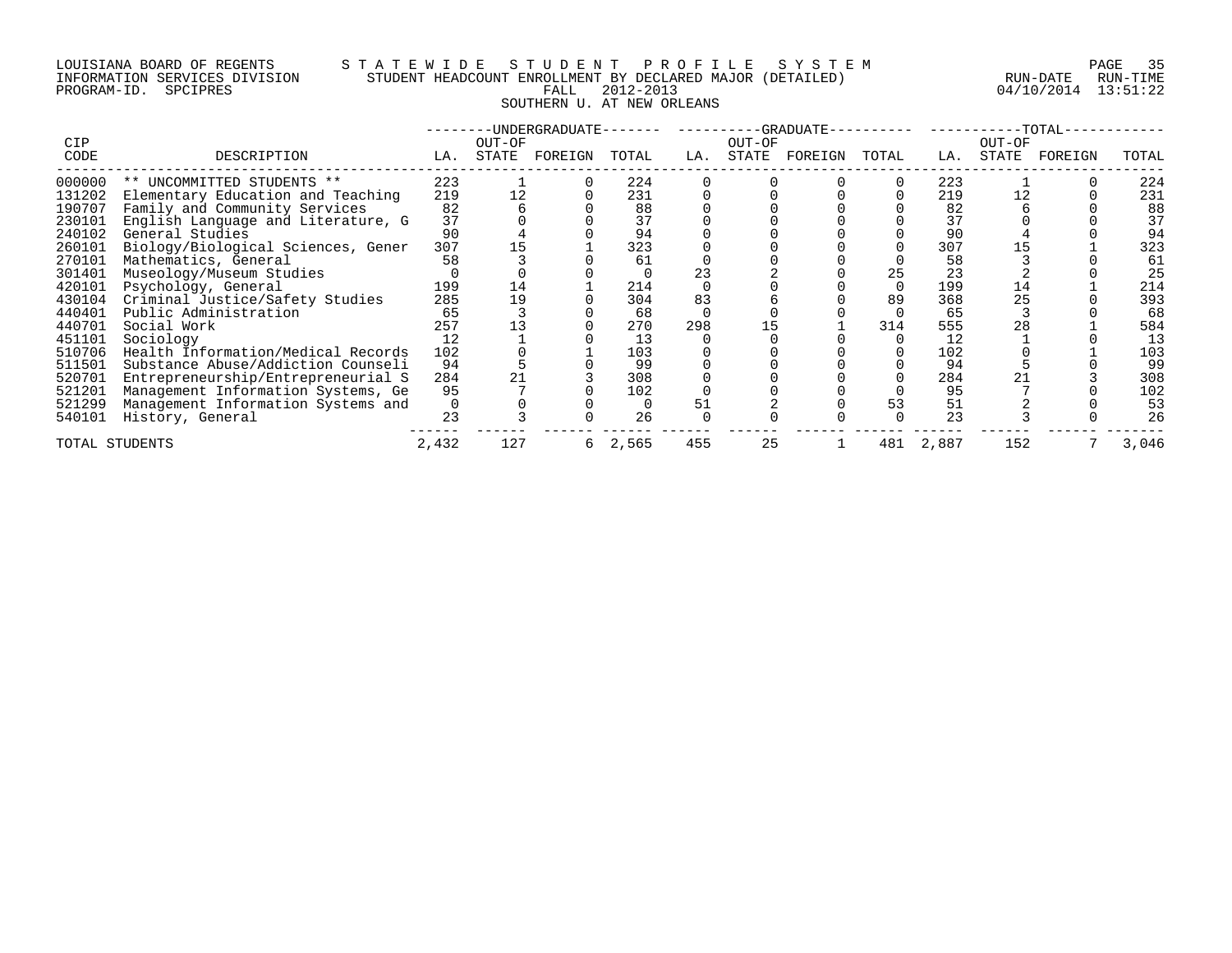# LOUISIANA BOARD OF REGENTS S T A T E W I D E S T U D E N T P R O F I L E S Y S T E M PAGE 36 INFORMATION SERVICES DIVISION STUDENT HEADCOUNT ENROLLMENT BY DECLARED MAJOR (DETAILED) RUN-DATE RUN-TIME PROGRAM-ID. SPCIPRES FALL 2012-2013 04/10/2014 13:51:22 SOUTHERN U. AT SHREVEPORT

|             |                                    |       |                 | --------UNDERGRADUATE------- |       |          |        | ---------GRADUATE---------- |          |       | $------TOTAL---$ |         |       |
|-------------|------------------------------------|-------|-----------------|------------------------------|-------|----------|--------|-----------------------------|----------|-------|------------------|---------|-------|
| CIP<br>CODE | DESCRIPTION                        | LA.   | OUT-OF<br>STATE | FOREIGN                      | TOTAL | LA.      | OUT-OF | STATE FOREIGN TOTAL         |          | LA.   | OUT-OF<br>STATE  | FOREIGN | TOTAL |
|             |                                    |       |                 |                              |       |          |        |                             |          |       |                  |         |       |
| 000000      | ** UNCOMMITTED STUDENTS **         | 289   |                 |                              | 291   |          |        |                             |          | 289   |                  |         | 291   |
| 100203      | Recording Arts Technology/Technici | 6     |                 |                              | 6     | $\Omega$ |        |                             | 0        | 6     |                  |         |       |
| 110401      | Information Science/Studies        |       |                 |                              |       |          |        |                             |          |       |                  |         |       |
| 110701      | Computer Science                   | 41    |                 |                              | 41    |          |        |                             |          | 41    |                  |         | 41    |
| 120504      | Restaurant, Culinary, and Catering | 10    |                 |                              | 10    |          |        |                             |          | 10    |                  |         | 10    |
| 131209      | Kindergarten/Preschool Education a | 5     |                 |                              |       |          |        |                             |          |       |                  |         |       |
| 150303      | Electrical, Electronic and Communi | 10    |                 |                              | 10    |          |        |                             |          | 10    |                  |         | 10    |
| 190604      | Facilities Planning and Management | 10    |                 |                              | 10    |          |        |                             |          | 10    |                  |         | 10    |
| 190706      | Child Development                  | 14    |                 |                              | 15    |          |        |                             |          | 14    |                  |         | 15    |
| 240102      | General Studies                    | 575   | 31              |                              | 606   |          |        |                             |          | 575   | 31               |         | 606   |
| 240199      | Liberal Arts and Sciences, General | 2     |                 |                              |       |          |        |                             |          | 2     |                  |         |       |
| 260101      | Biology/Biological Sciences, Gener | 47    |                 |                              | 51    |          |        |                             |          | 47    |                  |         | 51    |
| 400501      | Chemistry, General                 |       |                 |                              |       |          |        |                             |          |       |                  |         |       |
| 430103      | Criminal Justice/Law Enforcement A | 142   |                 |                              | 145   |          |        |                             | 0        | 142   |                  |         | 145   |
| 470608      | Aircraft Powerplant Technology/Tec | 40    |                 |                              | 41    |          |        |                             |          | 40    |                  |         | 41    |
| 510602      | Dental Hygiene/Hygienist           | 108   |                 |                              | 110   |          |        |                             | $\Omega$ | 108   |                  |         | 110   |
| 510707      | Health Information/Medical Records | 67    |                 |                              | 67    |          |        |                             |          | 67    |                  |         | 67    |
| 510904      | Emergency Medical Technology/Techn | 10    |                 |                              | 10    |          |        |                             |          | 10    |                  |         | 10    |
| 510908      | Respiratory Care Therapy/Therapist | 75    |                 |                              | 75    |          |        |                             |          | 75    |                  |         | 75    |
| 510909      | Surgical Technology/Technologist   | 39    |                 |                              | 39    |          |        |                             |          | 39    |                  |         | 39    |
| 510911      | Radiologic Technology/Science - Ra | 204   |                 |                              | 207   |          |        |                             | $\Omega$ | 204   |                  |         | 207   |
| 511004      | Clinical/Medical Laboratory Techni | 26    |                 |                              | 26    |          |        |                             |          | 26    |                  |         | 26    |
| 511009      | Phlebotomy Technician/Phlebotomist | 43    |                 |                              | 43    |          |        |                             |          | 43    |                  |         | 43    |
| 511011      | Renal/Dialysis Technologist/Techni | 18    |                 |                              | 18    |          |        |                             |          | 18    |                  |         | 18    |
| 511012      | Sterile Processing Technology/Tech |       |                 |                              |       |          |        |                             |          |       |                  |         |       |
| 511501      | Substance Abuse/Addiction Counseli | 85    |                 |                              | 85    |          |        |                             |          | 85    |                  |         | 85    |
| 513801      | Registered Nursing/Registered Nurs | 792   |                 |                              | 798   |          |        |                             | $\Omega$ | 792   |                  |         | 798   |
| 520101      | Business/Commerce, General         | 150   |                 |                              | 152   |          |        |                             | $\Omega$ | 150   |                  |         | 152   |
| 520201      | Business Administration and Manage | 3     |                 |                              |       |          |        |                             |          |       |                  |         |       |
| 520302      | Accounting Technology/Technician a | 48    |                 |                              | 49    | 0        |        |                             |          | 48    |                  |         | 49    |
| 520901      | Hospitality Administration/Managem | 6     |                 |                              |       |          |        |                             |          |       |                  |         |       |
|             | TOTAL STUDENTS                     | 2,874 | 55              | $\overline{2}$               | 2,931 | 0        | 0      | O                           | 0        | 2,874 | 55               | 2       | 2,931 |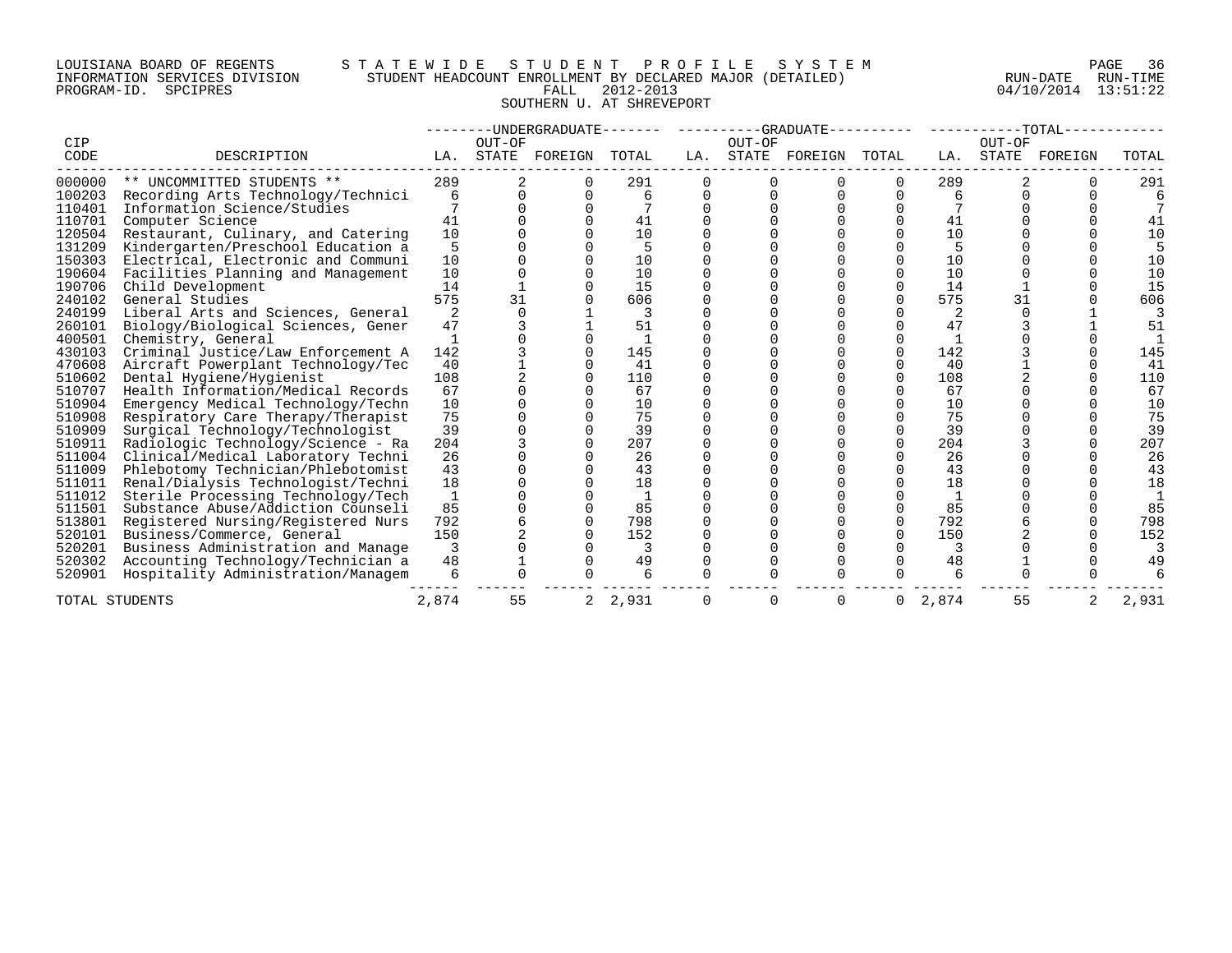# LOUISIANA BOARD OF REGENTS S T A T E W I D E S T U D E N T P R O F I L E S Y S T E M PAGE 37 INFORMATION SERVICES DIVISION STUDENT HEADCOUNT ENROLLMENT BY DECLARED MAJOR (DETAILED) RUN-DATE RUN-TIME PROGRAM-ID. SPCIPRES FALL 2012-2013 04/10/2014 13:51:22 SOUTHERN LAW CENTER

|                |             |    |                 | --------UNDERGRADUATE--------     ----------GRADUATE----------- |             |     |        |               |           |     |                 | -----------TOTAL------------ |       |
|----------------|-------------|----|-----------------|-----------------------------------------------------------------|-------------|-----|--------|---------------|-----------|-----|-----------------|------------------------------|-------|
| CIP<br>CODE    | DESCRIPTION | LA | OUT-OF<br>STATE | FOREIGN                                                         | TOTAL       | LA. | OUT-OF | STATE FOREIGN | TOTAL     | LA. | OUT-OF<br>STATE | FOREIGN                      | TOTAL |
| 220101 Law     |             |    | $\Omega$        |                                                                 | 0 0 567 188 |     |        |               | 0 755 567 |     | 188             |                              | 755   |
| TOTAL STUDENTS |             |    | $\cap$          |                                                                 | $\Omega$    | 567 | 188    |               | 0 755     | 567 | 188             |                              | 755   |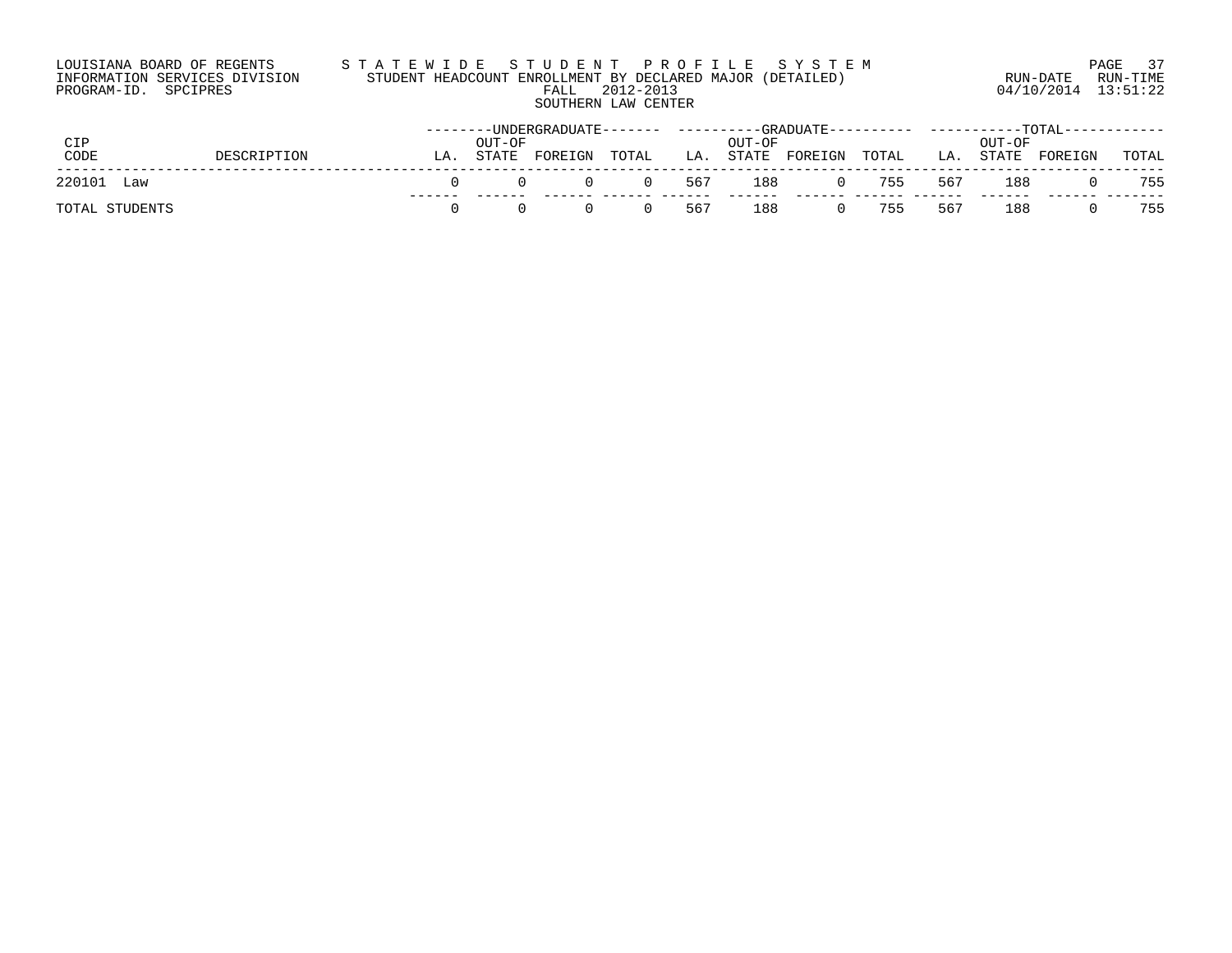PROGRAM-ID. SPCIPRES

# LOUISIANA BOARD OF REGENTS STATEWIDE STUDENT PROFILE SYSTEM NAGE 38 INFORMATION SERVICES DIVISION STUDENT HEADCOUNT ENROLLMENT BY DECLARED MAJOR (DETAILED) RUN-DATE RUN-DATE RUN-TIME<br>PROGRAM-ID. SPCIPRES 13:51:22 BATON ROUGE COMMUNITY COLLEGE

| CIP            |                                          |       | OUT-OF | -UNDERGRADUATE--- |           |     | OUT-OF | ----------GRADUATE-- |       |       | OUT-OF | $-TOTAL-$ |       |
|----------------|------------------------------------------|-------|--------|-------------------|-----------|-----|--------|----------------------|-------|-------|--------|-----------|-------|
| CODE           | DESCRIPTION                              | LA.   | STATE  | FOREIGN           | TOTAL     | LA. | STATE  | FOREIGN              | TOTAL | LA.   | STATE  | FOREIGN   | TOTAL |
| 000000         | ** UNCOMMITTED STUDENTS **               | 328   |        |                   | 334       |     |        |                      |       | 328   |        |           | 334   |
| 110101         | Computer and Information Sciences,       | 280   |        | 14                | 297       |     |        |                      |       | 280   |        | 14        | 297   |
| 110901         | Computer Systems Networking and Te       | 9     |        |                   |           |     |        |                      |       | 9     |        |           |       |
| 130101         | Education, General                       | 325   |        |                   | 334       |     |        |                      |       | 325   |        |           | 334   |
| 140101         | Engineering, General                     | 324   |        | 14                | 347       |     |        |                      |       | 324   |        | 14        | 347   |
| 150699         | Industrial Production Technologies       | 143   |        |                   | 144       |     |        |                      |       | 143   |        |           | 144   |
| 190709         | Child Care Provider/Assistant            | 21    |        |                   | 21        |     |        |                      |       | 21    |        |           | 21    |
| 220302         | Legal Assistant/Paralegal                | 56    |        |                   | 61        |     |        |                      |       | 56    |        |           | 61    |
| 240101         | Liberal Arts and Sciences/Liberal        | 2,494 | 33     | 34                | 2,561     |     |        |                      |       | 2,494 | 33     | 34        | 2,561 |
| 240102         | General Studies                          | 153   |        |                   | 157       |     |        |                      |       | 153   |        |           | 157   |
| 240199         | Liberal Arts and Sciences, General 1,173 |       | 34     | 21                | 1,228     |     |        |                      |       | 1,173 | 34     | 21        | 1,228 |
| 419999         | Science Technologies/Technicians,        | 150   |        |                   | 157       |     |        |                      |       | 150   |        |           | 157   |
| 430107         | Criminal Justice/Police Science          | 409   |        |                   | 419       |     |        |                      |       | 409   |        |           | 419   |
| 439999         | Homeland Security, Law Enforcement       |       |        |                   |           |     |        |                      |       |       |        |           |       |
| 470609         | Avionics Maintenance Technology/Te       |       |        |                   |           |     |        |                      |       |       |        |           |       |
| 500402         | Commercial and Advertising Art           | 33    |        |                   | 34        |     |        |                      |       | 33    |        |           | 34    |
| 500602         | Cinematography and Film/Video Prod       | 187   |        |                   | 190       |     |        |                      |       | 187   |        |           | 190   |
| 510808         | Veterinary/Animal Health Technolog       | 34    |        |                   | 34        |     |        |                      |       | 34    |        |           | 34    |
| 510910         | Diagnostic Medical Sonography/Sono       |       |        |                   |           |     |        |                      |       |       |        |           |       |
| 513801         | Registered Nursing/Registered Nurs       | 157   |        |                   | 161       |     |        |                      |       | 157   |        |           | 161   |
| 520101         | Business/Commerce, General               | 1,102 | 24     | 21                | 1,147     |     |        |                      |       | 1,102 | 24     | 21        | 1,147 |
| 520302         | Accounting Technology/Technician a       | 126   |        | 10                | 138       |     |        |                      |       | 126   |        | 10        | 138   |
| 522001         | Construction Management                  | 161   |        |                   | 165       |     |        |                      |       | 161   |        |           | 165   |
| TOTAL STUDENTS |                                          | 7,672 | 137    |                   | 136 7,945 |     |        |                      | 0     | 7,672 | 137    | 136       | 7,945 |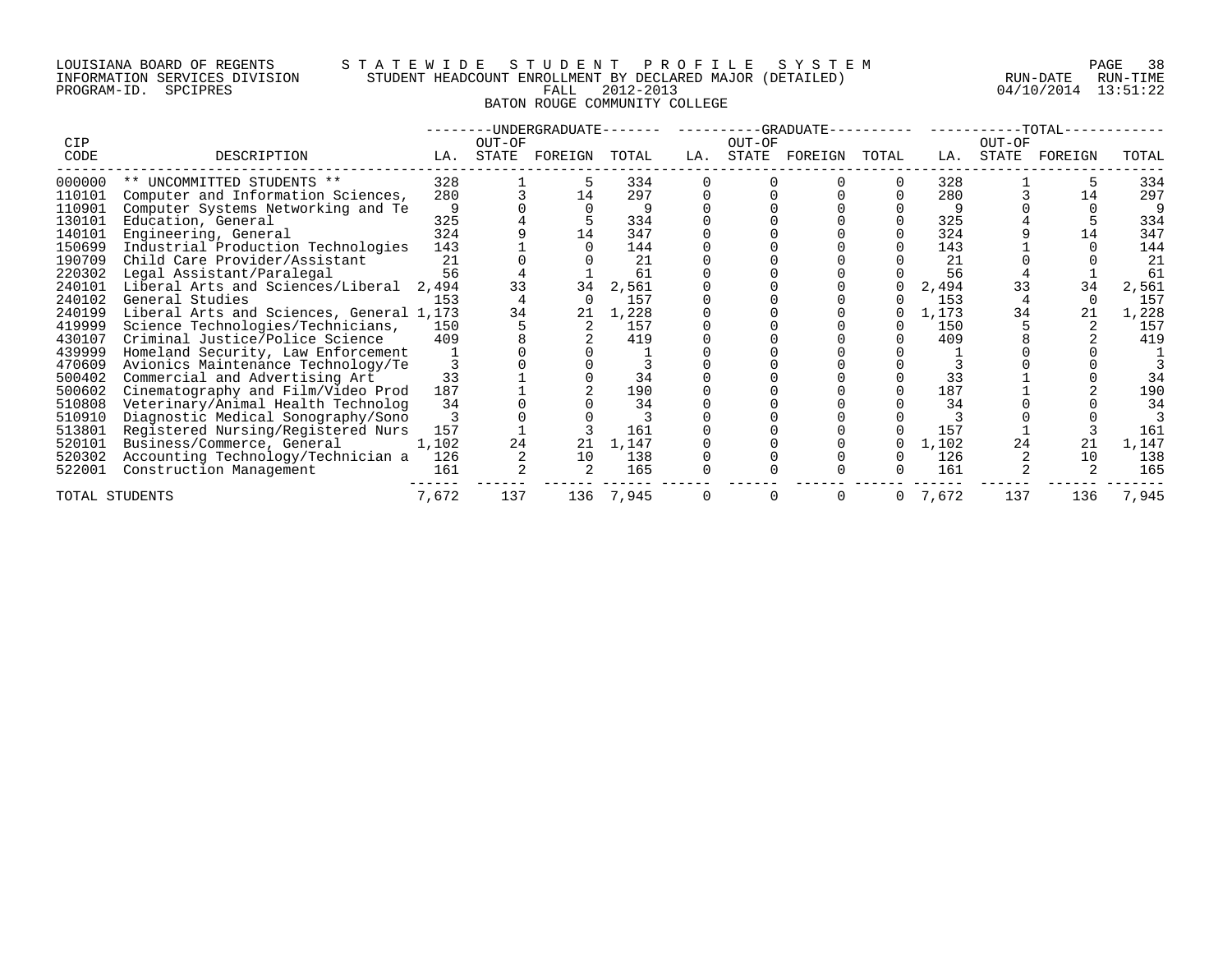# LOUISIANA BOARD OF REGENTS S T A T E W I D E S T U D E N T P R O F I L E S Y S T E M PAGE 39 INFORMATION SERVICES DIVISION STUDENT HEADCOUNT ENROLLMENT BY DECLARED MAJOR (DETAILED) RUN-DATE RUN-TIME PROGRAM-ID. SPCIPRES FALL 2012-2013 04/10/2014 13:51:22 BOSSIER PARISH COMMUNITY COLLEGE

|        |                                          |                |                |                         |                |          |                |                         |                |                |              | -----UNDERGRADUATE------- ---------GRADUATE--------- ------------TOTAL------- |       |
|--------|------------------------------------------|----------------|----------------|-------------------------|----------------|----------|----------------|-------------------------|----------------|----------------|--------------|-------------------------------------------------------------------------------|-------|
| CIP    |                                          |                | OUT-OF         |                         |                |          | OUT-OF         |                         |                |                | OUT-OF       |                                                                               |       |
| CODE   | DESCRIPTION                              |                |                | LA. STATE FOREIGN TOTAL |                |          |                | LA. STATE FOREIGN TOTAL |                |                |              | LA. STATE FOREIGN                                                             | TOTAL |
|        |                                          |                |                |                         |                |          |                |                         |                |                |              |                                                                               |       |
| 000000 | ** UNCOMMITTED STUDENTS **               | 600            | 3              | 0                       | 603            | 0        | $\overline{0}$ | $\overline{0}$          | $\overline{0}$ | 600            | 3            | $\Omega$                                                                      | 603   |
| 099999 | Communication, Journalism, and Rel       | <sup>1</sup>   | $\mathbf 0$    | $\Omega$                | $\mathbf{1}$   | 0        | $\mathbf 0$    | 0                       | $\Omega$       | $\overline{1}$ | $\Omega$     | $\Omega$                                                                      |       |
| 100201 | Photographic and Film/Video Techno       | 3              | $\Omega$       | $\Omega$                | 3              | $\Omega$ | $\Omega$       | $\Omega$                | $\Omega$       | 3              | $\Omega$     | $\Omega$                                                                      |       |
| 100202 | Radio and Television Broadcasting        | $\overline{4}$ | $\Omega$       | $\Omega$                | $\overline{4}$ | $\Omega$ | $\Omega$       | $\Omega$                | $\Omega$       | 4              | $\Omega$     | $\Omega$                                                                      |       |
| 100203 | Recording Arts Technology/Technici       | 2              | $\Omega$       | $\Omega$                | 2              | $\Omega$ | $\Omega$       | $\Omega$                | $\Omega$       | 2              | $\Omega$     | $\Omega$                                                                      |       |
| 100299 | Audiovisual Communications Technol       | 317            | 11             | 0                       | 328            | $\Omega$ | 0              | 0                       | $\mathbf 0$    | 317            | 11           | 0                                                                             | 328   |
| 100304 | Animation, Interactive Technology,       | 5              | $\Omega$       | $\Omega$                | - 5            | $\Omega$ | $\Omega$       | $\Omega$                | $\Omega$       | - 5            | $\Omega$     | ∩                                                                             | 5     |
| 110299 | Computer Programming, Other              | 24             | $\mathbf{1}$   | $\Omega$                | 25             | $\Omega$ | $\Omega$       | $\Omega$                | $\Omega$       | 24             | $\mathbf{1}$ | $\Omega$                                                                      | 25    |
| 110401 | Information Science/Studies              | 181            | 3              | $\mathbf{1}$            | 185            | $\Omega$ | $\Omega$       | $\Omega$                | $\Omega$       | 181            | 3            | $\mathbf{1}$                                                                  | 185   |
| 111001 | Network and System Administration/       | 12             | $\Omega$       | $\Omega$                | 12             | $\Omega$ | $\Omega$       | $\mathbf 0$             | $\Omega$       | 12             |              | $\Omega$                                                                      | 12    |
| 111002 | System, Networking, and LAN/WAN Ma       | 37             | $\mathbf 0$    | $\Omega$                | 37             | $\Omega$ | 0              | $\mathbf 0$             | $\Omega$       | 37             | 0            | $\Omega$                                                                      | 37    |
| 111003 | Computer and Information Systems S       | 87             | 2              | $\Omega$                | 89             | $\Omega$ | $\Omega$       | $\Omega$                | $\Omega$       | 87             | 2            | $\Omega$                                                                      | 89    |
| 111004 | Web/Multimedia Management and Webm       | 9              | $\Omega$       | $\Omega$                | 9              | $\Omega$ | $\Omega$       | $\Omega$                | $\Omega$       | -9             |              | $\Omega$                                                                      | 9     |
| 119999 | Computer and Information Sciences        | 9              | $\mathbf 0$    | $\Omega$                | 9              | $\Omega$ | $\Omega$       | $\Omega$                | $\Omega$       | 9              | $\Omega$     | $\Omega$                                                                      | 9     |
| 120503 | Culinary Arts/Chef Training              | 72             | 2              | $\Omega$                | 74             | $\Omega$ | $\Omega$       | $\Omega$                | 0              | 72             | 2            | $\Omega$                                                                      | 74    |
| 130101 | Education, General                       | 147            | 2              | $\Omega$                | 149            | $\Omega$ | $\Omega$       | $\Omega$                | $\Omega$       | 147            |              | $\Omega$                                                                      | 149   |
| 140101 | Engineering, General                     | 105            | 5              | $\Omega$                | 110            | $\Omega$ | $\Omega$       | $\Omega$                | $\Omega$       | 105            | 5            | $\Omega$                                                                      | 110   |
| 150612 | Industrial Technology/Technician         | 53             | $\mathbf 0$    | $\Omega$                | 53             | $\Omega$ | $\Omega$       | $\Omega$                | $\Omega$       | 53             | $\Omega$     | $\Omega$                                                                      | 53    |
| 150903 | Petroleum Technology/Technician          | 131            | $\mathbf{1}$   | $\mathbf 0$             | 132            | $\Omega$ | 0              | $\mathbf 0$             | $\mathbf 0$    | 131            |              | $\mathbf 0$                                                                   | 132   |
| 151001 | Construction Engineering Technolog       | 44             | $\mathbf 1$    | $\Omega$                | 45             | $\Omega$ | $\Omega$       | $\Omega$                | $\Omega$       | 44             |              | $\Omega$                                                                      | 45    |
| 151301 | Drafting and Design Technology/Tec       | 2              | $\Omega$       | $\Omega$                | 2              | $\Omega$ | $\Omega$       | $\Omega$                | $\Omega$       | 2              | $\Omega$     | $\Omega$                                                                      | 2     |
| 190709 | Child Care Provider/Assistant            | 112            | 1              | 1                       | 114            | $\Omega$ | $\Omega$       | $\Omega$                | $\Omega$       | 112            | $\mathbf{1}$ | 1                                                                             | 114   |
| 220301 | Legal Administrative Assistant/Sec       | 11             | $\Omega$       | $\Omega$                | 11             | $\Omega$ | $\Omega$       | $\Omega$                | $\Omega$       | 11             | $\Omega$     | $\Omega$                                                                      | 11    |
| 240102 | General Studies                          | 1,548          | 38             | 2                       | 1,588          | $\Omega$ | 0              | 0                       | $\mathbf 0$    | 1,548          | 38           | 2                                                                             | 1,588 |
| 240199 | Liberal Arts and Sciences, General       | 402            | 13             | $\Omega$                | 415            | $\Omega$ | $\Omega$       | $\Omega$                | $\Omega$       | 402            | 13           | $\Omega$                                                                      | 415   |
| 301801 | Natural Sciences                         | 5              | $\Omega$       | $\Omega$                | 5              | $\Omega$ | $\Omega$       | $\Omega$                | $\Omega$       | 5              | $\Omega$     | $\Omega$                                                                      | 5     |
| 410101 | Biology Technician/Biotechnology L       | 1              | $\Omega$       | $\Omega$                | $\mathbf{1}$   | $\Omega$ | $\Omega$       | $\Omega$                | 0              | 1              | $\Omega$     | $\Omega$                                                                      | 1     |
| 430104 | Criminal Justice/Safety Studies          | 485            | 7              | $\mathbf{1}$            | 493            | $\Omega$ | $\Omega$       | $\mathbf 0$             | $\mathbf{0}$   | 485            |              |                                                                               | 493   |
| 470303 | Industrial Mechanics and Maintenan       | 13             | 0              | $\Omega$                | 13             | $\Omega$ | $\Omega$       | $\Omega$                | $\Omega$       | 13             |              | $\Omega$                                                                      | 13    |
| 500402 | Commercial and Advertising Art           | 12             | $\Omega$       | $\Omega$                | $12 \,$        | $\Omega$ | $\Omega$       | $\Omega$                | $\Omega$       | 12             | 0            | $\Omega$                                                                      | 12    |
| 500501 | Drama and Dramatics/Theatre Arts,        | 2              | $\Omega$       | $\Omega$                | 2              | $\Omega$ | $\Omega$       | $\Omega$                | $\Omega$       | 2              |              | $\Omega$                                                                      | 2     |
| 500502 | Technical Theatre/Theatre Design a       | 3              | $\Omega$       | $\Omega$                | 3              | $\Omega$ | $\Omega$       | $\Omega$                | $\Omega$       | 3              | $\Omega$     | $\Omega$                                                                      | 3     |
| 500599 | Dramatic/Theatre Arts and Stagecra       | 7              | 1              | $\Omega$                | 8              | $\Omega$ | $\Omega$       | $\Omega$                | $\Omega$       | 7              |              | $\Omega$                                                                      | 8     |
| 500901 | Music, General                           | 14             | 1              | $\Omega$                | 15             | $\Omega$ | $\Omega$       | $\Omega$                | $\Omega$       | 14             | 1            | $\Omega$                                                                      | 15    |
| 509999 | Visual and Performing Arts, Other        | 48             | $\mathbf{1}$   | 0                       | 49             | $\Omega$ | $\Omega$       | $\Omega$                | $\Omega$       | 48             | 1            | $\Omega$                                                                      | 49    |
| 510702 | Hospital and Health Care Facilitie       | 79             | $\overline{a}$ | $\Omega$                | 81             | $\Omega$ | $\Omega$       | $\Omega$                | $\Omega$       | 79             | 2            | $\Omega$                                                                      | 81    |
| 510710 | Medical Office Assistant/Specialis       | 77             | 0              | $\mathbf 0$             | 77             | $\Omega$ | 0              | $\mathbf 0$             | 0              | 77             | $\mathbf 0$  | $\Omega$                                                                      | 77    |
| 510801 | Medical/Clinical Assistant               | 116            | 0              | $\Omega$                | 116            | $\Omega$ | $\Omega$       | $\Omega$                | $\Omega$       | 116            | $\Omega$     | $\Omega$                                                                      | 116   |
| 510803 | Occupational Therapist Assistant         | 143            | 6              | $\Omega$                | 149            | $\Omega$ | $\Omega$       | $\mathbf 0$             | $\Omega$       | 143            | 6            | $\Omega$                                                                      | 149   |
| 510805 | Pharmacy Technician/Assistant            | 161            | 3              | $\Omega$                | 164            | $\Omega$ | $\Omega$       | $\Omega$                | $\Omega$       | 161            | 3            | $\Omega$                                                                      | 164   |
| 510806 | Physical Therapy Technician/Assist       | 383            | 11             | $\mathbf{1}$            | 395            | $\Omega$ | $\Omega$       | $\Omega$                | $\Omega$       | 383            | 11           |                                                                               | 395   |
| 510902 | Electrocardiograph Technology/Tech       | 11             | 0              | $\Omega$                | 11             | $\Omega$ | 0              | $\mathbf 0$             | $\Omega$       | 11             | $\Omega$     | 0                                                                             | -11   |
| 510904 | Emergency Medical Technology/Techn       | 107            | $\Omega$       | $\Omega$                | 107            | $\Omega$ | $\Omega$       | $\Omega$                | $\Omega$       | 107            | $\Omega$     | $\Omega$                                                                      | 107   |
| 510908 | Respiratory Care Therapy/Therapist       | 137            | $\mathbf 0$    | $\Omega$                | 137            | $\Omega$ | $\Omega$       | $\mathbf 0$             | $\Omega$       | 137            | $\Omega$     | $\Omega$                                                                      | 137   |
| 510909 | Surgical Technology/Technologist         | 52             | $\Omega$       | $\Omega$                | 52             | $\Omega$ | $\Omega$       | $\Omega$                | $\Omega$       | 52             | $\Omega$     | $\Omega$                                                                      | 52    |
| 511009 | Phlebotomy Technician/Phlebotomist       | 71             | $\mathbf{0}$   | $\Omega$                | 71             | $\Omega$ | $\Omega$       | $\mathbf 0$             | $\Omega$       | 71             | $\Omega$     | $\Omega$                                                                      | 71    |
| 513801 | Registered Nursing/Registered Nurs 1,204 |                | 24             | 3                       | 1,231          | $\Omega$ | 0              | $\mathbf 0$             | $\mathbf 0$    | 1,204          | 24           | 3                                                                             | 1,231 |
| 520101 | Business/Commerce, General               | 675            | 20             | 2                       | 697            | $\Omega$ | $\Omega$       | $\Omega$                | $\Omega$       | 675            | 20           | 2                                                                             | 697   |
| 520201 | Business Administration and Manage       | 3              | $\Omega$       | $\Omega$                | 3              | $\Omega$ | $\Omega$       | $\Omega$                | $\Omega$       | 3              | $\Omega$     | $\Omega$                                                                      | 3     |
| 520302 | Accounting Technology/Technician a       | 20             | $\Omega$       | $\Omega$                | 20             | $\Omega$ | $\Omega$       | $\Omega$                | $\Omega$       | 20             | $\Omega$     | $\Omega$                                                                      | 20    |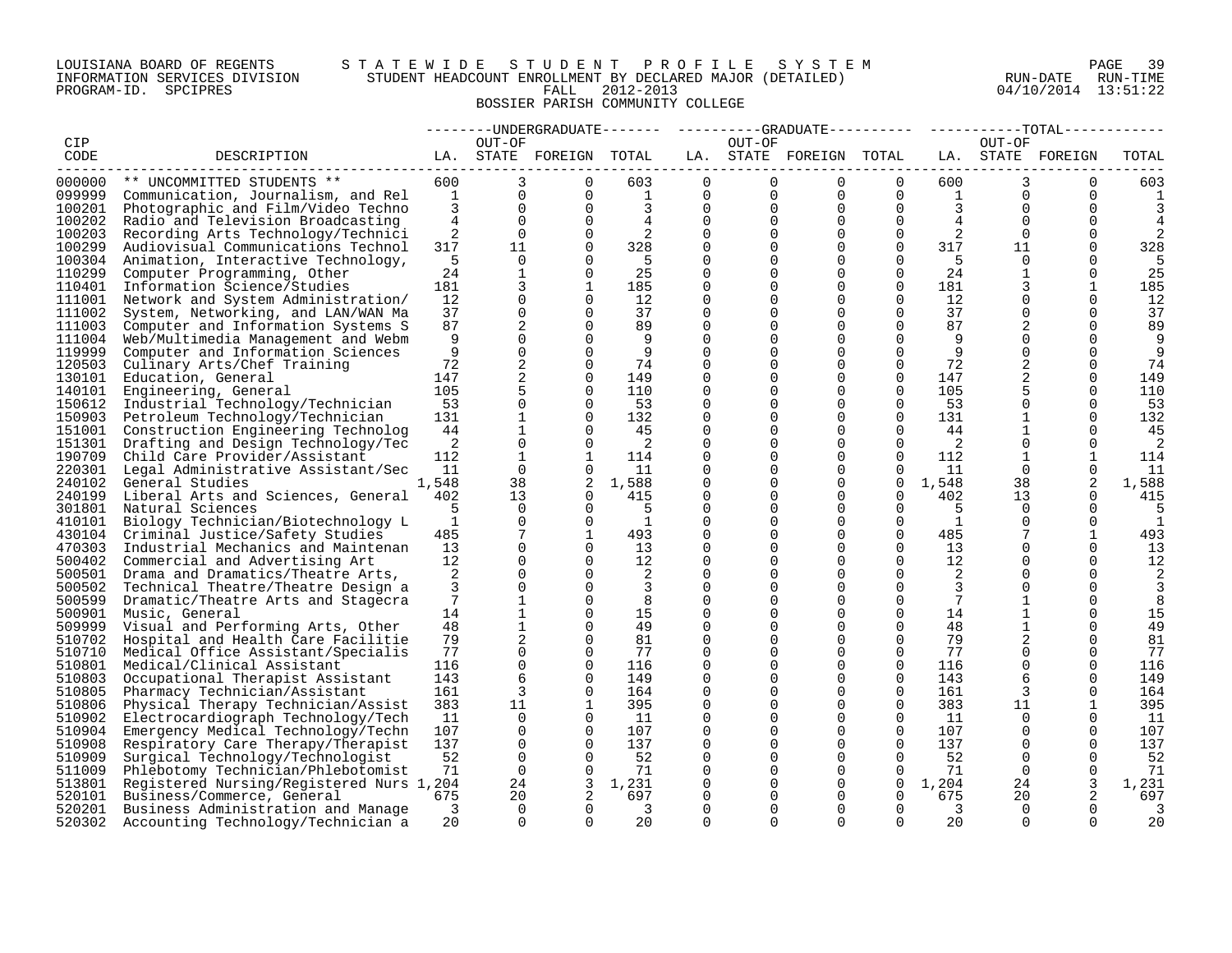| LOUISIANA BOARD OF REGENTS    |        |                                  | STATEWIDE STUDENT PROFILE SYSTEM                          |                                           | 40<br>PAGE            |
|-------------------------------|--------|----------------------------------|-----------------------------------------------------------|-------------------------------------------|-----------------------|
| INFORMATION SERVICES DIVISION |        |                                  | STUDENT HEADCOUNT ENROLLMENT BY DECLARED MAJOR (DETAILED) | RUN-DATE                                  | RUN-TIME              |
| PROGRAM-ID. SPCIPRES          |        | 2012-2013<br>FALL                |                                                           | 04/10/2014 13:51:22                       |                       |
|                               |        | BOSSIER PARISH COMMUNITY COLLEGE |                                                           |                                           |                       |
|                               |        |                                  |                                                           |                                           |                       |
| CIP                           | OUT-OF |                                  | OUT-OF                                                    | OUT-OF                                    |                       |
| $\sim$<br><b>DRAGERMEAN</b>   |        |                                  | $\alpha$ mamm                                             | $CDDEDE = DCDEZ$<br>$m \wedge m \wedge r$ | $m \wedge m \wedge r$ |

| CODE           | DESCRIPTION |  |  |  | LA. STATE FOREIGN TOTAL  LA. STATE FOREIGN TOTAL  LA. STATE FOREIGN |  |  | TOTAL |
|----------------|-------------|--|--|--|---------------------------------------------------------------------|--|--|-------|
| TOTAL STUDENTS |             |  |  |  | 7,747 159 11 7,917 0 0 0 0 7,747 159 11 7,917                       |  |  |       |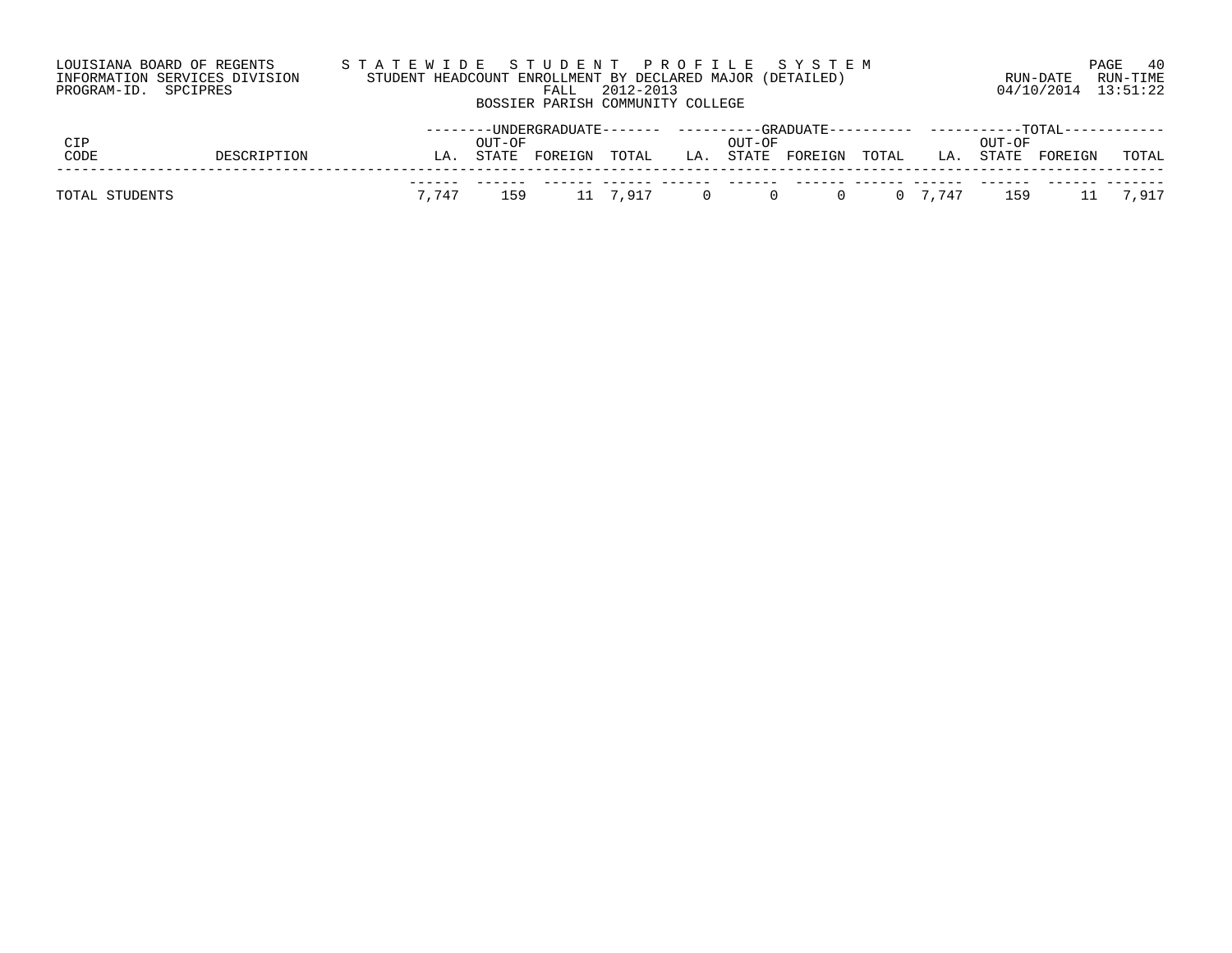# LOUISIANA BOARD OF REGENTS S T A T E W I D E S T U D E N T P R O F I L E S Y S T E M PAGE 41 INFORMATION SERVICES DIVISION STUDENT HEADCOUNT ENROLLMENT BY DECLARED MAJOR (DETAILED) RUN-DATE RUN-TIME PROGRAM-ID. SPCIPRES FALL 2012-2013 04/10/2014 13:51:22 DELGADO COMMUNITY COLLEGE

|                  |                                                                            |              |                |                         |              |                      |                         | --------UNDERGRADUATE------- ---------GRADUATE---------- -----------TOTAL----------- |                      |              |                |                      |              |
|------------------|----------------------------------------------------------------------------|--------------|----------------|-------------------------|--------------|----------------------|-------------------------|--------------------------------------------------------------------------------------|----------------------|--------------|----------------|----------------------|--------------|
| CIP              |                                                                            |              | OUT-OF         |                         |              |                      | OUT-OF                  |                                                                                      |                      |              | OUT-OF         |                      |              |
| CODE             | DESCRIPTION                                                                |              |                | LA. STATE FOREIGN TOTAL |              |                      |                         | LA. STATE FOREIGN TOTAL                                                              |                      |              |                | LA. STATE FOREIGN    | TOTAL        |
|                  |                                                                            |              |                |                         |              |                      |                         |                                                                                      |                      |              |                |                      |              |
| 000000           | ** UNCOMMITTED STUDENTS **                                                 | 675          | 107            | 52<br>$\Omega$          | 834          | $\mathbf{0}$         | $\overline{0}$          | $\overline{0}$                                                                       | $\Omega$             | 675          | 107            | 52                   | 834          |
|                  | 010601 Applied Horticulture/Horticulture                                   | 49           | 2              |                         | 51           | $\mathbf{0}$         | $\overline{0}$          | $\overline{0}$                                                                       | $\overline{0}$       | 49           | $\overline{2}$ | $\Omega$             | - 51         |
| 030103           | Environmental Studies                                                      | 5            | $\mathbf{1}$   | $\Omega$                | 6            | $\mathbf 0$          | $\mathbf 0$<br>$\Omega$ | $\overline{0}$                                                                       | $\overline{0}$       | $5^{\circ}$  | $\overline{1}$ | $\Omega$             | 6            |
| 099999           | Communication, Journalism, and Rel                                         | 289          | 14             | $\Omega$                | 303          | $\Omega$             |                         | $\Omega$                                                                             | $\Omega$             | 289          | 14             | $\Omega$             | 303          |
| 110301           | Data Processing and Data Processin                                         | 324          | 17             | $\overline{1}$          | 342          | $\Omega$             | $\Omega$                | $\Omega$                                                                             | $\Omega$             | 324          | 17             | $\mathbf{1}$         | 342          |
| 110801           | Web Page, Digital/Multimedia and I                                         | 26           | 1              | $\Omega$                | 27           | 0                    | $\Omega$                | $\Omega$                                                                             | $\overline{0}$       | 26           | 1              | 0                    | 27           |
| 110901           | Computer Systems Networking and Te                                         | 132          | 5              | $\Omega$                | 137          | $\mathbf 0$          | 0                       | $\Omega$                                                                             | $\Omega$             | 132          | 5              | $\Omega$             | 137          |
| 120301           | Funeral Service and Mortuary Scien                                         | 102          | 3              | $\Omega$                | 105          | $\Omega$             | 0                       | $\Omega$                                                                             | $\Omega$             | 102          | 3              | $\Omega$             | 105          |
| 120401           | Cosmetology/Cosmetologist, General                                         | 83           | $\mathbf{1}$   | $\Omega$                | 84           | $\Omega$             | $\Omega$                | $\Omega$                                                                             | $\Omega$             | 83           | $\mathbf{1}$   | $\Omega$             | 84           |
| 120402           | Barbering/Barber                                                           | 24           | $\mathbf{1}$   | $\mathbf 0$             | 25           | $\mathbf 0$          | $\Omega$                | $\mathbf 0$                                                                          | $\mathbf 0$          | 24           | $\mathbf{1}$   | $\mathbf 0$          | 25           |
| 120413           | Cosmetology, Barber/Styling, and N                                         | 9            | $\mathbf 0$    | $\Omega$                | - 9          | 0                    | 0                       | $\Omega$                                                                             | $\Omega$             | 9            | $\Omega$       | $\Omega$             | - 9          |
| 120501           | Baking and Pastry Arts/Baker/Pastr                                         | 44           | $\mathbf{1}$   | $\Omega$                | 45           | $\Omega$             |                         | $\Omega$                                                                             | $\Omega$             | 44           | 1              | $\Omega$             | 45           |
| 120503           | Culinary Arts/Chef Training                                                | 343          | 14             | 2                       | 359          | $\Omega$             |                         | $\Omega$                                                                             | $\Omega$             | 343          | 14             | 2                    | 359          |
| 120504           | Restaurant, Culinary, and Catering                                         | 5            | $\Omega$       | $\Omega$                | - 5          | $\Omega$             | 0                       | $\Omega$                                                                             | $\Omega$             | - 5          | $\Omega$       | $\Omega$             | 5            |
| 130101           | Education, General                                                         | 314          | 12             | $\Omega$                | 326          | $\Omega$             |                         | $\Omega$                                                                             | 0                    | 314          | 12             | $\Omega$             | 326          |
| 150101           | Architectural Engineering Technolo                                         | 122          | 1              | $\Omega$                | 123          | 0                    | 0                       | $\Omega$                                                                             | $\mathbf 0$          | 122          | 1              | 0                    | 123          |
|                  | 150201 Civil Engineering Technology/Techn                                  | 84           | $\overline{4}$ | $\Omega$                | 88           | $\Omega$             | 0                       | $\Omega$                                                                             | $\Omega$             | 84           | 4              | $\Omega$             | - 88         |
| 150303           | Electrical, Electronic and Communi                                         | 174          | 5              | $\mathbf{1}$            | 180          | $\Omega$             |                         | $\Omega$                                                                             | $\Omega$             | 174          | 5              | $\mathbf{1}$         | 180          |
| 150401           | Biomedical Technology/Technician                                           | 50           | $\mathbf{3}$   | $\mathbf 0$             | 53           | $\mathbf 0$          | $\Omega$                | $\mathbf 0$                                                                          | $\mathbf 0$          | 50           | 3              | 0                    | 53           |
| 151301           | Drafting and Design Technology/Tec                                         | 182          | 2              | $\Omega$                | 184          | $\mathbf 0$          |                         | $\Omega$                                                                             | $\Omega$             | 182          | 2              | $\Omega$             | 184          |
| 161603<br>190709 | Sign Language Interpretation and T                                         | 47<br>434    | 4<br>9         | $\Omega$<br>$\Omega$    | 51<br>443    | $\Omega$<br>$\Omega$ | 0<br>0                  | $\Omega$<br>$\Omega$                                                                 | $\Omega$<br>$\Omega$ | 47<br>434    | 9              | $\Omega$<br>$\Omega$ | 51           |
|                  | Child Care Provider/Assistant<br>220301 Legal Administrative Assistant/Sec | 41           | $\mathbf{1}$   | $\Omega$                | 42           | $\Omega$             |                         | $\Omega$                                                                             | $\Omega$             | 41           | 1              | $\Omega$             | 443<br>42    |
| 240102           | General Studies                                                            | 1,831        | 101            | 2                       | 1,934        | 0                    | $\Omega$                | $\mathbf 0$                                                                          | $\mathbf 0$          | 1,831        | 101            | 2                    | 1,934        |
| 240199           | Liberal Arts and Sciences, General                                         | 424          | 47             | 3                       | 474          | 0                    |                         | $\Omega$                                                                             | $\mathbf 0$          | 424          | 47             |                      | 474          |
| 430107           | Criminal Justice/Police Science                                            | 694          | 25             | $\Omega$                | 719          | $\Omega$             | 0                       | $\Omega$                                                                             | $\Omega$             | 694          | 25             | $\Omega$             | 719          |
|                  | 430201 Fire Prevention and Safety Technol                                  | 20           | 1              | $\Omega$                | 21           | $\Omega$             | 0                       | $\Omega$                                                                             | $\Omega$             | 20           | 1              | $\Omega$             | 21           |
|                  | 430203 Fire Science/Fire-fighting                                          | 30           | $\mathbf{1}$   | $\mathbf 0$             | 31           | $\mathbf 0$          |                         | $\mathbf 0$                                                                          | $\mathbf 0$          | 30           | $\mathbf{1}$   | $\Omega$             | 31           |
|                  | 460201 Carpentry/Carpenter                                                 | 22           | $\mathbf 0$    | $\Omega$                | 22           | 0                    | 0                       | $\Omega$                                                                             | 0                    | 22           | 0              | 0                    | 22           |
| 460301           | Electrical and Power Transmission                                          | - 5          | $\Omega$       | $\Omega$                | - 5          | $\Omega$             |                         | $\Omega$                                                                             | $\Omega$             | - 5          | $\Omega$       | $\Omega$             | -5           |
| 460302           | Electrician                                                                | 84           | 3              | $\Omega$                | 87           | $\Omega$             |                         | $\Omega$                                                                             | $\Omega$             | 84           |                | $\Omega$             | 87           |
| 460502           | Pipefitting/Pipefitter and Sprinkl                                         | <sup>1</sup> | $\Omega$       | $\Omega$                | $\mathbf{1}$ | $\Omega$             | 0                       | $\Omega$                                                                             | $\Omega$             | <sup>1</sup> |                | $\Omega$             | 1            |
| 470199           | Electrical/Electronics Maintenance                                         | 50           | $\Omega$       | $\Omega$                | 50           | $\Omega$             |                         | $\Omega$                                                                             | $\Omega$             | 50           | $\Omega$       | $\Omega$             | 50           |
| 470201           | Heating, Air Conditioning, Ventila                                         | 89           | 2              | $\Omega$                | 91           | 0                    | 0                       | $\Omega$                                                                             | $\mathbf 0$          | 89           |                | $\Omega$             | 91           |
| 470604           | Automobile/Automotive Mechanics Te                                         | 260          | 7              | $\Omega$                | 267          | $\Omega$             |                         | $\Omega$                                                                             | $\Omega$             | 260          |                | $\Omega$             | 267          |
| 470605           | Diesel Mechanics Technology/Techni                                         | 2            | $\Omega$       | $\Omega$                | 2            | $\Omega$             | 0                       | $\Omega$                                                                             | $\Omega$             | 2            |                | $\Omega$             | 2            |
| 480501           | Machine Tool Technology/Machinist                                          | 38           | $\mathbf 0$    | $\Omega$                | 38           | $\mathbf 0$          | $\Omega$                | $\Omega$                                                                             | 0                    | 38           | $\Omega$       | $\Omega$             | 38           |
| 480503           | Machine Shop Technology/Assistant                                          | 5            | $\Omega$       | $\Omega$                | 5            | 0                    |                         | $\Omega$                                                                             | $\Omega$             | - 5          | $\Omega$       | $\Omega$             | 5            |
| 480506           | Sheet Metal Technology/Sheetworkin                                         | $\mathbf{1}$ | $\Omega$       | $\Omega$                | $\mathbf{1}$ | $\mathbf 0$          | 0                       | $\Omega$                                                                             | $\Omega$             | $\mathbf{1}$ | $\Omega$       | $\Omega$             | $\mathbf{1}$ |
| 480508           | Welding Technology/Welder                                                  | 78           | 2              | $\mathbf{1}$            | 81           | $\Omega$             | 0                       | $\Omega$                                                                             | $\Omega$             | 78           | 2              | 1                    | 81           |
| 500408           | Interior Design                                                            | 84           | 2              | $\Omega$                | 86           | $\Omega$             |                         | $\Omega$                                                                             | $\Omega$             | 84           | 2              | $\Omega$             | 86           |
| 500409           | Graphic Design                                                             | 208          | 14             | 1                       | 223          | 0                    | 0                       | $\Omega$                                                                             | 0                    | 208          | 14             | 1                    | 223          |
| 500502           | Technical Theatre/Theatre Design a                                         | -6           | $\Omega$       | $\Omega$                | - 6          | $\Omega$             |                         | $\Omega$                                                                             | $\Omega$             | - 6          | $\Omega$       | $\Omega$             | 6            |
| 500702           | Fine/Studio Arts, General                                                  | 30           | $\Omega$       | $\Omega$                | 30           | $\Omega$             |                         | $\Omega$                                                                             | $\Omega$             | 30           | $\Omega$       | $\Omega$             | 30           |
| 500901           | Music, General                                                             | 36           | $\mathbf 0$    | $\Omega$                | 36           | $\Omega$             | 0                       | $\Omega$                                                                             | $\Omega$             | 36           | $\Omega$       | $\Omega$             | 36           |
| 510707           | Health Information/Medical Records                                         | 379          | 6              | $\Omega$                | 385          | $\mathbf 0$          |                         | $\Omega$                                                                             | $\mathbf 0$          | 379          | 6              | $\Omega$             | 385          |
| 510803           | Occupational Therapist Assistant                                           | 179          | 8              | 0                       | 187          | 0                    |                         | $\Omega$                                                                             | 0                    | 179          | 8              | 0                    | 187          |
| 510805           | Pharmacy Technician/Assistant                                              | 281          | 5              | 2                       | 288          | $\Omega$             |                         | $\Omega$                                                                             | $\Omega$             | 281          | -5             | 2                    | 288          |
| 510806           | Physical Therapy Technician/Assist                                         | 544          | 12             | $\Omega$                | 556          | $\Omega$             | $\Omega$                | $\Omega$                                                                             | $\Omega$             | 544          | 12             | $\Omega$             | 556          |
| 510808           | Veterinary/Animal Health Technolog                                         | 191          | 6              | $\cap$                  | 197          | $\cap$               | $\Omega$                | $\cap$                                                                               | $\cap$               | 191          | 6              | $\cap$               | 197          |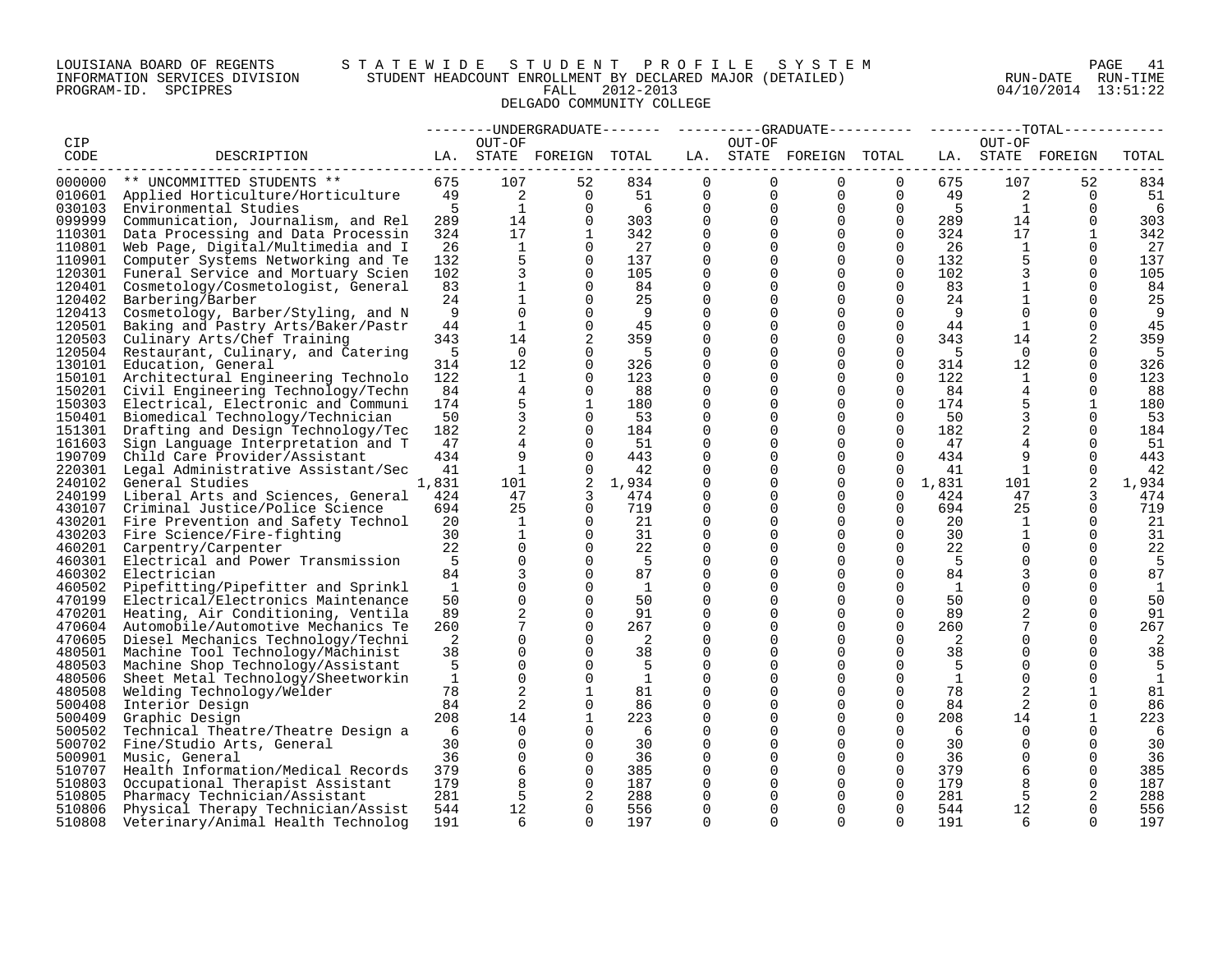# LOUISIANA BOARD OF REGENTS S T A T E W I D E S T U D E N T P R O F I L E S Y S T E M PAGE 42 INFORMATION SERVICES DIVISION STUDENT HEADCOUNT ENROLLMENT BY DECLARED MAJOR (DETAILED) RUN-DATE RUN-TIME PROGRAM-ID. SPCIPRES FALL 2012-2013 04/10/2014 13:51:22 DELGADO COMMUNITY COLLEGE

|                |                                          |        |                 | -UNDERGRADUATE-- |           |     |        | -GRADUATE--   |       |           |                 | $-TOTAL-$ |        |
|----------------|------------------------------------------|--------|-----------------|------------------|-----------|-----|--------|---------------|-------|-----------|-----------------|-----------|--------|
| CIP<br>CODE    | DESCRIPTION                              | LA.    | OUT-OF<br>STATE | FOREIGN          | TOTAL     | LA. | OUT-OF | STATE FOREIGN | TOTAL | LA.       | OUT-OF<br>STATE | FOREIGN   | TOTAL  |
| 510904         | Emergency Medical Technology/Techn       | 145    |                 |                  | 150       |     |        |               |       | 145       |                 |           | 150    |
| 510905         | Nuclear Medical Technology/Technol       | 30     |                 |                  | 30        |     |        |               |       | 30        |                 |           | 30     |
| 510907         | Medical Radiologic Technology/Scie       | 86     |                 |                  | 89        |     |        |               |       | 86        |                 |           | 89     |
| 510908         | Respiratory Care Therapy/Therapist       | 205    |                 |                  | 210       |     |        |               |       | 205       |                 |           | 210    |
| 510909         | Surgical Technology/Technologist         | 252    |                 |                  | 256       |     |        |               |       | 252       |                 |           | 256    |
| 510910         | Diagnostic Medical Sonography/Sono       | 225    | 10              |                  | 235       |     |        |               |       | 225       | 10              |           | 235    |
| 510911         | Radiologic Technology/Science - Ra       | 827    | 20              |                  | 848       |     |        |               |       | 827       | 20              |           | 848    |
| 511004         | Clinical/Medical Laboratory Techni       | 144    |                 |                  | 150       |     |        |               |       | 144       |                 |           | 150    |
| 511803         | Ophthalmic Technician/Technologist       | 21     |                 |                  | 21        |     |        |               |       | 21        |                 |           | 21     |
| 512601         | Health Aide                              |        |                 |                  |           |     |        |               |       |           |                 |           |        |
| 513103         | Dietetic Technician                      | 62     |                 |                  | 64        |     |        |               |       | 62        |                 |           | 64     |
| 513501         | Massage Therapy/Therapeutic Massag       | 55     |                 |                  | 58        |     |        |               |       | 55        |                 |           | 58     |
| 513801         | Registered Nursing/Registered Nurs 3,226 |        | 123             |                  | 3,351     |     |        |               |       | 3,226     | 123             |           | 3,351  |
| 513901         | Licensed Practical/Vocational Nurs       | 415    | 14              |                  | 429       |     |        |               |       | 415       | 14              |           | 429    |
| 513902         | Nursing Assistant/Aide and Patient       |        |                 |                  |           |     |        |               |       |           |                 |           |        |
| 520101         | Business/Commerce, General               | 728    | 28              |                  | 757       |     |        |               |       | 728       | 28              |           | 757    |
| 520201         | Business Administration and Manage 1,006 |        | 35              |                  | 1,043     |     |        |               |       | 1,006     | 35              |           | 1,043  |
| 520203         | Logistics, Materials, and Supply C       |        |                 |                  |           |     |        |               |       |           |                 |           |        |
| 520302         | Accounting Technology/Technician a       | 470    | 15              |                  | 486       |     |        |               |       | 470       | 15              |           | 486    |
| 520401         | Administrative Assistant and Secre       | 96     |                 |                  | 99        |     |        |               |       | 96        |                 |           | 99     |
| 520701         | Entrepreneurship/Entrepreneurial S       | 21     |                 |                  | 22        |     |        |               |       | 21        |                 |           | 22     |
| 520901         | Hospitality Administration/Managem       | 114    | 10              |                  | 124       |     |        |               |       | 114       | 10              |           | 124    |
| 522001         | Construction Management                  | 17     |                 |                  | 17        |     |        |               |       | 17        |                 |           | 17     |
| TOTAL STUDENTS |                                          | 17,284 | 737             |                  | 72 18,093 |     | 0      |               |       | 0 17, 284 | 737             |           | 18,093 |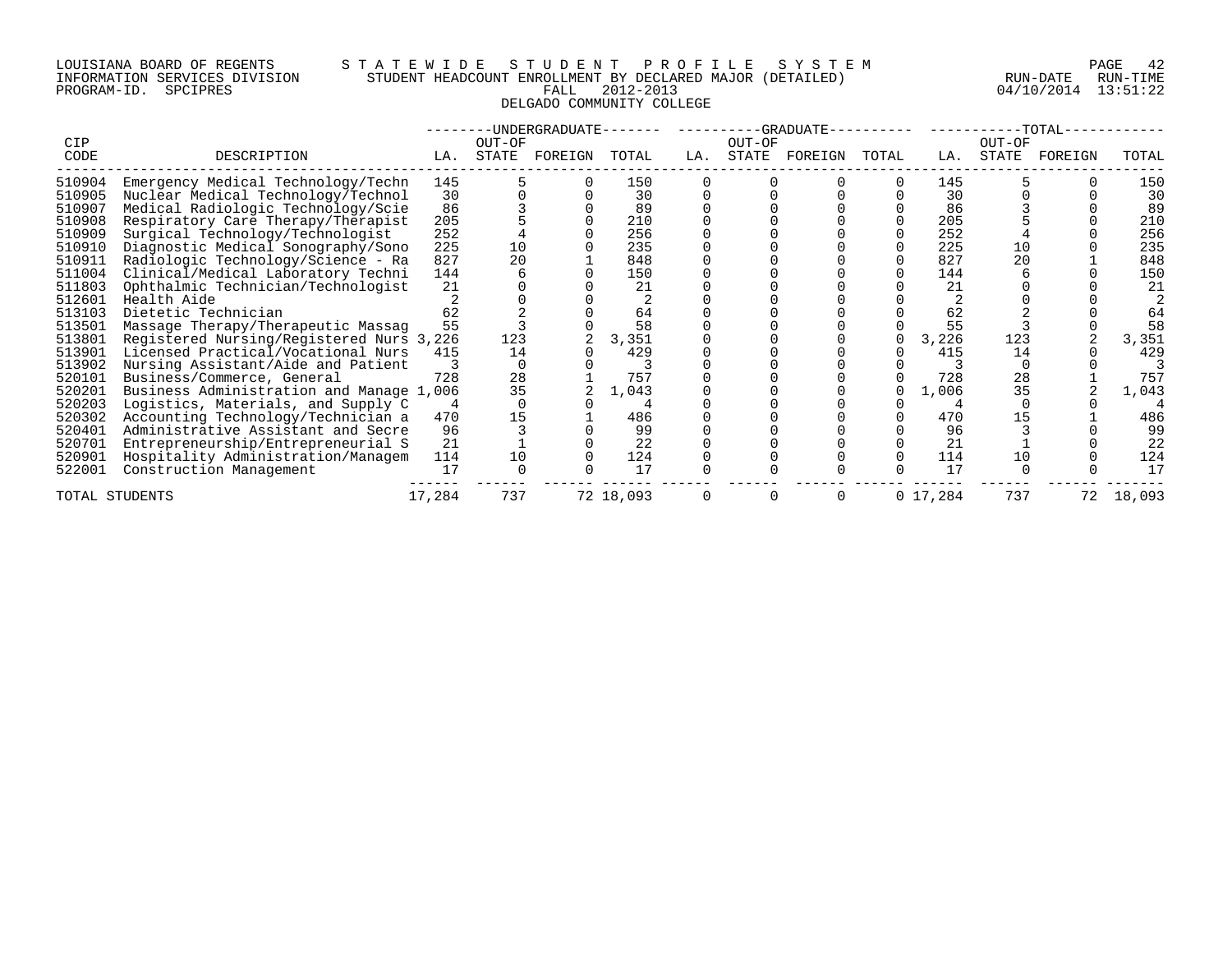# LOUISIANA BOARD OF REGENTS STATEWIDE STUDESTUDENT PROFILE SYSTEM PAGE 43<br>INFORMATION SERVICES DIVISION STUDENT HEADCOUNT ENROLLMENT BY DECLARED MAJOR (DETAILED) RUN-DATE RUN-TIME INFORMATION SERVICES DIVISION STUDENT HEADCOUNT ENROLLMENT BY DECLARED MAJOR (DETAILED)<br>PROGRAM-ID. SPCIPRES ELAINE P. NUNEZ COMMUN. COLLEGE

04/10/2014 13:51:22

|                |                                    | -UNDERGRADUATE- |        |         |       |     |          | -GRADUATE- |       |       |        | -TOTAL- |       |
|----------------|------------------------------------|-----------------|--------|---------|-------|-----|----------|------------|-------|-------|--------|---------|-------|
| <b>CIP</b>     |                                    |                 | OUT-OF |         |       |     | OUT-OF   |            |       |       | OUT-OF |         |       |
| CODE           | DESCRIPTION                        | LA.             | STATE  | FOREIGN | TOTAL | LA. | STATE    | FOREIGN    | TOTAL | LA.   | STATE  | FOREIGN | TOTAL |
| 000000         | ** UNCOMMITTED STUDENTS **         | 741             |        |         | 742   |     |          |            |       | 741   |        |         | 742   |
| 110401         | Information Science/Studies        | 12              |        |         | 12    |     |          |            |       | 12    |        |         | 12    |
| 120503         | Culinary Arts/Chef Training        | 36              |        |         | 36    |     |          |            |       | 36    |        |         | 36    |
| 130101         | Education, General                 | 47              |        |         | 49    |     |          |            |       | 47    |        |         | 49    |
| 150612         | Industrial Technology/Technician   | 230             |        |         | 232   |     |          |            |       | 230   |        |         | 232   |
| 190709         | Child Care Provider/Assistant      | 67              |        |         | 70    |     |          |            |       | 67    |        |         | 70    |
| 220302         | Legal Assistant/Paralegal          | 49              |        |         | 50    |     |          |            |       | 49    |        |         | 50    |
| 240102         | General Studies                    | 187             |        |         | 188   |     |          |            |       | 187   |        |         | 188   |
| 240199         | Liberal Arts and Sciences, General | 187             |        |         | 191   |     |          |            |       | 187   |        |         | 191   |
| 460201         | Carpentry/Carpenter                | 16              |        |         | 16    |     |          |            |       | 16    |        |         | 16    |
| 460302         | Electrician                        |                 |        |         |       |     |          |            |       | 11    |        |         |       |
| 470201         | Heating, Air Conditioning, Ventila | 21              |        |         | 22    |     |          |            |       | 21    |        |         | 22    |
| 470303         | Industrial Mechanics and Maintenan |                 |        |         |       |     |          |            |       |       |        |         |       |
| 510713         | Medical Insurance Coding Specialis | 50              |        |         | 50    |     |          |            |       | 50    |        |         | 50    |
| 510904         | Emergency Medical Technology/Techn | 58              |        |         | 59    |     |          |            |       | 58    |        |         | 59    |
| 513901         | Licensed Practical/Vocational Nurs | 347             |        |         | 350   |     |          |            |       | 347   |        |         | 350   |
| 513902         | Nursing Assistant/Aide and Patient |                 |        |         |       |     |          |            |       |       |        |         |       |
| 520101         | Business/Commerce, General         | 177             |        |         | 177   |     |          |            |       | 177   |        |         | 177   |
| 520401         | Administrative Assistant and Secre |                 |        |         |       |     |          |            |       |       |        |         |       |
| TOTAL STUDENTS |                                    | 2,250           | 15     |         | 2,269 |     | $\Omega$ |            |       | 2,250 | 15     |         | 2,269 |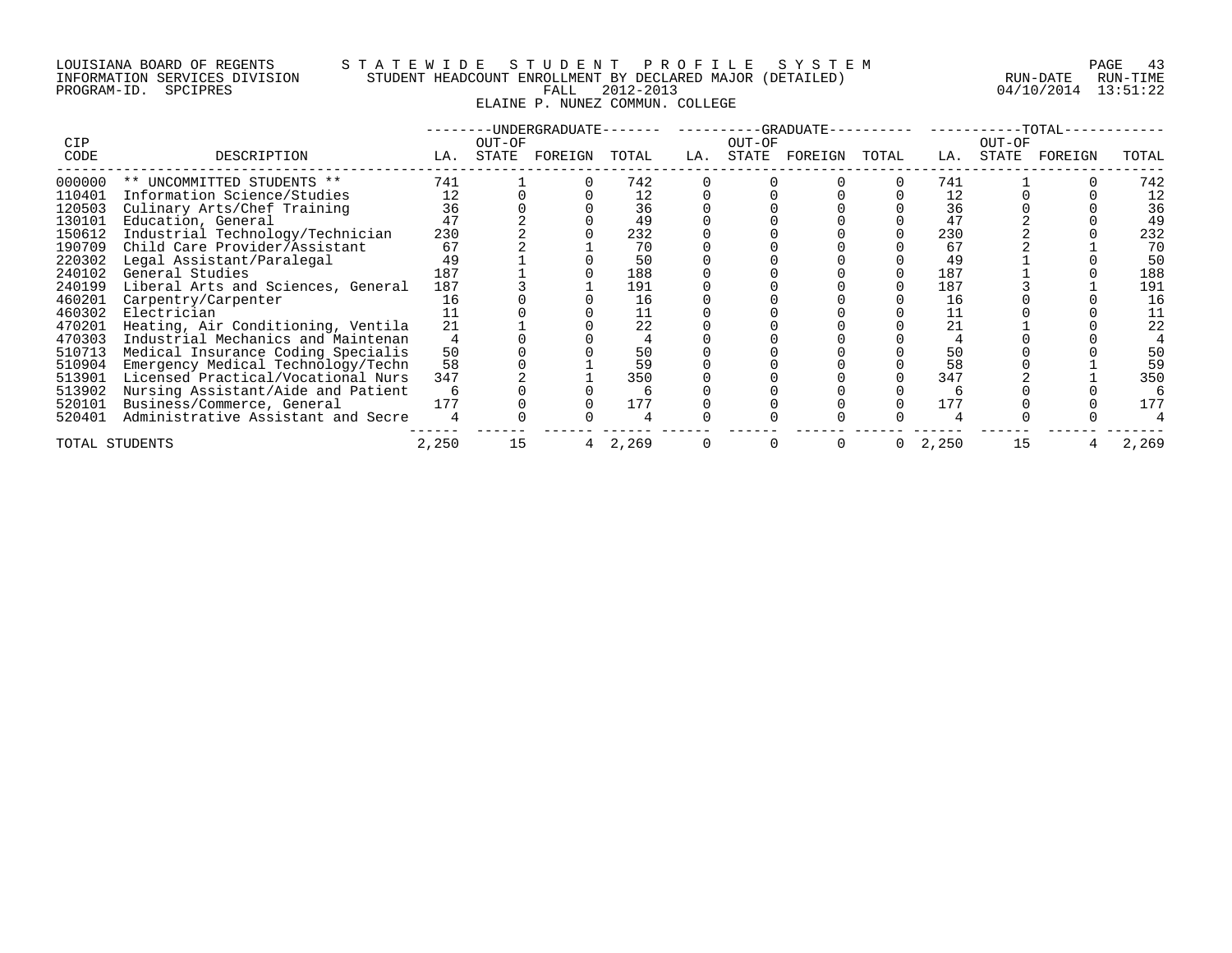# LOUISIANA BOARD OF REGENTS S T A T E W I D E S T U D E N T P R O F I L E S Y S T E M PAGE 44 INFORMATION SERVICES DIVISION STUDENT HEADCOUNT ENROLLMENT BY DECLARED MAJOR (DETAILED) RUN-DATE RUN-TIME PROGRAM-ID. SPCIPRES FALL 2012-2013 04/10/2014 13:51:22 RIVER PARISHES COMMUNITY COLLEGE

| <b>CIP</b>     |                                    |       | OUT-OF | -UNDERGRADUATE- |       |     | OUT-OF |         |       |           | OUT-OF | $--TOTAL-$ |       |
|----------------|------------------------------------|-------|--------|-----------------|-------|-----|--------|---------|-------|-----------|--------|------------|-------|
| CODE           | DESCRIPTION                        | LA.   | STATE  | FOREIGN         | TOTAL | LA. | STATE  | FOREIGN | TOTAL | LA.       | STATE  | FOREIGN    | TOTAL |
| 000000         | ** UNCOMMITTED STUDENTS **         | 1,764 |        |                 | 1,774 |     |        |         |       | 1,764     |        |            | 1,774 |
| 130101         | Education, General                 | 68    |        |                 | 68    |     |        |         |       | 68        |        |            | 68    |
| 150404         | Instrumentation Technology/Technic | 57    |        |                 |       |     |        |         |       | 57        |        |            | 57    |
| 150699         | Industrial Production Technologies | 228   |        |                 | 229   |     |        |         |       | 228       |        |            | 229   |
| 151301         | Drafting and Design Technology/Tec | 35    |        |                 | 35    |     |        |         |       | 35        |        |            | 35    |
| 240101         | Liberal Arts and Sciences/Liberal  |       |        |                 |       |     |        |         |       |           |        |            |       |
| 240102         | General Studies                    | 1,085 |        |                 | 1,092 |     |        |         |       | 1,085     |        |            | 1,092 |
| 240199         | Liberal Arts and Sciences, General | 137   |        |                 | 143   |     |        |         |       | 137       |        |            | 143   |
| 470604         | Automobile/Automotive Mechanics Te | 16    |        |                 | 16    |     |        |         |       | 16        |        |            | 16    |
| 480508         | Welding Technology/Welder          | 31    |        |                 | 31    |     |        |         |       | 31        |        |            | 31    |
| 513901         | Licensed Practical/Vocational Nurs | 57    |        |                 |       |     |        |         |       |           |        |            | 57    |
| 513902         | Nursing Assistant/Aide and Patient |       |        |                 |       |     |        |         |       |           |        |            |       |
| 520401         | Administrative Assistant and Secre | 51    |        |                 | 51    |     |        |         |       | 51        |        |            | 51    |
| TOTAL STUDENTS |                                    | 3,542 |        |                 | 3,566 |     |        |         |       | 0, 3, 542 |        |            | 3,566 |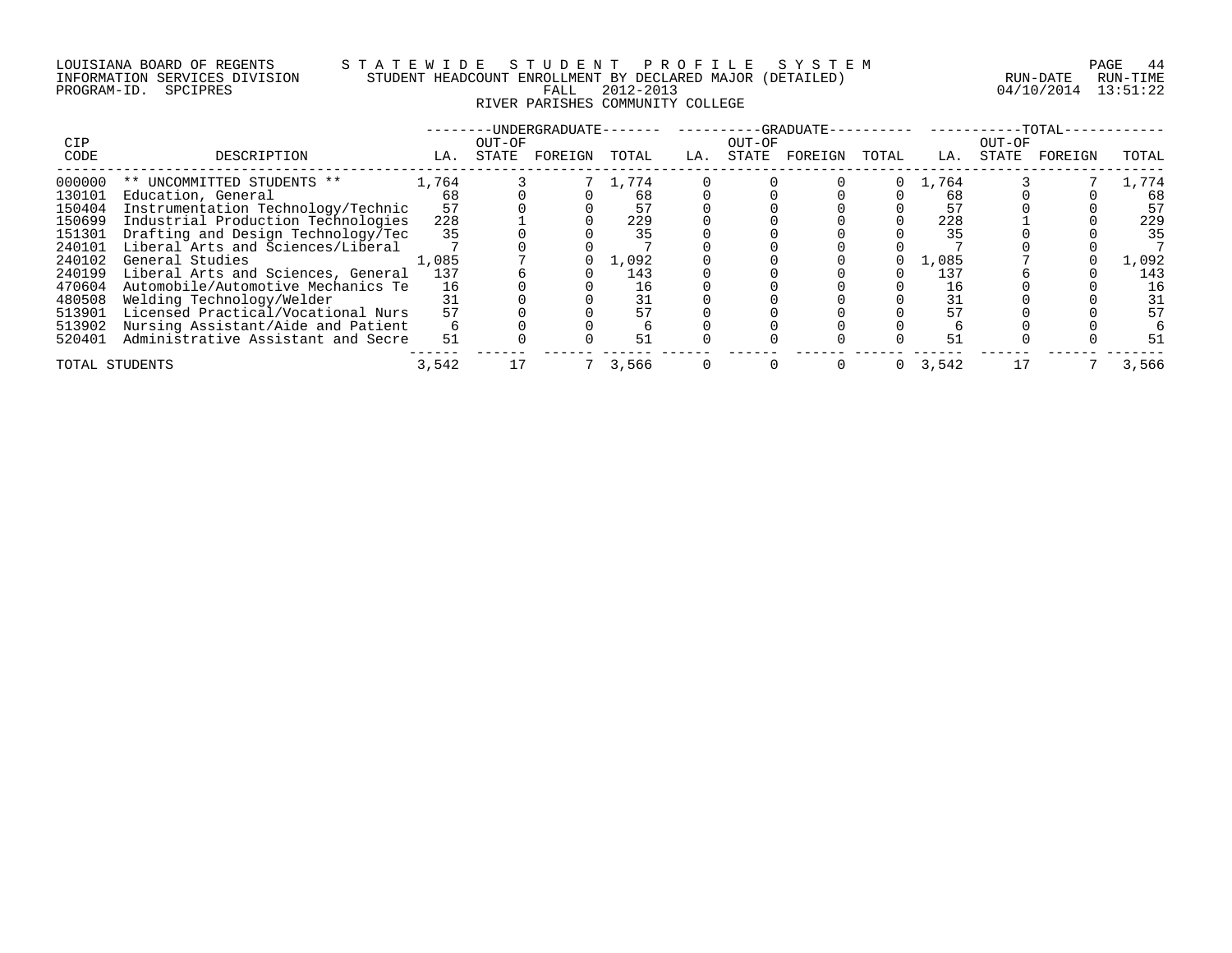# LOUISIANA BOARD OF REGENTS S T A T E W I D E S T U D E N T P R O F I L E S Y S T E M PAGE 45 INFORMATION SERVICES DIVISION STUDENT HEADCOUNT ENROLLMENT BY DECLARED MAJOR (DETAILED) RUN-DATE RUN-TIME PROGRAM-ID. SPCIPRES FALL 2012-2013 04/10/2014 13:51:22 SOUTH LA. COMMUNITY COLLEGE

|        |                                    |       |             |                         |          |             |             |                         |                      |       |                      | --------UNDERGRADUATE------- ---------GRADUATE---------- ----------TOTAL----------- |       |
|--------|------------------------------------|-------|-------------|-------------------------|----------|-------------|-------------|-------------------------|----------------------|-------|----------------------|-------------------------------------------------------------------------------------|-------|
| CIP    |                                    |       | OUT-OF      |                         |          |             | OUT-OF      |                         |                      |       | OUT-OF               |                                                                                     |       |
| CODE   | DESCRIPTION                        |       |             | LA. STATE FOREIGN TOTAL |          |             |             | LA. STATE FOREIGN TOTAL |                      |       |                      | LA. STATE FOREIGN                                                                   | TOTAL |
| 000000 | ** UNCOMMITTED STUDENTS **         | 2,247 | 9           | $\mathbf{1}$            | 2,257    | $\mathbf 0$ | $\Omega$    | $\Omega$                | 0                    | 2,247 | 9                    | 1                                                                                   | 2,257 |
| 100303 | Prepress/Desktop Publishing and Di | 24    | $\Omega$    | $\Omega$                | 24       | 0           | $\mathbf 0$ | 0                       | 0                    | 24    | $\Omega$             | $\mathbf 0$                                                                         | 24    |
| 110901 | Computer Systems Networking and Te | 118   | $\Omega$    | $\mathbf{1}$            | 119      | $\mathbf 0$ | $\Omega$    | $\mathbf 0$             | $\mathbf 0$          | 118   | $\Omega$             | $\mathbf{1}$                                                                        | 119   |
| 111001 | Network and System Administration/ | 19    | $\Omega$    | $\Omega$                | 19       | $\Omega$    | $\Omega$    | $\Omega$                | $\Omega$             | 19    | $\Omega$             | $\Omega$                                                                            | 19    |
| 120401 | Cosmetology/Cosmetologist, General | 40    | $\Omega$    | $\Omega$                | 40       | $\Omega$    | $\Omega$    | $\Omega$                | $\Omega$             | 40    | $\Omega$             | $\Omega$                                                                            | 40    |
| 120402 | Barbering/Barber                   | 10    |             |                         | 10       | $\Omega$    | 0           | $\Omega$                | $\Omega$             | 10    | $\Omega$             | $\Omega$                                                                            | 10    |
| 120503 | Culinary Arts/Chef Training        | 55    | $\Omega$    |                         | 55       | $\Omega$    | $\Omega$    | $\Omega$                | $\Omega$             | 55    | $\Omega$             | $\Omega$                                                                            | 55    |
| 130101 | Education, General                 | 48    |             |                         | 49       | $\Omega$    |             | $\Omega$                | $\Omega$             | 48    | $\mathbf{1}$         | $\Omega$                                                                            | 49    |
| 150612 | Industrial Technology/Technician   | 187   |             | $\mathbf{1}$            | 189      | 0           | $\Omega$    | 0                       | $\mathbf 0$          | 187   | 1                    | $\mathbf 1$                                                                         | 189   |
| 151102 | Surveying Technology/Surveying     | 25    |             |                         | 25       | $\mathbf 0$ | $\Omega$    | $\mathbf 0$             | $\Omega$             | 25    | $\Omega$             | $\Omega$                                                                            | 25    |
| 151301 | Drafting and Design Technology/Tec | 82    | 0           | $\Omega$                | 82       | 0           | $\Omega$    | $\mathbf 0$             | $\mathbf 0$          | 82    | $\mathbf 0$          | $\Omega$                                                                            | 82    |
| 190709 | Child Care Provider/Assistant      | 107   |             |                         | 108      | $\mathbf 0$ | 0           | $\Omega$                | $\Omega$             | 107   | $\mathbf{1}$         | $\Omega$                                                                            | 108   |
| 240101 | Liberal Arts and Sciences/Liberal  | 22    | $\Omega$    |                         | 22       | $\mathbf 0$ | $\Omega$    | $\mathbf 0$             | $\mathbf 0$          | 22    | $\Omega$             | $\Omega$                                                                            | 22    |
| 240102 | General Studies                    | 1,261 | 15          | 4                       | 1,280    | $\mathbf 0$ | $\Omega$    | $\mathbf 0$             | $\mathbf 0$          | 1,261 | 15                   | 4                                                                                   | 1,280 |
| 240199 | Liberal Arts and Sciences, General | 381   | 7           | 1                       | 389      | $\Omega$    | $\Omega$    | $\Omega$                | $\Omega$             | 381   | 7                    | 1                                                                                   | 389   |
| 410204 | Industrial Radiologic Technology/T | 45    | $\Omega$    | $\Omega$                | 45       | $\mathbf 0$ | 0           | $\Omega$                | $\Omega$             | 45    | $\Omega$             | $\Omega$                                                                            | 45    |
| 430104 | Criminal Justice/Safety Studies    | 125   | $\Omega$    | $\Omega$                | 125      | $\Omega$    | 0           | $\Omega$                | $\Omega$             | 125   | $\Omega$             | $\Omega$                                                                            | 125   |
| 460201 | Carpentry/Carpenter                | 8     |             | $\Omega$                | -8       | $\Omega$    |             | $\Omega$                | $\Omega$             | -8    | $\Omega$             | $\Omega$                                                                            | 8     |
| 460302 | Electrician                        | 84    | $\Omega$    | $\Omega$                | 84       | $\Omega$    | 0           | $\Omega$                | $\Omega$             | 84    | $\Omega$             | $\Omega$                                                                            | 84    |
| 470104 | Computer Installation and Repair T | 19    |             | $\Omega$                | 19       | $\Omega$    |             | $\Omega$                | $\Omega$             | 19    | $\Omega$             | $\Omega$                                                                            | 19    |
| 470105 | Industrial Electronics Technology/ | 111   | $\Omega$    | $\Omega$                | 111      | $\Omega$    | 0           | $\Omega$                | $\Omega$             | 111   | $\Omega$             | $\Omega$                                                                            | 111   |
| 470201 | Heating, Air Conditioning, Ventila | 56    |             | $\Omega$                | 56       | $\mathbf 0$ | $\Omega$    | $\Omega$                | $\Omega$             | 56    | $\Omega$             | $\Omega$                                                                            | 56    |
| 470303 | Industrial Mechanics and Maintenan | 44    |             | $\Omega$                | 44       | $\mathbf 0$ | 0           | $\Omega$                | $\Omega$             | 44    | $\Omega$             | $\Omega$                                                                            | 44    |
| 470603 | Autobody/Collision and Repair Tech | 10    | $\Omega$    | $\Omega$                | 10       | 0           | 0           | $\Omega$                | $\mathbf 0$          | 10    | $\Omega$             | $\Omega$                                                                            | 10    |
| 470604 | Automobile/Automotive Mechanics Te | 52    | $\Omega$    |                         | 52       | $\mathbf 0$ | 0           | $\Omega$                | $\Omega$             | 52    | $\Omega$             | $\Omega$                                                                            | 52    |
| 470605 | Diesel Mechanics Technology/Techni | 41    | $\Omega$    | $\Omega$                | 41       | $\mathbf 0$ | $\Omega$    | $\Omega$                | 0                    | 41    | $\Omega$             | $\mathbf 0$                                                                         | 41    |
| 470608 | Aircraft Powerplant Technology/Tec | 46    |             |                         | 46       | 0           | 0           | $\Omega$                | $\Omega$             | 46    | $\Omega$             | $\Omega$                                                                            | 46    |
| 480501 | Machine Tool Technology/Machinist  | 81    | $\mathbf 0$ | $\Omega$                | 81       | $\mathbf 0$ | $\Omega$    | $\Omega$                | $\mathbf 0$          | 81    | $\Omega$             | $\Omega$                                                                            | 81    |
| 480508 | Welding Technology/Welder          | 184   |             |                         | 185      | $\Omega$    |             | $\Omega$                | $\Omega$             | 184   | $\mathbf{1}$         | $\Omega$                                                                            | 185   |
| 490202 | Construction/Heavy Equipment/Earth | 7     |             | $\Omega$                | 7        | $\Omega$    | 0           | $\Omega$                | $\Omega$             | 7     | $\Omega$             | $\Omega$                                                                            | 7     |
| 490205 | Truck and Bus Driver/Commercial Ve | 16    |             |                         | 16       | $\Omega$    | 0           | $\Omega$                | $\Omega$             | 16    | $\Omega$             | $\Omega$                                                                            | 16    |
| 510801 | Medical/Clinical Assistant         | 80    | $\Omega$    |                         | 80       | 0           | 0           | $\Omega$                | $\Omega$             | 80    | $\Omega$             | $\Omega$                                                                            | 80    |
| 510802 | Clinical/Medical Laboratory Assist | 21    |             |                         | 21       | $\Omega$    |             | $\Omega$                | $\Omega$             | 21    | $\Omega$             | $\Omega$                                                                            | 21    |
| 510805 | Pharmacy Technician/Assistant      | 49    | $\Omega$    | $\Omega$                | 49       | $\Omega$    | $\Omega$    | $\Omega$                | $\Omega$             | 49    | $\Omega$             | $\Omega$                                                                            | 49    |
| 510904 | Emergency Medical Technology/Techn | 328   | 11          |                         | 340      | $\Omega$    |             | $\Omega$                | $\Omega$             | 328   | 11                   | 1                                                                                   | 340   |
| 510909 | Surgical Technology/Technologist   | 42    | $\Omega$    |                         | 42       | 0           | 0           | $\Omega$                | 0                    | 42    | $\Omega$             | $\Omega$                                                                            | 42    |
| 511004 | Clinical/Medical Laboratory Techni | 64    | 2           |                         | 66       | $\mathbf 0$ |             | $\Omega$                | $\Omega$             | 64    | 2                    | $\Omega$                                                                            | 66    |
| 512601 | Health Aide                        | 71    | $\Omega$    |                         | 71       | $\mathbf 0$ | $\Omega$    | $\Omega$                | $\mathbf 0$          | 71    | $\Omega$             | $\Omega$                                                                            | 71    |
| 513401 | Direct Entry Midwifery             | 16    |             |                         | 16       | $\mathbf 0$ |             | $\Omega$                | $\Omega$             | 16    | $\Omega$             | $\Omega$                                                                            | 16    |
| 513901 | Licensed Practical/Vocational Nurs | 343   | $\Omega$    | $\Omega$                | 343      | $\mathbf 0$ | $\Omega$    | $\Omega$                | $\Omega$             | 343   | $\Omega$<br>$\Omega$ | $\Omega$                                                                            | 343   |
| 513902 | Nursing Assistant/Aide and Patient | 6     |             | 3                       | - 6      | $\Omega$    | 0           | $\Omega$                | $\Omega$<br>$\Omega$ | 6     |                      | $\Omega$                                                                            | 6     |
| 520101 | Business/Commerce, General         | 312   |             |                         | 319      | $\Omega$    |             | $\Omega$<br>$\Omega$    | $\Omega$             | 312   |                      | 3                                                                                   | 319   |
| 520401 | Administrative Assistant and Secre | 504   |             |                         | 507      | $\Omega$    | 0           |                         |                      | 504   | $\mathbf{1}$         |                                                                                     | 507   |
|        | TOTAL STUDENTS                     | 7,391 | 53          |                         | 14 7,458 | $\Omega$    | $\mathbf 0$ | $\Omega$                | $\Omega$             | 7,391 | 53                   | 14                                                                                  | 7,458 |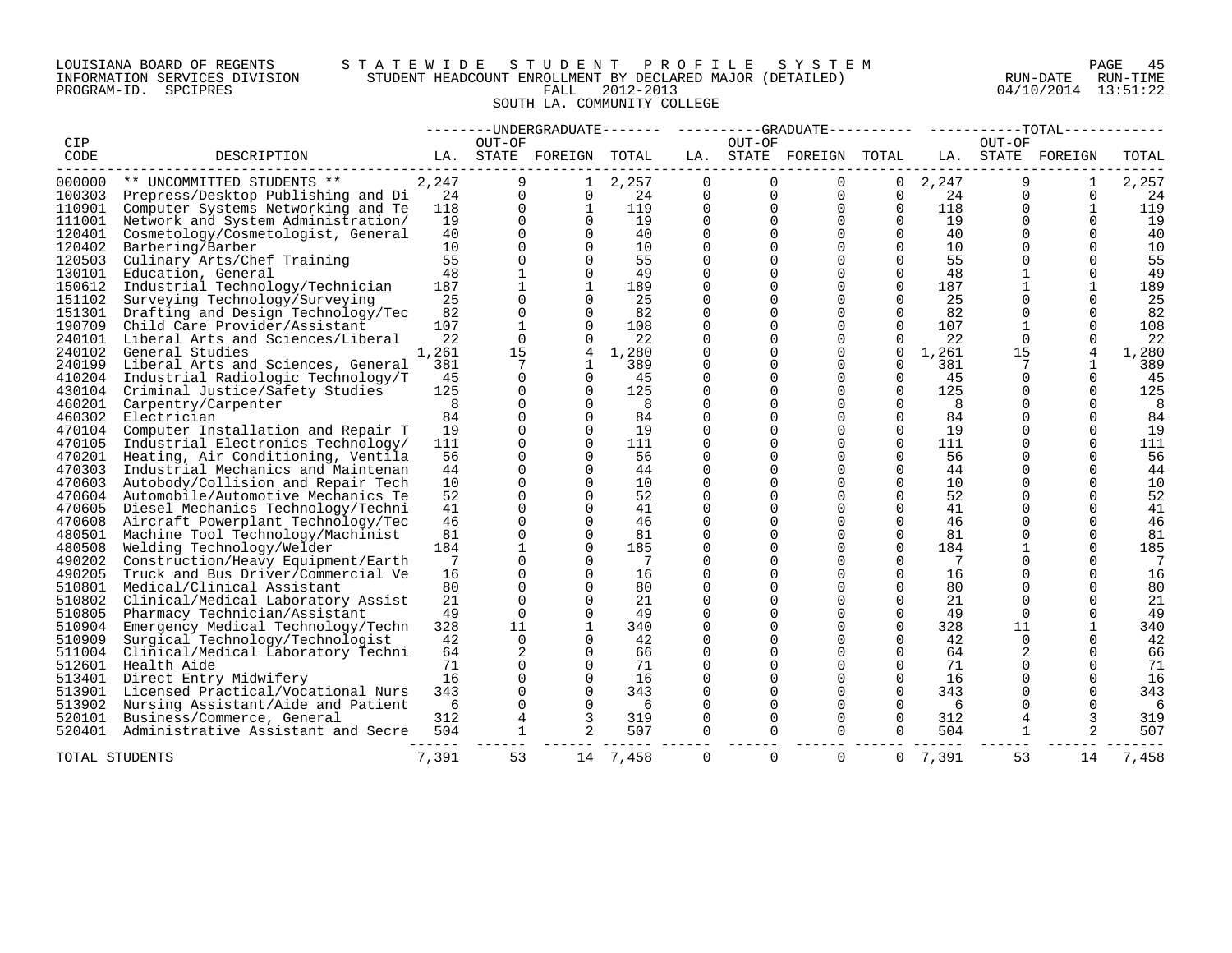# LOUISIANA BOARD OF REGENTS S T A T E W I D E S T U D E N T P R O F I L E S Y S T E M PAGE 46 INFORMATION SERVICES DIVISION STUDENT HEADCOUNT ENROLLMENT BY DECLARED MAJOR (DETAILED) RUN-DATE RUN-TIME PROGRAM-ID. SPCIPRES FALL 2012-2013 04/10/2014 13:51:22 LA. DELTA COMMUNITY COLLEGE

|                    |                                    |       |                 |         |       |     |                 | --UNDERGRADUATE-------    ---------GRADUATE---------    ---------TOTAL-- |       |       |                 |         |       |
|--------------------|------------------------------------|-------|-----------------|---------|-------|-----|-----------------|--------------------------------------------------------------------------|-------|-------|-----------------|---------|-------|
| <b>CIP</b><br>CODE | DESCRIPTION                        | LA.   | OUT-OF<br>STATE | FOREIGN | TOTAL | LA. | OUT-OF<br>STATE | FOREIGN                                                                  | TOTAL | LA.   | OUT-OF<br>STATE | FOREIGN | TOTAL |
| 000000             | ** UNCOMMITTED STUDENTS **         | 1,203 | 12              |         | 1,219 |     |                 |                                                                          |       | 1,203 | 12              |         | 1,219 |
| 111001             | Network and System Administration/ | 66    |                 |         | 66    |     |                 |                                                                          |       | 66    |                 |         | 66    |
| 120402             | Barbering/Barber                   | 37    |                 |         | 37    |     |                 |                                                                          |       | 37    |                 |         | 37    |
| 130101             | Education, General                 | 106   |                 |         | 107   |     |                 |                                                                          |       | 106   |                 |         | 107   |
| 150404             | Instrumentation Technology/Technic | 38    |                 |         | 38    |     |                 |                                                                          |       | 38    |                 |         | 38    |
| 150699             | Industrial Production Technologies | 130   |                 |         | 132   |     |                 |                                                                          |       | 130   |                 |         | 132   |
| 151301             | Drafting and Design Technology/Tec | 16    |                 |         | 17    |     |                 |                                                                          |       | 16    |                 |         | 17    |
| 190709             | Child Care Provider/Assistant      | 105   |                 |         | 105   |     |                 |                                                                          |       | 105   |                 |         | 105   |
| 240102             | General Studies                    | 532   |                 |         | 544   |     |                 |                                                                          |       | 532   |                 |         | 544   |
| 240199             | Liberal Arts and Sciences, General | 208   |                 |         | 213   |     |                 |                                                                          |       | 208   |                 |         | 213   |
| 460302             | Electrician                        | 24    |                 |         | 24    |     |                 |                                                                          |       | 24    |                 |         | 24    |
| 470105             | Industrial Electronics Technology/ | 25    |                 |         | 25    |     |                 |                                                                          |       | 25    |                 |         | 25    |
| 470201             | Heating, Air Conditioning, Ventila | 23    |                 |         | 24    |     |                 |                                                                          |       | 23    |                 |         | 24    |
| 470303             | Industrial Mechanics and Maintenan | 17    |                 |         | 17    |     |                 |                                                                          |       | 17    |                 |         | 17    |
| 470604             | Automobile/Automotive Mechanics Te | 30    |                 |         | 31    |     |                 |                                                                          |       | 30    |                 |         | 31    |
| 470605             | Diesel Mechanics Technology/Techni |       |                 |         |       |     |                 |                                                                          |       |       |                 |         |       |
| 480508             | Welding Technology/Welder          | 164   |                 |         | 164   |     |                 |                                                                          |       | 164   |                 |         | 164   |
| 480510             | Computer Numerically Controlled (C |       |                 |         |       |     |                 |                                                                          |       |       |                 |         |       |
| 510904             | Emergency Medical Technology/Techn | 21    |                 |         | 21    |     |                 |                                                                          |       | 21    |                 |         | 21    |
| 511009             | Phlebotomy Technician/Phlebotomist | 10    |                 |         | 10    |     |                 |                                                                          |       | 10    |                 |         | 10    |
| 512601             | Health Aide                        | 108   |                 |         | 108   |     |                 |                                                                          |       | 108   |                 |         | 108   |
| 513801             | Registered Nursing/Registered Nurs | 353   |                 |         | 357   |     |                 |                                                                          |       | 353   |                 |         | 357   |
| 513901             | Licensed Practical/Vocational Nurs | 285   |                 |         | 289   |     |                 |                                                                          |       | 285   |                 |         | 289   |
| 513902             | Nursing Assistant/Aide and Patient | 22    |                 |         | 22    |     |                 |                                                                          |       | 22    |                 |         | 22    |
| 520101             | Business/Commerce, General         | 328   |                 |         | 334   |     |                 |                                                                          |       | 328   |                 |         | 334   |
| 520401             | Administrative Assistant and Secre | 206   |                 |         | 211   |     |                 |                                                                          |       | 206   |                 |         | 211   |
| TOTAL STUDENTS     |                                    | 4,064 | 48              | 11      | 4,123 |     |                 |                                                                          | 0     | 4,064 | 48              | 11      | 4,123 |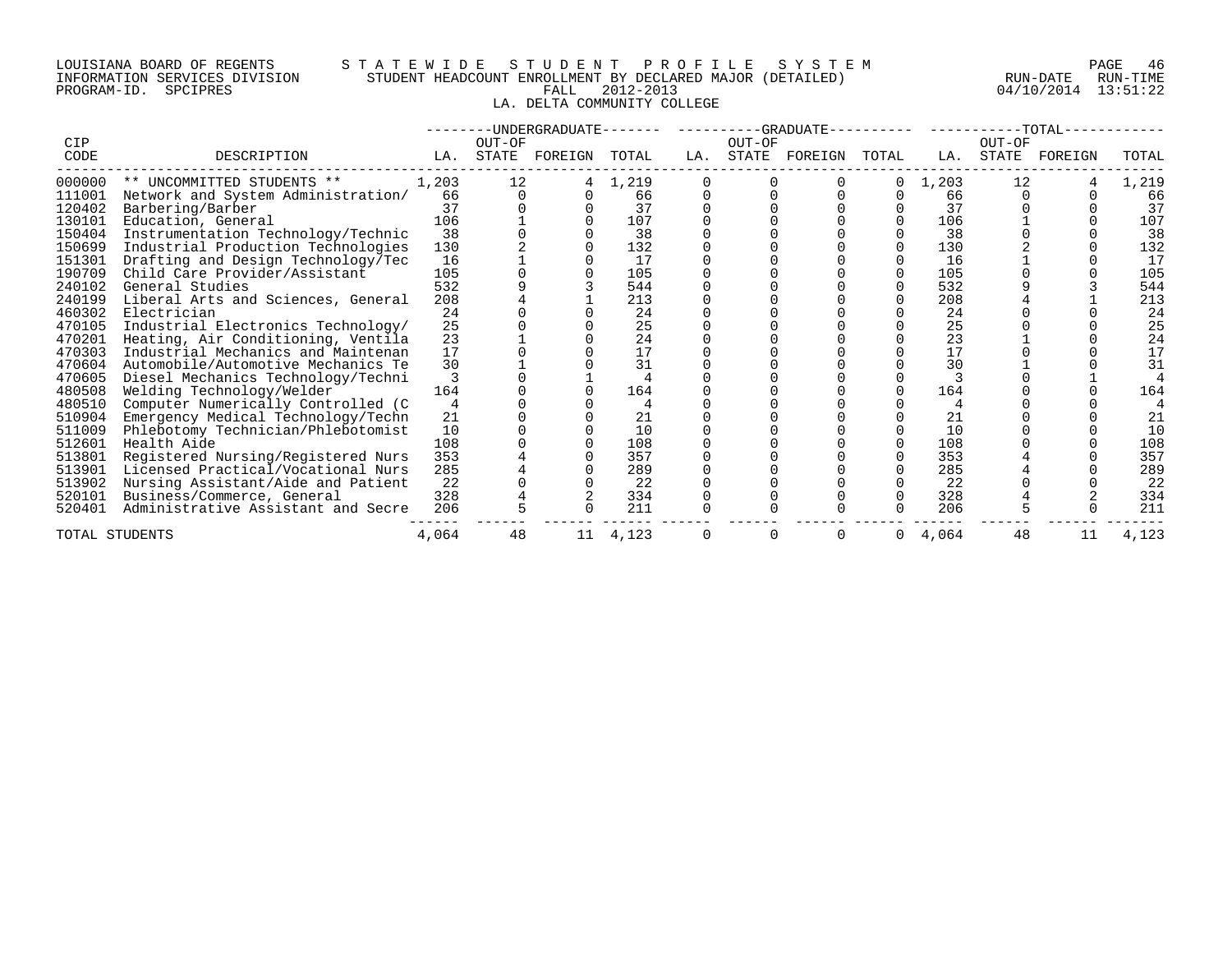# LOUISIANA BOARD OF REGENTS S T A T E W I D E S T U D E N T P R O F I L E S Y S T E M PAGE 47 INFORMATION SERVICES DIVISION STUDENT HEADCOUNT ENROLLMENT BY DECLARED MAJOR (DETAILED) RUN-DATE RUN-TIME PROGRAM-ID. SPCIPRES FALL 2012-2013 04/10/2014 13:51:22

# L. E. FLETCHER

|                |                                    |       |        | -UNDERGRADUATE- |       |     |        | -GRADUATE- |       |       |        | $-TOTAL-$ |       |
|----------------|------------------------------------|-------|--------|-----------------|-------|-----|--------|------------|-------|-------|--------|-----------|-------|
| CIP            |                                    |       | OUT-OF |                 |       |     | OUT-OF |            |       |       | OUT-OF |           |       |
| CODE           | DESCRIPTION                        | LA.   |        | STATE FOREIGN   | TOTAL | LA. | STATE  | FOREIGN    | TOTAL | LA.   | STATE  | FOREIGN   | TOTAL |
| 000000         | ** UNCOMMITTED STUDENTS **         | 661   |        |                 | 670   |     |        |            |       | 661   |        |           | 670   |
| 150903         | Petroleum Technology/Technician    | 100   |        |                 | 100   |     |        |            |       | 100   |        |           | 100   |
| 151301         | Drafting and Design Technology/Tec | 69    |        |                 | 69    |     |        |            |       | 69    |        |           | 69    |
| 240000         | ** TRANSFER STUDENTS **            | 90    |        |                 | 90    |     |        |            |       | 90    |        |           | 90    |
| 240102         | General Studies                    | 364   |        |                 | 365   |     |        |            |       | 364   |        |           | 365   |
| 240199         | Liberal Arts and Sciences, General | 52    |        |                 | 53    |     |        |            |       | 52    |        |           | 53    |
| 430107         | Criminal Justice/Police Science    | 106   |        |                 | 107   |     |        |            |       | 106   |        |           | 107   |
| 460302         | Electrician                        | 26    |        |                 | 26    |     |        |            |       | 26    |        |           | 26    |
| 470201         | Heating, Air Conditioning, Ventila |       |        |                 |       |     |        |            |       |       |        |           |       |
| 470604         | Automobile/Automotive Mechanics Te | 19    |        |                 | 19    |     |        |            |       | 19    |        |           | 19    |
| 470605         | Diesel Mechanics Technology/Techni | 24    |        |                 | 24    |     |        |            |       | 24    |        |           | 24    |
| 479999         | Mechanic and Repair Technologies/T | 39    |        |                 | 39    |     |        |            |       | 39    |        |           | 39    |
| 480501         | Machine Tool Technology/Machinist  | 22    |        |                 | 22    |     |        |            |       | 22    |        |           | 22    |
| 480508         | Welding Technology/Welder          | 14    |        |                 | 14    |     |        |            |       | 14    |        |           | 14    |
| 490309         | Marine Science/Merchant Marine Off | 103   |        |                 | 183   |     |        |            |       | 103   |        |           | 183   |
| 510904         | Emergency Medical Technology/Techn |       |        |                 |       |     |        |            |       |       |        |           |       |
| 510908         | Respiratory Care Therapy/Therapist | 74    |        |                 | 74    |     |        |            |       | 74    |        |           | 74    |
| 511009         | Phlebotomy Technician/Phlebotomist |       |        |                 |       |     |        |            |       |       |        |           |       |
| 513801         | Registered Nursing/Registered Nurs | 361   |        |                 | 362   |     |        |            |       | 361   |        |           | 362   |
| 513901         | Licensed Practical/Vocational Nurs | 59    |        |                 | 59    |     |        |            |       | 59    |        |           | 59    |
| 513902         | Nursing Assistant/Aide and Patient |       |        |                 |       |     |        |            |       |       |        |           |       |
| 520302         | Accounting Technology/Technician a | 125   |        |                 | 125   |     |        |            |       | 125   |        |           | 125   |
| 520401         | Administrative Assistant and Secre | 81    |        |                 | 81    |     |        |            |       | 81    |        |           | 81    |
| TOTAL STUDENTS |                                    | 2,409 | 93     | 0               | 2,502 |     |        |            |       | 2,409 | 93     |           | 2,502 |